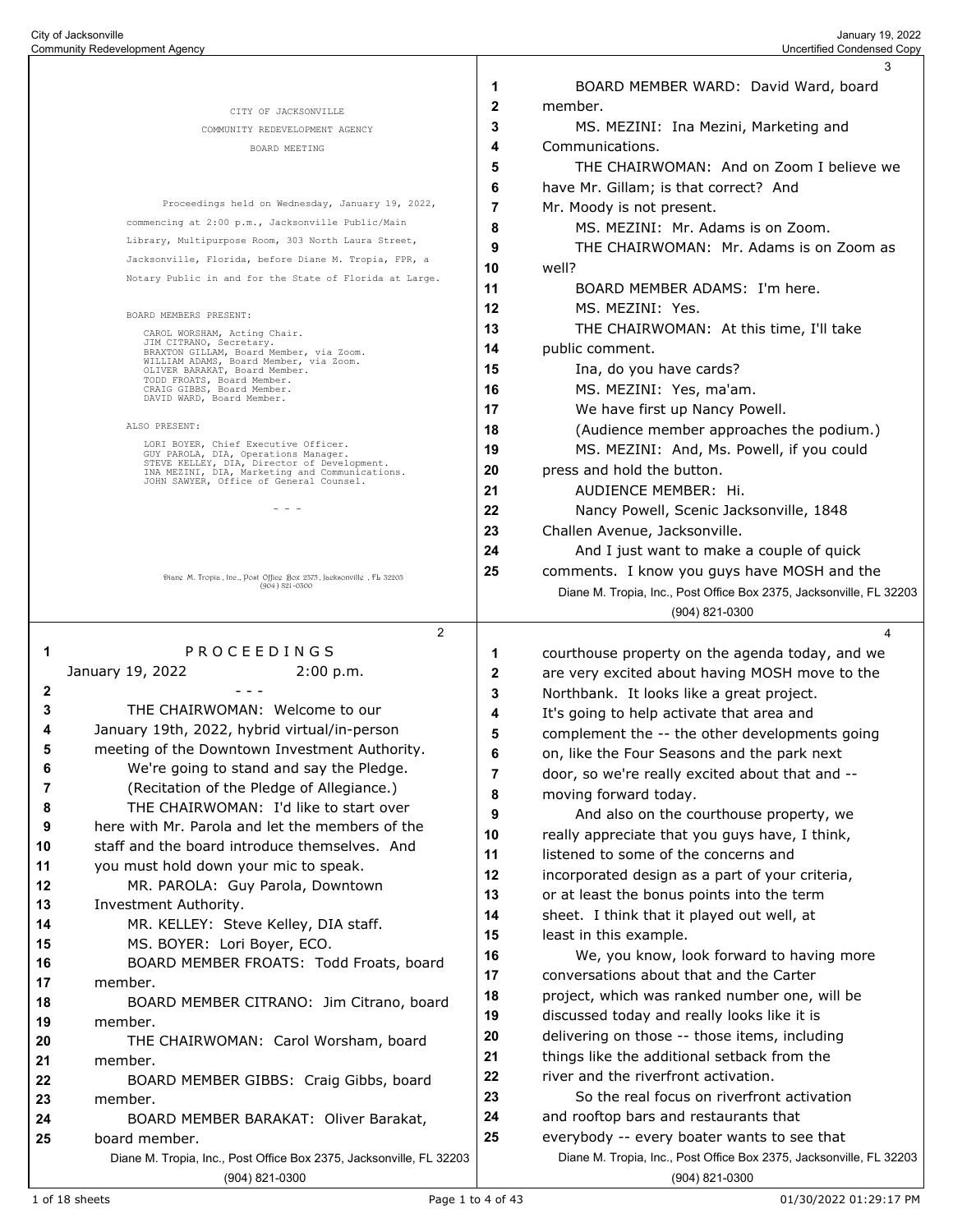|    | City of Jacksonville<br>January 19, 2022<br><b>Community Redevelopment Agency</b><br>Uncertified Condensed Copy |          |                                                                     |  |  |  |
|----|-----------------------------------------------------------------------------------------------------------------|----------|---------------------------------------------------------------------|--|--|--|
|    | 5                                                                                                               |          | 7                                                                   |  |  |  |
| 1  | Liberty Street marina is really going to be a                                                                   | 1        | for a million bucks. You could just do the                          |  |  |  |
| 2  | great place for boaters, as well as just the                                                                    | 2        | kayak launch for, like, a hundred grand. It's                       |  |  |  |
| 3  | general public, so thank you very much.                                                                         | 3        | nothing.                                                            |  |  |  |
| 4  | MS. MEZINI: Next up we have John Nooney.                                                                        | 4        | And so if you put it out on design, you                             |  |  |  |
| 5  | (Audience member approaches the podium.)                                                                        | 5        | know, we'll get with Paul. You know, we'll get                      |  |  |  |
| 6  | AUDIENCE MEMBER: Hello.                                                                                         | 6        | with Trevor. You know, I mean, we'll have a                         |  |  |  |
| 7  | My name is John Nooney. My name and                                                                             | 7        | fund-raiser. I mean, you know, 32 NFL teams.                        |  |  |  |
| 8  | address continues to remain on the roster.                                                                      | 8        | You know, it's worldwide. And not only that,                        |  |  |  |
| 9  | Now, I came here last year and, you know,                                                                       | 9        | it's next to the Orleck. And it was the brain                       |  |  |  |
| 10 | it's that time of year again for our FIND                                                                       | 10       | child of two Navy veterans, Jim Love and Kevin                      |  |  |  |
| 11 | projects. FIND, you know, it's an acronym for                                                                   | 11       | Kuzel. And they gave presentations, you know,                       |  |  |  |
| 12 | the Florida Inland Navigation District. It's a                                                                  | 12       | at the previous FIND meetings.                                      |  |  |  |
| 13 | special taxing district. Duval County is a                                                                      | 13       | So, you know, this money comes year after                           |  |  |  |
| 14 | tax-paying member.                                                                                              | 14       | year after year after year. So, you know,                           |  |  |  |
| 15 | (Mr. Sawyer enters the proceedings.)                                                                            | 15       | I'm -- even though my clock, I'm almost done,                       |  |  |  |
| 16 | MR. NOONEY: Last year the legislation was                                                                       | 16       | you know, let's -- you know, let's, you know,                       |  |  |  |
| 17 | 2021-0075. And at the public hearing at City                                                                    | 17       | go over the -- let's score. Let's make this is                      |  |  |  |
| 18 | Council, you know, right after, I went up to                                                                    | 18       | a Super Bowl city. And, you know, we can just                       |  |  |  |
| 19 | Paul Harden with the Jaguars and said, "Hey,                                                                    | 19       | start throwing that trophy over back and forth,                     |  |  |  |
| 20 | Paul. You know, 26 feet at Catherine Street,                                                                    | 20       | over the Orleck to -- you know, to the little                       |  |  |  |
| 21 | between 500 Bay and the Shipyards, do the Jags                                                                  | 21       | launch, you know. Just -- anyway.                                   |  |  |  |
| 22 | have any issue? Does Shad have any issue of                                                                     | 22       | MS. MEZINI: That's time.                                            |  |  |  |
| 23 | making that a nonmotorized launch to complement                                                                 | 23       | MR. NOONEY: Yeah, I know my time is up.                             |  |  |  |
| 24 | 2016-018?" Which was also a FIND project,                                                                       | 24<br>25 | Thank you all for listening.                                        |  |  |  |
| 25 | which ultimately led to the creation of the                                                                     |          | And I'd be amiss if I didn't say, Jake                              |  |  |  |
|    | Diane M. Tropia, Inc., Post Office Box 2375, Jacksonville, FL 32203                                             |          | Diane M. Tropia, Inc., Post Office Box 2375, Jacksonville, FL 32203 |  |  |  |
|    | (904) 821-0300                                                                                                  |          | (904) 821-0300                                                      |  |  |  |
|    | 6                                                                                                               |          | 8                                                                   |  |  |  |
| 1  | Southbank Riverwalk nonmotorized kayak launch                                                                   | 1        | Gordon is in the house, and I can't wait to get                     |  |  |  |
| 2  | by the school board property. "No problem,                                                                      | 2        | together with him.                                                  |  |  |  |
| 3  | John. Who do I write the letter to?" "Well,                                                                     | 3        | All right. Thank you again.                                         |  |  |  |
| 4  | it's not going to be me, Paul."                                                                                 | 4        | MS. MEZINI: And that's it for public                                |  |  |  |
| 5  | But right now, here we are with the DIA.                                                                        | 5        | comment.                                                            |  |  |  |
| 6  | You know, downtown is alive or downtown is                                                                      | 6        | THE CHAIRWOMAN: Thank you.                                          |  |  |  |
| 7  | adrift. It's going to be up to you. But it's                                                                    | 7        | We're now going to open the Community                               |  |  |  |
| 8  | that time of year again. And next Tuesday, the                                                                  | 8        | Redevelopment meeting. I'm looking for a                            |  |  |  |
| 9  | full meeting of the Jacksonville City Council                                                                   | 9        | motion on the meeting minutes. Has everyone                         |  |  |  |
| 10 | is 2022-0035, it's another opportunity for our                                                                  | 10       | had a chance to review the meeting minutes?                         |  |  |  |
| 11 | FIND projects.                                                                                                  | 11       | BOARD MEMBER CITRANO: Move to approve.                              |  |  |  |
| 12 | Now, unfortunately, you know, I just can't                                                                      | 12       | BOARD MEMBER GIBBS: I'll second.                                    |  |  |  |
| 13 | hold the camera and just pick up the sheet, but                                                                 | 13       | THE CHAIRWOMAN: We've got a motion and a                            |  |  |  |
| 14 | right now Liberty Street marina, you know, it's                                                                 | 14       | second.                                                             |  |  |  |
| 15 | a design project, like a million bucks. You                                                                     | 15       | All those in favor, say aye.                                        |  |  |  |
| 16 | know, the only construction project on the FIND                                                                 | 16       | BOARD MEMBERS: Aye.                                                 |  |  |  |
| 17 | list is RiverView. It's in District 8. A                                                                        | 17       | THE CHAIRWOMAN: Any opposed?                                        |  |  |  |
| 18 | million -- you know, it's a disaster. There's                                                                   | 18       | BOARD MEMBERS: (No response.)                                       |  |  |  |
| 19 | a couple of other pieces of FIND legislation                                                                    | 19       | THE CHAIRWOMAN: The minutes are passed.                             |  |  |  |
| 20 | that's going to be before the council.                                                                          | 20       | We're going to move to Resolution                                   |  |  |  |
| 21 | So, you know, the bottom line is, I would                                                                       | 21       | 2022-01-02, the Ford on Bay disposition, and                        |  |  |  |
| 22 | hope that the Downtown Investment Authority                                                                     | 22       | I'll turn it over to Ms. Boyer.                                     |  |  |  |
| 23 | will make a recommendation -- and you have the                                                                  | 23       | MS. BOYER: Thank you, Madam Chairman.                               |  |  |  |
| 24 | power to do it again -- to not only -- you have                                                                 | 24       | You may want Mr. Barakat, as chair of the                           |  |  |  |
| 25 | Liberty Street as a design project right now                                                                    | 25       | committee, to go ahead and make -- or offer the                     |  |  |  |
|    | Diane M. Tropia, Inc., Post Office Box 2375, Jacksonville, FL 32203                                             |          | Diane M. Tropia, Inc., Post Office Box 2375, Jacksonville, FL 32203 |  |  |  |
|    | (904) 821-0300                                                                                                  |          | (904) 821-0300                                                      |  |  |  |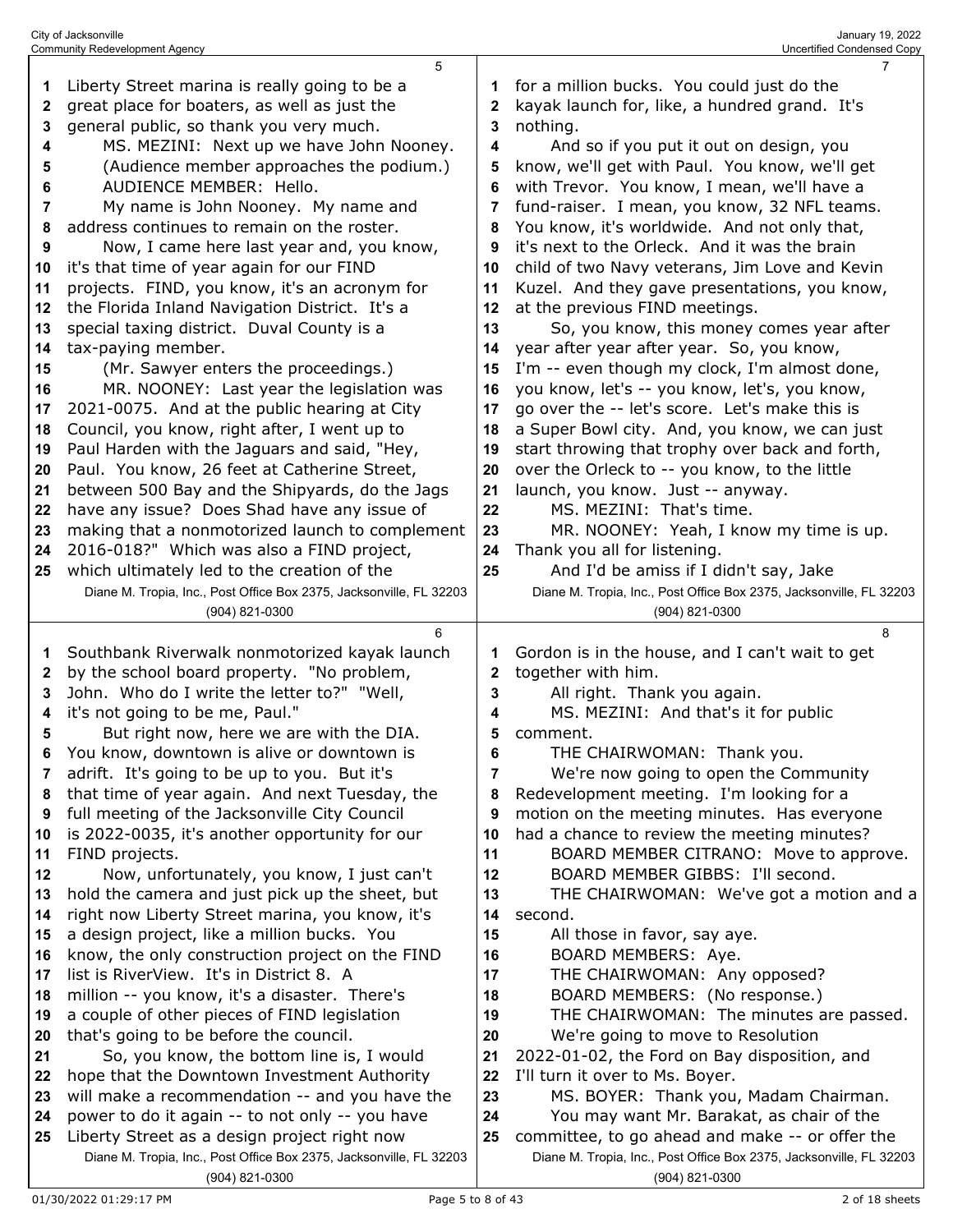|    | 9                                                                   |    | 11                                                                  |
|----|---------------------------------------------------------------------|----|---------------------------------------------------------------------|
| 1  | committee's recommendation on this. We did                          | 1  | period. And the Carter financials give the                          |
| 2  | take it up at the committee yesterday. And                          | 2  | City -- they were in third place among all the                      |
| 3  | Carter, which was the number one ranked                             | 3  | others. I think Silver Hills -- or, excuse me,                      |
| 4  | respondent, was recommended for the award. So                       | 4  | Mid-America was higher, and SouthEast Group                         |
| 5  | perhaps Mr. Barakat would like to elaborate.                        | 5  | was -- even was much higher, but I think it was                     |
| 6  | THE CHAIRWOMAN: Mr. Barakat.                                        | 6  | the local kind of nod to our history and the                        |
| 7  | BOARD MEMBER BARAKAT: Sure. Thank you.                              | 7  | iconic architectural aspects and uniqueness of                      |
| 8  | Yeah, we did have a committee meeting                               | 8  | the project that really got the committee and                       |
| 9  | yesterday. And as Ms. Boyer mentioned, we came                      | 9  | the evaluation -- our committee and the                             |
| 10 | to the same conclusion as the Evaluation                            | 10 | Evaluation Committee to lean towards Carter.                        |
| 11 | Committee did, to recommend the Carter                              | 11 | Their project is \$140 million, one of the                          |
| 12 | proposal.                                                           | 12 | higher levels of total project value. Their                         |
| 13 |                                                                     | 13 |                                                                     |
|    | Just a couple of -- just a summary of some                          |    | rents are averaging (inaudible) per square                          |
| 14 | of the comments and just the -- kind of the                         | 14 | foot. There was some conversation about that                        |
| 15 | spirit of the overall sentiment of the                              | 15 | being on the high end, although some of the                         |
| 16 | committee. I think everybody was really                             | 16 | other developers projected even higher average                      |
| 17 | pleased with the six respondents. The quality                       | 17 | rents.                                                              |
| 18 | of the developers and the quality of the                            | 18 | There was also some conversation about                              |
| 19 | projects were really -- was really                                  | 19 | their level of commitment on equity that has                        |
| 20 | well-received by the committee, and I think                         | 20 | either been committed or pledged or still being                     |
| 21 | we're just all delighted about the level of                         | 21 | worked on. So there was some, I think, concern                      |
| 22 | interest we're getting from multifamily                             | 22 | around some committee members that, we want to                      |
| 23 | developers. They were all multifamily projects                      | 23 | ensure we choose someone who is not going to                        |
| 24 | predominantly.                                                      | 24 | end up in the same position that our last                           |
| 25 | And also, I don't think we mentioned this                           | 25 | recipient did, although very different                              |
|    | Diane M. Tropia, Inc., Post Office Box 2375, Jacksonville, FL 32203 |    | Diane M. Tropia, Inc., Post Office Box 2375, Jacksonville, FL 32203 |
|    | (904) 821-0300                                                      |    | (904) 821-0300                                                      |
|    |                                                                     |    |                                                                     |
|    | 10                                                                  |    | 12                                                                  |
| 1  | specifically yesterday, but there was a lot of                      | 1  | circumstances at the time COVID started, but                        |
| 2  | debate at our committee meetings prior to the                       | 2  | we -- we want to make sure we pick the right                        |
| 3  | solicitation going out whether or not we should                     | 3  | course in that regard. So there was some, I'd                       |
| 4  | require a certain amount of retail or not and                       | 4  | say -- I don't want to say apprehension, but                        |
| 5  | placement of certain uses along the site plan                       | 5  | just some concerns stated about the commitment                      |
| 6  | and whether we should incentivize setbacks or                       | 6  | of equity being at the table or not.                                |
| 7  | not and whether that would impact the quality                       | 7  | A developer did speak to us and indicated                           |
| 8  | of the -- and the quantity of the responses.                        | 8  | that there is a local group that is raising                         |
| 9  | And I think we all realized, after this                             | 9  | about \$25 million of required equity, which was                    |
| 10 | process, that despite those requirements, we                        | 10 | met with, I think, a positive response by the                       |
| 11 | were still very successful in our objective of                      | 11 | committee, knowing that there's a lot of local                      |
| 12 | getting quality and quantity. So I think that                       | 12 | players, but at the same time mentioning that                       |
| 13 | is just good news for downtown overall.                             | 13 | they may not all be a hundred percent                               |
| 14 | I think the overall consensus for leaning                           | 14 | committed.                                                          |
| 15 | towards Carter and going with the Evaluation                        | 15 | And a couple of committee members,                                  |
| 16 | Committee's recommendation was really the                           | 16 | including Mr. Ward, wanted to ensure there was                      |
| 17 | design and the uses and the placement and the                       | 17 | some performance metrics either to be discussed                     |
| 18 | site plan. The reputation of Carter was                             | 18 | today or by the time the LOI or the term sheet                      |
| 19 | validated by CBRE, our consultant, and some                         | 19 | is finalized in the next 75 days should we                          |
| 20 | other, I think, references we have. The                             | 20 | decide today to go with Carter.                                     |
| 21 | overall financials were good.                                       | 21 | I think that represents most of the                                 |
| 22 | CBRE did an analysis, which you have in                             | 22 | sentiments. We met over an hour yesterday to                        |
| 23 | this spreadsheet here, that lists the net                           | 23 | discuss this and generally are very excited                         |
| 24 | present value of tax proceeds that the City                         | 24 | about the results and look forward to making a                      |
| 25 | will get based on their proposal over a 30-year                     | 25 | final recommendation today.                                         |
|    | Diane M. Tropia, Inc., Post Office Box 2375, Jacksonville, FL 32203 |    | Diane M. Tropia, Inc., Post Office Box 2375, Jacksonville, FL 32203 |

City of Jacksonville January 19, 2022 Community Redevelopment Agency Uncertified Condensed Copy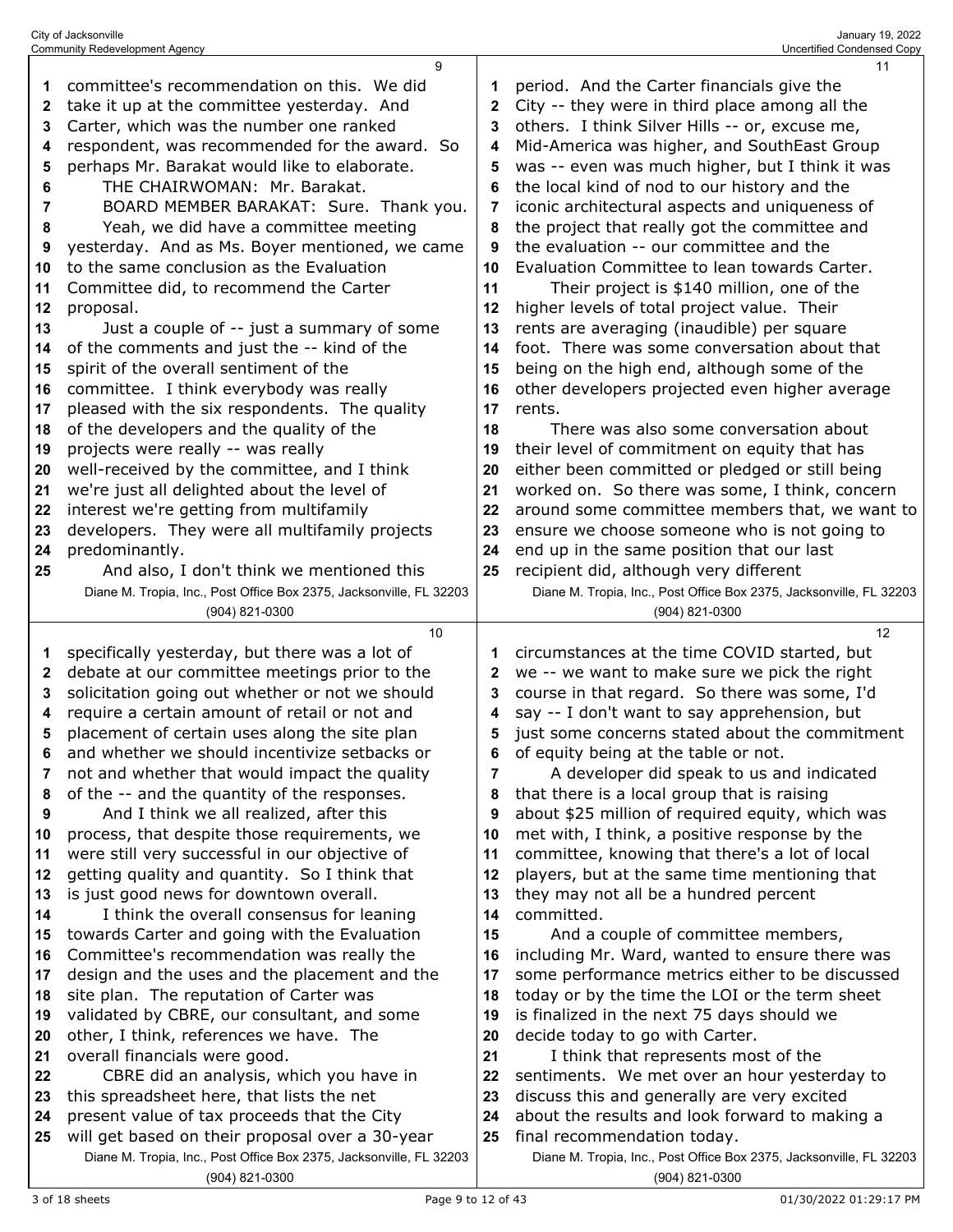|          | 13                                                                                           |              | 15                                                                                               |
|----------|----------------------------------------------------------------------------------------------|--------------|--------------------------------------------------------------------------------------------------|
| 1        | THE CHAIRWOMAN: Thank you.                                                                   | 1            | from the river side to Bay Street and vice                                                       |
| 2        | Ms. Boyer, do you want to add anything at                                                    | 2            | versa, and I thought that that -- that design                                                    |
| 3        | this moment or do I need to go ahead and have a                                              | 3            | was unique.                                                                                      |
| 4        | motion before we -- or do you want to go ahead                                               | 4            | I also like the diversity in their product                                                       |
| 5        | and add on to that?                                                                          | 5            | types. They were able to find in that podium a                                                   |
| 6        | MS. BOYER: I really have nothing                                                             | 6            | way to add some townhome product in there. I                                                     |
| 7        | significant to add except that the committee                                                 | 7            | think that's going to be a favorable and very                                                    |
| 8        | vote was unanimous yesterday and included the                                                | 8            | marketable product as well.                                                                      |
| 9        | board chair, who is not with us in person                                                    | 9            | So, again, all the applicants did a                                                              |
| 10       | today. So he was able to vote as part of                                                     | 10           | wonderful job. I was very excited to see the                                                     |
| 11       | yesterday's meeting, and so I think the                                                      | 11           | quality of developers that did submit the bids,                                                  |
| 12       | committee recommendation is a motion.                                                        | 12           | and I commend Carter on their submission.                                                        |
| 13       | THE CHAIRWOMAN: So at this point, I don't                                                    | 13           | THE CHAIRWOMAN: Thank you.                                                                       |
| 14       | need a new motion, I just need further                                                       | 14           | Mr. Gibbs.                                                                                       |
| 15       | discussion. So I'll start with Mr. Froats.                                                   | 15           | BOARD MEMBER GIBBS: I attended                                                                   |
| 16       | BOARD MEMBER FROATS: Yeah, I was part of                                                     | 16           | yesterday's subcommittee meeting. I want to                                                      |
| 17       | the committee yesterday and we had a lengthy                                                 | 17           | thank each of the two board members that were                                                    |
| 18       | conversation on that. And I would encourage a                                                | 18           | on the scoring committee as well as the staff.                                                   |
| 19       | lot of the media to attend the committee                                                     | 19           | You guys made it easy for us.                                                                    |
| 20       | meetings because that's where a lot of the                                                   | 20           | I wanted to ask yesterday, when is the                                                           |
| 21       | details come out, but I'm in full support of                                                 | 21           | ground-breaking? This is such an outstanding                                                     |
| 22       | this project.                                                                                | 22           | project for the city. It will bring jobs into                                                    |
| 23       | I have no further comments. Thanks.                                                          | 23           | an area of the city that needs additional jobs                                                   |
| 24       | THE CHAIRWOMAN: Mr. Citrano.                                                                 | 24           | in the retail area. It will help, as                                                             |
| 25       | BOARD MEMBER CITRANO: I wasn't -- was not                                                    | 25           | Mr. Citrano said, revitalize the Bay Street                                                      |
|          | Diane M. Tropia, Inc., Post Office Box 2375, Jacksonville, FL 32203                          |              | Diane M. Tropia, Inc., Post Office Box 2375, Jacksonville, FL 32203                              |
|          | (904) 821-0300                                                                               |              |                                                                                                  |
|          |                                                                                              |              | (904) 821-0300                                                                                   |
|          | 14                                                                                           |              | 16                                                                                               |
| 1        | on the committee, so I didn't vote yesterday,                                                | 1            | corridor and it will be a catalyst for                                                           |
| 2        | but I was on the scoring committee. And so the                                               | $\mathbf{2}$ | additional construction and renovation in that                                                   |
| 3        | first comment I would like to make is I think                                                | 3            | area. It will provide open space. I like the                                                     |
| 4        | all -- all the applicants did a fantastic job                                                | 4            | hundred foot setback, as one of the public                                                       |
| 5        | and were all very, very thoughtful and -- about                                              | 5            | members stated in the public comment. And that                                                   |
| 6        | their approach to the development of the site                                                | 6            | will be important for leisure and recreational                                                   |
| 7        | Carter, in my mind, checked most of, if                                                      | 7            | activities and perhaps the stroll on the                                                         |
| 8        | not all, the boxes. I did get comfortable with                                               | 8            | Riverwalk at night.                                                                              |
| 9        | their submission relative to their financial                                                 | 9            | I enjoy the (inaudible) control measures                                                         |
| 10       | capability, but from an equity and debt                                                      | 10           | as well as the resiliency measures in this                                                       |
| 11       | standpoint -- and as Mr. Barakat indicated, you                                              | 11           | particular project, and I thank the committee                                                    |
| 12       | know, looking at rents today, rents across the                                               | 12           | again for doing great work.                                                                      |
| 13       | board are getting high. Their pro forma rent                                                 | 13           | THE CHAIRWOMAN: Thank you.                                                                       |
| 14       | was towards the high end, but was not the                                                    | 14           | Mr. Barakat, anything further?                                                                   |
| 15       | highest, and so I think that there's room there                                              | 15           | BOARD MEMBER BARAKAT: The only things I                                                          |
| 16       | from that standpoint. So I think, financially,                                               | 16           | didn't mention were the incentives. A couple                                                     |
| 17       | I -- I got comfortable with the -- with their                                                | 17           | of important points there. They were asking                                                      |
| 18       | submission.                                                                                  | 18           | for a 20-year, 75 percent tax rebate REV Grant,                                                  |
| 19       | The design really differentiates itself                                                      | 19           | which, as we all know, is relatively standard                                                    |
| 20       | from the rest, and I think it could be that                                                  | 20           | fare for most multifamily developments in the                                                    |
| 21       | catalyst design that will -- that will really                                                | 21           | (inaudible).                                                                                     |
| 22       | move the needle in downtown.                                                                 | 22           | While they're not paying for the land,                                                           |
| 23       | I looked at not only the activation of Bay                                                   | 23<br>24     | that is an incentive. They are agreeing to                                                       |
| 24<br>25 | and the river separately, but the way the<br>building is designed, it's going to pull people | 25           | contribute \$2.5 million towards enhancing the<br>setback area on the riverfront, which is going |
|          | Diane M. Tropia, Inc., Post Office Box 2375, Jacksonville, FL 32203                          |              | Diane M. Tropia, Inc., Post Office Box 2375, Jacksonville, FL 32203                              |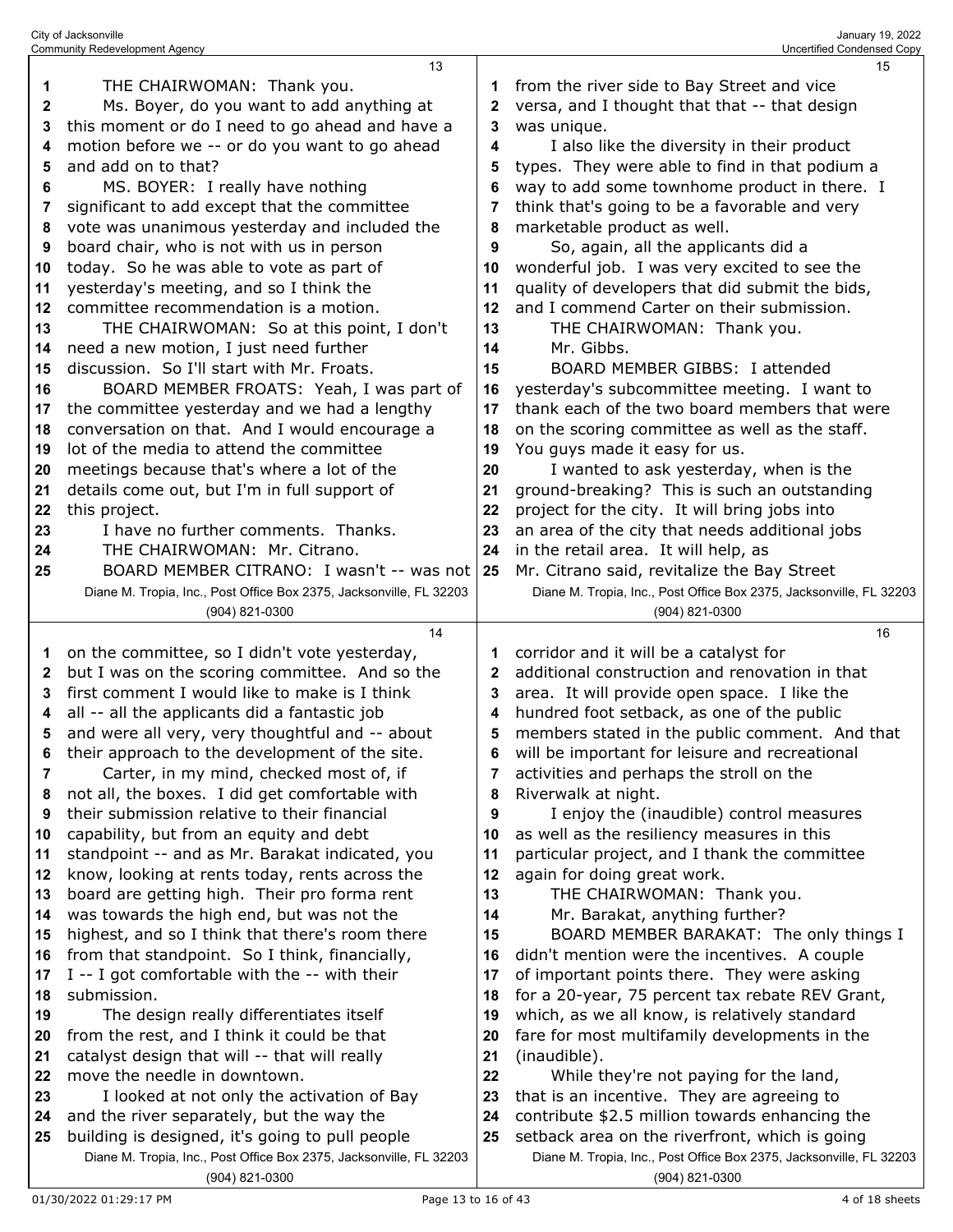|    | 17                                                                  |              | 19                                                                  |
|----|---------------------------------------------------------------------|--------------|---------------------------------------------------------------------|
| 1  | to (inaudible) development. So that was also                        | 1            | I think that the activation portion of the                          |
| 2  | well-received.                                                      | $\mathbf{2}$ | ground floor of Bay Street, as Mr. Citrano                          |
| 3  | And I don't have any specific                                       | 3            | stated, from Bay to the river, and the                              |
| 4  | recommendations. I haven't had, really, time                        | 4            | incorporation of the resiliency factors, the                        |
| 5  | to digest that, but I do think -- and Mr. Ward                      | 5            | architecture and the design and the way the                         |
| 6  | may provide some additional commentary here                         | 6            | public is going to interact with that space was                     |
| 7  | since he brought it up yesterday as well --                         | 7            | really well thought out and well done, so thank                     |
| 8  | some kind of milestone on the developer raising                     | 8            | you for your proposal.                                              |
| 9  | the funds, both on the debt and the equity                          | 9            | The resolution we're voting on today is to                          |
| 10 | side.                                                               | 10           | approve our CEO to enter negotiations and work                      |
| 11 | I know we have other milestones in our                              | 11           | toward a term sheet within the -- the next                          |
| 12 | projects that relate to performance metrics,                        | 12           | 75 days, correct?                                                   |
| 13 | but I think the importance of this property --                      | 13           | MS. BOYER: That is correct.                                         |
| 14 | and since this is our second attempt, I think                       | 14           | Coming out of REPD, the recommendation was                          |
|    | those milestones for this project, whoever we                       | 15           |                                                                     |
| 15 | choose, are of particular importance. So I                          |              | to insert Carter as the number one scoring and                      |
| 16 |                                                                     | 16           | the recipient -- the award of the Notice of                         |
| 17 | don't know what those are today, but we can                         | 17           | Disposition to Carter, as the board has found                       |
| 18 | certainly ask staff to ensure that's in the                         | 18           | that award to be in the public interest, giving                     |
| 19 | final term sheet.                                                   | 19           | the CEO 75 days to negotiate a term sheet and                       |
| 20 | THE CHAIRWOMAN: Thank you.                                          | 20           | bring it back to you. The intention being, we                       |
| 21 | Mr. Ward.                                                           | 21           | bring it back at the March board meeting.                           |
| 22 | BOARD MEMBER WARD: Thank you.                                       | 22           | Maybe we can get there by February.                                 |
| 23 | Mr. Barakat mentioned the majority of my                            | 23           | And I just want to bring to your                                    |
| 24 | topics, but I -- you know, we talked yesterday                      | 24           | attention, the copy that you have -- the                            |
| 25 | just sort of as a general thesis about -- we                        | 25           | resolution contemplates that the bid response                       |
|    | Diane M. Tropia, Inc., Post Office Box 2375, Jacksonville, FL 32203 |              | Diane M. Tropia, Inc., Post Office Box 2375, Jacksonville, FL 32203 |
|    | (904) 821-0300                                                      |              | (904) 821-0300                                                      |
|    |                                                                     |              |                                                                     |
|    | 18                                                                  |              | 20                                                                  |
| 1  | wanted some of those milestones to be a good,                       | 1            | is attached as Exhibit A. So we didn't attach                       |
| 2  | fair combination of aggressive and reasonable.                      | 2            | it to every copy physically, obviously.                             |
| 3  | Aggressive in that we do feel like it's a                           | 3            | But the contemplation there is -- I've                              |
| 4  | catalytic development for that area of downtown                     | 4            | heard a number of you mention the importance of                     |
| 5  | specifically, so we want to see it -- to                            | 5            | the design, the importance of the commitments                       |
|    | Mr. Gibbs' point, we want to see it done                            |              | that were made in that response, and so the                         |
| 7  | tomorrow.                                                           | 7            | award is contingent upon -- we are approving                        |
| 8  | That being said, it must be reasonable to                           | 8            | that particular response, not something else                        |
| 9  | the developer and feasible, so I'm in support                       | 9            | that's a deviation from it at this point.                           |
| 10 | of this project. And as things more towards a                       | 10           | THE CHAIRWOMAN: All right. Thank you.                               |
| 11 | formal term sheet and towards a formal                              | 11           | If the board members have no other further                          |
| 12 | development agreement, to Oliver's point, we                        | 12           | comment, we'll ask for a vote.                                      |
| 13 | want staff to try and incorporate some of those                     | 13           | I'll start with Mr. Froats.                                         |
| 14 | themes.                                                             | 14           | BOARD MEMBER FROATS: In favor.                                      |
| 15 | THE CHAIRWOMAN: Great. Thank you.                                   | 15           | BOARD MEMBER GIBBS: Madam Chair, there                              |
| 16 | Of course, I, too, was at the committee                             | 16           | are two board members on virtual. You may want                      |
| 17 | meeting and had the privilege to serve on the                       | 17           | us to listen to their views.                                        |
| 18 | Scoring and Evaluation Committee. And I would                       | 18           | THE CHAIRWOMAN: Mr. Gillam, do you have                             |
| 19 | echo all the other board members comments about                     | 19           | any comments you wanted to add?                                     |
| 20 | the quality of the development, of the                              | 20           | BOARD MEMBER GILLAM: Well, I won't repeat                           |
| 21 | proposals that we received, and that the -- the                     | 21           | all the things that have already been said, but                     |
| 22 | design and the architecture and the site plan                       | 22           | (audio malfunction) --                                              |
| 23 | of the Carter proposal was really -- what to me                     | 23           | THE CHAIRWOMAN: Hold on. We can't hear                              |
| 24 | was one of the more important factors in their                      | 24           | you. Hold on.                                                       |
| 25 | scoring as the top proposal.                                        | 25           | BOARD MEMBER GILLAM: Can you hear me now?                           |
|    | Diane M. Tropia, Inc., Post Office Box 2375, Jacksonville, FL 32203 |              | Diane M. Tropia, Inc., Post Office Box 2375, Jacksonville, FL 32203 |

City of Jacksonville January 19, 2022 Community Redevelopment Agency Uncertified Condensed Copy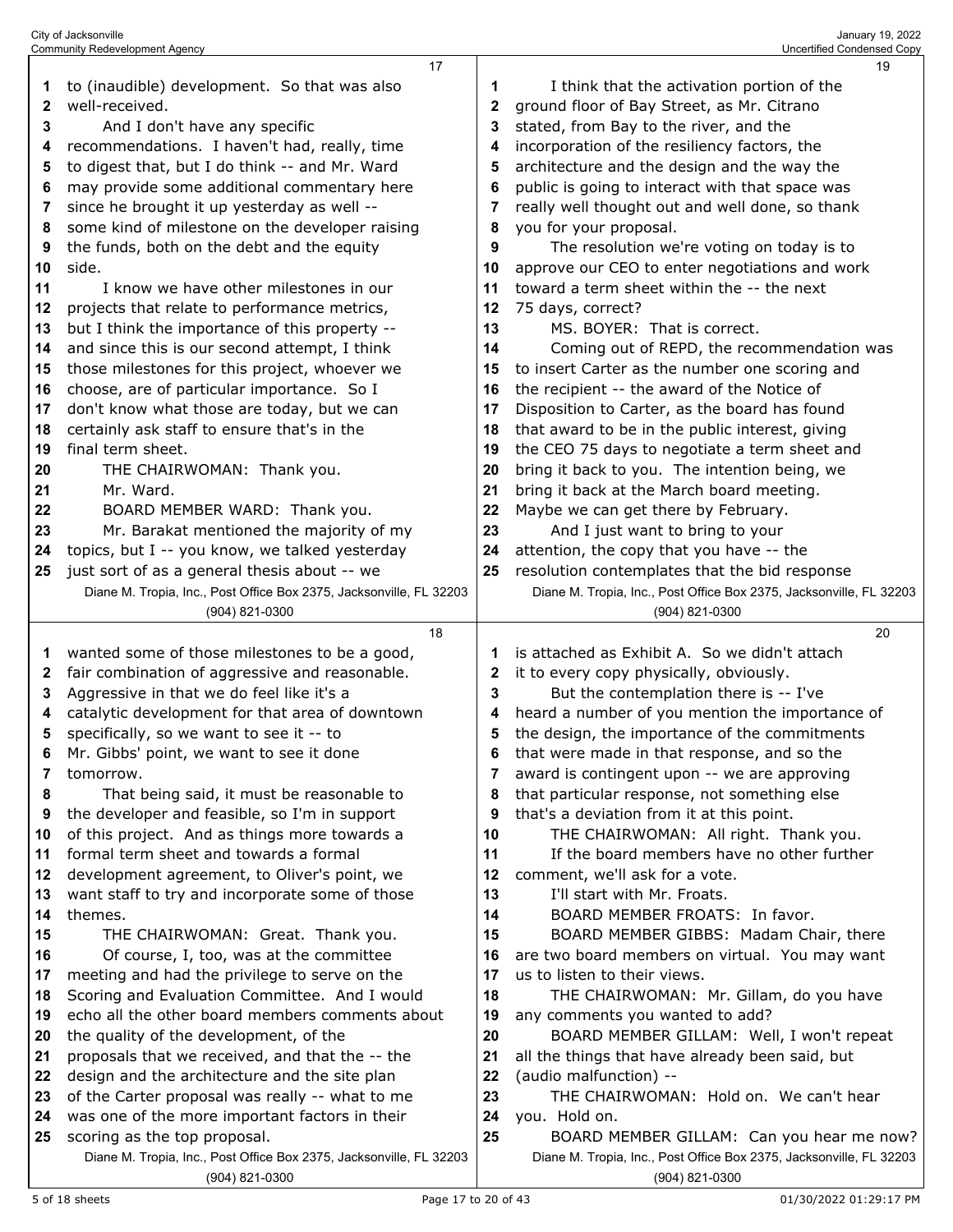| 1<br>2<br>3<br>4<br>5<br>6<br>7<br>8<br>9<br>10 | THE CHAIRWOMAN: Not yet.<br>MS. MEZINI: Try again.<br>BOARD MEMBER GILLAM: How about now?<br>THE CHAIRWOMAN: Yes.<br>BOARD MEMBER GILLAM: Okay. Thank you.<br>I won't belabor the issues. I think the<br>comments -- most of my comments have already<br>been made by Mr. Gibbs and Mr. Citrano,<br>frankly.<br>I'm excited about this project. I was at | 1<br>2<br>3<br>4<br>5<br>6<br>7<br>8<br>9<br>10 | know, basically ends the solicitation process<br>we just did with the subject parcel and now<br>awards it to MOSH.<br>The way it's been framed is that -- due to<br>the fact there was a lot of site plan questions<br>and some concerns due to the importance of that<br>property in between the Four Seasons and<br>Metropolitan Park and developments happening on<br>the other side -- one of them we just<br>discussed -- we wanted to make sure that the |
|-------------------------------------------------|----------------------------------------------------------------------------------------------------------------------------------------------------------------------------------------------------------------------------------------------------------------------------------------------------------------------------------------------------------|-------------------------------------------------|----------------------------------------------------------------------------------------------------------------------------------------------------------------------------------------------------------------------------------------------------------------------------------------------------------------------------------------------------------------------------------------------------------------------------------------------------------------|
| 11                                              | the meeting yesterday and voted in favor of it.                                                                                                                                                                                                                                                                                                          | 11                                              | site plan properly interfaces with the river as                                                                                                                                                                                                                                                                                                                                                                                                                |
| 12                                              | If I were there with you today, I would be                                                                                                                                                                                                                                                                                                               | 12                                              | well as with Bay Street.                                                                                                                                                                                                                                                                                                                                                                                                                                       |
| 13                                              | voting in favor of it with (audio malfunction).                                                                                                                                                                                                                                                                                                          | 13                                              | So the site plan will be coming back to us<br>once those details are hashed out. MOSH has                                                                                                                                                                                                                                                                                                                                                                      |
| 14<br>15                                        | Thank you.<br>THE CHAIRWOMAN: Thank you.                                                                                                                                                                                                                                                                                                                 | 14<br>15                                        | agreed to work with the duPont folks and the                                                                                                                                                                                                                                                                                                                                                                                                                   |
| 16                                              | Mr. Adams, did you have any comments?                                                                                                                                                                                                                                                                                                                    | 16                                              | duPont study and the principles around that                                                                                                                                                                                                                                                                                                                                                                                                                    |
| 17                                              | BOARD MEMBER ADAMS: No, other than to                                                                                                                                                                                                                                                                                                                    | 17                                              | study to ensure that the building and the                                                                                                                                                                                                                                                                                                                                                                                                                      |
| 18                                              | apologize for not being able to be there. I've                                                                                                                                                                                                                                                                                                           | 18                                              | grounds are properly integrated with the                                                                                                                                                                                                                                                                                                                                                                                                                       |
| 19                                              | got a little coronavirus running around my                                                                                                                                                                                                                                                                                                               | 19                                              | objectives in that study as well as interfaced                                                                                                                                                                                                                                                                                                                                                                                                                 |
| 20                                              | house right now, so I figured I would stay                                                                                                                                                                                                                                                                                                               | 20                                              | properly with Bay Street and some of the                                                                                                                                                                                                                                                                                                                                                                                                                       |
| 21                                              | remote for everyone's benefit.                                                                                                                                                                                                                                                                                                                           | 21                                              | pedestrian access we're trying to ensure occurs                                                                                                                                                                                                                                                                                                                                                                                                                |
| 22                                              | But thanks to all for your hard work on                                                                                                                                                                                                                                                                                                                  | 22                                              | along Bay Street.                                                                                                                                                                                                                                                                                                                                                                                                                                              |
| 23                                              | the scoring committee and at the meeting                                                                                                                                                                                                                                                                                                                 | 23                                              | They did remove -- it appears as though --                                                                                                                                                                                                                                                                                                                                                                                                                     |
| 24                                              | yesterday.                                                                                                                                                                                                                                                                                                                                               | 24                                              | that we didn't -- we don't have a site plan                                                                                                                                                                                                                                                                                                                                                                                                                    |
| 25                                              | THE CHAIRWOMAN: All right. And those two<br>Diane M. Tropia, Inc., Post Office Box 2375, Jacksonville, FL 32203                                                                                                                                                                                                                                          | 25                                              | yet, but they agreed to remove bus parking on<br>Diane M. Tropia, Inc., Post Office Box 2375, Jacksonville, FL 32203                                                                                                                                                                                                                                                                                                                                           |
|                                                 | (904) 821-0300                                                                                                                                                                                                                                                                                                                                           |                                                 | (904) 821-0300                                                                                                                                                                                                                                                                                                                                                                                                                                                 |
|                                                 |                                                                                                                                                                                                                                                                                                                                                          |                                                 |                                                                                                                                                                                                                                                                                                                                                                                                                                                                |
|                                                 | 22                                                                                                                                                                                                                                                                                                                                                       |                                                 | 24                                                                                                                                                                                                                                                                                                                                                                                                                                                             |
| 1                                               | members on Zoom are not allowed to vote, so we                                                                                                                                                                                                                                                                                                           | 1                                               | the site and there will simply be, in the area,                                                                                                                                                                                                                                                                                                                                                                                                                |
| $\mathbf{2}$                                    | will proceed with the vote with the board                                                                                                                                                                                                                                                                                                                | 2                                               | for buses -- you drop off individuals and                                                                                                                                                                                                                                                                                                                                                                                                                      |
| 3                                               | members present, starting with Mr. Froats.                                                                                                                                                                                                                                                                                                               | 3                                               | children for the obvious safety reasons. That                                                                                                                                                                                                                                                                                                                                                                                                                  |
| 4                                               | BOARD MEMBER FROATS: In favor.                                                                                                                                                                                                                                                                                                                           | 4                                               | was acceptable to the committee, again, pending                                                                                                                                                                                                                                                                                                                                                                                                                |
| 5                                               | BOARD MEMBER CITRANO: I'm in favor.                                                                                                                                                                                                                                                                                                                      | 5                                               | the final submission of the site plan.                                                                                                                                                                                                                                                                                                                                                                                                                         |
| 6                                               | THE CHAIRWOMAN: Mr. Gibbs.                                                                                                                                                                                                                                                                                                                               | 6                                               | So the committee unanimously agreed to                                                                                                                                                                                                                                                                                                                                                                                                                         |
| 7                                               | BOARD MEMBER GIBBS: I'm in favor.                                                                                                                                                                                                                                                                                                                        |                                                 | award this to MOSH subject to some of the terms                                                                                                                                                                                                                                                                                                                                                                                                                |
| 8                                               | THE CHAIRWOMAN: Mr. Barakat.                                                                                                                                                                                                                                                                                                                             | 8                                               | that I won't go over but that are in the                                                                                                                                                                                                                                                                                                                                                                                                                       |
| 9                                               | BOARD MEMBER BARAKAT: In favor.<br>THE CHAIRWOMAN: Mr. Ward.                                                                                                                                                                                                                                                                                             | 9<br>10                                         | resolution.                                                                                                                                                                                                                                                                                                                                                                                                                                                    |
| 10<br>11                                        | BOARD MEMBER WARD: In favor.                                                                                                                                                                                                                                                                                                                             | 11                                              | And that was it. Thank you.<br>THE CHAIRWOMAN: Thank you.                                                                                                                                                                                                                                                                                                                                                                                                      |
| 12                                              | THE CHAIRWOMAN: And I also am in favor,                                                                                                                                                                                                                                                                                                                  | 12                                              | Ms. Boyer, do you have anything to add?                                                                                                                                                                                                                                                                                                                                                                                                                        |
| 13                                              | so the resolution passes unanimously.                                                                                                                                                                                                                                                                                                                    | 13                                              | MS. BOYER: Thank you, Madam Chairman.                                                                                                                                                                                                                                                                                                                                                                                                                          |
| 14                                              | Thank you. And thanks again to Carter and                                                                                                                                                                                                                                                                                                                | 14                                              | I would just point out Exhibit 8, term                                                                                                                                                                                                                                                                                                                                                                                                                         |
| 15                                              | all the other proposers, and thank you for                                                                                                                                                                                                                                                                                                               | 15                                              | sheet, there were a number of amendments                                                                                                                                                                                                                                                                                                                                                                                                                       |
| 16                                              | being here today.                                                                                                                                                                                                                                                                                                                                        | 16                                              | suggested yesterday at the REPD Committee                                                                                                                                                                                                                                                                                                                                                                                                                      |
| 17                                              | We're going to move to Resolution                                                                                                                                                                                                                                                                                                                        | 17                                              | meeting. The first one is simply a scrivener's                                                                                                                                                                                                                                                                                                                                                                                                                 |
| 18                                              | 2022-01-03, the MOSH disposition. And, again,                                                                                                                                                                                                                                                                                                            | 18                                              | error, right under the identification that it's                                                                                                                                                                                                                                                                                                                                                                                                                |
| 19                                              | I will ask Mr. Barakat, as the committee                                                                                                                                                                                                                                                                                                                 | 19                                              | Resolution -03 as opposed to -031.                                                                                                                                                                                                                                                                                                                                                                                                                             |
| 20<br>21                                        | chairman, to start with his report.<br>BOARD MEMBER BARAKAT: Thank you,                                                                                                                                                                                                                                                                                  | 20<br>21                                        | The second change is down in the box where                                                                                                                                                                                                                                                                                                                                                                                                                     |
| 22                                              | Ms. Chairman.                                                                                                                                                                                                                                                                                                                                            | 22                                              | it describes the project. And in that, we<br>added the language that was in the term sheet                                                                                                                                                                                                                                                                                                                                                                     |
| 23                                              | This will be brief. We had seen MOSH come                                                                                                                                                                                                                                                                                                                | 23                                              | that acknowledges the project consists of a                                                                                                                                                                                                                                                                                                                                                                                                                    |
| 24<br>25                                        | before our committee, I think, the board<br>before. This resolution, essentially, you                                                                                                                                                                                                                                                                    | 24                                              | minimum capital investment of \$70 million. So<br>that's consistent with the term -- with the                                                                                                                                                                                                                                                                                                                                                                  |

 before. This resolution, essentially, you Diane M. Tropia, Inc., Post Office Box 2375, Jacksonville, FL 32203 (904) 821-0300

Diane M. Tropia, Inc., Post Office Box 2375, Jacksonville, FL 32203

(904) 821-0300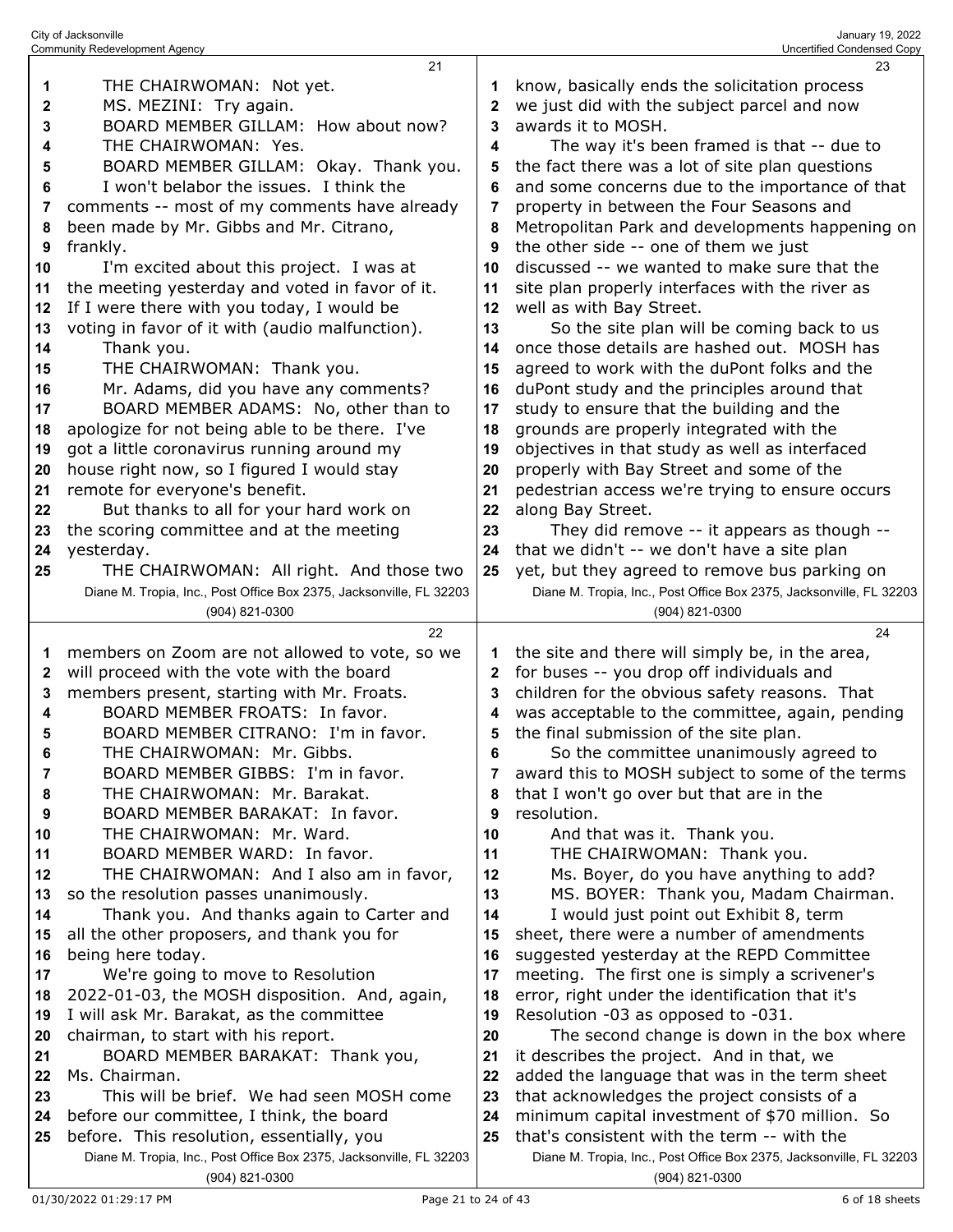|          | 25                                                                                    |                                                      | 27                                                                                    |  |  |
|----------|---------------------------------------------------------------------------------------|------------------------------------------------------|---------------------------------------------------------------------------------------|--|--|
| 1        | staff report and was recorded yesterday. It                                           |                                                      | be a heavy lift for the fund-raising, so I                                            |  |  |
| 2        | just wasn't reflected in the term sheet.                                              | $\mathbf{2}$                                         | encourage everybody to get involved in that. I                                        |  |  |
| 3        | And then down in the paragraph on ground                                              | 3                                                    | understand that they are having a gala some                                           |  |  |
| 4        | lease terms, Mr. Barakat had pointed out a                                            | 4                                                    | time soon, but there's going to be a lot of                                           |  |  |
| 5        | discrepancy in the construction term and how                                          | 5                                                    | fund-raising going on for this project. It's                                          |  |  |
| 6        | that related to the extended construction                                             | 6                                                    | going to take a heavy lift from the entire                                            |  |  |
| 7        | completion date. So the first sentence now                                            | city, so I hope everybody can get involved in<br>7   |                                                                                       |  |  |
|          | reads, "The term of the ground lease shall                                            | that.<br>8                                           |                                                                                       |  |  |
| 8        |                                                                                       |                                                      |                                                                                       |  |  |
| 9        | consist of the construction term, commencing on                                       | 9<br>Thank you.                                      |                                                                                       |  |  |
| 10       | the effective date of the ground lease" --                                            | THE CHAIRWOMAN: Thank you.<br>10                     |                                                                                       |  |  |
| 11       | "commencement of construction, and ending upon                                        | We did discuss it at length yesterday and<br>11      |                                                                                       |  |  |
| 12       | substantial completion of the project but no                                          | we've had some other discussions with MOSH and<br>12 |                                                                                       |  |  |
| 13       | later than September 31, 2027." So that now                                           | 13                                                   | about the concept of this project. And I think                                        |  |  |
| 14       | syncs up with the completion date.                                                    | 14                                                   | you can tell that all board members feel very                                         |  |  |
| 15       | Those were the only changes that were made                                            | 15                                                   | positive about the ability of our design team                                         |  |  |
| 16       | in the term sheet.                                                                    | 16                                                   | to coordinate with the duPont study and carry                                         |  |  |
| 17       | THE CHAIRWOMAN: Thank you.                                                            | 17                                                   | out the principles that have been so eloquently                                       |  |  |
| 18       | We'll come back to the board for any                                                  | 18                                                   | discussed over the last year in terms of public                                       |  |  |
| 19       | comments.                                                                             | 19                                                   | access to the river and the activation of the                                         |  |  |
| 20       | Mr. Ward.                                                                             | 20                                                   | riverfront and having that public space.                                              |  |  |
| 21       | BOARD MEMBER WARD: No comments from me.                                               | 21                                                   | So I think the addition of MOSH on the                                                |  |  |
| 22       | Thank you.                                                                            | 22                                                   | Northbank is a win/win for them and for the                                           |  |  |
| 23       | THE CHAIRWOMAN: Mr. Barakat, anything                                                 | 23                                                   | city. And I look forward, again, to the                                               |  |  |
| 24       | further?                                                                              | 24                                                   | completion and -- and seeing the design and                                           |  |  |
| 25       | BOARD MEMBER BARAKAT: No, ma'am. No                                                   |                                                      | site plan come back to us.                                                            |  |  |
|          | Diane M. Tropia, Inc., Post Office Box 2375, Jacksonville, FL 32203                   |                                                      | Diane M. Tropia, Inc., Post Office Box 2375, Jacksonville, FL 32203                   |  |  |
|          | (904) 821-0300                                                                        |                                                      | (904) 821-0300                                                                        |  |  |
|          |                                                                                       |                                                      |                                                                                       |  |  |
|          | 26                                                                                    |                                                      | 28                                                                                    |  |  |
| 1        | comments.                                                                             | 1                                                    | Mr. Gillam, any comments?                                                             |  |  |
| 2        | THE CHAIRWOMAN: Mr. Gibbs.                                                            | $\mathbf 2$                                          | BOARD MEMBER GILLAM: No further comments.                                             |  |  |
| 3        | BOARD MEMBER GIBBS: No further comments.                                              | 3                                                    | Thank you.                                                                            |  |  |
| 4        | Thanks.                                                                               | 4                                                    | THE CHAIRWOMAN: Mr. Adams.                                                            |  |  |
| 5        | THE CHAIRWOMAN: Mr. Citrano.                                                          | 5                                                    | BOARD MEMBER ADAMS: None other than to                                                |  |  |
| ĥ        | BOARD MEMBER CITRANO: My only comment                                                 | 6                                                    | echo Mr. Froats comments that everybody ought                                         |  |  |
| 7        | is -- and I'm very much in favor of this. I                                           | 7                                                    | to do their very best to get involved to make                                         |  |  |
| 8        |                                                                                       | 8                                                    |                                                                                       |  |  |
| 9        | would just -- I know that there is a -- I'll                                          | 9                                                    | this happen.<br>Thanks.                                                               |  |  |
| 10       | call it a best efforts request to have the                                            | 10                                                   | THE CHAIRWOMAN: All right. Thank you.                                                 |  |  |
| 11       | building set back to 100 feet. You can go as<br>close to 50.                          | 11                                                   | Since this came from committee, we don't                                              |  |  |
| 12       |                                                                                       | 12                                                   |                                                                                       |  |  |
| 13       | But that's a really important, in my                                                  | 13                                                   | need a motion, so we can go straight to a vote.<br>Mr. Ward.                          |  |  |
| 14       | opinion, design element to maintain the                                               |                                                      |                                                                                       |  |  |
|          | connectivity from what's happening on one side                                        | 14                                                   | BOARD MEMBER WARD: In favor.                                                          |  |  |
| 15       | of your project to the other specifically. We                                         | 15                                                   | THE CHAIRWOMAN: Mr. Barakat.                                                          |  |  |
| 16<br>17 | don't want Met Park to end up on an island by                                         | 16                                                   | BOARD MEMBER BARAKAT: In favor.                                                       |  |  |
|          | itself, and so I would -- I would just ask MOSH                                       | 17                                                   | THE CHAIRWOMAN: Mr. Gibbs.                                                            |  |  |
| 18       | and its design team to use those best efforts                                         | 18                                                   | BOARD MEMBER GIBBS: I'm in favor.                                                     |  |  |
| 19       | to make that happen.                                                                  | 19                                                   | THE CHAIRWOMAN: Mr. Citrano.                                                          |  |  |
| 20       | Thank you.                                                                            | 20                                                   | BOARD MEMBER CITRANO: I'm in favor.                                                   |  |  |
| 21       | THE CHAIRWOMAN: Thank you.                                                            | 21                                                   | THE CHAIRWOMAN: Mr. Froats.                                                           |  |  |
| 22       | Mr. Froats.                                                                           | 22                                                   | BOARD MEMBER FROATS: In favor.                                                        |  |  |
| 23       | BOARD MEMBER FROATS: Thank you.                                                       | 23                                                   | THE CHAIRWOMAN: And Ms. Worsham is in                                                 |  |  |
| 24       | I think this is a great City project for                                              | 24                                                   | favor. So the motion passes unanimously.                                              |  |  |
| 25       | downtown, for the city. I know it's going to                                          | 25                                                   | Thank you.                                                                            |  |  |
|          | Diane M. Tropia, Inc., Post Office Box 2375, Jacksonville, FL 32203<br>(904) 821-0300 |                                                      | Diane M. Tropia, Inc., Post Office Box 2375, Jacksonville, FL 32203<br>(904) 821-0300 |  |  |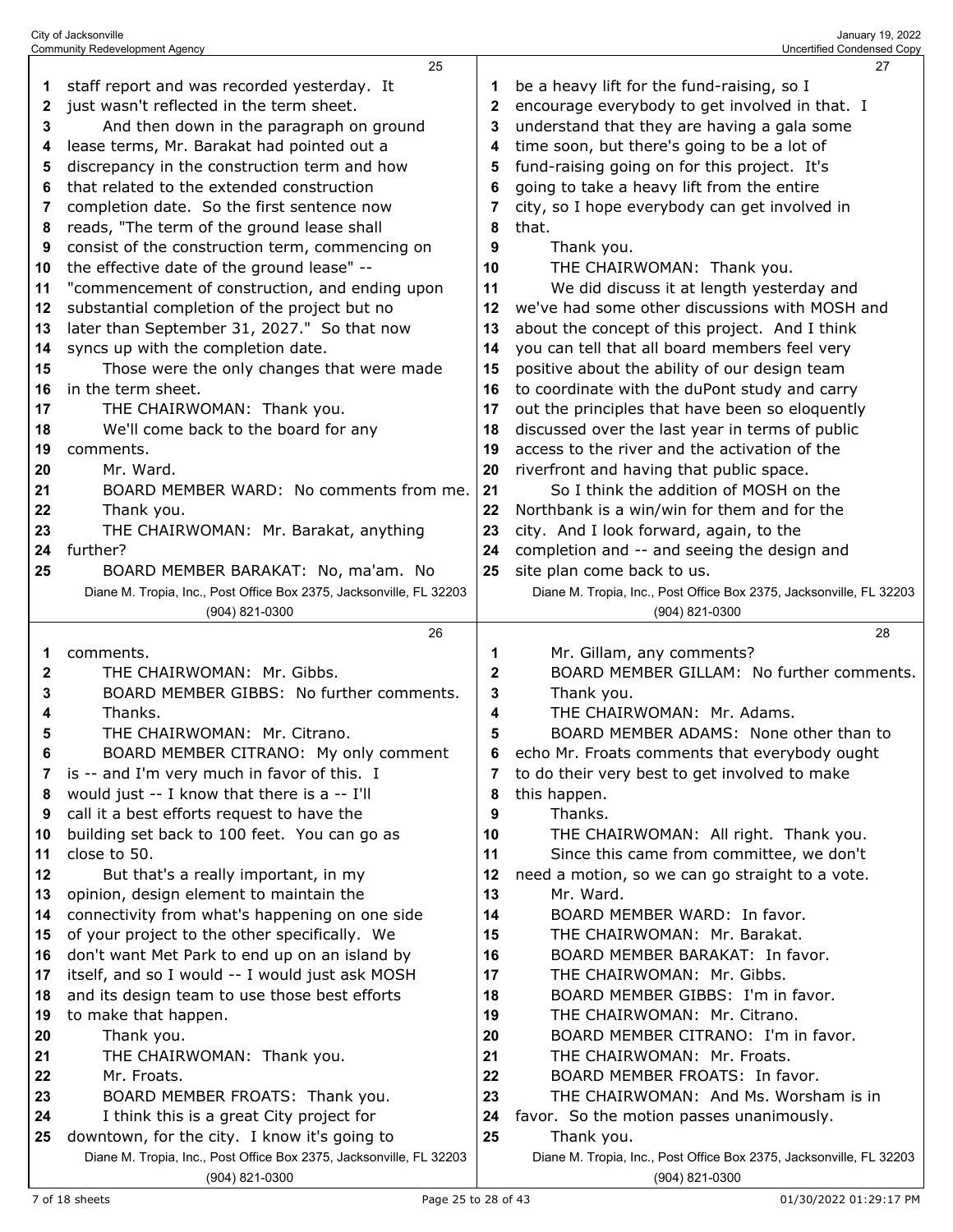|        | City of Jacksonville<br>January 19, 2022<br><b>Community Redevelopment Agency</b><br><b>Uncertified Condensed Copy</b> |    |                                                                                         |  |  |
|--------|------------------------------------------------------------------------------------------------------------------------|----|-----------------------------------------------------------------------------------------|--|--|
|        | 29                                                                                                                     |    | 31                                                                                      |  |  |
| 1      | We're moving now to Resolution 2022-01-04,                                                                             | 1  | BOARD MEMBER WARD: In favor.                                                            |  |  |
| 2      | Vista Brooklyn extension.                                                                                              | 2  | THE CHAIRWOMAN: Mr. Barakat.                                                            |  |  |
| 3      | Mr. Kelley.                                                                                                            | 3  | BOARD MEMBER BARAKAT: In favor.                                                         |  |  |
| 4      | MR. KELLEY: Thank you, Madam Chair.                                                                                    | 4  | THE CHAIRWOMAN: Mr. Gibbs.                                                              |  |  |
| 5      | Everybody, I believe, is well aware of                                                                                 | 5  | BOARD MEMBER GIBBS: I'm in favor.                                                       |  |  |
| 6      | Vista Brooklyn, the mixed-use development, 308                                                                         | 6  | THE CHAIRWOMAN: Mr. Citrano.                                                            |  |  |
| 7      | units located at 200 Riverside Avenue. That                                                                            | 7  | BOARD MEMBER CITRANO: I'm in favor.                                                     |  |  |
| 8      | particular development is the subject of two                                                                           | 8  | THE CHAIRWOMAN: Mr. Froats.                                                             |  |  |
| 9      | REV Grants, one for \$9 million, one for                                                                               | 9  | BOARD MEMBER FROATS: I'm in favor.                                                      |  |  |
| 10     | \$1,556,000.                                                                                                           | 10 | THE CHAIRWOMAN: And I, too, am in favor.                                                |  |  |
| 11     | The current completion date for this                                                                                   | 11 | The resolutions passes.                                                                 |  |  |
| 12     | development activity has been extended to                                                                              | 12 | Thank you.                                                                              |  |  |
| 13     | January 29th. The developer is working through                                                                         | 13 | Now we will move to 2022-01-05, Lot J                                                   |  |  |
| 14     | some final issues related to the ADA parking                                                                           | 14 | access agreement.                                                                       |  |  |
| 15     | within the structured parking garage, and they                                                                         | 15 | Ms. Boyer.                                                                              |  |  |
| 16     | have outlined a path to achieve what they have                                                                         | 16 | MS. BOYER: Actually, I'm going to defer                                                 |  |  |
| 17     | worked with through the planning -- or the                                                                             | 17 | to Mr. Parola and let Mr. Parola walk you                                               |  |  |
| 18     | permitting department. And so we are seeking                                                                           | 18 | through both access agreements.                                                         |  |  |
| 19     | an extension of the completion date through                                                                            | 19 | And then, Madam Chair, this CRA is where                                                |  |  |
| 20     | March 31st to fulfill that, and so that is the                                                                         | 20 | we will insert the additional item that we                                              |  |  |
| 21     | resolution before you today.                                                                                           | 21 | mentioned yesterday that's an add-on to the                                             |  |  |
| 22     | THE CHAIRWOMAN: All right. Thank you.                                                                                  | 22 | agenda. So just before you move into the                                                |  |  |
| 23     | I think I will look for a motion and then                                                                              | 23 | Downtown Investment Authority and close the                                             |  |  |
| 24     | move to discussion.                                                                                                    | 24 | CRA, we'll take that up.                                                                |  |  |
| 25     | BOARD MEMBER FROATS: I make a motion to                                                                                | 25 | THE CHAIRWOMAN: Thank you.                                                              |  |  |
|        | Diane M. Tropia, Inc., Post Office Box 2375, Jacksonville, FL 32203                                                    |    | Diane M. Tropia, Inc., Post Office Box 2375, Jacksonville, FL 32203                     |  |  |
|        | (904) 821-0300                                                                                                         |    | (904) 821-0300                                                                          |  |  |
|        |                                                                                                                        |    |                                                                                         |  |  |
|        | 30                                                                                                                     |    | 32                                                                                      |  |  |
| 1      | approve 2022-01-04.                                                                                                    | 1  |                                                                                         |  |  |
|        | BOARD MEMBER BARAKAT: Second.                                                                                          | 2  | The floor is yours, Mr. Parola.                                                         |  |  |
| 2<br>3 | THE CHAIRWOMAN: Thank you.                                                                                             | 3  | MR. PAROLA: Thank you.<br>Resolution 2022-01-05 is for the Lot J                        |  |  |
| 4      | We can start the discussion. I'll start                                                                                |    | access agreement. We've been asked by Iguana                                            |  |  |
| 5      |                                                                                                                        |    |                                                                                         |  |  |
| 6      | with you, Mr. Froats.<br>BOARD MEMBER FROATS: No questions. I'm                                                        | 6  | or some affiliated entity to provide further                                            |  |  |
| 7      | in favor.                                                                                                              | 7  | due diligence, whether it's water sampling,<br>some environmental, some geotechnical -- |  |  |
| 8      | THE CHAIRWOMAN: Mr. Citrano.                                                                                           | 8  | On Lot J, we get this from time to time                                                 |  |  |
| 9      | BOARD MEMBER CITRANO: I, too, have no                                                                                  | 9  | over the course of the years. There's a lot of                                          |  |  |
| 10     | questions.                                                                                                             | 10 | infrastructure in there, so it's fairly simple.                                         |  |  |
| 11     | THE CHAIRWOMAN: Mr. Gibbs.                                                                                             | 11 | They'll have three months to do it, or if                                               |  |  |
| 12     | BOARD MEMBER GIBBS: I have no questions.                                                                               | 12 | they need an additional up to three months,                                             |  |  |
| 13     | THE CHAIRWOMAN: Mr. Barakat.                                                                                           | 13 | then they can seek permission from the chief                                            |  |  |
| 14     | BOARD MEMBER BARAKAT: No questions.                                                                                    | 14 | executive officer for that.                                                             |  |  |
| 15     | THE CHAIRWOMAN: Mr. Ward.                                                                                              | 15 | And that's -- that's really as                                                          |  |  |
| 16     | BOARD MEMBER WARD: Nothing from me.                                                                                    | 16 | straightforward as this gets.                                                           |  |  |
| 17     | Thank you.                                                                                                             | 17 | THE CHAIRWOMAN: All right. Thank you.                                                   |  |  |
| 18     | THE CHAIRWOMAN: Mr. Gillam or Mr. Adams.                                                                               | 18 | We've seen these types of access                                                        |  |  |
| 19     | BOARD MEMBER GILLAM: Nothing further.                                                                                  | 19 | agreements before in the form of resolutions,                                           |  |  |
| 20     | BOARD MEMBER ADAMS: No.                                                                                                | 20 | so I'm looking for a motion from -- for                                                 |  |  |
| 21     | THE CHAIRWOMAN: All right. Seeing no                                                                                   | 21 | Resolution 2022-01-05.                                                                  |  |  |
| 22     | further discussion, it seems like a very                                                                               | 22 | BOARD MEMBER GIBBS: I'll move to approve                                                |  |  |
| 23     | straightforward decision here. We'll start                                                                             | 23 | Resolution 2022-01-05.                                                                  |  |  |
| 24     | with the vote.                                                                                                         | 24 | BOARD MEMBER CITRANO: I'll second.                                                      |  |  |
| 25     | Mr. Ward.                                                                                                              | 25 | THE CHAIRWOMAN: Thank you.                                                              |  |  |
|        | Diane M. Tropia, Inc., Post Office Box 2375, Jacksonville, FL 32203<br>(904) 821-0300                                  |    | Diane M. Tropia, Inc., Post Office Box 2375, Jacksonville, FL 32203<br>(904) 821-0300   |  |  |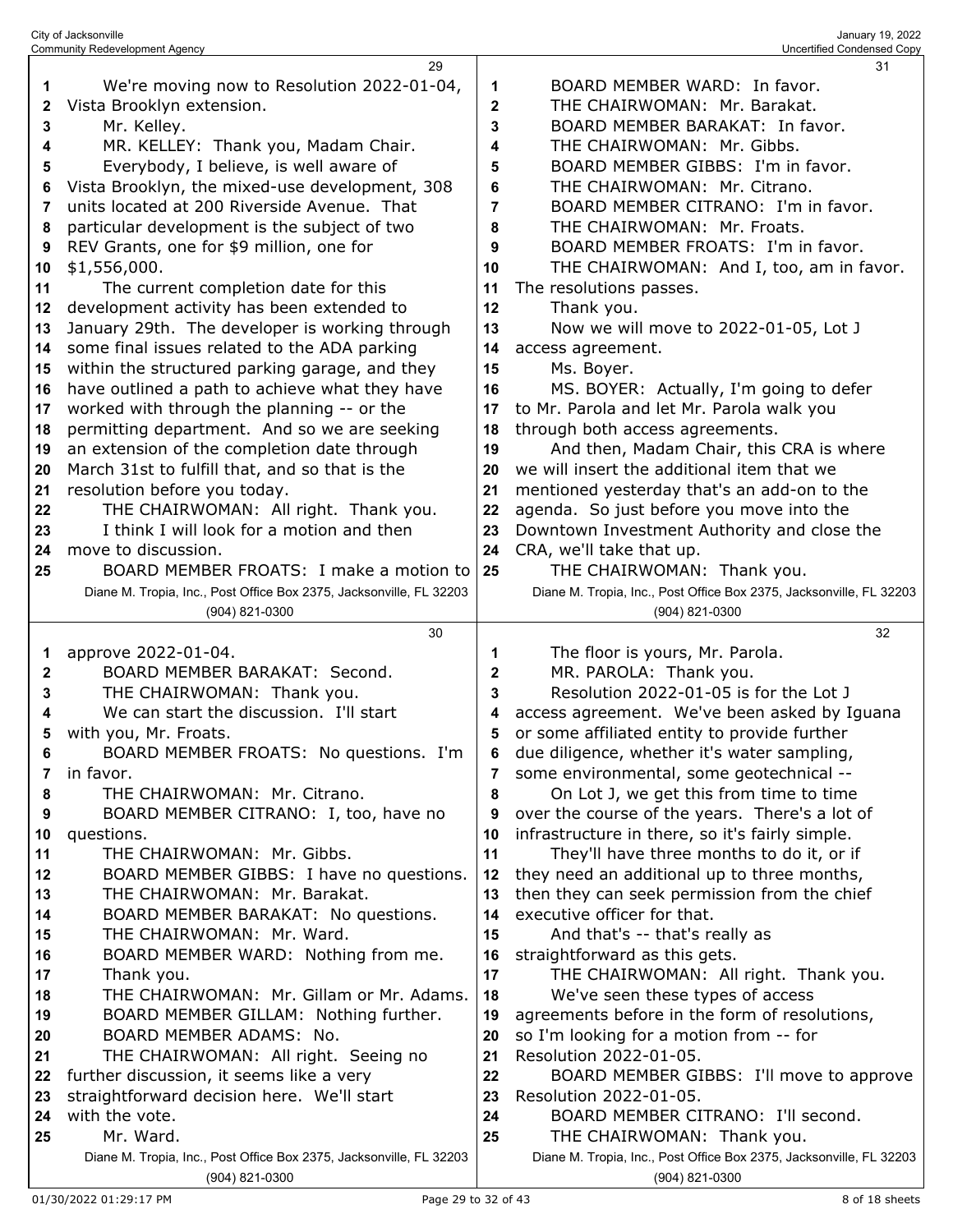City of Jacksonville January 19, 2022<br>Community Redevelopment Agency (المستخدم المستخدم المستخدم المستخدم المستخدم المستخدم المستخدم المستخدم المستخد<br>Community Redevelopment Agency (المستخدم المستخدم المستخدم المستخدم الم Community Redevelopment Agency We can go to board discussion. Mr. Froats. BOARD MEMBER FROATS: I'm just curious, I BOARD MEMBER WARD: Nothing further. Thank you. THE CHAIRWOMAN: All right. We'll proceed

 mean, is this just an update from the last time or are they testing different locations or just something that's maybe happened in the past

year?

 MR. PAROLA: Through the Chair, Touchtech, who is one of their consultants, simply said

they need to update some information they've

previously had. They really didn't get far

into why they needed it.

- BOARD MEMBER FROATS: All right. Thank you. THE CHAIRWOMAN: Mr. Citrano.
- BOARD MEMBER CITRANO: No questions. THE CHAIRWOMAN: Mr. Gibbs.

BOARD MEMBER GIBBS: No questions.

THE CHAIRWOMAN: Mr. Barakat.

really get into it because it's been so

do work based on previous proposals for

or the other, to be quite frank, it's so

covered here, it's already covered in a

things like who bears the cost for this,

 it will go through the Office of General Counsel. They provide us with all the indemnification and (inaudible). And at the end of the day, they have to give us the property back the same way they found it.

commonplace.

questions.

 BOARD MEMBER BARAKAT: So I guess there's nothing we should be aware of that's coming

 down the pike that results from this? This is just another monitoring or follow-up from

previous inspections or --

 MR. PAROLA: Through the Chair, we didn't Diane M. Tropia, Inc., Post Office Box 2375, Jacksonville, FL 32203 (904) 821-0300

 commonplace over the years. You'll recall that ETM did a lot of work when they were placing infrastructure in there. We've had requests to

development. I really didn't ask them one way

separate agreement we have with them covering

Diane M. Tropia, Inc., Post Office Box 2375, Jacksonville, FL 32203

(904) 821-0300



 similar resolution, 2022-01-06, Kids Kampus access agreement.

 to a vote. Mr. Froats.

MR. PAROLA: Thank you.

 To the Chair, Resolution 2022-01-06, this one, we absolutely know what it's for. It's

 BOARD MEMBER FROATS: In favor. THE CHAIRWOMAN: Mr. Citrano. BOARD MEMBER CITRANO: In favor. THE CHAIRWOMAN: Mr. Gibbs. BOARD MEMBER GIBBS: I'm in favor. THE CHAIRWOMAN: Mr. Barakat. BOARD MEMBER BARAKAT: In favor. THE CHAIRWOMAN: Mr. Ward.

We will go to what I'm assuming is a

 for the Iguana development, the Four Seasons, and the (inaudible) and things like that.

 It's a regular access agreement. This Diane M. Tropia, Inc., Post Office Box 2375, Jacksonville, FL 32203 (904) 821-0300

 one's got one little twist in it, and that is they also are seeking permission to do asbestos surveys, which is a relatively noninvasive thing you do on buildings. There are three buildings on the property, two controlled by the Parks Department. We have email confirmation and correspondence from Daryl Joseph that he doesn't have a problem

 BOARD MEMBER BARAKAT: Okay. No further with it. They just want to coordinate things on their end; and, likewise, with JFRD, who

 THE CHAIRWOMAN: Mr. Ward. BOARD MEMBER WARD: I'm assuming, if not controls the third building.

 As with the previous access agreement, we said three months; if you want an additional three months, come see the chief executive officer.

 liability, they have an obligation to share this information with us, et cetera? MR. PAROLA: Through the Chair, absolutely. They have to share the information with us. This will go through Risk Management, THE CHAIRWOMAN: All right. Thank you. So I didn't get a motion yet, did I? BOARD MEMBER FROATS: I make a motion to approve 2022-01-06. BOARD MEMBER CITRANO: Second.

- BOARD MEMBER GIBBS: I'll second.
- THE CHAIRWOMAN: Thank you.
- Mr. Ward, any comments?
- BOARD MEMBER WARD: Nothing from me.

(904) 821-0300

Thank you.

Diane M. Tropia, Inc., Post Office Box 2375, Jacksonville, FL 32203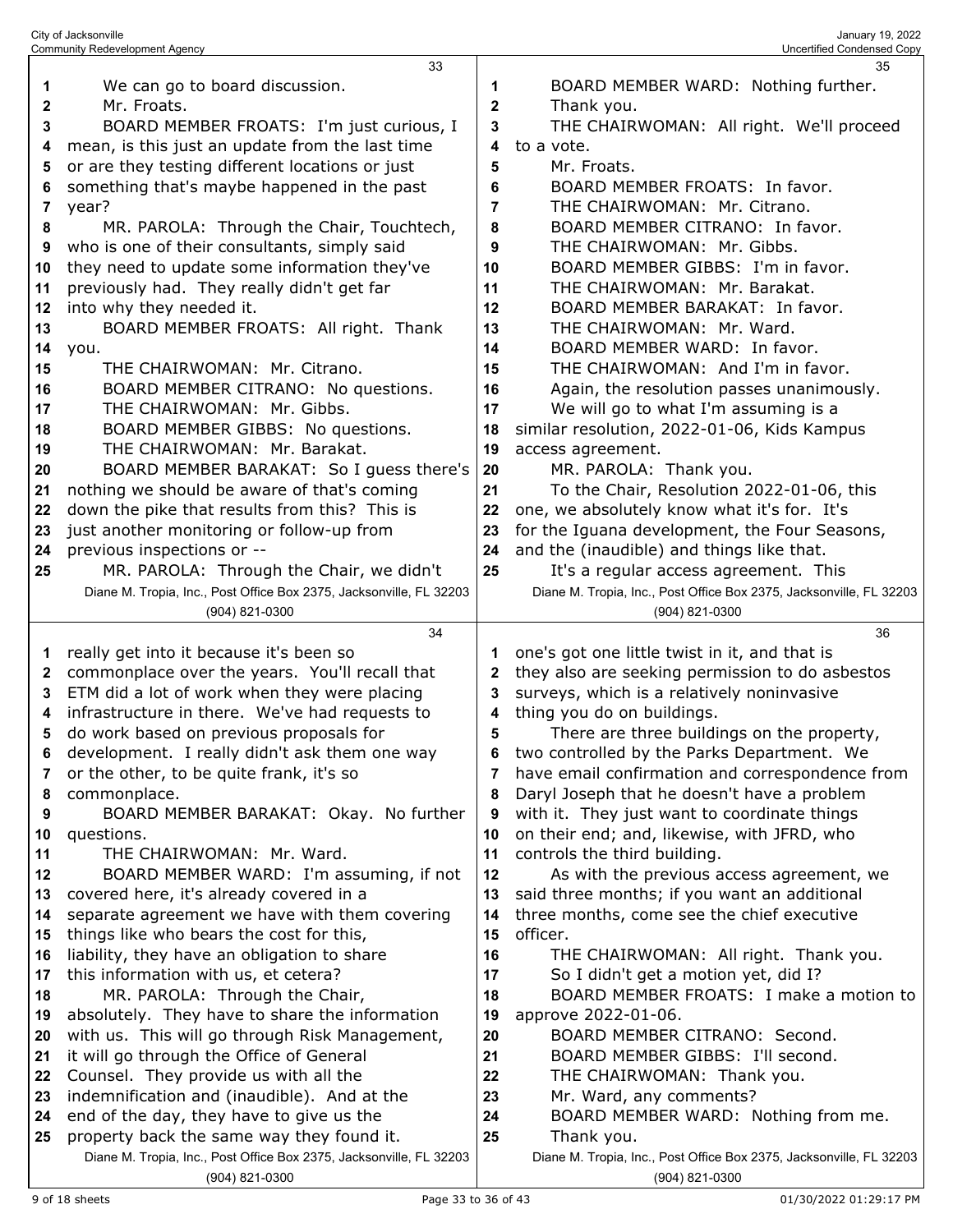|    | 37                                                                  |              | 39                                                                  |
|----|---------------------------------------------------------------------|--------------|---------------------------------------------------------------------|
| 1  | THE CHAIRWOMAN: Mr. Barakat.                                        | 1            | So what we had prepared was a resolution                            |
| 2  | BOARD MEMBER BARAKAT: No comments.                                  | 2            | giving them a 45-day extension to allow them                        |
| 3  | THE CHAIRWOMAN: Mr. Gibbs.                                          | 3            | time to get those permits, to be able to seek                       |
| 4  | BOARD MEMBER GIBBS: No comments.                                    | 4            | reimbursement under the terms of the grant                          |
| 5  | THE CHAIRWOMAN: Mr. Citrano.                                        | 5            | award that we had previously made.                                  |
| 6  | BOARD MEMBER CITRANO: None.                                         | 6            | As I'm looking at staff, I'm not sure that                          |
|    | THE CHAIRWOMAN: Mr. Froats.                                         |              |                                                                     |
| 7  |                                                                     | 7            | that ever got distributed. Mr. Parola may be                        |
| 8  | BOARD MEMBER FROATS: No comments.                                   | 8            | able to answer this.                                                |
| 9  | THE CHAIRWOMAN: I have no comments, so we                           | 9            | MR. PAROLA: Through the Chair, I'm also                             |
| 10 | can proceed to a vote. I'll start --                                | 10           | going to beg your indulgence. This one is on                        |
| 11 | I'm sorry, you gentlemen on the phone --                            | 11           | me. I apologize. I drafted the resolution and                       |
| 12 | Mr. Gillam.                                                         | 12           | I didn't follow it through its life cycle, so                       |
| 13 | BOARD MEMBER GILLAM: Nothing from me.                               | 13           | mea culpa.                                                          |
| 14 | THE CHAIRWOMAN: Mr. Adams.                                          | 14           | MS. BOYER: So the situation is you didn't                           |
| 15 | BOARD MEMBER ADAMS: No. Thanks.                                     | 15           | get a copy of it. You may notice that                               |
| 16 | THE CHAIRWOMAN: Sorry. I keep forgetting                            | 16           | Mr. Chisholm is not here, so you can tell we're                     |
| 17 | that you're there.                                                  | 17           | running a little short this week. And,                              |
| 18 | We will proceed to a vote.                                          | 18           | consequently, you don't have an actual document                     |
| 19 | Mr. Froats.                                                         | 19           | in front of you to vote on.                                         |
| 20 | BOARD MEMBER FROATS: In favor.                                      | 20           | I don't know whether Mr. Sawyer would                               |
| 21 | THE CHAIRWOMAN: Mr. Citrano.                                        | 21           | allow us to present a request for a resolution                      |
| 22 | BOARD MEMBER CITRANO: In favor.                                     | 22           | that would extend the time for completion of                        |
| 23 | THE CHAIRWOMAN: Mr. Gibbs.                                          | 23           | the work on the Hatfield & Hatfield facade                          |
| 24 | BOARD MEMBER GIBBS: I'm in favor.                                   | 24           | grant for 45 days and then for us to prepare                        |
| 25 | THE CHAIRWOMAN: Mr. Barakat.                                        | 25           | that resolution for (audio malfunction).                            |
|    | Diane M. Tropia, Inc., Post Office Box 2375, Jacksonville, FL 32203 |              | Diane M. Tropia, Inc., Post Office Box 2375, Jacksonville, FL 32203 |
|    | (904) 821-0300                                                      |              | $(904)$ 821-0300                                                    |
|    |                                                                     |              |                                                                     |
|    |                                                                     |              |                                                                     |
|    | 38                                                                  |              | 40                                                                  |
| 1  | BOARD MEMBER BARAKAT: In favor.                                     | 1            | MR. SAWYER: John Sawyer, Office of                                  |
| 2  | THE CHAIRWOMAN: Mr. Ward.                                           | $\mathbf{2}$ | General Counsel.                                                    |
| 3  | BOARD MEMBER WARD: In favor.                                        | 3            | I (audio malfunction) on a voice vote. I                            |
| 4  | THE CHAIRWOMAN: And I'm also in favor, so                           | 4            | don't think you need a written resolution given                     |
| 5  | the motion passes unanimously.                                      | 5            | how simple the modification is.                                     |
| 6  | And at this point, you're saying,                                   | 6            | THE CHAIRWOMAN: All right. And are we                               |
| 7  | Ms. Boyer, that we have an additional agenda                        | 7            | making a motion to approve that or are we just                      |
| 8  | item?                                                               | 8            | doing a voice vote to (audio malfunction) the                       |
| 9  | MS. BOYER: To the Chair, so I'm just                                | 9            | motion?                                                             |
| 10 | looking at Ms. Mezini because I looked in the                       | 10           | MR. SAWYER: Office of General Counsel,                              |
| 11 | packet and I don't see it in the packet. I saw                      | 11           | John Sawyer.                                                        |
| 12 | it earlier this week. So this is going to be                        | 12           | It's a motion to authorize a 45-day                                 |
| 13 | one where I'm going to ask Mr. Sawyer's                             | 13           | extension.                                                          |
| 14 | indulgence and see whether he will allow us to                      | 14           | THE CHAIRWOMAN: Thank you.                                          |
| 15 | do this or not.                                                     | 15           | So I need a motion to authorize our CEO to                          |
| 16 | There is a drafted resolution. As you                               | 16           | extend the deadline for 45 --                                       |
| 17 | know, approximately a year ago -- nine months                       | 17           | MS. BOYER: Our request was 45 days. But,                            |
| 18 | ago, we awarded a facade grant to Hatfield &                        | 18           | again, if I can get us to the March board                           |
| 19 | Hatfield. The facade grant was to allow them                        | 19           | meeting, that would be great. So probably if                        |
| 20 | to replace windows in their existing building.                      | 20           | we make it 60 days, then we're certain that we                      |
| 21 | They are working through the process of getting                     | 21           | (audio malfunction).                                                |
| 22 | the proper CO and permit signed by the Building                     | 22           | MR. SAWYER: I'm sorry to interject.                                 |
| 23 | Department in order to be eligible to receive                       | 23           | Because it was not on the agenda, we do                             |
| 24 | payment, but they are going to run out of time                      | 24           | have to have public comment on this item as                         |
| 25 | on the existing award on February 2nd.                              | 25           | well.                                                               |
|    | Diane M. Tropia, Inc., Post Office Box 2375, Jacksonville, FL 32203 |              | Diane M. Tropia, Inc., Post Office Box 2375, Jacksonville, FL 32203 |

City of Jacksonville January 19, 2022 Community Redevelopment Agency Uncertified Condensed Copy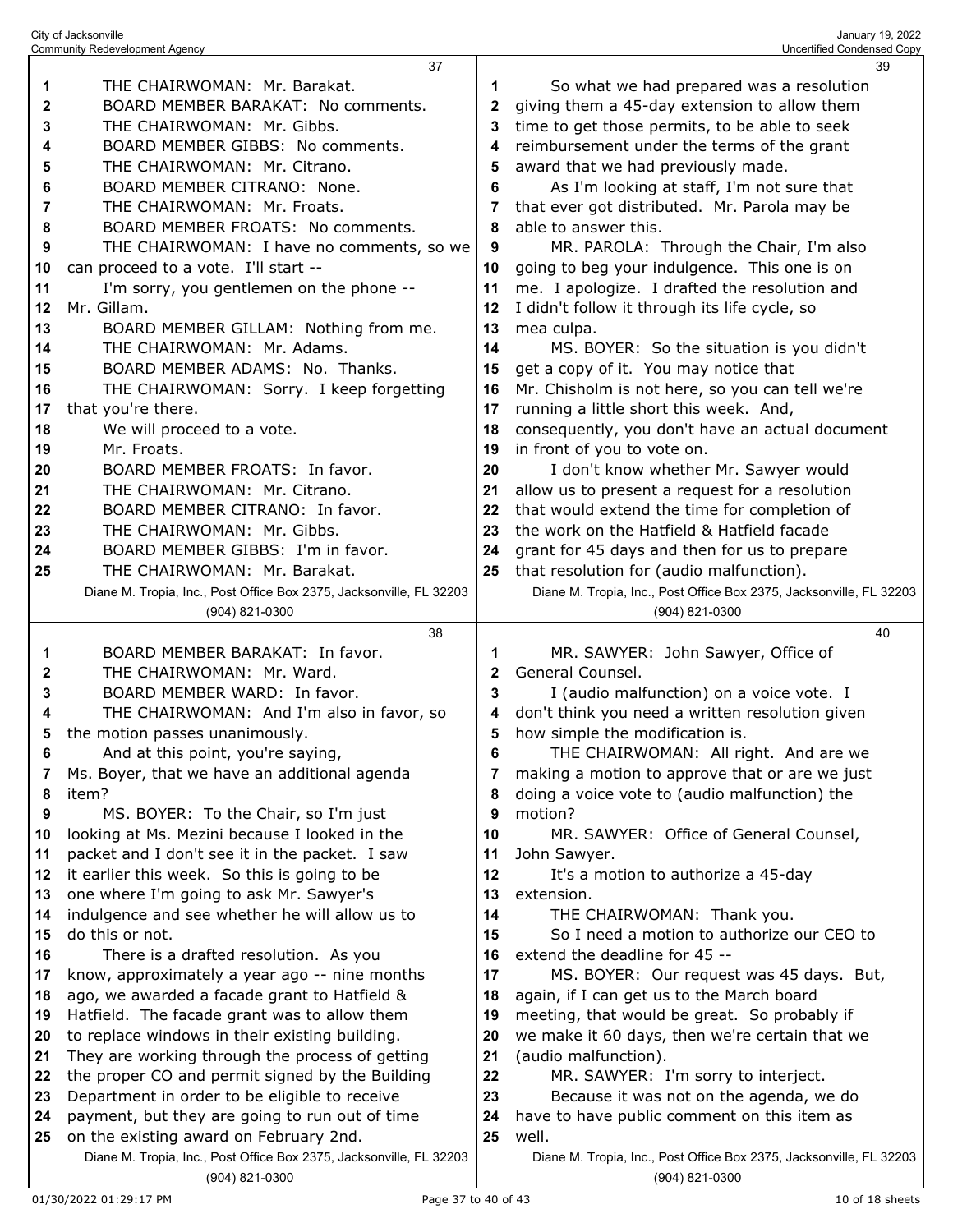| City of Jacksonville                  |  |
|---------------------------------------|--|
| <b>Community Redevelopment Agency</b> |  |

|          | 41                                                                                    |                         | 43                                                                                    |
|----------|---------------------------------------------------------------------------------------|-------------------------|---------------------------------------------------------------------------------------|
| 1        | THE CHAIRWOMAN: We have public comment.                                               | 1                       | CERTIFICATE OF REPORTER                                                               |
| 2        | It was not on the agenda, so I'll open this for                                       |                         |                                                                                       |
| 3        | public comment before we vote -- or before we                                         | $\overline{\mathbf{2}}$ |                                                                                       |
| 4        | have a motion.                                                                        |                         |                                                                                       |
| 5        | Does anyone in the public want to comment                                             | 3                       | STATE OF FLORIDA)                                                                     |
| 6        | on our 45-day extension for a facade grant?                                           | 4                       | COUNTY OF DUVAL)                                                                      |
| 7        | AUDIENCE MEMBERS: (No response.)                                                      | 5                       |                                                                                       |
| 8        | THE CHAIRWOMAN: Seeing none, I will ask                                               | 6                       |                                                                                       |
| 9        | for a motion to approve Ms. Boyer to execute a                                        | 7                       | I, Diane M. Tropia, Florida Professional                                              |
| 10       | 45-day extension for the facade grant for --                                          | 8                       | Reporter, certify that I was authorized to and did                                    |
| 11       | MS. BOYER: Hatfield & Hatfield.                                                       | 9                       | stenographically report the foregoing proceedings and                                 |
| 12       | THE CHAIRWOMAN: Thank you.                                                            | 10                      | that the transcript is a true and complete record of my                               |
| 13       | BOARD MEMBER CITRANO: Was it 45 or 60?                                                | 11<br>12                | stenographic notes.                                                                   |
|          |                                                                                       | 13                      |                                                                                       |
| 14<br>15 | MS. BOYER: Forty-five is sufficient,<br>Mr. Kelley tells me, to get through our March | 14                      |                                                                                       |
| 16       | board meeting.                                                                        | 15                      | DATED this 30th day of January 2022.                                                  |
| 17       | BOARD MEMBER CITRANO: I'll make a motion.                                             | 16                      |                                                                                       |
| 18       | BOARD MEMBER GIBBS: I'll second.                                                      | 17                      |                                                                                       |
|          | THE CHAIRWOMAN: Thank you.                                                            | 18                      | Diane M. Tropia                                                                       |
| 19<br>20 | We have a motion and a second. I'm going                                              | 19                      | Florida Professional Reporter                                                         |
| 21       | to proceed to -- do I have to have board                                              | 20                      |                                                                                       |
| 22       | comments? I think we can go straight to a                                             | 21                      |                                                                                       |
| 23       | vote.                                                                                 | 22                      |                                                                                       |
| 24       | Mr. Froats.                                                                           | 23                      |                                                                                       |
| 25       | BOARD MEMBER FROATS: In favor.                                                        | 24                      |                                                                                       |
|          | Diane M. Tropia, Inc., Post Office Box 2375, Jacksonville, FL 32203                   | 25                      |                                                                                       |
|          | (904) 821-0300                                                                        |                         | Diane M. Tropia, Inc., Post Office Box 2375, Jacksonville, FL 32203<br>(904) 821-0300 |
|          | 42                                                                                    |                         |                                                                                       |
| 1        | THE CHAIRWOMAN: Mr. Citrano.                                                          |                         |                                                                                       |
| 2        | BOARD MEMBER CITRANO: I'm in favor.                                                   |                         |                                                                                       |
| 3        | THE CHAIRWOMAN: Mr. Gibbs.                                                            |                         |                                                                                       |
| 4        | BOARD MEMBER GIBBS: I'm in favor.                                                     |                         |                                                                                       |
| 5        | THE CHAIRWOMAN: Mr. Barakat.                                                          |                         |                                                                                       |
| 6        | BOARD MEMBER BARAKAT: In favor.                                                       |                         |                                                                                       |
| 7        | THE CHAIRWOMAN: Mr. Ward.                                                             |                         |                                                                                       |
| 8        | BOARD MEMBER WARD: In favor.                                                          |                         |                                                                                       |
| 9        | THE CHAIRWOMAN: And I also am in favor.                                               |                         |                                                                                       |
| 10       | Thank you.                                                                            |                         |                                                                                       |
| 11       | So that concludes our Community                                                       |                         |                                                                                       |
| 12       | Redevelopment Agency agenda.                                                          |                         |                                                                                       |
| 13       | (The foregoing proceedings were adjourned                                             |                         |                                                                                       |
| 14       | at 2:41 p.m.)                                                                         |                         |                                                                                       |
| 15       |                                                                                       |                         |                                                                                       |
| 16       |                                                                                       |                         |                                                                                       |
|          |                                                                                       |                         |                                                                                       |
| 17       |                                                                                       |                         |                                                                                       |
| 18       |                                                                                       |                         |                                                                                       |
| 19       |                                                                                       |                         |                                                                                       |
| 20       |                                                                                       |                         |                                                                                       |
| 21       |                                                                                       |                         |                                                                                       |
| 22       |                                                                                       |                         |                                                                                       |
| 23       |                                                                                       |                         |                                                                                       |
| 24       |                                                                                       |                         |                                                                                       |
| 25       |                                                                                       |                         |                                                                                       |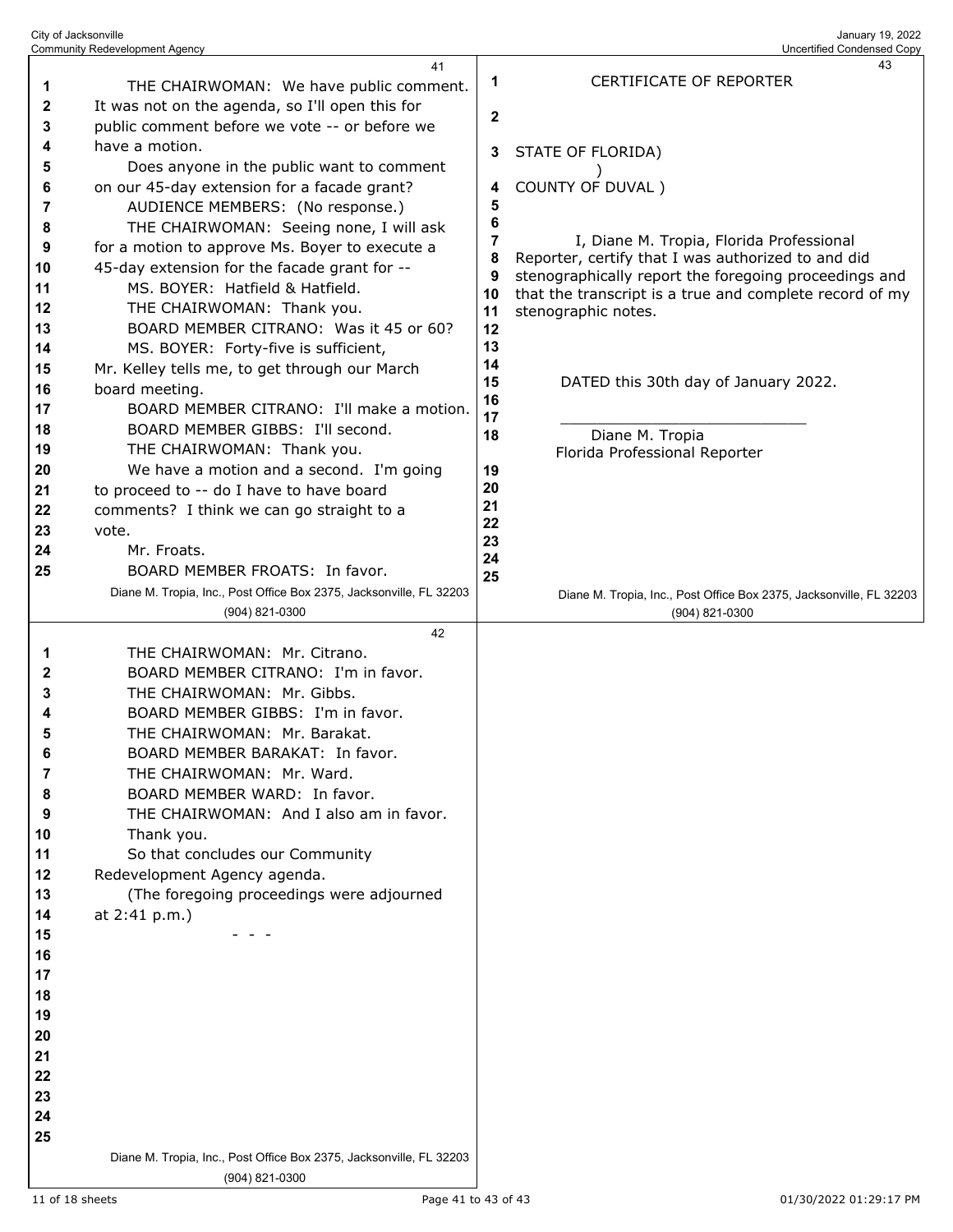| \$                                  | 5                                 | 15:23, 16:2, 17:6,            | <b>asbestos</b> [1] - 36:2                       | <b>best</b> $[3] - 26:9, 26:18,$            |
|-------------------------------------|-----------------------------------|-------------------------------|--------------------------------------------------|---------------------------------------------|
|                                     |                                   | 31:20, 32:12, 36:13,          | aspects [1] - 11:7                               | 28:7                                        |
| $$1,556,000$ [1] - 29:10            | $50$ [1] - 26:11                  | 38:7                          | assuming [2] - 34:12,                            | <b>between</b> $[2] - 5:21$ ,               |
| $$140$ [1] - 11:11                  | $500$ [1] - 5:21                  | <b>address</b> $[1] - 5.8$    | 35:17                                            | 23:7                                        |
| $$25$ [1] - 12:9                    |                                   | adjourned $[1] - 42:13$       | attach [1] - 20:1                                | bid [1] - 19:25                             |
| \$70 [1] - 24:24                    | 6                                 | adrift $[1] - 6:7$            | <b>attached</b> $[1]$ - 20:1                     | <b>bids</b> $[1] - 15:11$                   |
|                                     | 60 [2] - 40:20, 41:13             | affiliated $[1]$ - 32:5       | <b>attempt</b> [1] - 17:14                       | <b>BOARD</b> [95] - 1:3,                    |
| 0                                   |                                   | <b>AGENCY</b> [1] - 1:2       | <b>attend</b> $[1]$ - 13:19                      | 1:12, 2:16, 2:18,                           |
|                                     |                                   | Agency [1] - 42:12            | attended [1] - 15:15                             | 2:22, 2:24, 3:1, 3:11,                      |
| $03$ [1] - 24:19                    | $\overline{7}$                    | agenda [6] - 4:1,             | attention [1] - 19:24                            | 8:11, 8:12, 8:16,                           |
| $031$ [1] - 24:19                   | 75 [4] - 12:19, 16:18,            | 31:22, 38:7, 40:23,           | <b>Audience</b> [2] - 3:18,                      | 8:18, 9:7, 13:16<br>13:25, 15:15, 16:15,    |
|                                     | 19:12, 19:19                      | 41:2, 42:12                   | 5:5                                              |                                             |
| 1                                   |                                   | aggressive $[2]$ - 18:2,      | <b>AUDIENCE [3] - 3:21,</b>                      | 17:22, 20:14, 20:15,<br>20:20, 20:25, 21:3, |
| 100 $[1] - 26:10$                   | 8                                 | 18:3                          | 5.6, 41.7                                        | 21:5, 21:17, 22:4,                          |
| 1848 $[1] - 3:22$                   |                                   | ago [2] - 38:17, 38:18        | audio [6] - 20:22,                               | 22:5, 22:7, 22:9,                           |
| $19$ [2] - 1:6, 2:1                 | 8 [2] - 6:17, 24:14               | agreed [3] - 23:15,           | 21:13, 39:25, 40:3,                              | 22:11, 22:21, 25:21,                        |
| 19th $[1] - 2:4$                    |                                   | 23:25, 24:6                   | 40:8, 40:21                                      | 25:25, 26:3, 26:6,                          |
|                                     | 9                                 | <b>agreeing</b> $[1]$ - 16:23 | <b>Authority</b> $[4] - 2.5$ ,                   | 26:23, 28:2, 28:5,                          |
| $\overline{2}$                      |                                   | agreement [7] - 18:12,        | 2:13, 6:22, 31:23                                | 28:14, 28:16, 28:18,                        |
|                                     | $9$ [1] - 29:9                    | 31:14, 32:4, 34:14,           | authorize [2] - 40:12,                           | 28:20, 28:22, 29:25,                        |
| $2.5$ [1] - 16:24                   |                                   | 35:19, 35:25, 36:12           | 40:15                                            | 30:2, 30:6, 30:9,                           |
| 20-year [1] - 16:18                 | A                                 | agreements [2] -              | authorized $[1]$ - 43:8                          | 30:12, 30:14, 30:16,                        |
| $200$ [1] - 29:7                    |                                   | 31:18, 32:19                  | Avenue [2] - 3:23,                               | 30:19, 30:20, 31:1,                         |
| <b>2016-018</b> [1] - 5:24          | ability [1] - 27:15               | ahead [3] - 8.25, 13:3,       | 29:7                                             | 31:3, 31:5, 31:7,                           |
| <b>2021-0075</b> [1] - 5:17         | able [5] - 13:10, 15:5,           | 13:4                          | average [1] - 11:16                              | 31.9, 32.22, 32.24,                         |
| <b>2022</b> [4] $- 1.6$ , 2.1, 2.4, | 21:18, 39:3, 39:8                 | <b>alive</b> $[1] - 6.6$      | averaging [1] - 11:13                            | 33:3, 33:13, 33:16,                         |
| 43:15                               | <b>absolutely</b> $[2] - 34:19$ , | Allegiance [1] - 2:7          | award [7] - 9:4, 19:16,                          | 33:18, 33:20, 34:9,                         |
| <b>2022-0035</b> [1] - 6:10         | 35:22                             | allow $[4] - 38:14$ ,         | 19:18, 20:7, 24:7,                               | 34:12, 35:1, 35:6,                          |
| 2022-01-02 $[1]$ - 8:21             | acceptable $[1]$ - 24:4           | 38:19, 39:2, 39:21            | 38:25, 39:5                                      | 35:8, 35:10, 35:12,                         |
| 2022-01-03 [1] - 22:18              | access [9] - 23:21,               | <b>allowed</b> [1] - 22:1     | <b>awarded</b> [1] - 38:18                       | 35:14, 36:18, 36:20,                        |
| 2022-01-04 $[2] - 29:1$             | 27:19, 31:14, 31:18,              | almost [1] - 7:15             | awards [1] - 23:3                                | 36:21, 36:24, 37:2,                         |
| 30:1                                | 32:4, 32:18, 35:19,               | ALSO $[1] - 1:18$             | aware [2] - 29:5, 33:21                          | 37:4, 37:6, 37:8,                           |
| 2022-01-05 [4] - 31:13,             | 35:25, 36:12                      | amendments [1] -              | aye [2] - 8:15, 8:16                             | 37:13, 37:15, 37:20,                        |
| 32:3, 32:21, 32:23                  | achieve [1] - 29:16               | 24:15                         |                                                  | 37:22, 37:24, 38:1,                         |
| 2022-01-06 [3] - 35:18,             | acknowledges [1] -                | <b>America</b> [1] - 11:4     | B                                                | 38:3, 41:13, 41:17,                         |
| 35:21, 36:19                        | 24:23                             | amiss [1] - 7:25              |                                                  | 41:18, 41:25, 42:2,                         |
| $2027$ [1] - 25:13                  | acronym [1] - 5:11                | <b>amount</b> [1] - 10:4      | <b>BARAKAT</b> [17] - 1:15,<br>2:24, 9:7, 16:15, | 42:4, 42:6, 42:8                            |
| $26$ [1] - 5:20                     | Acting $[1] - 1:13$               | analysis [1] - 10:22          | 22:9, 22:21, 25:25,                              | <b>board</b> $[24]$ - 2:10, 2:16,           |
| 29th [1] - 29:13                    | activate [1] - 4:4                | answer [1] - 39:8             |                                                  | 2:18, 2:20, 2:22,                           |
| $2:00$ [2] - 1:7, 2:1               | activation $[5]$ - 4:22,          | anyway [1] - 7:21             | 28:16, 30:2, 30:14,<br>31:3, 33:20, 34:9,        | 2:25, 3:1, 6:2, 13:9,                       |
| $2:41$ [1] - 42:14                  | 4:23, 14:23, 19:1,                | apologize [2] - 21:18,        | 35:12, 37:2, 38:1,                               | 14:13, 15:17, 18:19,                        |
| <b>2nd</b> [1] - $38.25$            | 27:19                             | 39:11                         | 42:6                                             | 19:17, 19:21, 20:11,                        |
|                                     | activities $[1]$ - 16:7           | applicants [2] - 14:4,        | <b>Barakat</b> [19] - 2:24,                      | 20:16, 22:2, 22:24,                         |
| 3                                   | <b>activity</b> $[1] - 29.12$     | 15:9<br>appreciate [1] - 4:10 | 8:24, 9:5, 9:6, 14:11,                           | 25:18, 27:14, 33:1,                         |
|                                     | <b>actual</b> $[1]$ - 39:18       | apprehension [1] -            | 16:14, 17:23, 22:8,                              | 40:18, 41:16, 41:21                         |
| 30-year [1] - 10:25                 | ADA [1] - 29:14                   | 12:4                          | 22:19, 25:4, 25:23,                              | Board [6] - 1:14, 1:14,                     |
| 303 $[1] - 1.8$                     | <b>Adams</b> $[6] - 3.8, 3.9,$    | approach $[1]$ - 14:6         | 28:15, 30:13, 31:2,                              | 1:15, 1:15, 1:16,                           |
| 308 $[1] - 29.6$                    | 21:16, 28:4, 30:18,               | approaches $[2] - 3:18$ ,     | 33:19, 35:11, 37:1,                              | 1:16                                        |
| 30th $[1]$ - 43:15                  | 37:14                             | 5.5                           | 37:25, 42:5                                      | <b>boater</b> [1] - 4:25                    |
| 31 $[1] - 25:13$                    | ADAMS [6] - 1:14,                 | <b>approve</b> [7] - 8:11,    | <b>bars</b> $[1] - 4.24$                         | <b>boaters</b> $[1] - 5:2$                  |
| 31st [1] - 29:20                    | 3:11, 21:17, 28:5,                | 19:10, 30:1, 32:22,           | <b>based</b> $[2] - 10:25, 34:5$                 | <b>bonus</b> [1] - 4:13                     |
| 32 [1] - 7:7                        | 30:20, 37:15                      | 36:19, 40:7, 41:9             | <b>Bay</b> $[10] - 5:21, 8:21,$                  | <b>bottom</b> $[1] - 6:21$                  |
|                                     | add $[7] - 13.2, 13.5,$           | <b>approving</b> $[1] - 20.7$ | 14:23, 15:1, 15:25,                              | <b>Bowl</b> $[1]$ - 7:18                    |
| 4                                   | 13.7, 15.6, 20.19,                | architectural [1] - 11:7      | 19:2, 19:3, 23:12,                               | <b>box</b> [1] - 24:20                      |
|                                     | 24:12, 31:21                      | architecture [2] -            | 23:20, 23:22                                     | <b>boxes</b> [1] - 14:8                     |
| 45 [4] - 39:24, 40:16,              | add-on $[1]$ - 31:21              | 18:22, 19:5                   | <b>bears</b> $[1] - 34.15$                       | <b>Boyer</b> [8] - 2:15, 8:22,              |
| 40:17, 41:13                        | added $[1]$ - 24:22               | area [7] - 4:4, 15:23,        | <b>beg</b> $[1]$ - 39:10                         | 9.9, 13.2, 24:12,                           |
| 45-day $[4]$ - 39:2,                | addition [1] - 27:21              | 15:24, 16:3, 16:25,           | <b>belabor</b> $[1] - 21:6$                      | 31:15, 38:7, 41:9                           |
| 40:12, 41:6, 41:10                  | additional $[8] - 4:21$ ,         | 18:4, 24:1                    | <b>benefit</b> $[1]$ - 21:21                     | <b>BOYER</b> $[12] - 1:19$ ,                |
|                                     |                                   |                               |                                                  |                                             |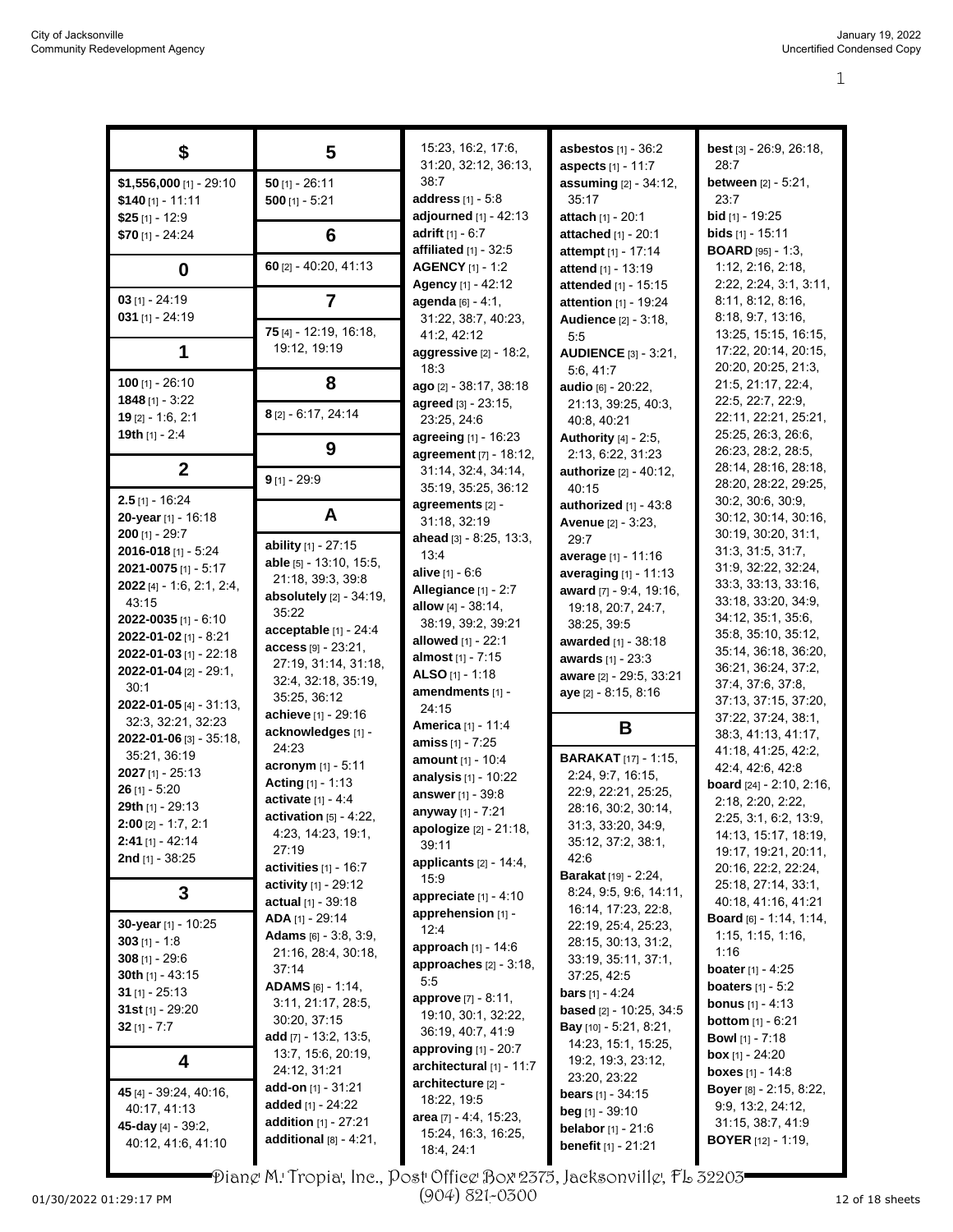| 2:15, 8:23, 13:6,                                    | Chairman [2] - 8:23,                         | 42:1                                    | 42:11                                           | couple [5] - 3:24,                          |
|------------------------------------------------------|----------------------------------------------|-----------------------------------------|-------------------------------------------------|---------------------------------------------|
| 19:13, 24:13, 31:16,                                 | 24:13                                        | City $[5] - 5:17, 6:9,$                 | complement [2] - 4:5,                           | 6:19, 9:13, 12:15,                          |
| 38:9, 39:14, 40:17,                                  | CHAIRWOMAN [94] -                            | 10:24, 11:2, 26:24                      | 5:23                                            | 16:16                                       |
| 41:11, 41:14                                         | 2:3, 2:8, 2:20, 3:5,                         | city [6] - 7:18, 15:22,                 | complete [1] - 43:10                            | course [3] - 12:3,                          |
| <b>brain</b> $[1] - 7.9$                             | 3:9, 3:13, 8:6, 8:13,                        | 15:23, 26:25, 27:7,                     | completion $[7]$ - 25:7,                        | 18:16, 32:9                                 |
| <b>BRAXTON</b> [1] - 1:14                            | 8:17, 8:19, 9:6, 13:1,                       | 27:23                                   | 25:12, 25:14, 27:24,                            | courthouse $[2] - 4:1$ ,                    |
| breaking [1] - 15:21                                 | 13:13, 13:24, 15:13,                         | CITY $[1] - 1:1$                        | 29:11, 29:19, 39:22                             | 4:9                                         |
| brief [1] - 22:23                                    | 16:13, 17:20, 18:15,                         | clock [1] - 7:15                        | concept $[1] - 27:13$                           | covered $[2] - 34:13$                       |
| <b>bring</b> $[4] - 15:22$ ,                         | 20:10, 20:18, 20:23,                         | close [2] - 26:11,                      | concern [1] - 11:21                             | covering [1] - 34:14                        |
| 19:20, 19:21, 19:23                                  | 21:1, 21:4, 21:15,                           | 31:23                                   | concerns $[3] - 4:11$ ,                         | COVID [1] - 12:1                            |
| <b>Brooklyn</b> [2] - 29:2,                          | 21:25, 22:6, 22:8,                           | $CO$ [1] - 38:22                        | 12:5, 23:6                                      | CRA $[2] - 31:19, 31:24$                    |
| 29.6                                                 | 22:10, 22:12, 24:11,                         | combination [1] - 18:2                  | concludes [1] - 42:11                           | Craig [1] - 2:22                            |
| <b>brought</b> $[1] - 17.7$                          | 25:17, 25:23, 26:2,                          | comfortable [2] -                       | conclusion $[1] - 9.10$                         | CRAIG [1] - 1:16                            |
| bucks [2] - 6:15, 7:1                                | 26:5, 26:21, 27:10,                          | 14:8, 14:17                             | confirmation [1] -                              | <b>creation</b> $[1] - 5:25$                |
| <b>building</b> [5] - 14:25,                         | 28:4, 28:10, 28:15,                          | coming [3] - 19:14,                     | 36:7                                            | <b>criteria</b> $[1] - 4.12$                |
| 23:17, 26:10, 36:11,                                 | 28:17, 28:19, 28:21,                         | 23:13, 33:21                            | connectivity [1] -                              | culpa [1] - 39:13                           |
| 38:20                                                | 28:23, 29:22, 30:3,                          | commencement [1] -                      | 26:14                                           | curious $[1] - 33.3$                        |
| <b>Building</b> [1] - 38:22                          | 30.8, 30.11, 30:13,                          | 25:11                                   | consensus $[1]$ - 10:14                         | current [1] - 29:11                         |
| buildings $[2] - 36:4$ ,                             | 30:15, 30:18, 30:21,                         | commencing $[2] - 1:7$ ,                | consequently [1] -                              | cycle [1] - 39:12                           |
| 36.5                                                 | 31:2, 31:4, 31:6,                            | 25.9                                    | 39:18                                           |                                             |
| <b>bus</b> $[1] - 23:25$                             | 31:8, 31:10, 31:25,                          | <b>commend</b> [1] - 15:12              | consist [1] - 25:9                              | D                                           |
| <b>buses</b> $[1] - 24:2$                            | 32:17, 32:25, 33:15,<br>33:17, 33:19, 34:11, | comment [10] - 3:14,                    | consistent $[1]$ - 24:25                        |                                             |
| <b>button</b> $[1] - 3:20$                           | 35:3, 35:7, 35:9,                            | 8.5, 14.3, 16.5,                        | consists [1] - 24:23                            | <b>Daryl</b> [1] - 36:8                     |
|                                                      | 35:11, 35:13, 35:15,                         | 20:12, 26:6, 40:24,                     | construction [6] -                              | date [5] - 25:7, 25:10,                     |
| C                                                    | 36:16, 36:22, 37:1,                          | 41:1, 41:3, 41:5                        | 6:16, 16:2, 25:5,                               | 25:14, 29:11, 29:19                         |
|                                                      | 37:3, 37:5, 37:7,                            | commentary [1] - 17:6                   | 25:6, 25:9, 25:11                               | DATED [1] - 43:15                           |
| camera [1] - 6:13                                    | 37:9, 37:14, 37:16,                          | comments [21] - 3:25,                   | consultant [1] - 10:19                          | <b>David</b> $[1] - 3:1$                    |
| capability [1] - 14:10                               | 37:21, 37:23, 37:25,                         | 9:14, 13:23, 18:19,                     | consultants $[1]$ - 33:9                        | <b>DAVID</b> $[1] - 1:16$                   |
| capital [1] - 24:24                                  | 38:2, 38:4, 40:6,                            | 20:19, 21:7, 21:16,                     | contemplates [1] -                              | <b>days</b> $[6] - 12:19$                   |
| cards $[1] - 3:15$                                   | 40:14, 41:1, 41:8,                           | 25:19, 25:21, 26:1,                     | 19:25                                           | 19:12, 19:19, 39:24,                        |
| <b>CAROL</b> $[1] - 1:13$<br><b>Carol</b> [1] - 2:20 | 41:12, 41:19, 42:1,                          | 26:3, 28:1, 28:2,<br>28:6, 36:23, 37:2, | contemplation [1] -                             | 40:17, 40:20                                |
| carry [1] - 27:16                                    | 42:3, 42:5, 42:7,                            | 37:4, 37:8, 37:9,                       | 20:3                                            | deadline [1] - 40:16                        |
| Carter [14] - 4:17, 9:3,                             | 42:9                                         | 41:22                                   | contingent $[1]$ - 20:7                         | debate [1] - 10:2<br>debt [2] - 14:10, 17:9 |
| 9:11, 10:15, 10:18,                                  | Challen [1] - 3:23                           | commitment [2] -                        | continues $[1] - 5.8$<br>contribute [1] - 16:24 | decide [1] - 12:20                          |
| 11:1, 11:10, 12:20,                                  | chance [1] - 8:10                            | 11:19, 12:5                             | control [1] - 16:9                              | decision [1] - 30:23                        |
| 14:7, 15:12, 18:23,                                  | change [1] - 24:20                           | commitments [1] -                       |                                                 | defer [1] - 31:16                           |
| 19:15, 19:17, 22:14                                  | changes [1] - 25:15                          | 20:5                                    | controlled [1] - 36:6<br>controls [1] - 36:11   | delighted [1] - 9:21                        |
| catalyst [2] - 14:21,                                | checked [1] - 14:7                           | committed [2] - 11:20,                  | conversation [3] -                              | delivering $[1] - 4.20$                     |
| 16:1                                                 | chief [2] - 32:13, 36:14                     | 12:14                                   | 11:14, 11:18, 13:18                             | <b>Department</b> [2] - 36:6,               |
| catalytic [1] - 18:4                                 | Chief [1] - 1:19                             | committee [26] - 8:25,                  | conversations [1] -                             | 38:23                                       |
| <b>Catherine</b> [1] - 5:20                          | child [1] - 7:10                             | 9:2, 9:8, 9:16, 9:20,                   | 4:17                                            | <b>department</b> $[1] - 29:18$             |
| <b>CBRE</b> $[2] - 10:19$                            | children $[1]$ - 24:3                        | 10:2, 11:8, 11:9,                       | coordinate [2] - 27:16,                         | describes [1] - 24:21                       |
| 10:22                                                | Chisholm [1] - 39:16                         | 11:22, 12:11, 12:15,                    | 36:9                                            | design $[15] - 4:12$ ,                      |
| CEO [3] - 19:10,                                     | choose [2] - 11:23,                          | 13:7, 13:12, 13:17,                     | copy $[3] - 19:24$ , $20:2$ ,                   | 6:15, 6:25, 7:4,                            |
| 19:19, 40:15                                         | 17:16                                        | 13:19, 14:1, 14:2,                      | 39:15                                           | 10:17, 14:19, 14:21,                        |
| <b>certain</b> $[3] - 10:4,$                         | circumstances [1] -                          | 15:18, 16:11, 18:16,                    | coronavirus [1] -                               | 15:2, 18:22, 19:5,                          |
| 10:5, 40:20                                          | 12:1                                         | 21:23, 22:19, 22:24,                    | 21:19                                           | 20:5, 26:13, 26:18,                         |
| <b>certainly</b> $[1]$ - 17:18                       | <b>CITRANO</b> $[18] - 1:13$ ,               | 24:4, 24:6, 28:11                       | <b>correct</b> $[3] - 3.6$ ,                    | 27:15, 27:24                                |
| <b>CERTIFICATE [1] -</b>                             | 2:18, 8:11, 13:25,                           | <b>Committee</b> [4] - 9:11,            | 19:12, 19:13                                    | designed [1] - 14:25                        |
| 43:1                                                 | 22:5, 26:6, 28:20,                           | 11:10, 18:18, 24:16                     | correspondence [1] -                            | despite [1] - 10:10                         |
| <b>certify</b> $[1] - 43.8$                          | 30.9, 31.7, 32.24,<br>33:16, 35:8, 36:20,    | committee's [1] - 9:1                   | 36:7                                            | details $[2] - 13:21$ ,                     |
| cetera [1] - 34:17                                   | 37:6, 37:22, 41:13,                          | Committee's [1] -                       | corridor [1] - 16:1                             | 23:14                                       |
| chair $[2] - 8:24, 13:9$                             | 41:17, 42:2                                  | 10:16                                   | cost $[1] - 34:15$                              | developer $[4] - 12:7$ ,                    |
| Chair [10] - 1:13,                                   | <b>Citrano</b> [14] - 2:18,                  | commonplace [2] -                       | <b>Council</b> [2] - 5:18, 6:9                  | 17:8, 18:9, 29:13                           |
| 20:15, 29:4, 31:19,                                  | 13:24, 15:25, 19:2,                          | 34:2, 34:8                              | <b>council</b> [1] - 6:20                       | developers $[4]$ - $9:18$ ,                 |
| 33.8, 33.25, 34.18,                                  | 21:8, 26:5, 28:19,                           | Communications [2] -                    | <b>Counsel [4] - 1:21,</b>                      | 9:23, 11:16, 15:11                          |
| 35:21, 38:9, 39:9                                    | 30.8, 31.6, 33.15,                           | 1:20, 3:4                               | 34:22, 40:2, 40:10                              | Development [1] -                           |
| chairman [2] - 22:20,                                | 35:7, 37:5, 37:21,                           | <b>COMMUNITY</b> $[1] - 1:2$            | <b>County</b> [1] - 5:13                        | 1:20                                        |
| 22:22                                                |                                              | Community $[2] - 8:7$ ,                 | <b>COUNTY</b> [1] - 43:4                        | development [10] -                          |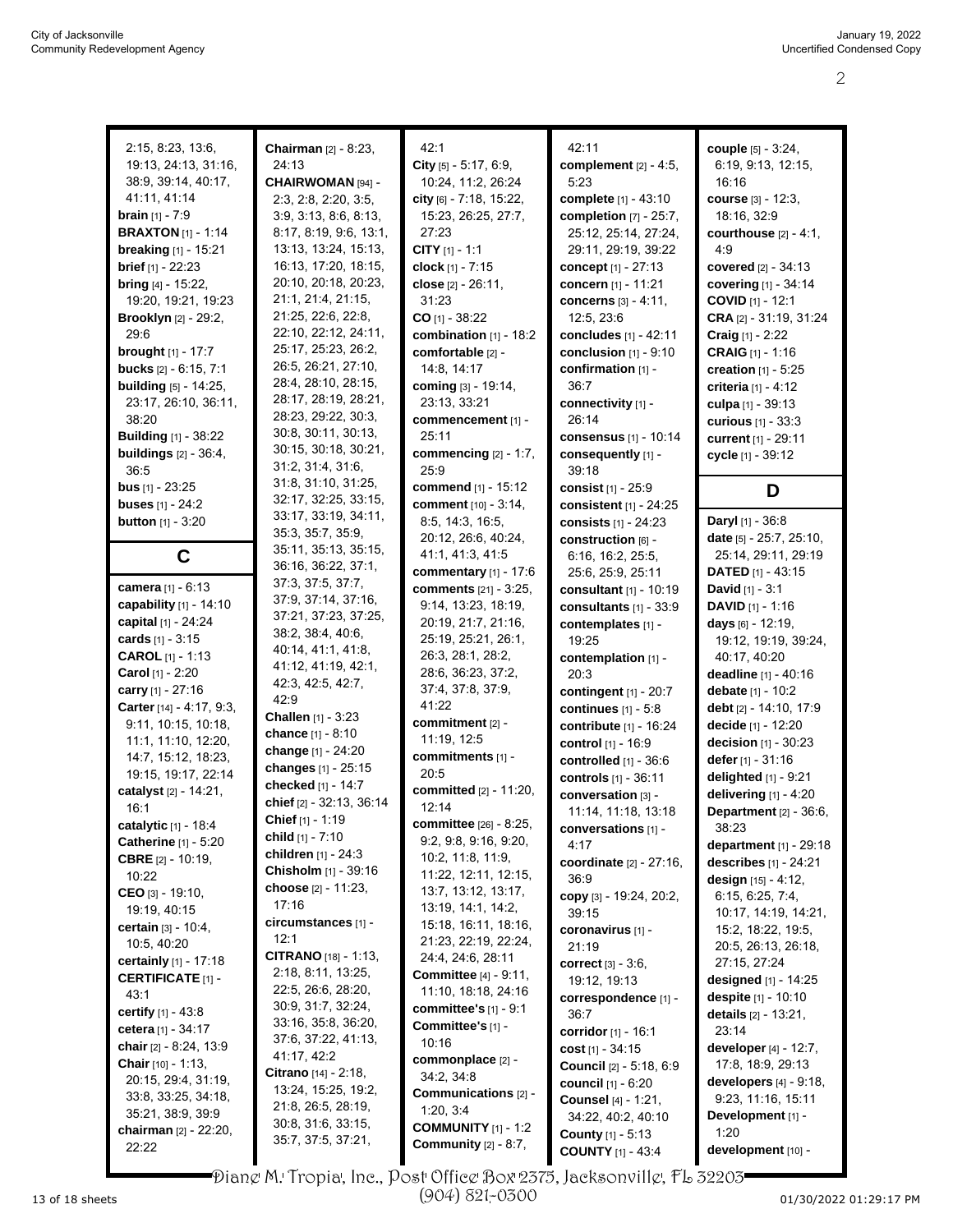| 14:6, 17:1, 18:4,               | Е                             | 29:12                             | follow-up [1] - 33:23         | 36:21, 37:4, 37:24,             |
|---------------------------------|-------------------------------|-----------------------------------|-------------------------------|---------------------------------|
| 18:12, 18:20, 29:6,             |                               | extension [6] - 29:2,             | foot [2] - 11:14, 16:4        | 41:18, 42:4                     |
| 29:8, 29:12, 34:6,              | easy [1] - 15:19              | 29:19, 39:2, 40:13,               | Ford $[1] - 8:21$             | Gibbs [13] - 2:22,              |
| 35:23                           | echo [2] - 18:19, 28:6        | 41.6, 41.10                       | foregoing $[2] - 42:13$ ,     | 15:14, 21:8, 22:6,              |
| developments [3] -              | ECO $[1] - 2:15$              |                                   | 43.9                          | 26:2, 28:17, 30:11,             |
| 4:5, 16:20, 23:8                |                               | F                                 |                               | 31:4, 33:17, 35:9,              |
| deviation $[1]$ - 20:9          | effective [1] - 25:10         |                                   | forgetting [1] - 37:16        | 37:3, 37:23, 42:3               |
| DIA [5] - 1:19, 1:20,           | efforts [2] - 26:9,           | facade [5] - 38:18,               | form $[1] - 32:19$            | <b>Gibbs'</b> [1] - 18:6        |
|                                 | 26:18                         | 38:19, 39:23, 41:6,               | forma $[1] - 14:13$           |                                 |
| 1:20, 2:14, 6:5                 | either [2] - 11:20,           | 41:10                             | formal [2] - 18:11            | Gillam [5] - 3:6, 20:18,        |
| Diane [3] - 1:9, 43:7,          | 12:17                         |                                   | forth [1] - 7:19              | 28:1, 30:18, 37:12              |
| 43:18                           | elaborate [1] - 9:5           | fact $[1]$ - 23:5                 | forty [1] - 41:14             | <b>GILLAM</b> [8] - 1:14,       |
| different [2] - 11:25,          | element [1] - 26:13           | factors [2] - 18:24,              | forty-five [1] - 41:14        | 20:20, 20:25, 21:3,             |
| 33:5                            | eligible [1] - 38:23          | 19:4                              | forward $[4] - 4.8, 4.16,$    | 21.5, 28.2, 30.19,              |
| differentiates [1] -            | eloquently $[1]$ - $27:17$    | fair $[1]$ - 18:2                 | 12:24, 27:23                  | 37:13                           |
| 14:19                           | email [1] - 36:7              | fairly [1] - 32:10                | Four $[3] - 4.6, 23.7,$       | given [1] - 40:4                |
| digest $[1] - 17:5$             | encourage [2] - 13:18,        | fantastic [1] - 14:4              | 35:23                         | Gordon [1] - 8:1                |
| diligence [1] - 32:6            | 27:2                          | far $[1] - 33.11$                 | FPR $[1] - 1:9$               | grand $[1] - 7:2$               |
| <b>Director</b> $[1] - 1:20$    | end [6] - 11:15, 11:24,       | fare [1] - 16:20                  | framed $[1] - 23:4$           | Grant $[1] - 16:18$             |
| disaster $[1] - 6:18$           | 14:14, 26:16, 34:24,          | favor $[42] - 8:15$ ,             | frank $[1] - 34:7$            | grant [6] - 38:18.              |
| discrepancy [1] - 25:5          | 36:10                         | 20:14, 21:11, 21:13,              | frankly [1] - 21:9            | 38:19, 39:4, 39:24,             |
| discuss $[2] - 12:23$ ,         | ending [1] - 25:11            | 22:4, 22:5, 22:7,                 | <b>FROATS</b> [17] - 1:15,    | 41:6, 41:10                     |
| 27:11                           | ends $[1] - 23:1$             | 22:9, 22:11, 22:12,               | 2:16, 13:16, 20:14,           | Grants [1] - 29:9               |
| <b>discussed</b> $[4] - 4:19$ , | enhancing [1] - 16:24         | 26:7, 28:14, 28:16,               | 22:4, 26:23, 28:22,           | great [6] - 4:3, 5:2,           |
| 12:17, 23:10, 27:18             |                               | 28:18, 28:20, 28:22,              | 29:25, 30:6, 31:9,            | 16:12, 18:15, 26:24,            |
| discussion [5] -                | enjoy [1] - 16:9              | 28:24, 30:7, 31:1,                | 33:3, 33:13, 35:6,            | 40:19                           |
| 13:15, 29:24, 30:4,             | ensure [5] - 11:23,           | 31:3, 31:5, 31:7,                 |                               | ground [5] - 15:21,             |
| 30:22, 33:1                     | 12:16, 17:18, 23:17,          | 31:9, 31:10, 35:6,                | 36:18, 37:8, 37:20,           | 19:2, 25:3, 25:8,               |
| discussions [1] -               | 23:21                         | 35:8, 35:10, 35:12,               | 41:25                         | 25:10                           |
| 27:12                           | enter [1] - 19:10             | 35:14, 35:15, 37:20,              | <b>Froats</b> $[14] - 2:16$ , | ground-breaking [1] -           |
|                                 | enters $[1] - 5:15$           | 37:22, 37:24, 38:1,               | 13:15, 20:13, 22:3,           | 15:21                           |
| disposition $[2] - 8:21$ ,      | entire [1] - 27:6             | 38:3, 38:4, 41:25,                | 26:22, 28:6, 28:21,           |                                 |
| 22:18                           | entity $[1] - 32.5$           | 42:2, 42:4, 42:6,                 | 30.5, 31.8, 33.2,             | grounds [1] - 23:18             |
| Disposition [1] -               | environmental [1] -           | 42:8, 42:9                        | 35:5, 37:7, 37:19,            | Group [1] - 11:4                |
| 19:17                           | 32:7                          | favorable $[1]$ - 15:7            | 41:24                         | group [1] - 12:8                |
| distributed [1] - 39:7          | equity [5] - 11:19,           | feasible [1] - 18:9               | front $[1]$ - 39:19           | guess [1] - 33:20               |
| District [2] - 5:12, 6:17       | 12:6, 12:9, 14:10,            |                                   | fulfill [1] - 29:20           | <b>GUY</b> $[1]$ - 1:19         |
| <b>district</b> $[1] - 5:13$    | 17:9                          | February [2] - 19:22,             | full [2] - 6:9, 13:21         | Guy [1] - 2:12                  |
| diversity [1] - 15:4            | error [1] - 24:18             | 38:25                             | fund [3] - 7:7, 27:1,         | guys [3] - 3:25, 4:10,          |
| document [1] - 39:18            | essentially $[1]$ - 22:25     | feet [2] - 5:20, 26:10            | 27:5                          | 15:19                           |
| done [3] - 7:15, 18:6,          | et $[1] - 34:17$              | figured [1] - 21:20               | fund-raiser $[1]$ - $7:7$     |                                 |
| 19:7                            | ETM $[1] - 34:3$              | final [4] - 12:25, 17:19,         | fund-raising [2] -            | Н                               |
| door $[1] - 4:7$                | evaluation $[1] - 11:9$       | 24:5, 29:14                       | 27:1, 27:5                    |                                 |
| down [4] - 2:11, 24:20,         | Evaluation $[4] - 9:10$ ,     | <b>finalized</b> $[1] - 12:19$    | funds [1] - 17:9              | <b>hard</b> $[1] - 21:22$       |
| 25:3, 33:22                     | 10:15, 11:10, 18:18           | financial $[1] - 14.9$            |                               | Harden [1] - 5:19               |
| <b>downtown</b> $[6] - 6.6$ ,   | <b>example</b> $[1] - 4.15$   | financially $[1]$ - 14:16         | G                             | hashed [1] - 23:14              |
| 10:13, 14:22, 18:4,             | except [1] - 13:7             | <b>financials</b> $[2] - 10:21$ , |                               | <b>Hatfield</b> $[6] - 38:18$ , |
| 26:25                           | excited [5] - 4:2, 4:7,       | 11:1                              | <b>gala</b> $[1] - 27:3$      | 38:19, 39:23, 41:11             |
| <b>Downtown</b> $[4] - 2:5$ ,   |                               | FIND [7] - 5:10, 5:11,            | garage [1] - 29:15            | hear [2] - 20:23, 20:25         |
| 2:12, 6:22, 31:23               | 12:23, 15:10, 21:10           | 5:24, 6:11, 6:16,                 | General [4] - 1:21,           | <b>heard</b> $[1] - 20:4$       |
| <b>drafted</b> $[2] - 38:16$ ,  | excuse $[1] - 11:3$           | 6.19, 7.12                        | 34:21, 40:2, 40:10            | <b>hearing</b> $[1] - 5:17$     |
| 39:11                           | execute [1] - 41:9            | first $[4] - 3.17, 14.3,$         | <b>general</b> $[2] - 5:3$ ,  | heavy [2] - 27:1, 27:6          |
| <b>drop</b> $[1] - 24:2$        | <b>Executive</b> $[1] - 1:19$ | 24:17, 25:7                       | 17:25                         | held $[1] - 1.6$                |
|                                 | executive [2] - 32:14,        | five [1] - 41:14                  | generally [1] - 12:23         | hello $[1] - 5.6$               |
| due $[3] - 23.4, 23.6,$         | 36:14                         | floor [2] - 19:2, 32:1            | gentlemen [1] - 37:11         | help [2] - 4:4, 15:24           |
| 32:6                            | <b>Exhibit</b> [2] - 20:1,    | <b>Florida</b> $[5] - 1.9, 1.10,$ |                               |                                 |
| duPont $[3] - 23:15$ ,          | 24:14                         | 5:12, 43:7, 43:18                 | geotechnical [1] -            | <b>hi</b> [1] - $3.21$          |
| 23:16, 27:16                    | existing [2] - 38:20,         | <b>FLORIDA</b> $[1]$ - 43:3       | 32:7                          | high $[3] - 11:15$ ,            |
| <b>DUVAL</b> $[1] - 43.4$       | 38:25                         | focus $[1] - 4:23$                | <b>GIBBS</b> $[18] - 1:16$ ,  | 14:13, 14:14                    |
| <b>Duval</b> $[1] - 5.13$       | extend [2] - 39:22,           | <b>folks</b> $[1]$ - 23:15        | 2:22, 8:12, 15:15,            | higher [4] - 11:4, 11:5,        |
|                                 | 40:16                         |                                   | 20:15, 22:7, 26:3,            | 11:12, 11:16                    |
|                                 | extended [2] - 25:6,          | follow $[2] - 33:23$ ,            | 28:18, 30:12, 31:5,           | highest [1] - 14:15             |
|                                 |                               | 39:12                             | 32:22, 33:18, 35:10,          | <b>Hills</b> $[1]$ - 11:3       |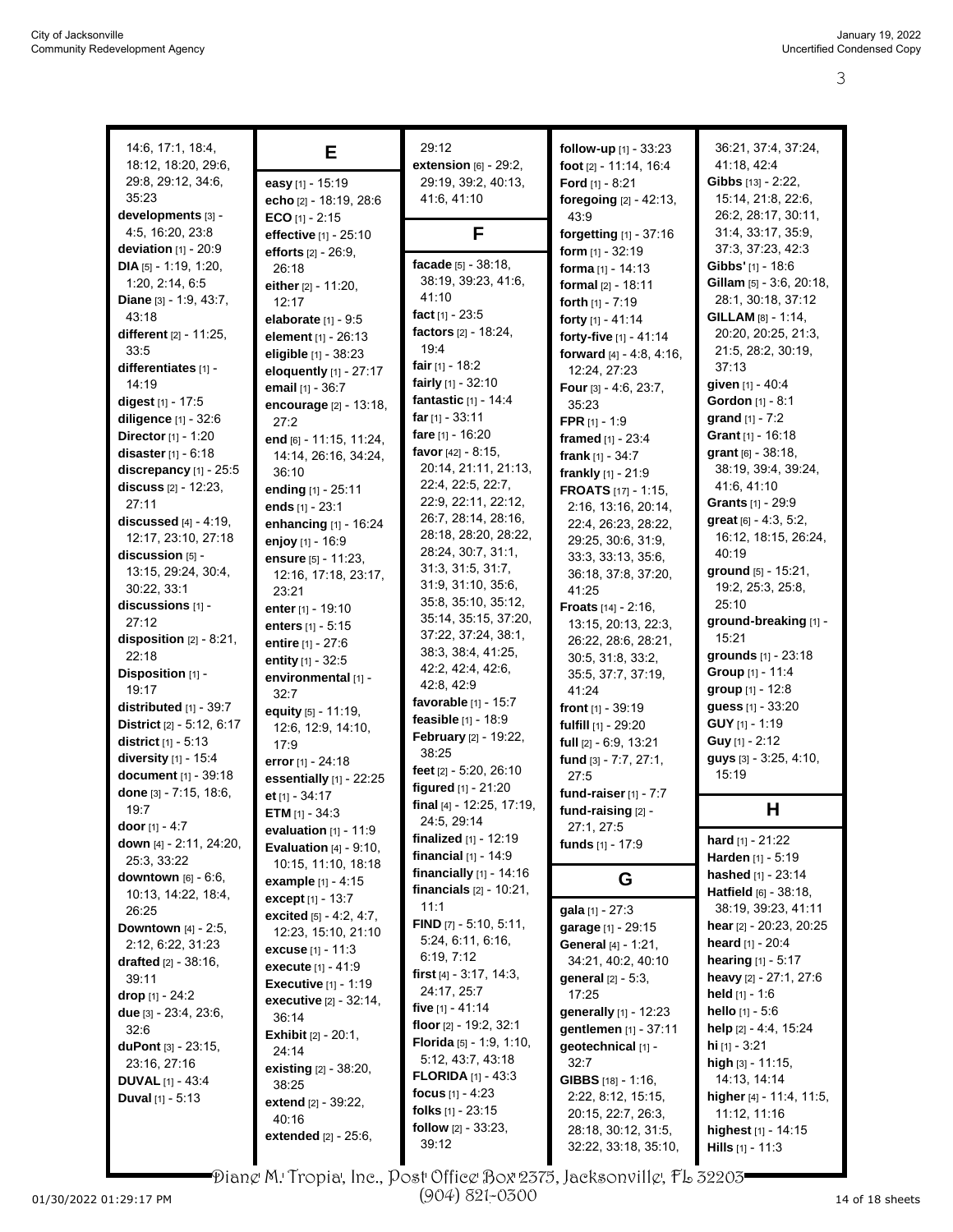| history [1] - 11:6              | interest [2] - 9:22,             | language [1] - 24:22           | <b>majority</b> $[1] - 17:23$  | 1:14, 1:15, 1:15,               |
|---------------------------------|----------------------------------|--------------------------------|--------------------------------|---------------------------------|
|                                 | 19:18                            |                                |                                | 1:16, 1:16                      |
| hold [5] - 2:11, 3:20,          |                                  | Large $[1] - 1:10$             | malfunction [3] -              |                                 |
| 6.13, 20:23, 20:24              | interfaced [1] - 23:19           | $last$ [5] $-5.9$ , 5:16,      | 20:22, 40:3, 40:8              | member [9] - 2:17,              |
| hope [2] - 6:22, 27:7           | interfaces [1] - 23:11           | 11:24, 27:18, 33:4             | malfunction) [3] -             | 2:19, 2:21, 2:23,               |
| <b>hour</b> $[1]$ - 12:22       | interject $[1] - 40:22$          | launch $[4] - 5.23, 6.1$ ,     | 21:13, 39:25, 40:21            | 2:25, 3:2, 3:18, 5:5,           |
| house [2] - 8:1, 21:20          | introduce [1] - 2:10             | 7:2, 7:21                      | Management [1] -               | 5:14                            |
| <b>hundred</b> $[3] - 7:2$ ,    | investment [1] - 24:24           | <b>Laura</b> $[1] - 1.8$       | 34:20                          | <b>MEMBERS</b> [4] - 1:12,      |
| 12:13, 16:4                     | Investment $[4]$ - 2:5,          | lean $[1] - 11:10$             | Manager [1] - 1:19             | 8:16, 8:18, 41:7                |
| hybrid [1] - 2:4                | 2:13, 6:22, 31:23                | leaning [1] - 10:14            | March [4] - 19:21,             | members [11] - 2:9,             |
|                                 | involved [3] - 27:2.             | lease [3] - 25:4, 25:8,        | 29:20, 40:18, 41:15            | 11:22, 12:15, 15:17,            |
|                                 | 27:7, 28:7                       | 25:10                          | marina $[2] - 5:1, 6:14$       | 16:5, 18:19, 20:11,             |
|                                 |                                  |                                |                                | 20:16, 22:1, 22:3,              |
|                                 | <b>island</b> [1] - 26:16        | least [2] - 4:13, 4:15         | marketable [1] - 15:8          | 27:14                           |
| iconic [1] - 11:7               | issue [2] - 5:22                 | $led$ [1] - 5:25               | Marketing [2] - 1:20,          |                                 |
| identification [1] -            | <b>issues</b> [2] - 21:6,        | legislation $[2] - 5:16$ ,     | 3:3                            | mention [2] - 16:16,            |
| 24:18                           | 29:14                            | 6:19                           | mea [1] - 39:13                | 20:4                            |
| <b>Iguana</b> [2] - 32:4,       | item [3] - 31:20, 38:8,          | <b>leisure</b> [1] - 16:6      | mean [3] - 7:6, 7:7,           | mentioned $[4] - 9.9$ ,         |
| 35:23                           | 40:24                            | length $[1] - 27:11$           | 33:4                           | 9:25, 17:23, 31:21              |
| impact [1] - 10:7               | items $[1] - 4:20$               | lengthy [1] - 13:17            | <b>measures</b> $[2] - 16.9$ , | <b>mentioning</b> $[1] - 12:12$ |
| importance [5] -                | itself [2] - 14:19, 26:17        | <b>letter</b> $[1] - 6:3$      | 16:10                          | Met [1] - 26:16                 |
| 17:13, 17:16, 20.4,             |                                  | level [2] - 9:21, 11:19        | media [1] - 13:19              | met [2] - 12:10, 12:22          |
| 20:5, 23:6                      |                                  | levels [1] - 11:12             | meeting $[15] - 2.5, 6.9$ ,    | metrics [2] - 12:17,            |
| <b>important</b> $[4] - 16:6$ , | J                                |                                |                                | 17:12                           |
| 16:17, 18:24, 26:12             |                                  | <b>liability</b> $[1] - 34:16$ | 8.8, 8.9, 8.10, 9.8,           | Metropolitan [1] -              |
|                                 | JACKSONVILLE [1] -               | Liberty [3] - 5:1, 6:14,       | 13:11, 15:16, 18:17,           |                                 |
| $\ln a$ [2] - 3.3, 3.15         | 1:1                              | 6:25                           | 19:21, 21:11, 21:23,           | 23:8                            |
| <b>INA</b> [1] - 1:20           | Jacksonville [5] - 1:7,          | Library [1] - 1:8              | 24:17, 40:19, 41:16            | Mezini [2] - 3:3, 38:10         |
| inaudible [4] - 11:13,          | 1.9, 3.22, 3.23, 6.9             | life $[1] - 39:12$             | <b>MEETING</b> $[1] - 1.3$     | <b>MEZINI</b> $[10] - 1:20$ ,   |
| 16:9, 17:1, 35:24               | Jags [1] - 5:21                  | lift [2] - 27:1, 27:6          | meetings $[3] - 7:12$ ,        | 3:3, 3:8, 3:12, 3:16,           |
| inaudible) [2] - 16:21,         | <b>Jaguars</b> [1] - 5:19        | likewise [1] - 36:10           | 10:2, 13:20                    | 3:19, 5:4, 7:22, 8:4,           |
| 34:23                           | Jake [1] - $7:25$                | line $[1] - 6:21$              | <b>MEMBER</b> [93] - 2:16,     | 21:2                            |
| incentive [1] - 16:23           | January [5] - 1:6, 2:1,          | <b>list</b> $[1] - 6:17$       | 2:18, 2:22, 2:24, 3:1,         | <b>mic</b> $[1] - 2:11$         |
| incentives [1] - 16:16          | 2:4, 29:13, 43:15                |                                | 3:11, 3:21, 5:6, 8:11,         | Mid $[1] - 11.4$                |
| incentivize $[1]$ - 10:6        | JFRD [1] - 36:10                 | listen [1] - 20:17             | 8:12, 9:7, 13:16,              | Mid-America [1] - 11:4          |
|                                 |                                  | <b>listened</b> $[1] - 4:11$   |                                | milestone $[1] - 17:8$          |
| included [1] - 13:8             | Jim $[2] - 2:18, 7:10$           | listening [1] - 7:24           | 13:25, 15:15, 16:15,           |                                 |
| including [2] - 4:20,           | $JIM$ [1] - 1:13                 | lists $[1] - 10:23$            | 17:22, 20:14, 20:15,           | milestones [3] -                |
| 12:16                           | job [2] - 14:4, 15:10            | $local [3] - 11.6, 12.8,$      | 20:20, 20:25, 21:3,            | 17:11, 17:15, 18:1              |
| incorporate [1] -               | jobs [2] - 15:22, 15:23          | 12:11                          | 21:5, 21:17, 22:4,             | million [8] - 6:15.             |
| 18:13                           | John [5] - 5:4, 5:7,             | located [1] - 29:7             | 22:5, 22:7, 22:9,              | 6:18, 7:1, 11:11,               |
| incorporated [1] -              | 6.3, 40.1, 40.11                 | locations $[1]$ - 33:5         | 22:11, 22:21, 25:21,           | 12:9, 16:24, 24:24,             |
| 4:12                            | <b>JOHN</b> $[1]$ - 1:21         | LOI $[1]$ - 12:18              | 25:25, 26:3, 26:6,             | 29:9                            |
| incorporation [1] -             | Joseph [1] - 36:8                |                                | 26:23, 28:2, 28:5,             | mind [1] - 14:7                 |
| 19:4                            |                                  | look [4] - 4:16, 12:24,        | 28:14, 28:16, 28:18,           | <b>minimum</b> $[1] - 24:24$    |
| indemnification [1] -           | Κ                                | 27:23, 29:23                   | 28:20, 28:22, 29:25,           | minutes $[3] - 8.9$ ,           |
| 34:23                           |                                  | looked [2] - 14:23,            | 30:2, 30:6, 30:9,              | 8:10, 8:19                      |
|                                 | <b>Kampus</b> [1] - 35:18        | 38:10                          | 30:12, 30:14, 30:16,           | mixed $[1] - 29:6$              |
| <b>indicated</b> [2] - 12:7,    |                                  | <b>looking</b> $[5] - 8:8$ ,   | 30:19, 30:20, 31:1,            |                                 |
| 14:11                           | <b>kayak</b> $[2] - 6.1, 7.2$    | 14:12, 32:20, 38:10,           | 31:3, 31:5, 31:7,              | mixed-use [1] - 29:6            |
| individuals $[1]$ - $24:2$      | <b>keep</b> $[1] - 37.16$        | 39:6                           | 31.9, 32.22, 32.24,            | modification $[1]$ - 40:5       |
| indulgence [2] -                | <b>KELLEY</b> [3] - 1:20,        | looks $[2] - 4 \cdot 3$ , 4:19 |                                | <b>moment</b> $[1] - 13:3$      |
| 38:14, 39:10                    | 2:14, 29:4                       | <b>LORI</b> [1] - 1:19         | 33:3, 33:13, 33:16,            | money [1] - 7:13                |
| information [3] -               | Kelley [3] - 2:14, 29:3,         | <b>Lori</b> $[1]$ - 2:15       | 33:18, 33:20, 34:9,            | monitoring [1] - 33:23          |
| 33:10, 34:17, 34:19             | 41:15                            | <b>Love</b> $[1] - 7:10$       | 34:12, 35:1, 35:6,             | months [5] - 32:11,             |
| infrastructure [2] -            | <b>Kevin</b> [1] - 7:10          |                                | 35:8, 35:10, 35:12,            | 32:12, 36:13, 36:14,            |
| 32:10, 34:4                     | Kids [1] - 35:18                 |                                | 35:14, 36:18, 36:20,           | 38:17                           |
| <b>Inland</b> $[1] - 5:12$      | <b>kind</b> $[3] - 9.14, 11.6$ , | M                              | 36:21, 36:24, 37:2,            | moody $[1] - 3:7$               |
| <b>insert</b> $[2] - 19.15$ ,   | 17:8                             |                                | 37:4, 37:6, 37:8,              | MOSH [10] - 3:25, 4:2,          |
|                                 |                                  | $ma'am_{[2]} - 3:16,$          | 37:13, 37:15, 37:20,           |                                 |
| 31:20                           | knowing [1] - 12:11              | 25:25                          | 37:22, 37:24, 38:1,            | 22:18, 22:23, 23:3,             |
| inspections [1] -               | Kuzel [1] - 7:11                 | Madam [5] - 8:23,              | 38:3, 41:13, 41:17,            | 23:14, 24:7, 26:17,             |
| 33:24                           |                                  | 20:15, 24:13, 29:4,            | 41:18, 41:25, 42:2,            | 27:12, 27:21                    |
| integrated $[1]$ - 23:18        | L                                | 31:19                          | 42:4, 42:6, 42:8               | most [4] - 12.21, 14:7,         |
| intention [1] - 19:20           |                                  | <b>maintain</b> $[1]$ - 26:13  | Member [6] - 1:14,             | 16:20, 21:7                     |
| interact [1] - 19:6             | land [1] - 16:22                 |                                |                                | <b>motion</b> $[21] - 8.9$ ,    |
|                                 |                                  |                                |                                |                                 |

ı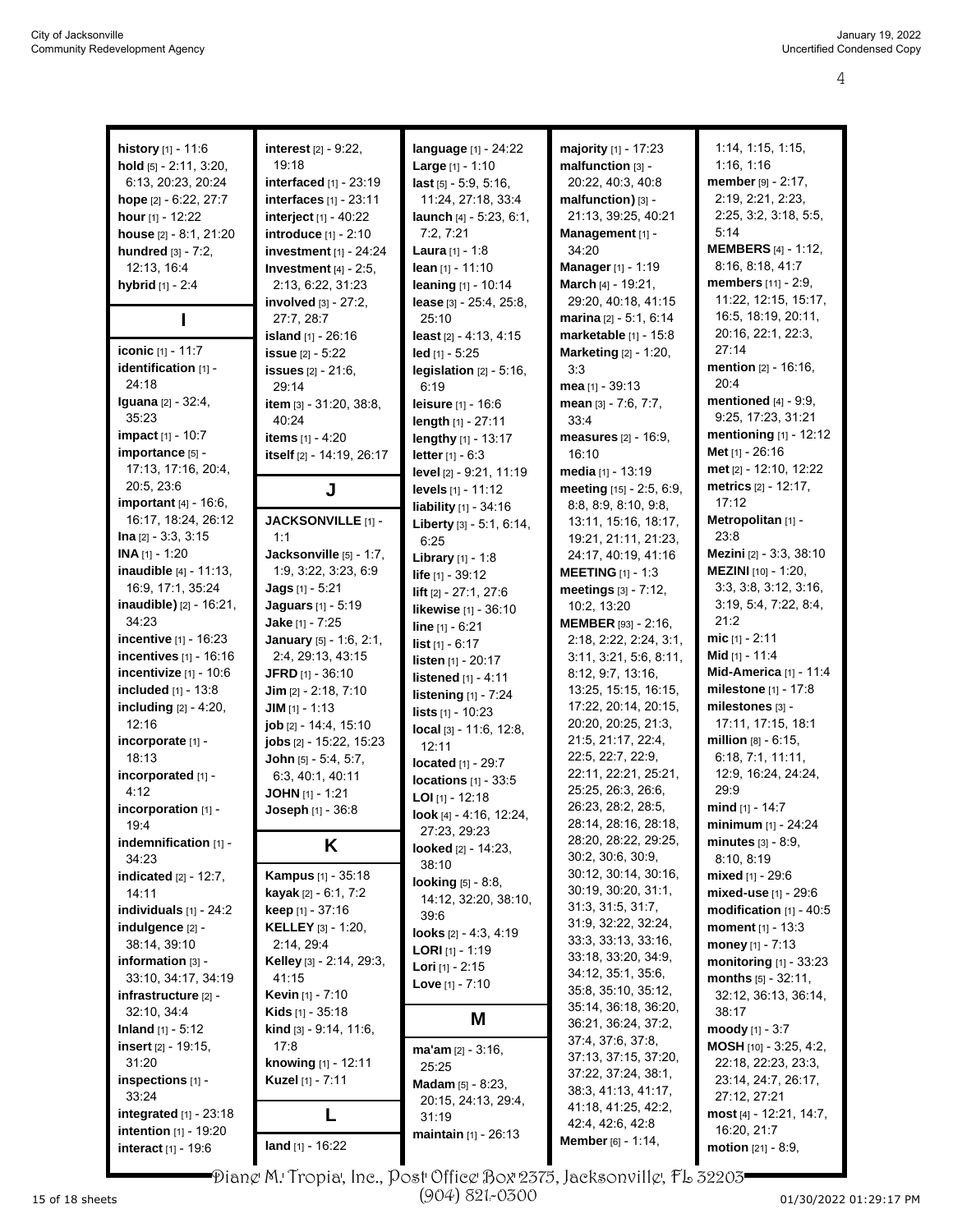| 8:13, 13:4, 13:12,                   | <b>North</b> [1] - 1:8         | packet [2] - 38:11                            | played [1] - 4:14                            | 27:5, 27:13                    |
|--------------------------------------|--------------------------------|-----------------------------------------------|----------------------------------------------|--------------------------------|
|                                      |                                |                                               |                                              |                                |
| 13:14, 28:12, 28:24,                 | Northbank $[2] - 4:3$ ,        | paragraph [1] - 25:3                          | players [1] - 12:12                          | projected [1] - 11:16          |
| 29:23, 29:25, 32:20,                 | 27:22                          | parcel [1] - 23:2                             | pleased [1] - 9:17                           | projects [5] - 5:11,           |
| 36:17, 36:18, 38:5,                  | Notary [1] - 1:10              | park $[1] - 4:6$                              | Pledge [2] - 2:6, 2:7                        | 6:11, 9:19, 9:23,              |
| 40.7, 40.9, 40.12,                   | notes [1] - 43:11              | Park [2] - 23:8, 26:16                        | pledged [1] - 11:20                          | 17:12                          |
| 40:15, 41:4, 41:9,                   | nothing [8] - 7:3, 13:6,       | parking [3] - 23:25,                          | podium $[3] - 3:18, 5:5,$                    | proper [1] - 38:22             |
| 41:17, 41:20                         | 30:16, 30:19, 33:21,           | 29:14, 29:15                                  | 15:5                                         | properly [3] - 23:11,          |
| $move$ [9] $- 4:2, 8:11,$            | 35:1, 36:24, 37:13             | <b>Parks</b> $[1] - 36:6$                     | point [6] - 13:13, 18:6,                     | 23:18, 23:20                   |
| 8:20, 14:22, 22:17,                  | notice [1] - 39:15             | <b>PAROLA</b> [8] - 1:19,                     | 18:12, 20:9, 24:14,                          | property [7] - 4:1, 4:9,       |
| 29:24, 31:13, 31:22,                 |                                |                                               |                                              | 6:2, 17:13, 23:7,              |
| 32:22                                | Notice [1] - 19:16             | 2:12, 32:2, 33:8,                             | 38:6                                         |                                |
|                                      | number [5] - 4:18, 9:3,        | 33:25, 34:18, 35:20,                          | pointed [1] - 25:4                           | 34:25, 36:5                    |
| moving [2] - 4:8, 29:1               | 19:15, 20:4, 24:15             | 39.9                                          | <b>points</b> $[2] - 4:13$ ,                 | proposal [5] - 9:12,           |
| MR [14] - 2:12, 2:14,                |                                | Parola [6] - 2:9, 2:12,                       | 16:17                                        | 10:25, 18:23, 18:25,           |
| 5:16, 7:23, 29:4,                    | O                              | 31:17, 32:1, 39:7                             | <b>portion</b> $[1] - 19:1$                  | 19:8                           |
| 32:2, 33:8, 33:25,                   |                                | part [3] - 4:12, 13:10,                       | position [1] - 11:24                         | proposals [2] - 18:21,         |
| 34:18, 35:20, 39.9,                  | objective [1] - 10:11          | 13:16                                         | <b>positive</b> $[2] - 12:10$ ,              | 34:5                           |
| 40:1, 40:10, 40:22                   | objectives [1] - 23:19         | particular $[4] - 16:11$ ,                    | 27:15                                        | <b>proposers</b> $[1]$ - 22:15 |
| <b>MS</b> $[20] - 2:15, 3:3,$        | obligation $[1]$ - 34:16       | 17:16, 20:8, 29:8                             | Powell [3] - 3:17, 3:19,                     | <b>provide</b> $[4] - 16:3$ ,  |
| 3:8, 3:12, 3:16, 3:19,               | obvious [1] - 24:3             |                                               |                                              |                                |
| 5:4, 7:22, 8:4, 8:23,                |                                | passed [1] - 8:19                             | 3:22                                         | 17:6, 32:5, 34:22              |
|                                      | obviously [1] - 20:2           | passes [5] - 22:13,                           | power $[1] - 6:24$                           | <b>Public [1] - 1:10</b>       |
| 13:6, 19:13, 21:2,                   | <b>occurs</b> [1] - 23:21      | 28:24, 31:11, 35:16,                          | predominantly [1] -                          | public [14] - 3:14, 5:3,       |
| 24:13, 31:16, 38.9,                  | OF [4] - 1:1, 43:1,            | 38:5                                          | 9:24                                         | 5:17, 8:4, 16:4, 16:5,         |
| 39:14, 40:17, 41:11,                 | 43.3, 43.4                     | past [1] - 33:6                               | prepare [1] - 39:24                          | 19:6, 19:18, 27:18,            |
| 41:14                                | offer $[1] - 8:25$             | path [1] - 29:16                              | prepared [1] - 39:1                          | 27:20, 40:24, 41:1,            |
| multifamily [3] - 9:22,              | Office [4] - 1:21.             | Paul [4] - 5:19, 5:20,                        | <b>PRESENT</b> [2] - 1:12,                   | 41:3, 41:5                     |
| 9:23, 16:20                          | 34:21, 40:1, 40:10             | 6.4, 7.5                                      | 1:18                                         | <b>Public/Main [1] - 1:7</b>   |
| Multipurpose [1] - 1:8               | officer [2] - 32:14,           | paying [2] - 5:14,                            | <b>present</b> $[4] - 3:7$ ,                 | pull $[1] - 14:25$             |
| must $[2] - 2:11, 18:8$              | 36:15                          |                                               |                                              | put [1] - 7:4                  |
|                                      | Officer [1] - 1:19             | 16:22                                         | 10:24, 22:3, 39:21                           |                                |
| N                                    |                                | payment [1] - 38:24<br>pedestrian [1] - 23:21 | presentations [1] -                          | Q                              |
|                                      | Oliver $[1] - 2.24$            |                                               |                                              |                                |
|                                      |                                |                                               | 7:11                                         |                                |
|                                      | <b>OLIVER</b> $[1] - 1:15$     | pending [1] - 24:4                            | press $[1] - 3:20$                           |                                |
| <b>name</b> $[2] - 5:7$              | Oliver's [1] - 18:12           | people [1] - 14:25                            | previous [4] - 7:12,                         | quality [6] - 9:17,            |
| Nancy [2] - 3:17, 3:22               | once [1] - 23:14               | per [1] - 11:13                               | 33:24, 34:5, 36:12                           | 9:18, 10:7, 10:12,             |
| Navigation [1] - 5:12                | one $[17] - 4:18, 9:3,$        | percent [2] - 12:13,                          | previously [2] - 33:11,                      | 15:11, 18:20                   |
| Navy [1] - 7:10                      | 11:11, 16:4, 18:24,            | 16:18                                         | 39.5                                         | quantity [2] - 10:8,           |
| need [8] - 13:3, 13:14,              | 19:15, 23:9, 24:17,            | performance [2] -                             | principles $[2] - 23:16$ ,                   | 10:12                          |
| 28:12, 32:12, 33:10,                 | 26:14, 29:9, 33:9,             | 12:17, 17:12                                  | 27:17                                        | <b>questions</b> [8] - 23:5,   |
| 40:4, 40:15                          | 34:6, 35:22, 36:1,             |                                               |                                              | 30:6, 30:10, 30:12,            |
| needed [1] - 33:12                   | 38:13, 39:10                   | perhaps [2] - 9:5, 16:7                       | privilege [1] - 18:17                        | 30:14, 33:16, 33:18,           |
| needle [1] - 14:22                   |                                | period [1] - 11:1                             | pro [1] - 14:13                              | 34:10                          |
| <b>needs</b> [1] - 15:23             | one's [1] - 36:1               | permission [2] -                              | problem [2] - 6:2, 36:8                      | quick [1] - 3:24               |
| negotiate [1] - 19:19                | <b>open</b> $[3] - 8:7, 16:3,$ | 32:13, 36:2                                   | proceed [5] - 22:2,                          | quite [1] - 34:7               |
| negotiations [1] -                   | 41.2                           | permit [1] - 38:22                            | 35:3, 37:10, 37:18,                          |                                |
| 19:10                                | Operations [1] - 1:19          | permits [1] - 39:3                            | 41:21                                        |                                |
|                                      | opinion [1] - 26:13            | permitting [1] - 29:18                        | proceedings [3] -                            | R.                             |
| <b>net</b> [1] - 10:23               | opportunity [1] - 6:10         | person [2] - 2:4, 13:9                        | 5:15, 42:13, 43:9                            |                                |
| <b>new</b> [1] - 13:14               | opposed [2] - 8:17,            | phone [1] - 37:11                             | <b>Proceedings</b> $[1] - 1.6$               | raiser $[1] - 7:7$             |
| <b>news</b> $[1]$ - 10:13            | 24:19                          | physically $[1]$ - 20:2                       | proceeds $[1] - 10:24$                       | raising [4] - 12:8,            |
| next [6] - 4:6, 5:4, 6:8,            | order $[1] - 38.23$            | $pick$ [2] - 6:13, 12:2                       | process [3] - 10:10,                         | 17:8, 27:1, 27:5               |
| 7:9, 12:19, 19:11                    | Orleck [2] - 7:9, 7:20         | pieces [1] - 6:19                             | 23:1, 38:21                                  | ranked [2] - 4 18, 9:3         |
| <b>NFL</b> $[1]$ - 7:7               | ought [1] - 28:6               | pike [1] - 33:22                              | $product [3] - 15:4,$                        | reads $[1] - 25:8$             |
| night [1] - 16:8                     | outlined [1] - 29:16           | place [2] - 5:2, 11:2                         | 15.6, 15:8                                   | real $[1] - 4:23$              |
| <b>nine</b> $[1]$ - 38:17            | outstanding [1] -              |                                               |                                              | realized [1] - 10:9            |
| none [3] - 28:5, 37:6,               | 15:21                          | placement $[2] - 10:5$ ,                      | Professional [2] -<br>43:7, 43:18            | really [20] - 4:7, 4:10,       |
| 41:8                                 | overall [4] - 9:15,            | 10:17                                         |                                              | 4:19, 5:1, 9:16, 9:19,         |
| noninvasive [1] - 36:3               |                                | <b>placing</b> $[1] - 34:3$                   | project [22] - 4:3, 4:18,                    | 10:16, 11:8, 13:6,             |
| nonmotorized [2] -                   | 10:13, 10:14, 10:21            | plan [9] - 10:5, 10:18,                       | 5:24, 6:15, 6:16,                            | 14:19, 14:21, 17:4,            |
| 5:23, 6:1                            |                                | 18:22, 23:5, 23:11,                           | 6.25, 11.8, 11.11,                           | 18:23, 19:7, 26:12,            |
|                                      | P                              | 23:13, 23:24, 24:5,                           | 11:12, 13:22, 15:22,                         | 32:15, 33:11, 34:1,            |
| <b>Nooney</b> [2] - 5:4, 5:7         |                                | 27:25                                         | 16:11, 17:15, 18:10,                         | 34:6                           |
| <b>NOONEY</b> $[2] - 5:16$ ,<br>7:23 | $p.m$ [3] - 1:7, 2:1,<br>42:14 | planning [1] - 29:17                          | 21:10, 24:21, 24:23,<br>25:12, 26:15, 26:24, | reasonable $[2] - 18:2$ ,      |

Diane M. Tropia, Inc., Post Office Box 2375, Jacksonville, FL 32203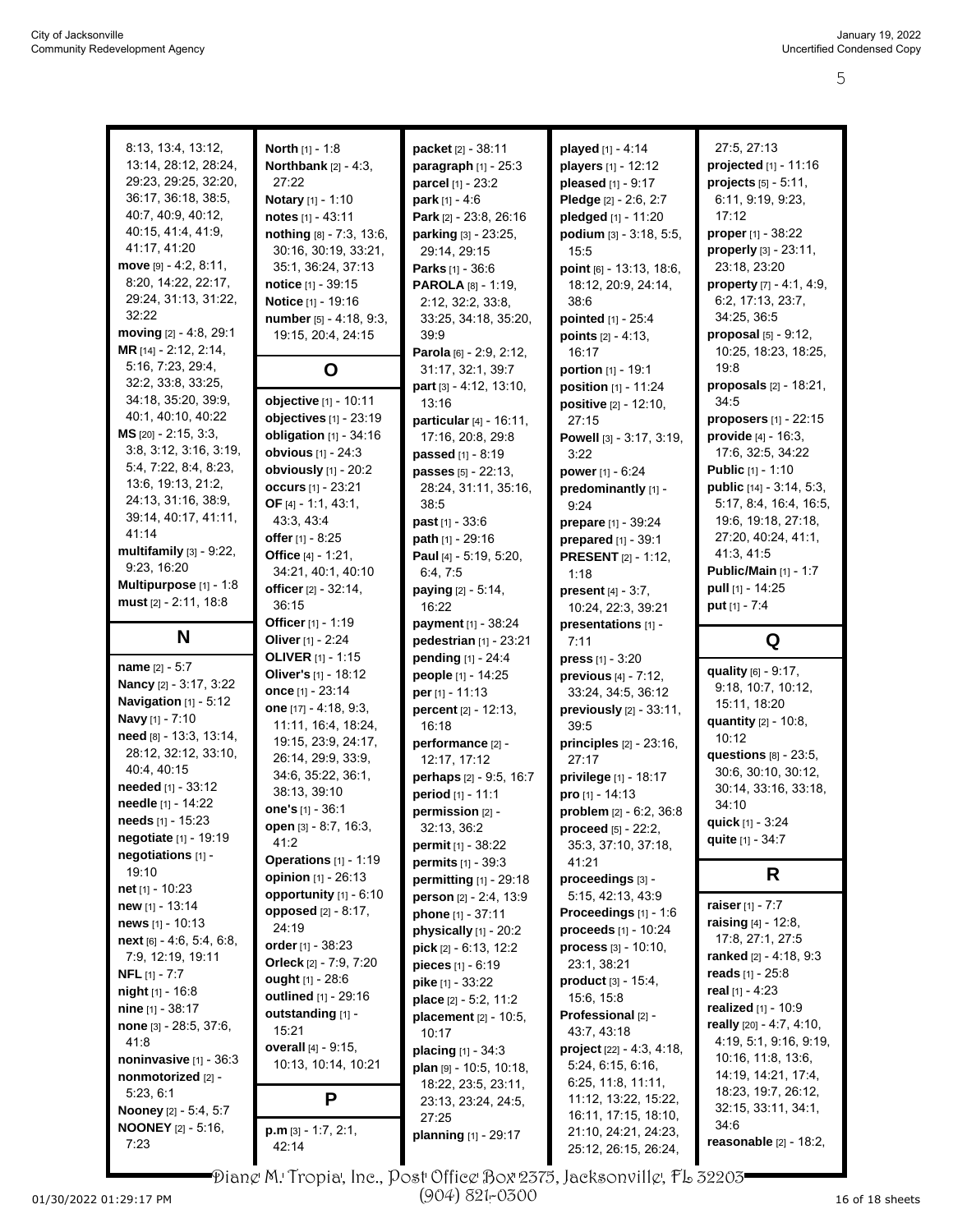| 18:8                                 | required [1] - 12:9                              | school [1] - 6:2                              | 23:1                                      | <b>successful</b> [1] - 10:11              |
|--------------------------------------|--------------------------------------------------|-----------------------------------------------|-------------------------------------------|--------------------------------------------|
| <b>reasons</b> $[1] - 24:3$          | requirements [1] -                               | <b>score</b> [1] - 7:17                       | <b>someone</b> [1] - 11:23                | sufficient [1] - 41:14                     |
| <b>rebate</b> [1] - 16:18            | 10:10                                            | Scoring [1] - 18:18                           | soon $[1] - 27.4$                         | suggested [1] - 24:16                      |
| receive [1] - 38:23                  | resiliency [2] - 16:10,                          | scoring [5] - 14:2,                           | <b>sorry</b> $[3] - 37:11$ ,              | summary [1] - 9:13                         |
| received $[3] - 9:20$ ,              | 19:4                                             | 15:18, 18:25, 19:15,                          | 37:16, 40:22                              | Super [1] - 7:18                           |
| 17:2, 18:21                          | <b>Resolution [7] - 8:20,</b>                    | 21:23                                         | <b>sort</b> $[1]$ - 17:25                 | support [2] - 13:21,                       |
| recipient $[2] - 11:25$ ,            | 22:17, 24:19, 29:1,                              | scrivener's [1] - 24:17                       | Southbank $[1] - 6:1$                     | 18:9                                       |
| 19:16                                | 32:21, 32:23, 35:21                              | <b>Seasons</b> $[3] - 4:6$ ,                  | SouthEast [1] - 11:4                      | surveys [1] - 36:3                         |
| <b>Recitation</b> $[1]$ - 2:7        | <b>resolution</b> [15] - 19:9,                   | 23:7, 35:23                                   | space [3] - 16:3, 19:6,                   | syncs [1] - 25:14                          |
| recommend $[1] - 9:11$               | 19:25, 22:13, 22:25,                             | second [10] - 8:12.                           | 27:20                                     |                                            |
| recommendation [6] -                 | 24:9, 29:21, 32:3,                               | 8:14, 17:14, 24:20,                           | <b>special</b> $[1] - 5:13$               | Т                                          |
| 6.23, 9.1, 10.16,                    | 35:16, 35:18, 38:16,                             | 30:2, 32:24, 36:20,                           | specific [1] - 17:3                       |                                            |
| 12:25, 13:12, 19:14                  | 39:1, 39:11, 39:21,                              | 36:21, 41:18, 41:20                           | specifically [3] - 10:1,                  | table [1] - 12:6                           |
| recommendations [1]                  | 39:25, 40:4                                      | <b>Secretary</b> $[1] - 1:13$                 | 18:5, 26:15                               | tax [3] - 5:14, 10:24,                     |
| - 17:4                               | resolutions [2] -                                | see $[7] - 4.25, 15.10,$                      | spirit [1] - 9:15                         | 16:18                                      |
| recommended [1] -                    | 31:11, 32:19                                     | 18.5, 18.6, 36.14,                            | spreadsheet [1] -                         | $\textsf{tax-paying}[1] - 5:14$            |
| 9.4                                  | respondent $[1]$ - $9:4$                         | 38:11, 38:14                                  | 10:23                                     | <b>taxing</b> $[1] - 5.13$                 |
| record [1] - 43:10                   | respondents [1] -                                | seeing [3] - 27:24,                           | <b>square</b> [1] - 11:13                 | team [2] - 26:18, 27:15                    |
| recorded [1] - 25:1                  | 9:17                                             | 30:21, 41:8                                   | staff [7] - 2:10, 2:14,                   | teams [1] - 7:7                            |
| recreational [1] - 16:6              | response [6] - 8:18,                             | seek [2] - 32:13, 39:3                        | 15:18, 17:18, 18:13,                      | term [14] - 4:13, 12:18,                   |
| <b>REDEVELOPMENT</b>                 | 12:10, 19:25, 20:6,                              | <b>seeking</b> [2] - 29:18,                   | 25:1, 39:6                                | 17:19, 18:11, 19:11,                       |
| $[1] - 1:2$                          | 20:8, 41:7                                       | 36:2                                          | stand $[1] - 2:6$                         | 19:19, 24:14, 24:22,                       |
| Redevelopment [2] -                  | responses $[1] - 10.8$                           | sentence [1] - 25:7                           | standard [1] - 16:19                      | 24:25, 25:2, 25:5,                         |
| 8:8, 42:12                           | rest [1] - 14:20                                 | sentiment [1] - 9:15                          | standpoint [2] - 14:11,                   | 25.8, 25.9, 25.16                          |
| <b>references</b> $[1] - 10:20$      | restaurants [1] - 4:24                           | sentiments [1] - 12:22                        | 14:16                                     | terms [4] - 24:7, 25:4,                    |
| reflected $[1]$ - 25:2               | results $[2] - 12.24$ ,                          | separate [1] - 34:14                          | start $[9] - 2.8$ , 7:19,                 | 27:18, 39:4                                |
| regard [1] - 12:3                    | 33:22                                            | separately [1] - 14:24                        | 13:15, 20:13, 22:20,                      | <b>testing</b> $[1] - 33.5$                |
| regular [1] - 35:25                  | retail [2] - 10:4, 15:24                         | September [1] - 25:13                         | 30:4, 30:23, 37:10                        | THE [94] - 2:3, 2:8,                       |
| reimbursement [1] -                  | REV [2] - 16:18, 29:9                            | serve [1] - 18:17                             | started [1] - 12:1                        | 2:20, 3:5, 3:9, 3:13,                      |
| 39:4                                 | review [1] - 8:10                                | set [1] - 26:10                               | starting [1] - 22:3                       | 8:6, 8:13, 8:17, 8:19,                     |
| relate [1] - 17:12                   | revitalize [1] - 15:25                           | setback [3] - 4:21,                           | <b>STATE</b> $[1] - 43.3$                 | 9:6, 13:1, 13:13,                          |
| <b>related</b> $[2] - 25:6$ ,        | Risk [1] - 34:20                                 | 16:4, 16:25                                   | <b>State</b> $[1] - 1:10$                 | 13:24, 15:13, 16:13,                       |
| 29:14                                | river [6] - 4:22, 14:24,                         | setbacks [1] - 10:6                           | stay [1] - 21:20                          | 17:20, 18:15, 20:10,                       |
| relative [1] - 14:9                  | 15:1, 19:3, 23:11,                               | Shad [1] - 5:22                               | stenographic [1] -                        | 20:18, 20:23, 21:1,                        |
| relatively [2] - 16:19,              | 27:19                                            | shall [1] - 25:8                              | 43:11                                     | 21:4, 21:15, 21:25,                        |
| 36:3                                 | riverfront $[4] - 4:22$ ,                        | share [2] - 34:16,                            | stenographically [1] -                    | 22:6, 22:8, 22:10,<br>22:12, 24:11, 25:17, |
| <b>remain</b> $[1] - 5.8$            | 4:23, 16:25, 27:20                               | 34:19                                         | 43.9                                      | 25:23, 26:2, 26:5,                         |
| remote [1] - 21:21                   | Riverside [1] - 29:7                             | sheet [11] - 4:14, 6:13,                      | <b>STEVE [1] - 1:20</b>                   | 26:21, 27:10, 28:4,                        |
| remove [2] - 23:23,                  | RiverView [1] - 6:17                             | 12:18, 17:19, 18:11,                          | Steve [1] - 2:14                          | 28:10, 28:15, 28:17,                       |
| 23:25                                | Riverwalk [2] - 6:1,                             | 19:11, 19:19, 24:15,                          | still [2] - 10:11, 11:20                  | 28:19, 28:21, 28:23,                       |
| renovation $[1]$ - 16:2              | 16:8<br>rooftop $[1] - 4:24$                     | 24:22, 25:2, 25:16                            | straight $[2] - 28:12$ ,                  | 29:22, 30:3, 30:8,                         |
| rent $[1]$ - 14:13                   |                                                  | <b>Shipyards</b> $[1] - 5:21$                 | 41.22                                     | 30:11, 30:13, 30:15,                       |
| rents $[4] - 11:13$ ,                | <b>room</b> [1] - 14:15<br><b>Room</b> [1] - 1:8 | <b>short</b> $[1]$ - 39:17                    | straightforward [2] -                     | 30:18, 30:21, 31:2,                        |
| 11:17, 14:12                         |                                                  | side [4] - 15:1, 17:10,                       | 30:23, 32:16                              | 31:4, 31:6, 31:8,                          |
| <b>REPD</b> $[2] - 19.14$ ,<br>24:16 | roster $[1] - 5.8$<br>run $[1]$ - 38:24          | 23:9, 26:14                                   | Street [11] - 1:8, 5:1,                   | 31:10, 31:25, 32:17,                       |
|                                      | <b>running</b> [2] - 21:19,                      | signed [1] - 38:22                            | 5:20, 6:14, 6:25,                         | 32:25, 33:15, 33:17,                       |
| repeat $[1] - 20:20$                 | 39:17                                            | significant $[1]$ - 13:7<br>Silver [1] - 11:3 | 15:1, 15:25, 19:2,<br>23:12, 23:20, 23:22 | 33:19, 34:11, 35:3,                        |
| <b>replace</b> [1] - 38:20           |                                                  | similar [1] - 35:18                           | <b>stroll</b> [1] - 16:7                  | 35:7, 35:9, 35:11,                         |
| report [3] - 22:20,<br>25:1, 43:9    | S                                                | simple [2] - 32:10,                           | <b>structured</b> [1] - 29:15             | 35:13, 35:15, 36:16,                       |
| <b>REPORTER [1] - 43:1</b>           |                                                  | 40:5                                          | <b>study</b> $[4] - 23.16$ ,              | 36:22, 37:1, 37:3,                         |
| <b>Reporter</b> $[2] - 43.8$ ,       | safety [1] - 24:3                                | <b>simply</b> $[3] - 24:1$ ,                  | 23:17, 23:19, 27:16                       | 37:5, 37:7, 37:9,                          |
| 43:18                                | <b>sampling</b> $[1]$ - 32:6                     | 24:17, 33.9                                   | subcommittee [1] -                        | 37:14, 37:16, 37:21,                       |
| <b>represents</b> $[1] - 12:21$      | saw [1] - 38:11                                  | <b>site</b> [11] - 10:5, 10:18,               | 15:16                                     | 37:23, 37:25, 38:2,                        |
| <b>reputation</b> $[1] - 10:18$      | <b>Sawyer</b> [4] - 5:15,                        | 14.6, 18:22, 23.5,                            | <b>subject</b> [3] - 23:2,                | 38:4, 40:6, 40:14,                         |
| request $[3]$ - 26:9,                | 39:20, 40:1, 40:11                               | 23:11, 23:13, 23:24,                          | 24:7, 29:8                                | 41:1, 41:8, 41:12,                         |
| 39:21, 40:17                         | <b>SAWYER</b> [4] - 1:21,                        | 24:1, 24:5, 27:25                             | submission $[4]$ - 14:9,                  | 41:19, 42:1, 42:3,                         |
| <b>requests</b> $[1] - 34.4$         | 40:1, 40:10, 40:22                               | <b>situation</b> $[1]$ - 39:14                | 14:18, 15:12, 24:5                        | 42:5, 42:7, 42:9                           |
| require [1] - 10:4                   | Sawyer's [1] - 38:13                             | $\sin$ [1] - 9:17                             | <b>submit</b> [1] - 15:11                 | themes [1] - 18:14                         |
|                                      | Scenic [1] - 3:22                                | solicitation $[2] - 10:3$ ,                   | substantial $[1]$ - 25:12                 | themselves $[1]$ - $2:10$                  |
|                                      |                                                  |                                               |                                           |                                            |

 $\blacktriangleright$ Dian $\varrho$  M. Tropia, Inc., Post Office Box 2375, Jacksonvill $\varrho$ , FL 32203 $\blacktriangleright$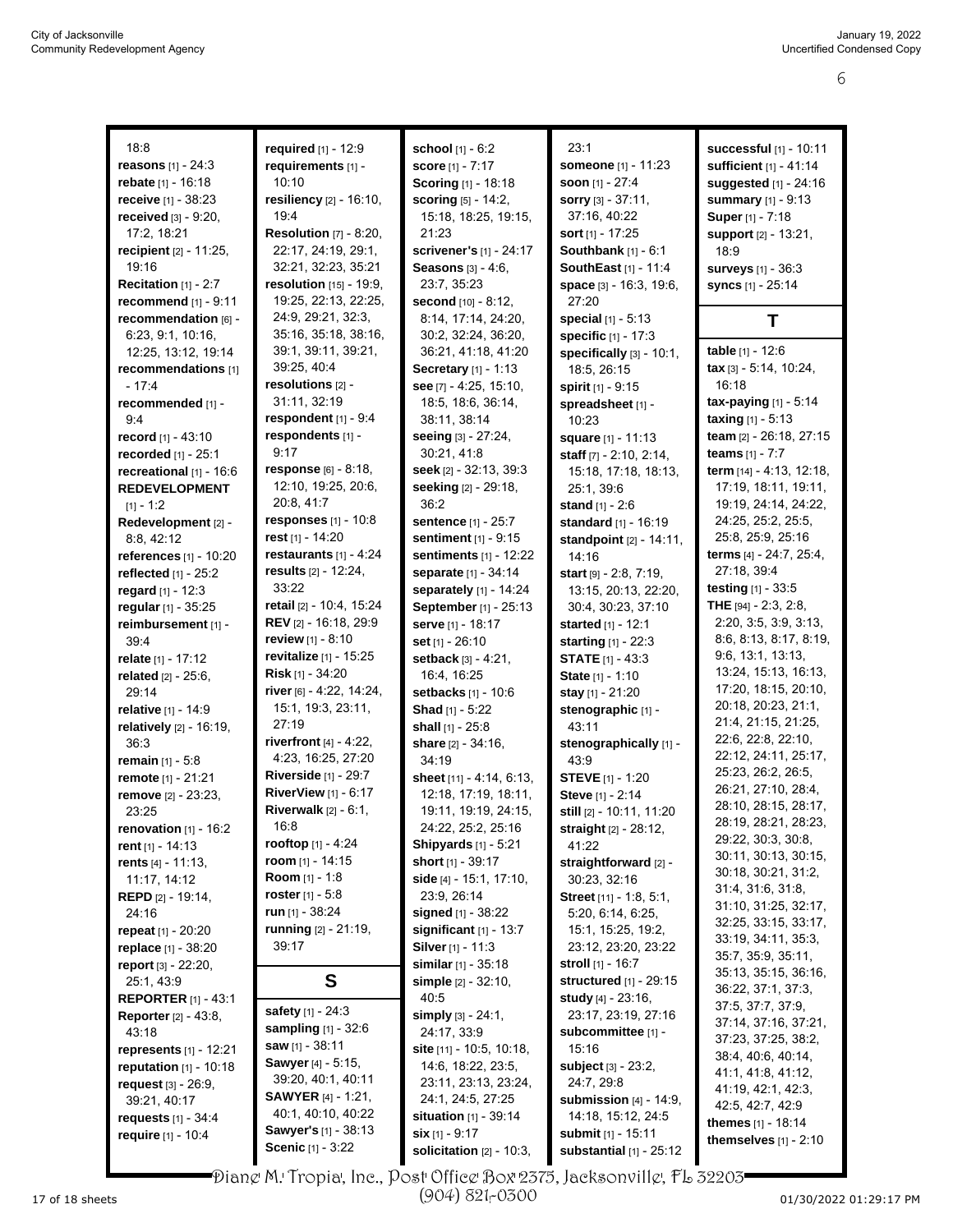| <b>thesis</b> $[1]$ - 17:25<br>they've $[1]$ - 33:10<br>third [2] - 11:2, 36:11<br>thoughtful $[1]$ - 14:5                                                                                                                                                                                                                                                                           | <b>update</b> $[2] - 33:4$ ,<br>33:10<br>uses [2] - 10:5, 10:17                                                                                                                                                                                                                                                                                           | <b>WORSHAM</b> $[1] - 1:13$<br><b>write</b> $[1] - 6:3$<br>written [1] - 40:4                                                                                                                                                                                                       |
|--------------------------------------------------------------------------------------------------------------------------------------------------------------------------------------------------------------------------------------------------------------------------------------------------------------------------------------------------------------------------------------|-----------------------------------------------------------------------------------------------------------------------------------------------------------------------------------------------------------------------------------------------------------------------------------------------------------------------------------------------------------|-------------------------------------------------------------------------------------------------------------------------------------------------------------------------------------------------------------------------------------------------------------------------------------|
| three [5] - 32:11,                                                                                                                                                                                                                                                                                                                                                                   | v                                                                                                                                                                                                                                                                                                                                                         | Υ                                                                                                                                                                                                                                                                                   |
| 32:12, 36:5, 36:13,<br>36:14<br><b>throwing</b> $[1] - 7:19$<br><b>today</b> $[13] - 4.1, 4.8,$<br>4:19, 12:18, 12:20,<br>12:25, 13:10, 14:12,<br>17:17, 19:9, 21:12,<br>22:16, 29:21<br><b>TODD</b> [1] - 1:15<br><b>Todd</b> $[1]$ - 2:16<br>together $[1] - 8:2$<br><b>tomorrow</b> $[1] - 18:7$<br>top $[1]$ - 18:25<br>topics [1] - 17:24<br>total $[1]$ - 11:12                | <b>validated</b> $[1] - 10:19$<br>value [2] - 10:24,<br>11:12<br><b>versa</b> [1] - 15:2<br>veterans [1] - 7:10<br>via [2] - 1:14, 1:14<br>vice [1] - 15:1<br>views $[1] - 20:17$<br><b>virtual</b> [1] - 20:16<br><b>virtual/in</b> $[1]$ - 2:4<br>virtual/in-person [1] -<br>2.4<br><b>Vista</b> [2] - 29:2, 29:6<br><b>voice</b> $[2] - 40.3, 40.8$    | year [11] - 5:9, 5:10,<br>5:16, 6:8, 7:13, 7:14,<br>27:18, 33:7, 38:17<br>years [2] - 32:9, 34:2<br>yesterday [16] - 9:2,<br>9:9, 10:1, 12:22,<br>13:8, 13:17, 14:1,<br>15:20, 17:7, 17:24,<br>21:11, 21:24, 24:16,<br>25:1, 27:11, 31:21<br>yesterday's [2] -<br>13:11, 15:16<br>Z |
| <b>Touchtech</b> $[1] - 33:8$<br>toward [1] - 19:11<br><b>towards</b> $[6] - 10:15$ ,<br>11:10, 14:14, 16:24,<br>18:10, 18:11<br><b>townhome</b> $[1]$ - 15:6<br><b>transcript</b> $[1] - 43:10$<br><b>Trevor</b> [1] - 7:6<br>trophy [1] - 7:19                                                                                                                                     | <b>vote</b> $[16] - 13.8, 13.10,$<br>14:1, 20:12, 22:1,<br>22:2, 28:12, 30:24,<br>35:4, 37:10, 37:18,<br>39:19, 40:3, 40:8,<br>41:3, 41:23<br><b>voted</b> [1] - $21:11$<br><b>voting</b> $[2] - 19.9$ ,<br>21:13                                                                                                                                         | <b>Zoom</b> [6] - 1:14, 1:14,<br>3:5, 3:8, 3:9, 22:1                                                                                                                                                                                                                                |
| Tropia [3] - 1:9, 43:7,<br>43:18                                                                                                                                                                                                                                                                                                                                                     | W                                                                                                                                                                                                                                                                                                                                                         |                                                                                                                                                                                                                                                                                     |
| <b>true</b> [1] - 43:10<br>try [2] - 18:13, 21:2<br>trying [1] - 23:21<br><b>Tuesday</b> $[1] - 6.8$<br><b>turn</b> [1] - 8:22<br><b>twist</b> [1] - 36:1<br>two [6] - 7:10, 15:17,<br>20:16, 21:25, 29:8,<br>36:6<br><b>types</b> [2] - 15:5, 32:18                                                                                                                                 | <b>wait</b> [1] - 8:1<br>walk $[1]$ - 31:17<br><b>wants</b> $[1] - 4:25$<br><b>WARD</b> $[14] - 1.16, 3.1$<br>17:22, 22:11, 25:21,<br>28:14, 30:16, 31:1,<br>34:12, 35:1, 35:14,<br>36:24, 38:3, 42:8<br>ward [7] - 12:16, 17:5,<br>17:21, 22:10, 25:20,                                                                                                  |                                                                                                                                                                                                                                                                                     |
| U                                                                                                                                                                                                                                                                                                                                                                                    | 34:11, 36:23<br>Ward [7] - 3:1, 28:13,                                                                                                                                                                                                                                                                                                                    |                                                                                                                                                                                                                                                                                     |
| ultimately $[1]$ - 5:25<br><b>unanimous</b> $[1]$ - 13:8<br>unanimously [5] -<br>22:13, 24:6, 28:24,<br>35:16, 38:5<br><b>under</b> $[2] - 24:18, 39:4$<br>unfortunately [1] -<br>6:12<br>unique [1] - 15:3<br>uniqueness $[1]$ - 11:7<br><b>units</b> $[1]$ - 29:7<br>$up$ [14] - 3:17, 5:4,<br>5:18, 6:7, 6:13, 7:23,<br>9:2, 11:24, 17:7,<br>25:14, 26:16, 31:24,<br>32:12, 33:23 | 30:15, 30:25, 35:13,<br>38:2, 42:7<br><b>water</b> [1] - $32:6$<br>Wednesday $[1]$ - 1:6<br>week $[2]$ - $38:12$ ,<br>39:17<br>welcome $[1] - 2:3$<br>well-received [2] -<br>9:20, 17:2<br><b>WILLIAM</b> [1] - 1:14<br>win/win [1] - 27:22<br>windows $[1]$ - 38:20<br>wonderful [1] - 15:10<br>worldwide $[1]$ - $7:8$<br><b>Worsham</b> $[2] - 2:20$ , |                                                                                                                                                                                                                                                                                     |

01/30/2022 01:29:17 PM Page 7 to 7 of 7 18 of 18 sheets Diane M. Tropia, Inc., Post Office Box 2375, Jacksonville, FL 32203 (904) 821-0300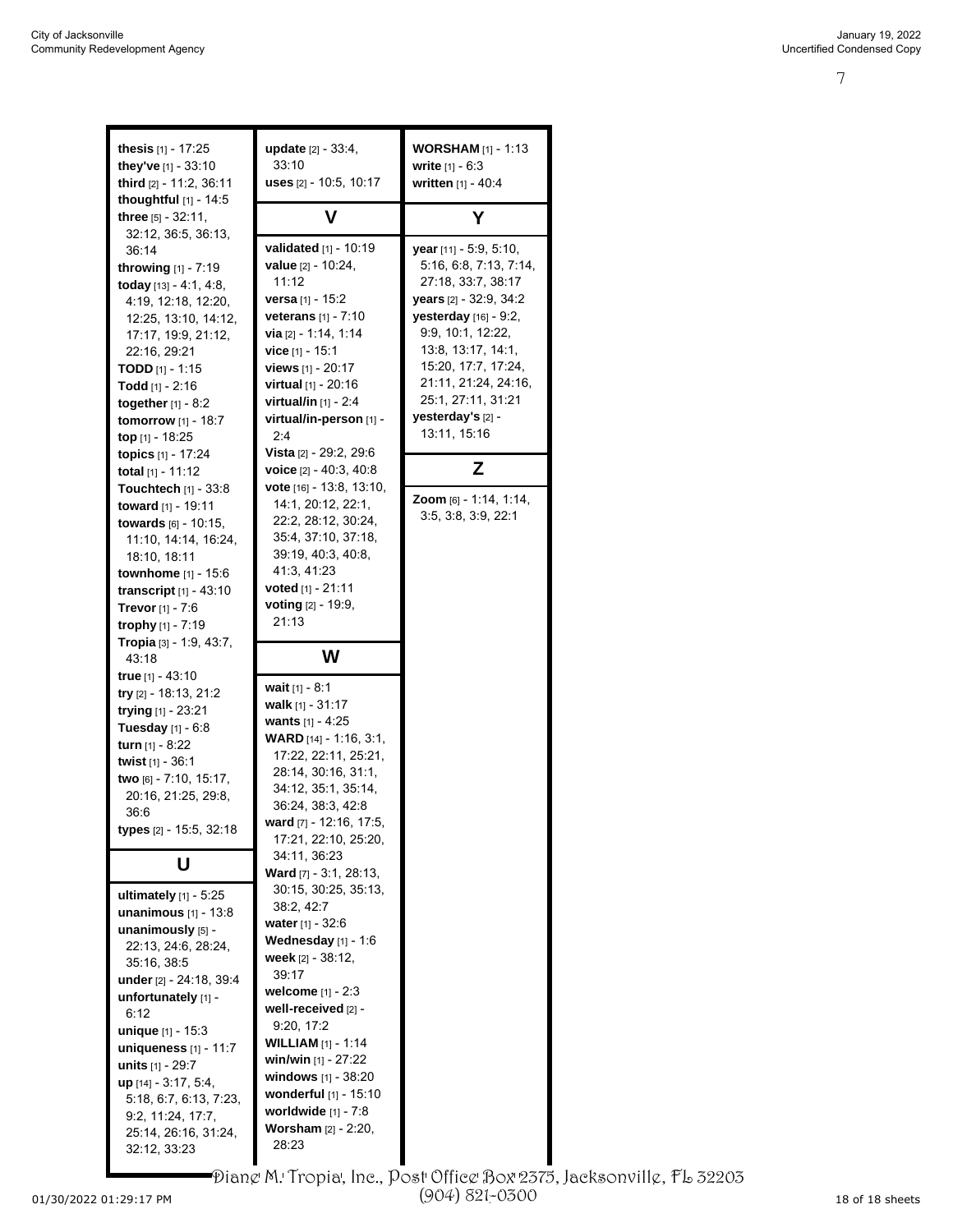|                  |                                                                                               |    | 3                                                                   |
|------------------|-----------------------------------------------------------------------------------------------|----|---------------------------------------------------------------------|
|                  |                                                                                               | 1  | At the risk of creating a theme for this                            |
|                  | CITY OF JACKSONVILLE                                                                          | 2  | board meeting, I also have a mea culpa here as                      |
|                  | DOWNTOWN INVESTMENT AUTHORITY                                                                 | 3  | the staff report inadvertently was not                              |
|                  | BOARD MEETING                                                                                 | 4  | distributed with your package; however, the                         |
|                  |                                                                                               | 5  | term sheet and resolution are largely                               |
|                  |                                                                                               | 6  | self-explanatory for this fairly vanilla DPRP                       |
|                  | Proceedings held on Wednesday, January 19, 2022,                                              | 7  | request, but I will go into more detail about                       |
|                  | commencing at 2:41 p.m., Jacksonville Public/Main                                             | 8  | that request.                                                       |
|                  | Library, Multipurpose Room, 303 North Laura Street,                                           | 9  | So this is for the project located at 323                           |
|                  | Jacksonville, Florida, before Diane M. Tropia, FPR, a                                         | 10 | East Bay Street. It's the redevelopment of a                        |
|                  | Notary Public in and for the State of Florida at Large.                                       | 11 | two-story historic property in the Central Core                     |
|                  | BOARD MEMBERS PRESENT:                                                                        | 12 | District of downtown Jacksonville. This is in                       |
|                  | CAROL WORSHAM, Acting Chair.                                                                  | 13 | the Elbow District, utilizing funding through                       |
|                  | JIM CITRANO, Secretary.<br>BRAXTON GILLAM, Board Member, via Zoom.                            | 14 | the Downtown Preservation and Revitalization                        |
|                  | WILLIAM ADAMS, Board Member, via Zoom.<br>OLIVER BARAKAT, Board Member.                       | 15 | Program.                                                            |
|                  | TODD FROATS, Board Member.<br>CRAIG GIBBS, Board Member.                                      | 16 | The amount of the request in total is                               |
|                  | DAVID WARD, Board Member.                                                                     | 17 | \$1,536,350. And that is broken up as just over                     |
|                  | ALSO PRESENT:                                                                                 | 18 | 624,000 in the form of the Historic                                 |
|                  | LORI BOYER, Chief Executive Officer.<br>GUY PAROLA, DIA, Operations Manager.                  | 19 | Preservation Restoration and Rehabilitation                         |
|                  | STEVE KELLEY, DIA, Director of Development.<br>INA MEZINI, DIA, Marketing and Communications. | 20 | forgivable loan, the HPRR.                                          |
|                  | JOHN SAWYER, Office of General Counsel.                                                       | 21 | The code compliance forgivable loan                                 |
|                  |                                                                                               | 22 | request is \$414,050. And there's a DPRP,                           |
|                  |                                                                                               | 23 | deferred principal loan, of \$498,142.                              |
|                  |                                                                                               | 24 | All in, that amount represents 32 percent                           |
|                  | Diang M. Tropia, Ine., Post Offieg Box 2575, Jacksonvillg, FL 52205                           | 25 | of the total development cost estimate, which                       |
|                  | $(904) 821 - 0500$                                                                            |    | Diane M. Tropia, Inc., Post Office Box 2375, Jacksonville, FL 32203 |
|                  |                                                                                               |    | (904) 821-0300                                                      |
|                  | 2                                                                                             |    | 4                                                                   |
| 1                | PROCEEDINGS                                                                                   | 1  | is just under \$4.8 million. The developer's                        |
|                  | January 19, 2022<br>2:41 p.m.                                                                 | 2  | equity is shown to be \$732,000.                                    |
| $\boldsymbol{2}$ |                                                                                               | 3  | On the Exhibit A, term sheet, that was                              |
| 3                | THE CHAIRWOMAN: We're going to open the                                                       | 4  | distributed in a timely fashion, you see on the                     |
| 4                | Downtown Investment Authority meeting.                                                        | 5  | second page -- or actually Page 4 of the                            |
| 5                | The first item of business is -- I need a                                                     | 6  | resolution, the second page of the term sheet                       |
| 6                | motion on the minutes from the last meeting.                                                  | 7  | itself, the various funding categories. And so                      |
| 7                | BOARD MEMBER CITRANO: So moved.                                                               | 8  | these are the subject of minimums that are                          |
| 8<br>9           | BOARD MEMBER GIBBS: I'll second.<br>THE CHAIRWOMAN: Thank you.                                | 9  | established the way that we're approaching DPRP                     |
| 10               | Does anyone have any comments or revisions                                                    | 10 | now because the focus is on the historic                            |
| 11               | to the minutes?                                                                               | 11 | rehabilitation itself, more so than the                             |
| 12               | BOARD MEMBERS: (No response.)                                                                 | 12 | operations or the total development cost, such                      |
| 13               | THE CHAIRWOMAN: Seeing none, I'll do a                                                        | 13 | as a REV Grant, et cetera.                                          |
| 14               | voice vote.                                                                                   | 14 | So we are now focusing on the individual                            |
| 15               | All in favor of approving the minutes as                                                      | 15 | funding categories, what you see in the center                      |
| 16               | distributed, say aye.                                                                         | 16 | of the page on Page 4 of the resolution as a                        |
| 17               | BOARD MEMBERS: Aye.                                                                           | 17 | table. So these are the funding category                            |
| 18               | THE CHAIRWOMAN: Any opposed?                                                                  | 18 | minimums that establish the funding requests                        |
| 19               | BOARD MEMBERS: (No response.)                                                                 | 19 | that I just went through.                                           |
| 20               | THE CHAIRWOMAN: Motion carries. The                                                           | 20 | The developer will be able to -- will                               |
| 21               | minutes are approved.                                                                         | 21 | target these amounts. And should any amount                         |
| 22               | We'll move to Resolution 2022-01-01, 323                                                      | 22 | fall 10 percent or more below these minimums,                       |
| 23               | East Bay Street.                                                                              | 23 | then funding under that category would be                           |
| 24               | Mr. Kelley, I think you have this one.                                                        | 24 | deemed ineligible.                                                  |
| 25               | MR. KELLEY: Thank you, Madam Chair.                                                           | 25 | So the effect is, we are putting in place                           |
|                  | Diane M. Tropia, Inc., Post Office Box 2375, Jacksonville, FL 32203                           |    | Diane M. Tropia, Inc., Post Office Box 2375, Jacksonville, FL 32203 |
|                  | (904) 821-0300                                                                                |    | (904) 821-0300                                                      |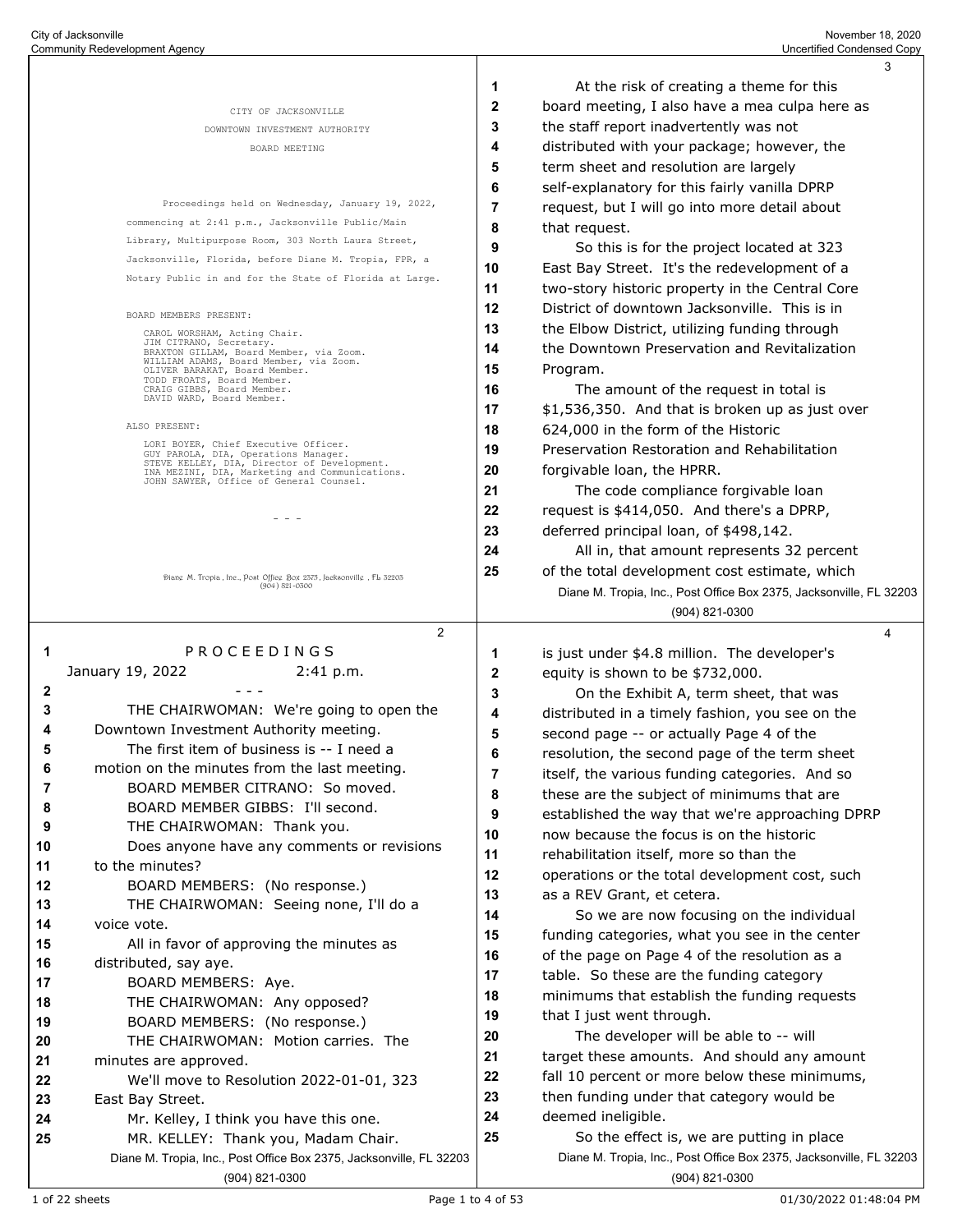|              | 5                                                                                                               |              | 7                                                                                                             |
|--------------|-----------------------------------------------------------------------------------------------------------------|--------------|---------------------------------------------------------------------------------------------------------------|
| 1            | steps to ensure that at the end of the day we                                                                   | 1            | report that was distributed to you just today.                                                                |
| $\mathbf{2}$ | get what it is that we underwrote towards in                                                                    | $\mathbf{2}$ | It's rather detailed, but the -- it certainly                                                                 |
| 3            | terms of the redevelopment -- I'm sorry, the                                                                    | 3            | is a condition of funding. These are -- all of                                                                |
| 4            | rehabilitation activity of the historic                                                                         | 4            | these conditions must have been met and -- in                                                                 |
| 5            | property.                                                                                                       | 5            | addition to DDRB approvals, which they have                                                                   |
|              |                                                                                                                 | 6            | also received as well.                                                                                        |
| 6            | We still have the minimums in place for                                                                         |              |                                                                                                               |
| 7            | total development costs, equity, et cetera, per                                                                 | 7            | So with that said, I'm happy to answer any                                                                    |
| 8            | traditional, but we just wanted to make sure                                                                    | 8            | questions, particularly given that you are just                                                               |
| 9            | that the board is aware of how we're                                                                            | 9            | now seeing and hearing about the staff report                                                                 |
| 10           | approaching these from a structural                                                                             | 10           | on this one.                                                                                                  |
| 11           | perspective.                                                                                                    | 11           | THE CHAIRWOMAN: Thank you.                                                                                    |
| 12           | To the property itself, the building is a                                                                       | 12           | I'll open it up for board questions,                                                                          |
| 13           | historic two-story building. It's got a                                                                         | 13           | starting with Mr. Ward.                                                                                       |
| 14           | basement. It was built in 1907. It consists                                                                     | 14           | BOARD MEMBER WARD: Nothing from me.                                                                           |
| 15           | of approximately 15,759 square feet. The                                                                        | 15           | Thank you.                                                                                                    |
| 16           | basement is a critical component of the work                                                                    | 16           | THE CHAIRWOMAN: Mr. Barakat.                                                                                  |
| 17           | being done here. Obviously, it supports the                                                                     | 17           | BOARD MEMBER BARAKAT: So the -- the                                                                           |
| 18           | whole building. It's been seeping water, so                                                                     | 18           | tenant -- or the owner is leasing this through                                                                |
| 19           | they've got to dry it out and reshore up that                                                                   | 19           | a related entity, so there's a connection                                                                     |
| 20           | basement and install new elevators and other                                                                    | 20           | between the owner and the proposed tenant. And                                                                |
| 21           | work for ADA compliance and preparing it for                                                                    | 21           | the tenant's use would be a bar or nightclub;                                                                 |
| 22           | tenancy.                                                                                                        | 22           | is that correct?                                                                                              |
| 23           | So 10,000 square feet of the building will                                                                      | 23           | MR. KELLEY: Through the Chair to                                                                              |
| 24           | be constructed for shell space, for tenancy,                                                                    | 24           | Mr. Barakat, that's correct. It will be a live                                                                |
|              |                                                                                                                 |              |                                                                                                               |
| 25           | that is anticipated to be with a related                                                                        | 25           | music performance venue, bar-type of setup,                                                                   |
|              | Diane M. Tropia, Inc., Post Office Box 2375, Jacksonville, FL 32203                                             |              | Diane M. Tropia, Inc., Post Office Box 2375, Jacksonville, FL 32203                                           |
|              | (904) 821-0300                                                                                                  |              | (904) 821-0300                                                                                                |
|              |                                                                                                                 |              |                                                                                                               |
|              | 6                                                                                                               |              | 8                                                                                                             |
| 1            | entity, where the related entity -- this is an                                                                  | 1            | yes, two stories.                                                                                             |
| $\mathbf{2}$ | arm's length lease with a related entity at                                                                     | $\mathbf{2}$ | BOARD MEMBER BARAKAT: And the existing                                                                        |
| 3            | approximately \$24 a square foot. And that                                                                      | 3            | conditions in the building, were they recently                                                                |
| 4            | related entity, you will see, did come back for                                                                 | 4            | occupied or has there been any recent                                                                         |
| 5            | a FAB-REP, so there will be no duplication of                                                                   | 5            | investment in the building to your knowledge?                                                                 |
| 6            | costs.                                                                                                          | 6            | MR. KELLEY: To my knowledge, the building                                                                     |
| 7            | We've gone through the construction budget                                                                      |              | is in a great state of disrepair. Mr. Diebenow                                                                |
| 8            | line item by line item to exclude anything that                                                                 | 8            | represents the developer and he may be able to                                                                |
| 9            | might be considered a tenant improvement and we                                                                 | 9            | provide more specifics.                                                                                       |
| 10           | will consider that under a separate application                                                                 | 10           | (Mr. Diebenow approaches the podium.)                                                                         |
| 11           | for a FAB-REP probably at your next board                                                                       | 11           | MR. DIEBENOW: Thank you, Mr. Chair.                                                                           |
| 12           | meeting or -- February or March board meeting.                                                                  | 12           | THE CHAIRWOMAN: You have to press the                                                                         |
| 13           | That operator -- the building is being                                                                          | 13           | button. And your name, please.                                                                                |
| 14           |                                                                                                                 | 14           | MR. DIEBENOW: Steve Diebenow, 1                                                                               |
| 15           | constructed or redeveloped and positioned to be                                                                 | 15           | Independent Drive, Suite 1200.                                                                                |
| 16           | a live music performance hall, a two-story live                                                                 |              |                                                                                                               |
|              | music performance hall on Bay Street. So                                                                        | 16           | And I'm here on behalf of the applicant.                                                                      |
| 17           | without getting too far into that tenant                                                                        | 17           | Online, on the Zoom call, is Eric Fuller, who's                                                               |
| 18           | activity, that's very much in line with the                                                                     | 18           | the managing partner for this venture, as well                                                                |
| 19           | type of activity we're hoping to see along                                                                      | 19           | as his general contractor/consultant, ShayCore.                                                               |
| 20           | Bay Street.                                                                                                     | 20           | And then the architect is JAA.                                                                                |
| 21           | The building itself achieved its landmark                                                                       | 21           | For my (audio malfunction), it's basically                                                                    |
| 22           | status in June of 2021. The Historic                                                                            | 22           | a vacant shell. All of the mechanical is --                                                                   |
| 23           | Preservation section has provided its                                                                           | 23           | part of it's in place but completely                                                                          |
| 24           | conditional approval of the work that's being                                                                   | 24           | inoperable. Walls are stripped bare. Interior                                                                 |
| 25           | performed. That is outlined in the staff<br>Diane M. Tropia, Inc., Post Office Box 2375, Jacksonville, FL 32203 | 25           | walls are gone. Floors are, obviously,<br>Diane M. Tropia, Inc., Post Office Box 2375, Jacksonville, FL 32203 |

(904) 821-0300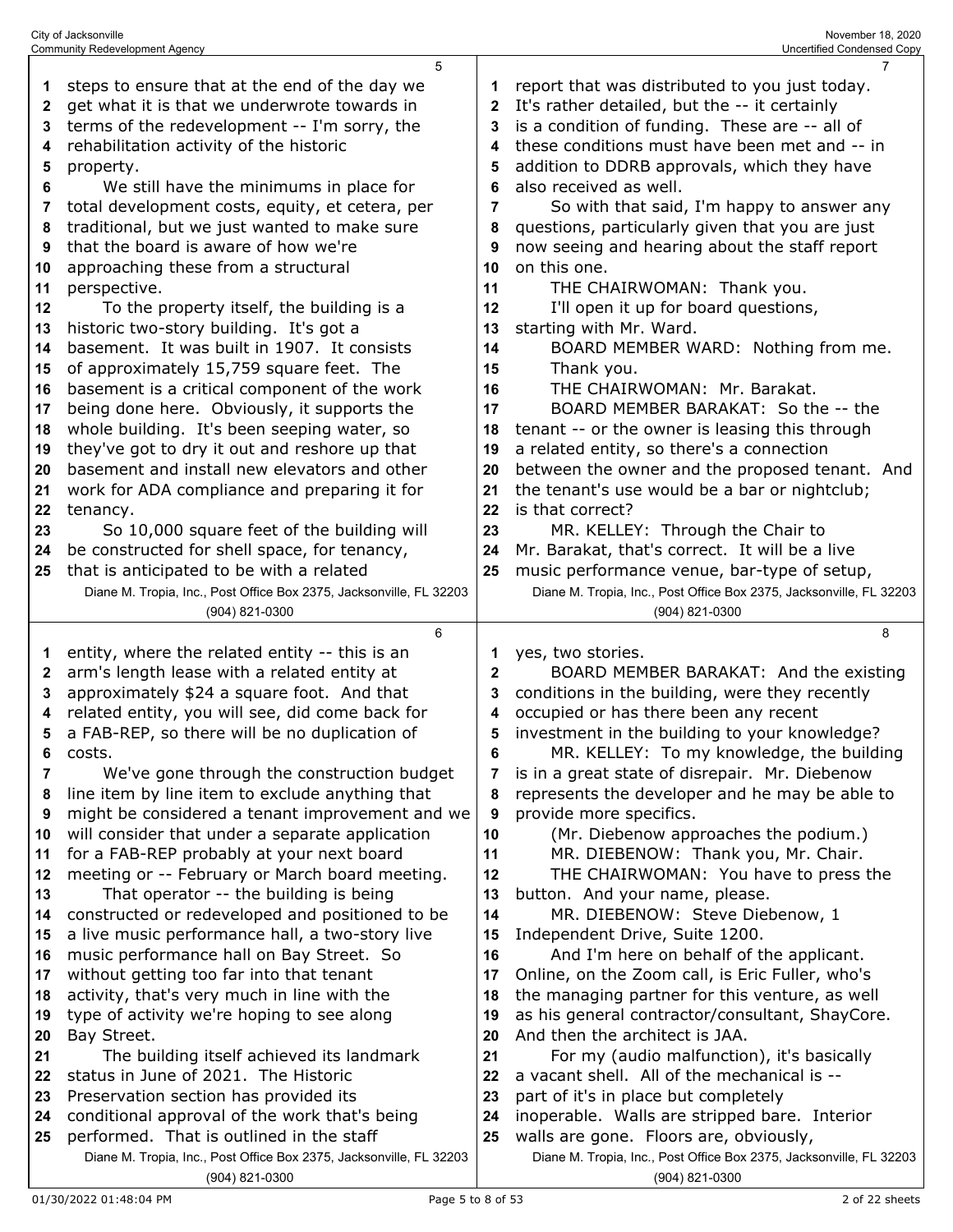|              | <b>Community Redevelopment Agency</b>                               |    | Uncertified Condensed Copy                                          |
|--------------|---------------------------------------------------------------------|----|---------------------------------------------------------------------|
|              | 9                                                                   |    | 11                                                                  |
| 1            | available to walk on. No elevator service that                      | 1  | BOARD MEMBER GIBBS: There's a typo in the                           |
| $\mathbf{2}$ | you could have members of the public there. I                       | 2  | fourth line of the resolution, I think. The                         |
| 3            | would characterize it as -- in a great state of                     | 3  | address is -- it says building located at 33                        |
| 4            | disrepair.                                                          | 4  | East Bay. Is it 323 East Bay?                                       |
| 5            | Eric or Dave, I don't know if you guys                              | 5  | MR. KELLEY: Through the Chair to                                    |
| 6            | want to add any color to that -- or,                                |    | Mr. Gibbs, thank you, sir. That is correct.                         |
| 7            | Mr. Barakat, if that's satisfactory.                                | 7  | It is 323 East Bay Street.                                          |
| 8            | BOARD MEMBER BARAKAT: I think that's                                | 8  | BOARD MEMBER GIBBS: I'll vote in favor                              |
| 9            | satisfactory. Thank you.                                            | 9  | because of the historic preservation and                            |
| 10           | So I think the -- it sounds like, based on                          | 10 | restoration of this particular building and                         |
|              |                                                                     |    | because of the vote that we had earlier.                            |
| 11           | the criteria and the work done, that this is                        | 11 |                                                                     |
| 12           | warranted, but we keep having, I think, this                        | 12 | The project really will be a catalyst for                           |
| 13           | recurring theme about, why does the owner need                      | 13 | East Bay Street, I think. And because of that                       |
| 14           | this amount of help. And when this owner is                         | 14 | will probably be inundated with additional                          |
| 15           | done -- and they're going to be in this                             | 15 | projects that will come to the board, and                           |
| 16           | building for over \$300 a square foot, based on                     | 16 | that's what we would like to see.                                   |
| 17           | what they paid for it, which is, I think,                           | 17 | Thank you.                                                          |
| 18           | according to what I saw, about \$120 a square                       | 18 | THE CHAIRWOMAN: Thank you.                                          |
| 19           | foot.                                                               | 19 | Mr. Citrano.                                                        |
| 20           | So, you know, again, we need to be very                             | 20 | BOARD MEMBER CITRANO: Just to address                               |
| 21           | careful about not -- and I'm not going to kind                      | 21 | Mr. Barakat's comments, I think the -- I think                      |
| 22           | of accuse the applicant of this, but not                            | 22 | the question is, does the availability of                           |
| 23           | bailing out those that overpay for properties.                      | 23 | incentives drive up the price or market value                       |
| 24           | So paying for -- spending \$120 a foot on a                         | 24 | of buildings in downtown. I'm not sure it's a                       |
| 25           | building that is in extraordinary disrepair or                      | 25 | question of did somebody overpay or not, but                        |
|              | Diane M. Tropia, Inc., Post Office Box 2375, Jacksonville, FL 32203 |    | Diane M. Tropia, Inc., Post Office Box 2375, Jacksonville, FL 32203 |
|              | (904) 821-0300                                                      |    | (904) 821-0300                                                      |
|              |                                                                     |    |                                                                     |
|              | 10                                                                  |    |                                                                     |
|              |                                                                     |    | 12                                                                  |
| 1            | very dated, to me, sounds like they overpaid                        | 1  | that aside, I -- I'm in favor of this.                              |
| 2            | for the property.                                                   | 2  | My question to Mr. Kelley is -- you had                             |
| 3            | So I think -- the last thing we need is                             | 3  | mentioned that the -- the tenant, which is                          |
| 4            | incentives -- the marketplace to understand,                        | 4  | affiliated, is going to come back for its own                       |
| 5            | you can overpay for a property because the City                     | 5  | incentive request --                                                |
| 6            | will bail you out through these incentive                           | 6  | MR. KELLEY: (Nods head.)                                            |
| 7            | plans. And that's not why we're here, so --                         | 7  | BOARD MEMBER CITRANO: -- at some point?                             |
| 8            | I guess I'm going to vote for this because                          | 8  | Is this property -- and I know we talked                            |
| 9            | I'm sympathetic to what the ownership is doing                      | 9  | about expanding the zone for those that are                         |
| 10           | here and it is the right use for Bay Street,                        | 10 | eligible for that incentive. Does this fit in                       |
| 11           | but I guess just a message to staff, we need to                     | 11 | that -- in the new area that we're talking                          |
| 12           | make sure this is not happening. And I'm going                      | 12 | about?                                                              |
| 13           | to have a -- just having a hard time                                | 13 | MR. KELLEY: Through the Chair to                                    |
| 14           | understanding why somebody thinks this is worth                     | 14 | Mr. Citrano, yes. This property is actually                         |
| 15           | \$120 a foot.                                                       | 15 | right in the heart of the Elbow District, so                        |
| 16           | So I think -- I believe our chair,                                  | 16 | this is in the same line of properties where                        |
| 17           | Mr. Gillam, brought this up several times. I                        | 17 | there's already nightclub activity. So it's                         |
| 18           | think he's on the same page, but I just wanted                      | 18 | fitting with the nature of the businesses that                      |
| 19           | to voice that concern.                                              | 19 | are there. It's immediately adjacent to Olio.                       |
| 20           | Maybe, Mr. Kelley, you have a different                             | 20 | And the Churchwell Lofts, I believe, is                             |
| 21           | opinion of the situation, but that's my                             | 21 | adjacent to it as well. So it's almost                              |
| 22           | observation as someone who's involved in a lot                      | 22 | directly across the street from the new                             |
| 23           | of transactions downtown.                                           | 23 | Hardwick property voted on previously.                              |
| 24           | Thank you, Madam Chairwoman.                                        | 24 | BOARD MEMBER CITRANO: So just going                                 |
| 25           | THE CHAIRWOMAN: Mr. Gibbs.                                          | 25 | back -- and I don't -- I'm not disagreeing with                     |
|              | Diane M. Tropia, Inc., Post Office Box 2375, Jacksonville, FL 32203 |    | Diane M. Tropia, Inc., Post Office Box 2375, Jacksonville, FL 32203 |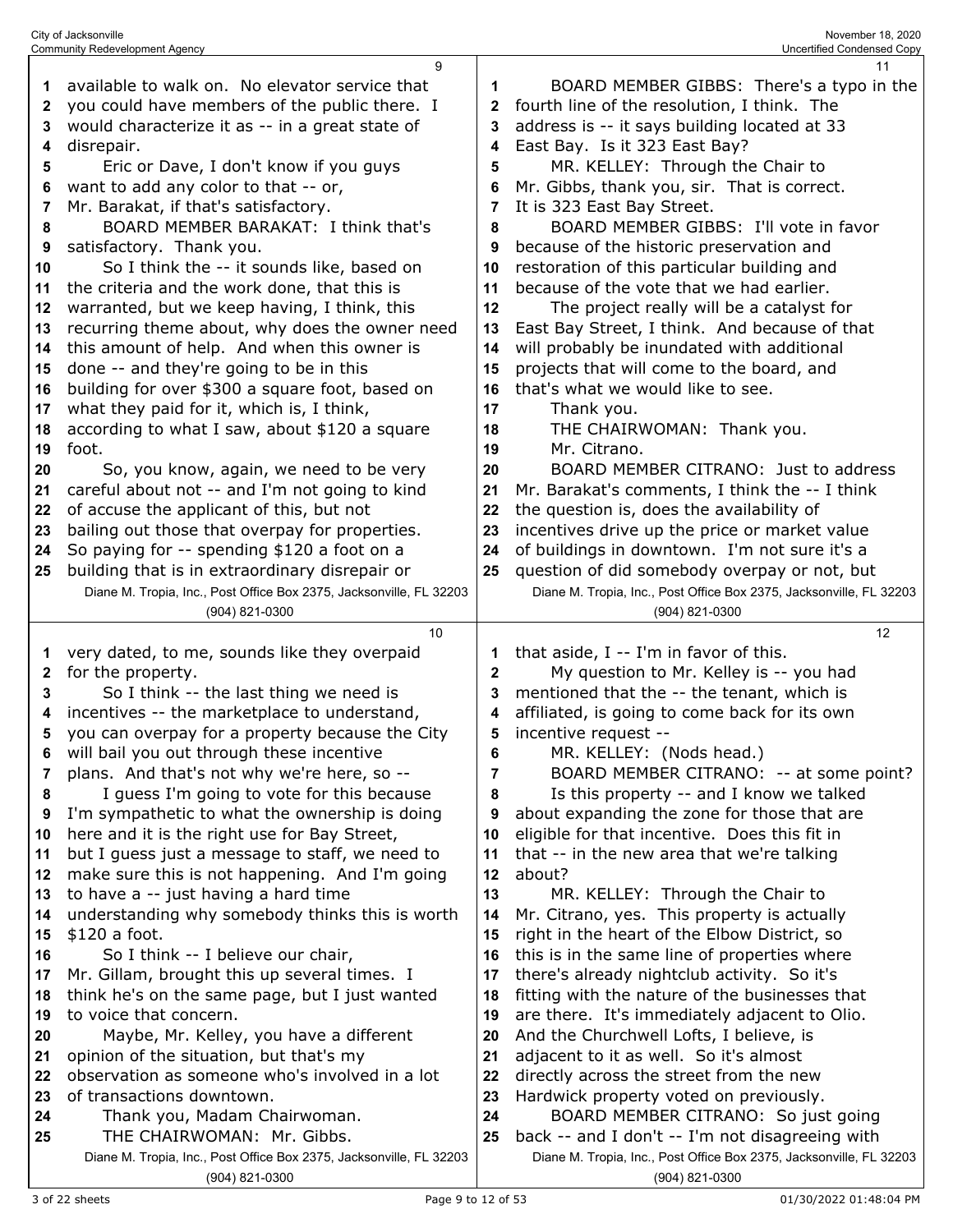|          | <b>Community Redevelopment Agency</b>                                                    |          | <b>Uncertified Condensed Copy</b>                                                          |
|----------|------------------------------------------------------------------------------------------|----------|--------------------------------------------------------------------------------------------|
|          | 13                                                                                       |          | 15                                                                                         |
| 1        | anybody, but I -- I'm not sure how you make a                                            | 1        | Do we know how much -- how much total                                                      |
| 2        | determination of overpaying versus does the                                              | 2        | funds we've had for this program since we                                                  |
| 3        | incentive increase value. I don't have an                                                | 3        | implemented it?                                                                            |
| 4        | answer for that except it is -- would be an                                              | 4        | MS. BOYER: I can't give you an exact                                                       |
| 5        | interesting discussion to have.                                                          | 5        | dollar value; however, I did a presentation                                                |
| 6        | I am very encouraged even though the                                                     | 6        | recently where I was talking about the                                                     |
| 7        | request is not coming before us today. We got                                            | 7        | aggregate amount under the DPRP and it was in                                              |
| 8        | off to a pretty decent start with these retail                                           | 8        | the vicinity of \$40 million.                                                              |
| 9        | incentives and then COVID hit, so -- I'm just                                            | 9        | BOARD MEMBER FROATS: And that's a big                                                      |
| 10       | going to make a comment today. I'm encouraged                                            | 10       | number, but that's what the City wanted. The                                               |
| 11       | that we have one coming down the pike,                                                   | 11       | City wanted to stop tearing down historical                                                |
| 12       | hopefully soon, and I think that is critically                                           | 12       | buildings and spend the money to go ahead and                                              |
| 13       | important with everything else that we are                                               | 13       | rehabilitate these, and that's what this                                                   |
| 14       | doing downtown, so I'm in favor of it.                                                   | 14       | program is doing. It's costly, but it's                                                    |
| 15       | THE CHAIRWOMAN: Thank you.                                                               | 15       | working and that was the direction we wanted to                                            |
| 16       | Mr. Froats.                                                                              | 16       | go.                                                                                        |
| 17       | BOARD MEMBER FROATS: Question to                                                         | 17       | But it is working, so I think it's a great                                                 |
| 18       | Mr. Kelley. So this program is -- an incentive                                           | 18       | thing for downtown. And, obviously, this                                                   |
| 19       | here is the regular program, you've just                                                 | 19       | program is successful and I'd just like to see                                             |
| 20       | fine-tuned the program a little bit based on                                             | 20       | maybe -- continue to fine-tune it.                                                         |
| 21       | the funding categories; is that correct?                                                 | 21       | Thanks.                                                                                    |
| 22       | MR. KELLEY: Through the Chair to                                                         | 22       | THE CHAIRWOMAN: Thank you.                                                                 |
| 23       | Mr. Froats, yes, sir. We did, just to place                                              | 23       | Mr Gillam.                                                                                 |
| 24       | more focus specifically on the construction                                              | 24       | BOARD MEMBER GILLAM: So thank you.                                                         |
| 25       | elements of the -- the rehabilitation of the                                             | 25       | And I do have a few more things to say on                                                  |
|          | Diane M. Tropia, Inc., Post Office Box 2375, Jacksonville, FL 32203                      |          | Diane M. Tropia, Inc., Post Office Box 2375, Jacksonville, FL 32203                        |
|          | (904) 821-0300                                                                           |          | (904) 821-0300                                                                             |
|          |                                                                                          |          |                                                                                            |
|          | 14                                                                                       |          | 16                                                                                         |
| 1        |                                                                                          |          |                                                                                            |
| 2        | program -- of the building.<br>BOARD MEMBER FROATS: I think that's a                     | 2        | this particular topic, as Mr. Barakat                                                      |
| 3        |                                                                                          | 3        | predicted.                                                                                 |
| 4        | good move. When did we implement this                                                    | 4        | You know, I'm very much in favor of this                                                   |
| 5        | particular program?<br>MS. BOYER: I believe it was the fall of                           | 5        | project and I would support it if I was there                                              |
| 6        |                                                                                          | 6        | and vote for it, so -- but this is a generic                                               |
| 7        | 2020, October, maybe November, when it was                                               | 7        | comment about -- on a go-forward basis and                                                 |
| 8        | actually adopted by City Council. And we have                                            | 8        | fine-tuning, as Mr. Froats referred to it.                                                 |
| 9        | seen a lot of applications since then.                                                   | 9        | You know, the point of this program is to                                                  |
| 10       | BOARD MEMBER FROATS: And I couldn't                                                      | 10       | put money in a developer's hands to help them                                              |
| 11       | remember the exact date, but it's fairly new.                                            |          | renovate a historical building. It is not                                                  |
|          | And so I think any incentive that you have                                               | 11<br>12 | meant to put money into a dilapidated building                                             |
| 12<br>13 | that's new and that we created -- obviously,<br>this is successful. We have had a lot of | 13       | on (audio malfunction). And I would like to                                                |
| 14       | applicants and we funded a lot of these. So                                              | 14       | see a closer eye given to fine-tuning such that                                            |
| 15       | it's fairly new, so I like that you're                                                   | 15       | we're helping the developers to actually<br>improve the property and not giving money to a |
| 16       | fine-tuning it. And to Mr. Barkat's point,                                               | 16       | squatter, a property owner who is not                                                      |
| 17       | maybe that's another fine-tune move that we                                              | 17       | maintaining their property and -- you know, and                                            |
| 18       | have to make, is looking at the implication it                                           | 18       | just looking to sell it and take our incentive                                             |
| 19       | has on the costs.                                                                        | 19       | money -- you know, increase the value of their                                             |
| 20       | I think incentives do drive up pricing a                                                 | 20       | property and take our incentive money for                                                  |
| 21       | little bit. I think River City might be an                                               | 21       | themselves, so I'm very concerned about that.                                              |
| 22       | example of that. It just happens. And, you                                               | 22       | There's going to come a time where I'm                                                     |
| 23       | know, to the extent we can get -- and fine-tune                                          | 23       | going to vote against one of these projects to                                             |
| 24       | that a little bit, then I would encourage you                                            | 24       | show you my commitment to this point.                                                      |
| 25       | to kind of look at different ways to do that.                                            | 25       | Thank you.                                                                                 |
|          | Diane M. Tropia, Inc., Post Office Box 2375, Jacksonville, FL 32203                      |          | Diane M. Tropia, Inc., Post Office Box 2375, Jacksonville, FL 32203                        |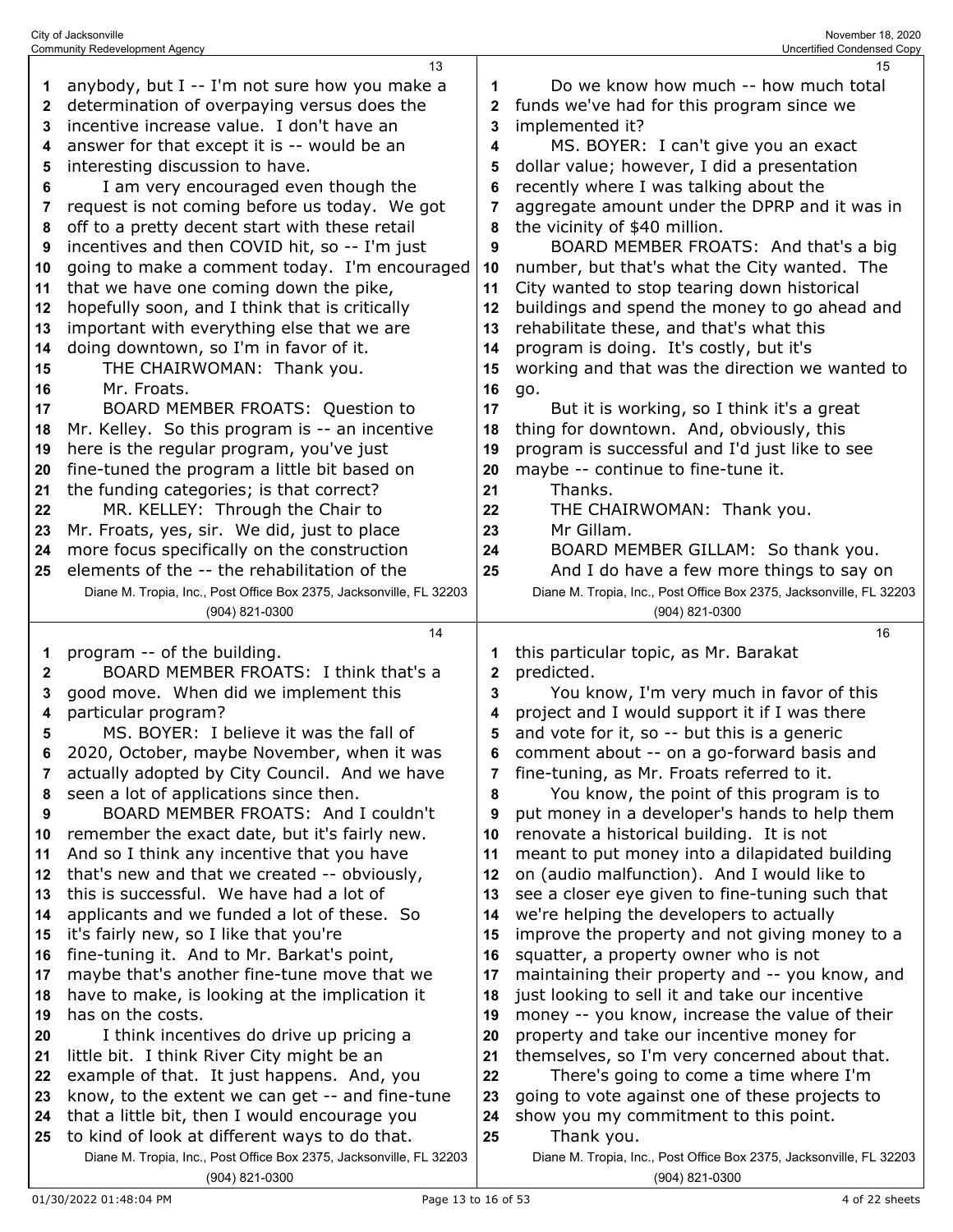|              | Community Redevelopment Agency                                                        |    | Uncertified Condensed Copy                                                            |
|--------------|---------------------------------------------------------------------------------------|----|---------------------------------------------------------------------------------------|
|              | 17                                                                                    |    | 19                                                                                    |
| 1            | THE CHAIRWOMAN: Thank you.                                                            | 1  | exception in the Brooklyn and LaVilla districts                                       |
| $\mathbf{2}$ | Mr. Adams.                                                                            | 2  | or neighborhoods. What "by exception" means is                                        |
| 3            | BOARD MEMBER ADAMS: I echo Braxton's                                                  | 3  | you can't, by right -- in other words, you own                                        |
| 4            | comments, but other than that, nothing further.                                       | 4  | a piece of property. You can automatically put                                        |
| 5            | THE CHAIRWOMAN: All right. Thank you.                                                 | 5  | in a property -- personal property storage                                            |
|              |                                                                                       |    |                                                                                       |
| 6            | If I don't have any other comments, I'll                                              | 6  | facility. An exception means you have to meet                                         |
| 7            | be looking for a motion on Resolution                                                 | 7  | nine additional criteria. There's nine                                                |
| 8            | 2022-01-01, 323 East Bay Street.                                                      | 8  | additional criteria that go to the Downtown                                           |
| 9            | BOARD MEMBER CITRANO: I'll move to                                                    | 9  | Development Review Board in a quasi-judicial                                          |
| 10           | approve.                                                                              | 10 | setting. So they sit as the Planning                                                  |
| 11           | BOARD MEMBER GIBBS: I'll second.                                                      | 11 | Commission for want of a better term for                                              |
| 12           | THE CHAIRWOMAN: Thank you.                                                            | 12 | hearing those items. Once they are presumably                                         |
| 13           | We have a motion and a second. We can                                                 | 13 | granted an exception, they then go through the                                        |
| 14           | proceed to a vote. I think we've had enough                                           | 14 | standard Downtown Development Review Board                                            |
| 15           | conversation.                                                                         | 15 | design guideline review.                                                              |
| 16           | Let's start with Mr. Ward.                                                            | 16 | When this was presented to staff, our                                                 |
| 17           | BOARD MEMBER WARD: In favor.                                                          | 17 | initial -- and we still maintain it, that the                                         |
| 18           | THE CHAIRWOMAN: Mr. Barakat.                                                          | 18 | ordinance code got it right the first time. So                                        |
| 19           | BOARD MEMBER BARAKAT: I reluctantly                                                   | 19 | we don't really see a need to change it. And                                          |
| 20           | approve.                                                                              | 20 | remember, the ordinance code isn't going back                                         |
| 21           | THE CHAIRWOMAN: Mr. Gibbs.                                                            | 21 | ten or fifteen years, we're going back three                                          |
| 22           | BOARD MEMBER GIBBS: I'm in favor.                                                     | 22 | years. So it's not an antiquated position we                                          |
| 23           | THE CHAIRWOMAN: Mr. Citrano.                                                          | 23 | took in the beginning and we don't feel it's                                          |
| 24           | BOARD MEMBER CITRANO: I'm in favor.                                                   | 24 | antiquated now.                                                                       |
| 25           | THE CHAIRWOMAN: Mr. Froats.                                                           | 25 | That said, changes to the Zoning Code                                                 |
|              |                                                                                       |    |                                                                                       |
|              | Diane M. Tropia, Inc., Post Office Box 2375, Jacksonville, FL 32203                   |    | Diane M. Tropia, Inc., Post Office Box 2375, Jacksonville, FL 32203                   |
|              |                                                                                       |    |                                                                                       |
|              | (904) 821-0300                                                                        |    | (904) 821-0300                                                                        |
|              | 18                                                                                    |    | 20                                                                                    |
| 1            | BOARD MEMBER FROATS: In favor.                                                        | 1  | follow a rather peculiar path. They go to the                                         |
| 2            | THE CHAIRWOMAN: And I also am in favor.                                               | 2  | Downtown Development Review Board, who then                                           |
| 3            | Motion carries unanimously.                                                           | 3  | forwards a recommendation to the Downtown                                             |
| 4            | Thank you.                                                                            | 4  | Investment Authority, who then forwards their                                         |
| 5            | Our last resolution of the day for the                                                | 5  | recommendation on to City Council. Parallel to                                        |
| 6            | Downtown Investment Authority is -- I believe                                         | 6  | that, you have the Planning Commission. The                                           |
| 7            | it's the last one -- 2022-01-07, Ordinance                                            | 7  | Planning Commission is provided a staff report                                        |
| 8            | 2021-0821.                                                                            | 8  | by the Planning Department and they take                                              |
| 9            | Mr. Parola.                                                                           | 9  | action.                                                                               |
| 10           | MR. PAROLA: Thank you.                                                                | 10 | So the Land Use and Zoning Committee and                                              |
| 11           | Resolution 2022-01-07, this relates to                                                | 11 | ultimately City Council are going to see three                                        |
| 12           | 2021-0821. This is an ordinance that was                                              | 12 |                                                                                       |
| 13           |                                                                                       | 13 | different recommendations coming from three                                           |
| 14           | sponsored by the Northbank councilperson, so                                          | 14 | different areas. Downtown Development Review                                          |
|              | Councilman Gaffney, at the request of -- I                                            |    | Board through DIA, that's -- that process makes                                       |
| 15           | think Steve Diebenow is still here in the                                             | 15 | sense. You're both -- you both touch this                                             |
| 16           | audience -- Steve Diebenow.                                                           | 16 | particular section of it. The Planning                                                |
| 17           | What the legislation seeks to do in its                                               | 17 | Commission, whether or not it makes sense or                                          |
| 18           | current form is to allow by exception -- so, in                                       | 18 | not, it's kind of moot at this point until the                                        |
| 19           | other words, not by right; and I'll get into                                          | 19 | ordinance code is changed, they still provide a                                       |
| 20           | that in a moment -- personal property storage                                         | 20 | recommendation.                                                                       |
| 21           | facilities which already have some performance                                        | 21 | So I say all that because in our staff                                                |
| 22           | standards that they have to meet in the                                               | 22 | report to the Downtown Development Review Board                                       |
| 23           | ordinance code for design and ground floor                                            | 23 | we said, well, we don't think you should change                                       |
| 24           | activation and the like.                                                              | 24 | it. But if you do, do X, Y and Z. After                                               |
| 25           | So, currently, they're permitted by                                                   | 25 | consideration, they passed a recommendation on                                        |
|              | Diane M. Tropia, Inc., Post Office Box 2375, Jacksonville, FL 32203<br>(904) 821-0300 |    | Diane M. Tropia, Inc., Post Office Box 2375, Jacksonville, FL 32203<br>(904) 821-0300 |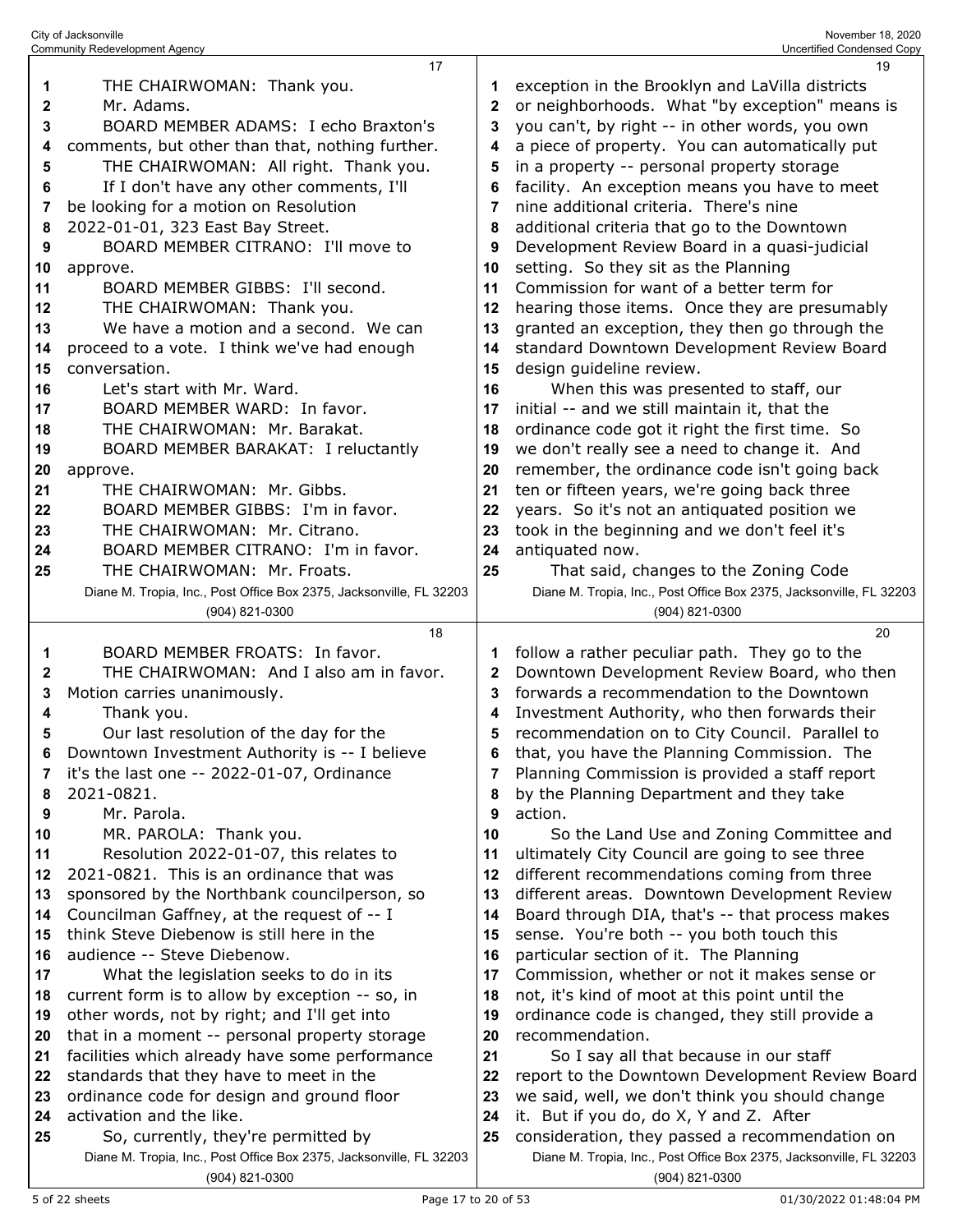|    | <b>Community Redevelopment Agency</b>                                                 |    | Uncertified Condensed Copy                                                            |
|----|---------------------------------------------------------------------------------------|----|---------------------------------------------------------------------------------------|
|    | 21                                                                                    |    | 23                                                                                    |
| 1  | to you for consideration saying that the                                              |    | the facility is part be dedicated to uses                                             |
| 2  | legislation should get adopted, but it should                                         | 2  | unrelated to the storage facility; or,                                                |
| 3  | get adopted with four -- I believe it's four                                          | 3  | conversely, at least 10 percent of the total                                          |
| 4  | conditions. And I don't want to belabor them,                                         | 4  | building area be ground floor or street                                               |
| 5  | but I would like to talk about them so you can                                        | 5  | frontage, retail or restaurant.                                                       |
| 6  | kind of get DDRB's mindset.                                                           | 6  | So let me give you a little bit of insight                                            |
| 7  | These are also, by the way, in the -- in                                              | 7  | to the 20 percent versus 10 percent. We know                                          |
| 8  | your agenda packet.                                                                   | 8  | we wanted a mixed-use building. If you have a                                         |
| 9  | Recommendation 1, there was a                                                         | 9  | mixed-use building and your mix of uses happens                                       |
| 10 | strike-through and underline in Section                                               | 10 | to be office, you're going to generate so many                                        |
| 11 | 656.361 -- whatever -- that said no more than                                         | 11 | trips, according to the ITE transportation                                            |
| 12 | 25 percent of the ground floor building facade                                        | 12 | code. If you take and put ground-floor                                                |
| 13 | facing -- and the ordinance code currently says                                       | 13 | restaurant or retail, you're going to generate                                        |
| 14 | "public street," but the change was to "road                                          | 14 | those same amount of trips.                                                           |
| 15 | classified as a minor arterial or higher," and                                        | 15 | So what we're saying is, if you want to go                                            |
| 16 | then "may be," the existing language wrapped                                          | 16 | down to 10 percent, if you don't feel like                                            |
| 17 | with and now replaced with "occupied or rental                                        | 17 | mixing with office, if that's not in your                                             |
| 18 | and management office associated with the                                             | 18 | business plan, then you're going to take                                              |
| 19 | self-storage facility."                                                               | 19 | 10 percent of the total building square footage                                       |
| 20 | I think the unintended consequence about                                              | 20 | and make it ground floor retail because we're                                         |
| 21 | that strike-through and underline is that it                                          | 21 | looking for something substantive on the                                              |
| 22 | would say, if you're in the Cathedral District                                        | 22 | ground.                                                                               |
| 23 | and you're on a local street and -- you know,                                         | 23 | Finally, in those exact same districts,                                               |
| 24 | Ocean Street, and Ocean Street being the                                              | 24 | the granting of an exception is predicated on                                         |
| 25 | heavily populated one, we're going to make you                                        | 25 | that particular developer, that particular                                            |
|    | Diane M. Tropia, Inc., Post Office Box 2375, Jacksonville, FL 32203                   |    | Diane M. Tropia, Inc., Post Office Box 2375, Jacksonville, FL 32203                   |
|    | (904) 821-0300                                                                        |    | (904) 821-0300                                                                        |
|    |                                                                                       |    |                                                                                       |
|    | 22                                                                                    |    | 24                                                                                    |
| 1  | stick a rental office on the local streets, so                                        | 1  | building meeting all of the design guidelines,                                        |
| 2  | right across from somebody's home, or                                                 | 2  | so what's being adopted or what is adopted in                                         |
| 3  | conceivably.                                                                          | 3  | our BID and CRA plan, as well as public and                                           |
| 4  | We think that's an unintended consequence,                                            | 4  | private realm regulations in our Zoning Code                                          |
| 5  | so we would just like to keep the ordinance                                           | 5  | without the grant of a deviation.                                                     |
| 6  | code as is. We think we got it right.                                                 | 6  | So this is essentially what DDRB was                                                  |
| 7  | Give me one second here. Sorry about                                                  | 7  | saying, is they want a design requirement that                                        |
| 8  | that. I just needed to turn the page over.                                            | 8  | has such a high bar that you have to jump                                             |
| 9  | Recommendation Number 2. So in the                                                    | 9  | through a lot of hoops if you want to deviate                                         |
| 10 | Cathedral District, LaVilla, Brooklyn,                                                | 10 | from it. So each facility will be looked at                                           |
| 11 | Riverside, Church, Central Core, Southbank, and                                       | 11 | through the lens of any other office or                                               |
| 12 | Sports and Entertainment District, so that's                                          | 12 | residential building. It's not going to be                                            |
| 13 | essentially all the districts except for the                                          | 13 | your parents' storage facility.                                                       |
| 14 | working waterfront, which is all industrial, we                                       | 14 | So I know that was long-winded. Thank you                                             |
| 15 | said that requiring -- these facilities                                               | 15 | for letting me explain it. That's their                                               |
| 16 | incorporate a mixed-use building that includes                                        | 16 | position. Again, they look at it through a                                            |
| 17 | ground-floor retail or restaurant uses                                                | 17 | lens of zoning and what they do in life. And                                          |
| 18 | unrelated to the facility.                                                            | 18 | what they do in life is somewhat separate from                                        |
| 19 | So what we're saying is, we all want                                                  | 19 | what you all do in life; you look at highest                                          |
| 20 | ground-floor activation, retail and restaurant                                        | 20 | and best and all that other kind of thing.                                            |
| 21 | on the bottom.                                                                        | 21 | So thank you for your indulgence.                                                     |
| 22 | Companion to that, in those exact same                                                | 22 | THE CHAIRWOMAN: Thank you.                                                            |
| 23 | districts, so all the neighborhoods with the                                          | 23 | I was going to open it up to board                                                    |
| 24 | exception of working waterfront, that at least                                        | 24 | comments, but I see Mr. Diebenow at the podium.                                       |
| 25 | 20 percent of the total building area in which                                        | 25 | Would you like to address the board?                                                  |
|    | Diane M. Tropia, Inc., Post Office Box 2375, Jacksonville, FL 32203<br>(904) 821-0300 |    | Diane M. Tropia, Inc., Post Office Box 2375, Jacksonville, FL 32203<br>(904) 821-0300 |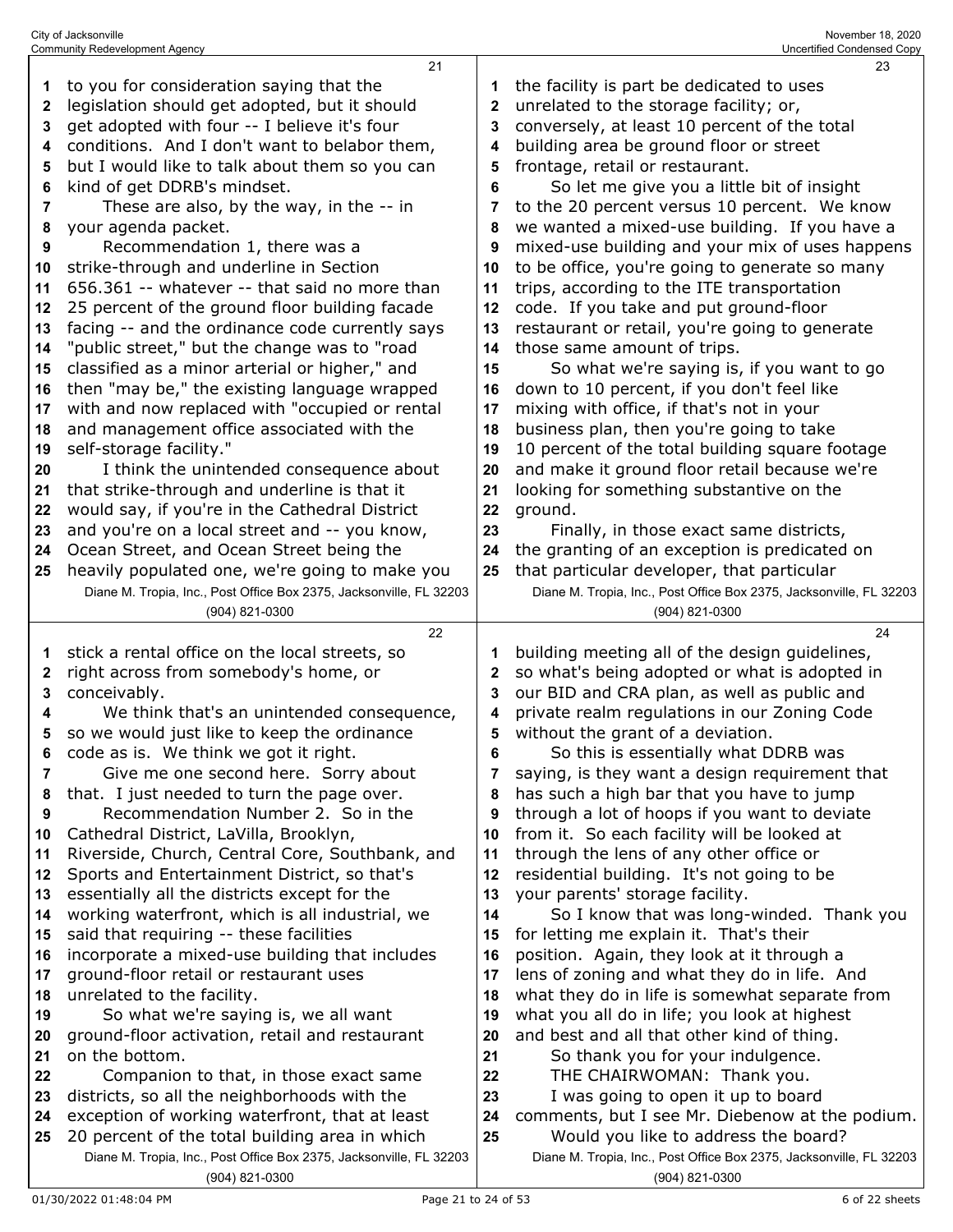| $\mathbf{2}$ | okay -- again, this is Steve Diebenow,                              | 2            | time I have any questions. I may later.                             |
|--------------|---------------------------------------------------------------------|--------------|---------------------------------------------------------------------|
| 3            | 1 Independent Drive, Suite 1200.                                    | 3            | THE CHAIRWOMAN: Mr. Barakat.                                        |
| 4            | I know that we're not formally an                                   | 4            | BOARD MEMBER BARAKAT: Yeah, I will not be                           |
| 5            | applicant. At DDRB, they allowed me to speak                        | 5            | voting in favor of this. I appreciate DDRB's                        |
| 6            | for -- as if it was public comment, if that                         | 6            | hard work in trying to make a use that can be                       |
| 7            | would be okay with you. I just wanted to give                       | 7            | very unattractive as attractive as possible.                        |
| 8            | a little background on this.                                        | 8            | I think our lens is not only the design of                          |
| 9            | THE CHAIRWOMAN: Okay.                                               | 9            | these buildings, but really the use. And mini                       |
| 10           | MR. DIEBENOW: Thank you.                                            | 10           | storage facilities are somewhat like parking                        |
| 11           | So the real question is why -- why is this                          | 11           | lots. The only difference is parking lots are                       |
| 12           | request coming up and what was the -- what was                      | 12           | a necessary evil, and so we try to make them                        |
| 13           | the factor that precipitated the request for                        | 13           | look as good as possible, but we don't                              |
|              |                                                                     |              |                                                                     |
| 14           | the change in the code.                                             | 14           | (inaudible) -- I said parking lots. I meant                         |
| 15           | As Mr. Parola mentioned, the code has been                          | 15           | parking garages. We're not really crazy about                       |
| 16           | in place for quite sometime with regard to                          | 16           | them or their development downtown.                                 |
| 17           | self-storage. This isn't a vote on a specific                       | 17           | I would maybe consider this if there was a                          |
| 18           | site. This isn't a vote to allow this by                            | 18           | line drawn where this would be permitted only                       |
| 19           | right. What this is, instead, is -- if this is                      | 19           | in the extreme exterior boundaries of our                           |
| 20           | approved at City Council, it will give us the                       | 20           | downtown, but I don't think that there's any                        |
| 21           | opportunity to make an application for a zoning                     | 21           | prohibition of this happening in any part of                        |
| 22           | exception and make an application in front of                       | 22           | downtown. And I just think it's poorly                              |
| 23           | DDRB to show that we meet the architectural                         | 23           | (inaudible).                                                        |
| 24           | review guidelines.                                                  | 24           | And if the developers have determined that                          |
| 25           | But the reason for it is that -- in our                             | 25           | there is a high demand for this that's not                          |
|              | Diane M. Tropia, Inc., Post Office Box 2375, Jacksonville, FL 32203 |              | Diane M. Tropia, Inc., Post Office Box 2375, Jacksonville, FL 32203 |
|              | (904) 821-0300                                                      |              | (904) 821-0300                                                      |
|              | 26                                                                  |              | 28                                                                  |
| 1            | downtown we've had a tremendous amount of                           | 1            | being met -- if none of them can develop in                         |
| 2            | growth in multifamily and for rental units.                         | $\mathbf{2}$ | downtown and it's a level playing field and --                      |
| 3            | And specifically on the Southbank, my client                        | 3            | they can all find sites just outside our                            |
| 4            | conducted a market study and found that on the                      | 4            | downtown and serve our residential base. So                         |
| 5            | Southbank of downtown that we are between 30                        | 5            | there's plenty of vacant land surrounding                           |
| 6            | and 35 percent below the average for the MSA on                     | 6            | downtown Jacksonville, but I think it would be                      |
| 7            | the amount of square footage of self-storage                        | 7            | more conducive to this type of use. And I'm                         |
| 8            | per capita. And so that's really the driver,                        | 8            | not convinced it should be inside of our                            |
| 9            | is that we are 30 to 35 percent below the                           | 9            | downtown unless, again, we were to draw a very                      |
| 10           | average for the MSA on self-storage per capita,                     | 10           | exterior boundary. I think the code got it                          |
| 11           | per person.                                                         | 11           | right the first time. I don't think we need to                      |
| 12           | And as a result, there's a need. And as                             | 12           | change it.                                                          |
| 13           | we spoke with owners of condos, as we spoke                         | 13           | Thank you.                                                          |
|              |                                                                     |              | THE CHAIRWOMAN: Thank you.                                          |
| 14           | with owners of multifamily buildings, they also                     | 14           |                                                                     |
| 15           | concurred that there would be a need. And as a                      | 15           | Mr. Gibbs.                                                          |
| 16           | result, that -- that's where the request came                       | 16           | BOARD MEMBER GIBBS: I'm concerned about                             |
| 17           | from.                                                               | 17           | the need. As we continue to develop downtown,                       |
| 18           | Thank you for the opportunity. We're                                | 18           | young people will come into downtown. And do                        |
| 19           | happy to answer questions.                                          | 19           | young people need storage facilities or do                          |
| 20           | I think the changes that DDRB made were                             | 20           | families need storage facilities? That's my                         |
| 21           | great and we would certainly support them and                       | 21           | question.                                                           |
| 22           | ask you to do the same.                                             | 22           | MS. BOYER: Through the Chair, I'll take a                           |
| 23           | THE CHAIRWOMAN: Thank you.                                          | 23           | shot in answering that. And I would say                             |
| 24           | I'll bring it back to the board, starting                           | 24           | probably both, depending on the size of the                         |
| 25           | with Mr. Ward.                                                      | 25           | units you're looking at. When you have young                        |
|              |                                                                     |              | Diane M. Tropia, Inc., Post Office Box 2375, Jacksonville, FL 32203 |

Diane M. Tropia, Inc., Post Office Box 2375, Jacksonville, FL 32203 (904) 821-0300

(904) 821-0300

BOARD MEMBER WARD: I don't think at this

MR. DIEBENOW: Madam Chair, if it's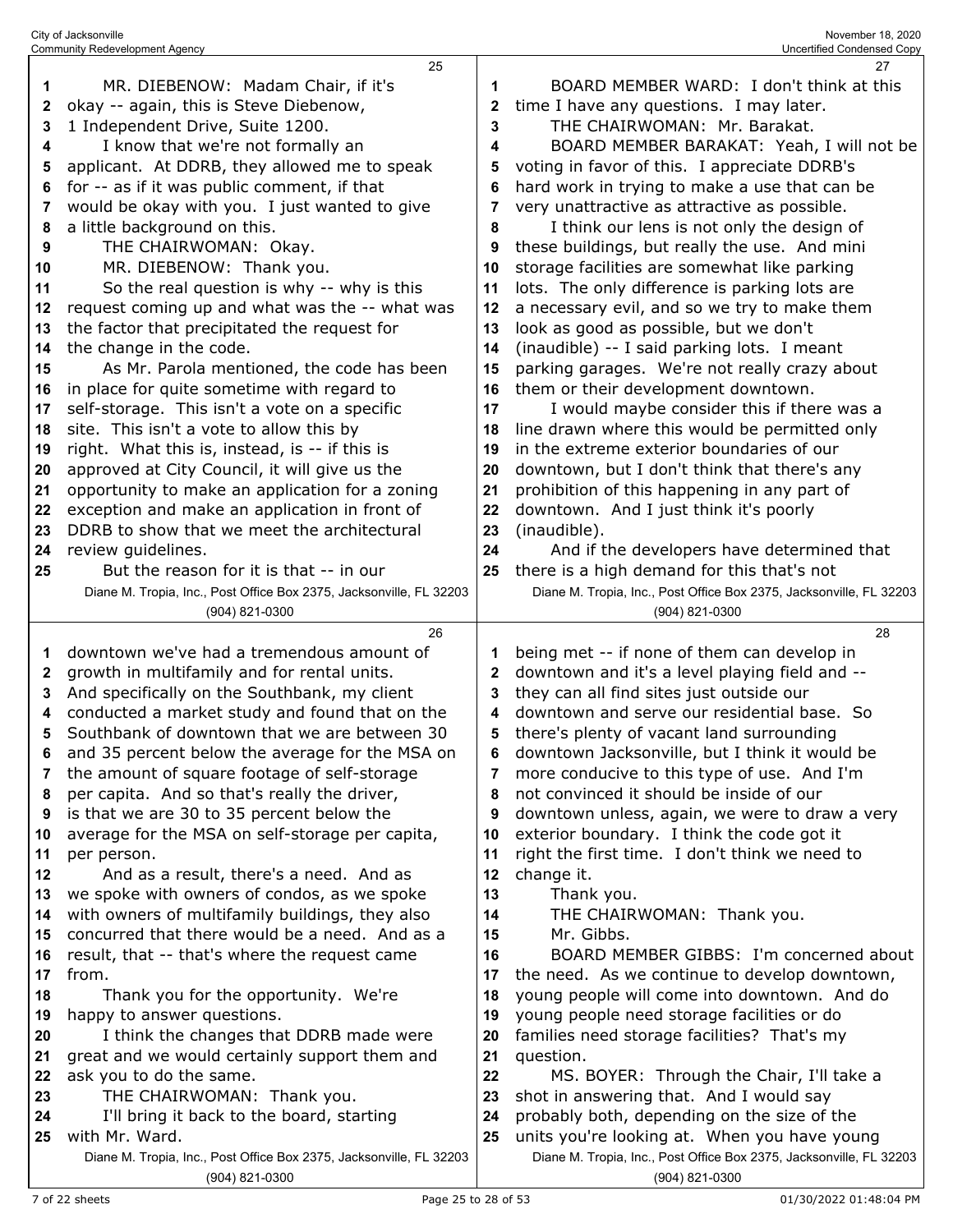|    | <b>Community Redevelopment Agency</b>                               |              | Uncertified Condensed Copy                                          |
|----|---------------------------------------------------------------------|--------------|---------------------------------------------------------------------|
|    | 29                                                                  |              | 31                                                                  |
| 1  | people renting studio units, they often have                        | 1            | single biggest issue, potential concern. I                          |
| 2  | storage facilities for extra sporting goods and                     | $\mathbf{2}$ | mean, I think it's -- it's good that we have                        |
|    |                                                                     |              |                                                                     |
| 3  | things of that nature that, you know, just                          | 3            | this mixed-use component that you have to                           |
| 4  | aren't easy to store in their studio unit. And                      | 4            | adhere to, but ultimately what is it going to                       |
| 5  | certainly families have them as well.                               | 5            | look like -- where is the site, and what is it                      |
| 6  | I will say, in response to Mr. Barakat's                            | 6            | going to look like, and -- and so there's --                        |
|    |                                                                     |              |                                                                     |
| 7  | comment, when the zoning overlay was adopted                        | 7            | that's a concern of mine.                                           |
| 8  | just in 2019, the -- we spent some time                             | 8            | THE CHAIRWOMAN: Thank you.                                          |
| 9  | thinking about this. There are criteria and --                      | 9            | Mr. Froats.                                                         |
| 10 | for example, the Southbank district does not                        | 10           | BOARD MEMBER FROATS: So Ms. Boyer --                                |
|    |                                                                     |              |                                                                     |
| 11 | allow the use by exception because of the fact                      | 11           | question to Ms. Boyer. So when we first spoke                       |
| 12 | that immediately outside the boundary of the                        | 12           | about this, the original concern was, if we --                      |
| 13 | Southbank district there are numerous                               | 13           | originally, if we allowed it, anybody could                         |
| 14 | properties that are properly zoned to allow                         | 14           | come in and -- they buy the land and they can                       |
| 15 | self-storage right now.                                             | 15           | just develop it, if this was approved. But now                      |
|    |                                                                     |              |                                                                     |
| 16 | So if you think about heading down Kings,                           | 16           | I understand this has changed to where now the                      |
| 17 | there are many lots that would be appropriate                       | 17           | design of the building has to be approved; is                       |
| 18 | for redevelopment in that capacity as it                            | 18           | that correct?                                                       |
| 19 | exists, so we didn't feel that it was an                            | 19           | MS. BOYER: Through the Chair to                                     |
| 20 | impairment or an impediment for residential                         | 20           | Mr. Froats, so the design of the building                           |
|    |                                                                     |              |                                                                     |
| 21 | development to have that -- to have that                            | 21           | always had to be approved by DDRB, but the                          |
| 22 | outside the boundary.                                               | 22           | question is, what parameters DDRB has and how                       |
| 23 | I lost my microphone.                                               | 23           | much say they have in what it's going to look                       |
| 24 | THE CHAIRWOMAN: Mr. Citrano.                                        | 24           | like.                                                               |
| 25 | BOARD MEMBER CITRANO: For clarification,                            | 25           | So they have five criteria that have been                           |
|    | Diane M. Tropia, Inc., Post Office Box 2375, Jacksonville, FL 32203 |              | Diane M. Tropia, Inc., Post Office Box 2375, Jacksonville, FL 32203 |
|    |                                                                     |              |                                                                     |
|    | (904) 821-0300                                                      |              |                                                                     |
|    |                                                                     |              | (904) 821-0300                                                      |
|    | 30                                                                  |              | 32                                                                  |
| 1  |                                                                     | 1            |                                                                     |
|    | has this passed DDRB?                                               |              | inserted here. There is certainly a                                 |
| 2  | MR. PAROLA: Through the Chair, it passed                            | $\mathbf{2}$ | requirement that there be residential or retail                     |
| 3  | last Thursday through DDRB, and the memo that                       | 3            | or other mixed office -- mixed use on the                           |
| 4  | accompanies the resolution is a reflection of                       | 4            | ground floor and that some of that area be                          |
| 5  | their action.                                                       | 5            | activated.                                                          |
| 6  | BOARD MEMBER CITRANO: And so they would                             | 6            | Now, whether the form of the transparency                           |
| 7  |                                                                     | 7            | in the windows make it look like an office                          |
|    | have final oversight over a specific design of                      |              |                                                                     |
| 8  | a facility no matter where it's located?                            | 8            | building or look like a residential building or                     |
| 9  | MR. PAROLA: Through the Chair, the -- so                            | 9            | not, I'm not sure they have the authority to                        |
| 10 | in order to get the use, they would be the                          | 10           | say no if it doesn't, if it looks more like a                       |
| 11 | hearing body that would grant a special                             | 11           | self-storage facility, because I'm not seeing                       |
| 12 | exception. An appeal of that would ultimately                       | 12           | anything -- Mr. Parola may know something in                        |
| 13 | go to City Council.                                                 | 13           | the language in the exception provisions that                       |
|    |                                                                     |              |                                                                     |
| 14 | For the design, yes, they would be the                              | 14           | gives them some authority to object, but,                           |
| 15 | first hearing body and presumably the only                          | 15           | obviously, typical self-storage has its own                         |
| 16 | hearing body for the design, like anything else                     | 16           | aesthetic, has its own appearance. We have                          |
| 17 | that goes through downtown specifically, noting                     | 17           | seen renderings of self-storage that look very                      |
| 18 | that any appeal from the Downtown Development                       | 18           | different than that, but whether or not we                          |
| 19 | Review Board goes to DIA for review and then                        | 19           | have, now, in this, the authority to require                        |
|    |                                                                     |              |                                                                     |
| 20 | presumably could go to City Council at some                         | 20           | that type of architecture, I do not know.                           |
| 21 | other time. I just wanted to procedurally                           | 21           | MR. PAROLA: Through the Chair, I think I                            |
| 22 | answer your question.                                               | 22           | would respond this way: What DDRB passed out                        |
| 23 | BOARD MEMBER CITRANO: Okay. Because, I                              | 23           | said you have to meet not only the ordinance                        |
| 24 | mean, in my opinion, that ultimately -- with                        | 24           | code but the design guidelines. So they have                        |
| 25 | this product type, in our CRA area, that is the                     | 25           | to meet those without a deviation. So to the                        |
|    | Diane M. Tropia, Inc., Post Office Box 2375, Jacksonville, FL 32203 |              | Diane M. Tropia, Inc., Post Office Box 2375, Jacksonville, FL 32203 |
|    | (904) 821-0300                                                      |              | (904) 821-0300                                                      |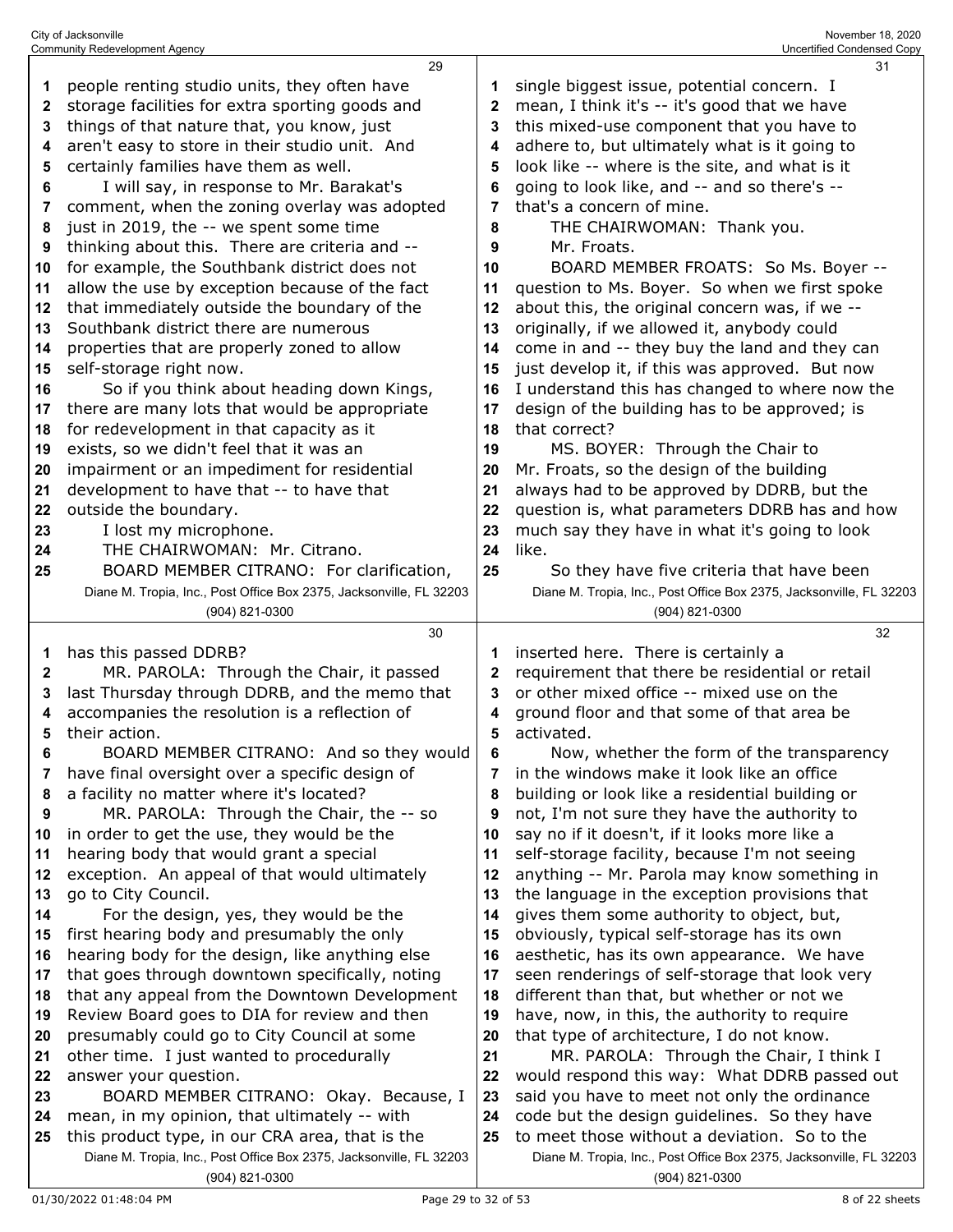|    | <b>Community Redevelopment Agency</b>                                                 |    | Uncertified Condensed Copy                                                            |
|----|---------------------------------------------------------------------------------------|----|---------------------------------------------------------------------------------------|
|    | 33                                                                                    |    | 35                                                                                    |
| 1  | extent that the DDRB has an ability to approve                                        |    | one in Brooklyn that I pass by. I think we                                            |
| 2  | a self-storage unit that looks like an office                                         | 2  | have a couple of others, don't we? One or two?                                        |
|    |                                                                                       |    |                                                                                       |
| 3  | building, the converse would be true, you know,                                       | 3  | MS. BOYER: (Nods head.)                                                               |
| 4  | then they would be able to approve an office                                          | 4  | BOARD MEMBER FROATS: None on the                                                      |
| 5  | building that looks like a self-storage                                               | 5  | Southbank?                                                                            |
| 6  | facility.                                                                             | 6  | MS. BOYER: There is not a self-storage                                                |
| 7  | And the reason I say that is because they                                             |    | facility within the Southbank district of                                             |
|    | all have to meet the exact same requirements,                                         | 8  | downtown. There are a number of facilities                                            |
| 8  |                                                                                       |    |                                                                                       |
| 9  | they all have to meet the exact same design                                           | 9  | nearby, one on Philips Highway, just beyond                                           |
| 10 | guidelines, with the added requirement that                                           | 10 | Atlantic Boulevard. I mean, there are others.                                         |
| 11 | self-storage facilities cannot deviate from                                           | 11 | BOARD MEMBER FROATS: I mean, I would be                                               |
| 12 | those requirements if they want an exception to                                       | 12 | in favor if it had to go through some sort of                                         |
| 13 | be located within downtown.                                                           | 13 | public hearing and with the ability for that                                          |
| 14 | So I hope I answered your question.                                                   | 14 | board to decline a project because it didn't                                          |
|    |                                                                                       |    |                                                                                       |
| 15 | BOARD MEMBER FROATS: I'm not a hundred                                                | 15 | meet the certain standards, not just check the                                        |
| 16 | percent sure, so let me ask you another                                               | 16 | boxes, but also --                                                                    |
| 17 | question. Do they have to go through Planning                                         | 17 | So I wasn't -- Mr. Diebenow did contact me                                            |
| 18 | Commission or do they have to go through any                                          | 18 | about the project, and it sounds like his                                             |
| 19 | kind of public hearing when they present this                                         | 19 | particular project has been approved by the                                           |
| 20 | project?                                                                              | 20 | historic district or --                                                               |
| 21 | MR. PAROLA: Through the Chair, yes, they                                              | 21 | MR. DIEBENOW: No. No. Madam Chair, if                                                 |
|    |                                                                                       |    |                                                                                       |
| 22 | do. They have to go through the special                                               | 22 | it's all right --                                                                     |
| 23 | exception process, which has nine criteria. I                                         | 23 | No, what $I - a$ again, the site that we                                              |
| 24 | believe the -- my staff memo here identifies                                          | 24 | talked about, we spoke with neighborhood                                              |
| 25 | those nine criteria. The body they will hear                                          | 25 | organizations at the request of the                                                   |
|    | Diane M. Tropia, Inc., Post Office Box 2375, Jacksonville, FL 32203                   |    | Diane M. Tropia, Inc., Post Office Box 2375, Jacksonville, FL 32203                   |
|    | (904) 821-0300                                                                        |    | (904) 821-0300                                                                        |
|    |                                                                                       |    |                                                                                       |
|    |                                                                                       |    |                                                                                       |
|    | 34                                                                                    |    | 36                                                                                    |
| 1  | that in front of is the Downtown Development                                          |    | councilwoman. Nobody took any votes, nobody                                           |
| 2  | Review Board. They sit as the Planning                                                | 2  | approved anything, so -- we haven't done                                              |
| 3  | Commission for downtown. They sit in a                                                | 3  | anything other than have community meetings                                           |
| 4  | quasi-judicial fashion. So this is just like                                          | 4  | about a particular location.                                                          |
| 5  | any other rezoning or zoning matter.                                                  | 5  | But there would be a public hearing and                                               |
| 6  |                                                                                       | 6  |                                                                                       |
|    | So there's two layers that they're going                                              |    | the public hearing would be in front of the                                           |
| 7  | to have to -- that a self-storage gets reviewed                                       | 7  | DDRB and we would have to meet the criteria                                           |
| 8  | for: One, to meet those nine criteria; and                                            | 8  | that are up on the board, the nine criteria                                           |
| 9  | two, whether or not they meet the downtown                                            | 9  | that are there. Plus, we'd have to meet the                                           |
| 10 | development design standards.                                                         | 10 | architectural review, just like any other                                             |
| 11 | BOARD MEMBER FROATS: So if they meet all                                              | 11 | project. And so if we didn't meet the facade                                          |
| 12 | of those, technically, they can -- they have to                                       | 12 | requirements or we didn't meet the setback                                            |
| 13 | be approved?                                                                          | 13 | requirements or we didn't meet the public realm                                       |
|    |                                                                                       | 14 |                                                                                       |
| 14 | MR. PAROLA: Through the Chair, true.                                                  |    | width of the sidewalks or trash cans or benches                                       |
| 15 | BOARD MEMBER FROATS: So it's not an                                                   | 15 | or landscaping, then we wouldn't be approved.                                         |
| 16 | opportunity for that board to decline a project                                       | 16 | There's lots of reasons. There's nine                                                 |
| 17 | because they're not happy with the total design                                       | 17 | reasons up there that they could not approve                                          |
| 18 | of it?                                                                                | 18 | us, plus however many criteria there are in the                                       |
| 19 | MR. PAROLA: Through the Chair, I think                                                | 19 | public and private realm. So there are hurdles                                        |
| 20 | that's a true statement. But, conversely, they                                        | 20 | that have to be, you know, crossed in order to                                        |
| 21 | cannot grant a deviation from any of the                                              | 21 | get approved.                                                                         |
|    |                                                                                       |    |                                                                                       |
| 22 | standards simply because they become enamored                                         | 22 | And I -- what I don't -- everyone keeps                                               |
| 23 | with the project.                                                                     | 23 | talking about self-storage, which is the main                                         |
| 24 | BOARD MEMBER FROATS: I think there's a                                                | 24 | use and the driver, but I don't want to lose                                          |
| 25 | need, potentially. I mean, I see it. There is                                         | 25 | sight of the fact that not only are the                                               |
|    | Diane M. Tropia, Inc., Post Office Box 2375, Jacksonville, FL 32203<br>(904) 821-0300 |    | Diane M. Tropia, Inc., Post Office Box 2375, Jacksonville, FL 32203<br>(904) 821-0300 |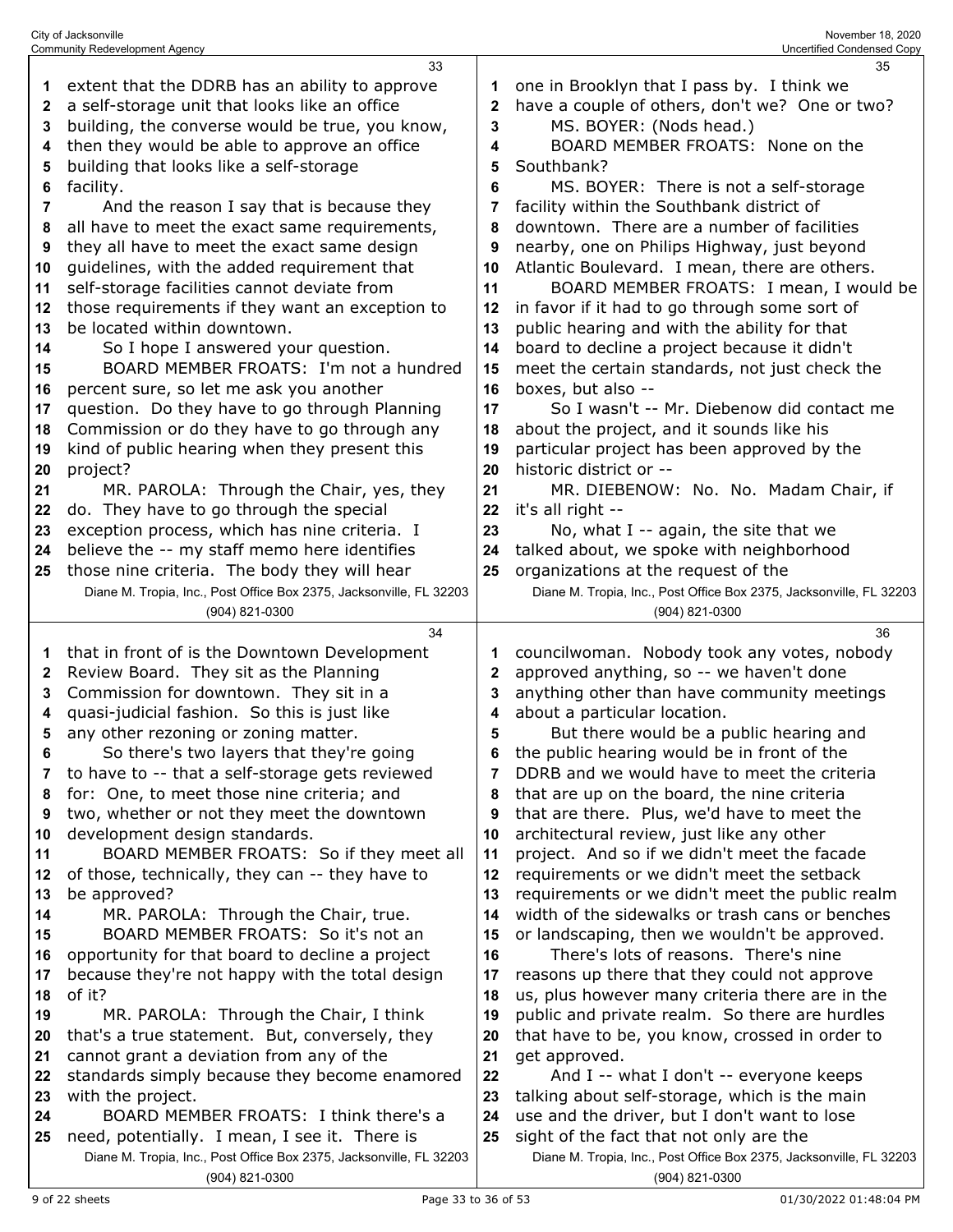|          | <b>Community Redevelopment Agency</b>                                                  |    | Uncertified Condensed Copy                                          |
|----------|----------------------------------------------------------------------------------------|----|---------------------------------------------------------------------|
|          | 37                                                                                     |    | 39                                                                  |
| 1        | requirements in the code already for a zoning                                          | 1  | to downtown. It's just not a good use of land.                      |
| 2        | exception, but also the requirements added by                                          | 2  | So those are my thoughts.                                           |
| 3        | DDRB require full activation of the ground                                             | 3  | THE CHAIRWOMAN: All right. Thank you.                               |
| 4        | floor. And Mr. Parola did a great job                                                  | 4  | Mr. Gillam, did you come back online?                               |
| 5        | outlining that, but 20 percent mixed use                                               | 5  | MS. MEZINI: He's no longer online.                                  |
| 6        | throughout the building or 10 percent ground                                           | 6  | THE CHAIRWOMAN: Thank you for the                                   |
| 7        | floor -- 10 percent of the entire building on                                          | 7  | comments. And I'm going to echo what                                |
| 8        | the ground floor being retail and restaurants.                                         | 8  | Mr. Barakat said. I think the ordinance code                        |
| 9        | So from our perspective, the DIA and the                                               | 9  | that we worked on in 2019 addresses                                 |
| 10       | DDRB did exactly what they want, which is                                              | 10 | self-storage/land use as one that was not                           |
| 11       | ground-level activation, plus they get a use                                           | 11 | particularly desirable within our CRA, while --                     |
| 12       | that generates property taxes and isn't a big                                          | 12 | could be adjacent to the CRA boundaries, that                       |
| 13       | driver of tax -- of traffic or a big driver of                                         | 13 | it's not a use that we should be advocating in                      |
| 14       | the use of services, that being the                                                    | 14 | our downtown area. So that's my position.                           |
| 15       | self-storage above.                                                                    | 15 | So with that, if there's no more comments,                          |
| 16       | Anyway, I know that's a long-winded                                                    | 16 | I'll look for a motion and a second from                            |
|          |                                                                                        | 17 |                                                                     |
| 17<br>18 | answer, but there's lots of reasons to get<br>denied.                                  | 18 | someone.<br>BOARD MEMBER BARAKAT: Ms. Chairwoman,                   |
|          |                                                                                        | 19 | could I make one more comment?                                      |
| 19       | BOARD MEMBER FROATS: So my point being<br>that you're going through a lot of effort to | 20 |                                                                     |
| 20       |                                                                                        |    | THE CHAIRWOMAN: You may.                                            |
| 21       | make sure that everybody's going to be happy                                           | 21 | BOARD MEMBER BARAKAT: We are -- we keep                             |
| 22       | with the project. My concern is the next                                               | 22 | hearing in the brokerage community that certain                     |
| 23       | applicant. And if they come in and they check                                          | 23 | multifamily and some -- to some respects retail                     |
| 24       | all the boxes, yet the building just                                                   | 24 | developers -- they're really multifamily                            |
| 25       | aesthetically does not look good and the                                               | 25 | developers -- are having a hard time finding                        |
|          | Diane M. Tropia, Inc., Post Office Box 2375, Jacksonville, FL 32203                    |    | Diane M. Tropia, Inc., Post Office Box 2375, Jacksonville, FL 32203 |
|          |                                                                                        |    |                                                                     |
|          | (904) 821-0300                                                                         |    | (904) 821-0300                                                      |
|          | 38                                                                                     |    | 40                                                                  |
| 1        | citizens in that community do not want it --                                           | 1  | prime sites or good sites in our downtown. And                      |
| 2        | I'd like there to be an opportunity -- I                                               | 2  | that wasn't even the case when this overlay was                     |
| 3        | would be in favor of this if there's an                                                | 3  | written two or three years ago.                                     |
| 4        | opportunity for a board to decline a project                                           | 4  | So I think another perspective we need to                           |
| 5        | for whatever reason, because of the aesthetics                                         | 5  | think about is do we want more competition for                      |
| 6        | of the building, so --                                                                 | 6  | this kind of use, potentially (inaudible) uses                      |
| 7        | One other thing I think that would be                                                  | 7  | we think are more in line with our CRA goals                        |
| 8        | important to add to this would be some sort of                                         | 8  | and objectives.                                                     |
| 9        | restriction as far as how many of these would                                          | 9  | THE CHAIRWOMAN: All right. Thank you.                               |
| 10       | be allowed within a certain radius. We don't                                           | 10 | BOARD MEMBER CITRANO: Can I make a                                  |
| 11       | want to see ten of them side by side. I'm not                                          | 11 | comment?                                                            |
| 12       | trying to create that, so -- I think that would                                        | 12 | THE CHAIRWOMAN: Yes, you may.                                       |
| 13       | be a good addition.                                                                    | 13 | BOARD MEMBER CITRANO: I think that every                            |
| 14       | Thank you.                                                                             | 14 | neighborhood, including downtown, has a need.                       |
| 15       | THE CHAIRWOMAN: Mr. Gillam, any comments?                                              | 15 | And, you know, I think storage facilities are                       |
| 16       | BOARD MEMBER GILLAM: (No response.)                                                    | 16 | needed, especially as we continue to add                            |
| 17       | THE CHAIRWOMAN: Mr. Gillam may not be                                                  | 17 | multifamily units. So I disagree that we                            |
| 18       | with us.                                                                               | 18 | should just take this approach that it's not                        |
| 19       | Mr. Adams, are you still there?                                                        | 19 | needed.                                                             |
| 20       | BOARD MEMBER ADAMS: I am.                                                              | 20 | I go back to, do we have a proper set of                            |
| 21       | While I think Mr. Froats' proposals and                                                | 21 | standards so that when they are developed, that                     |
| 22       | additions are certainly good ideas, I find                                             | 22 | they meet a certain design threshold so that                        |
| 23       | myself with Mr. Barakat on this one. I think                                           | 23 | they're not offensive to -- you know, in                            |
| 24       | this is just a bad idea, bad land use. There's                                         | 24 | appearance and won't look like a parking                            |
| 25       | plenty of other available locations approximate                                        | 25 | garage, they don't look like a tilt wall, a                         |
|          | Diane M. Tropia, Inc., Post Office Box 2375, Jacksonville, FL 32203                    |    | Diane M. Tropia, Inc., Post Office Box 2375, Jacksonville, FL 32203 |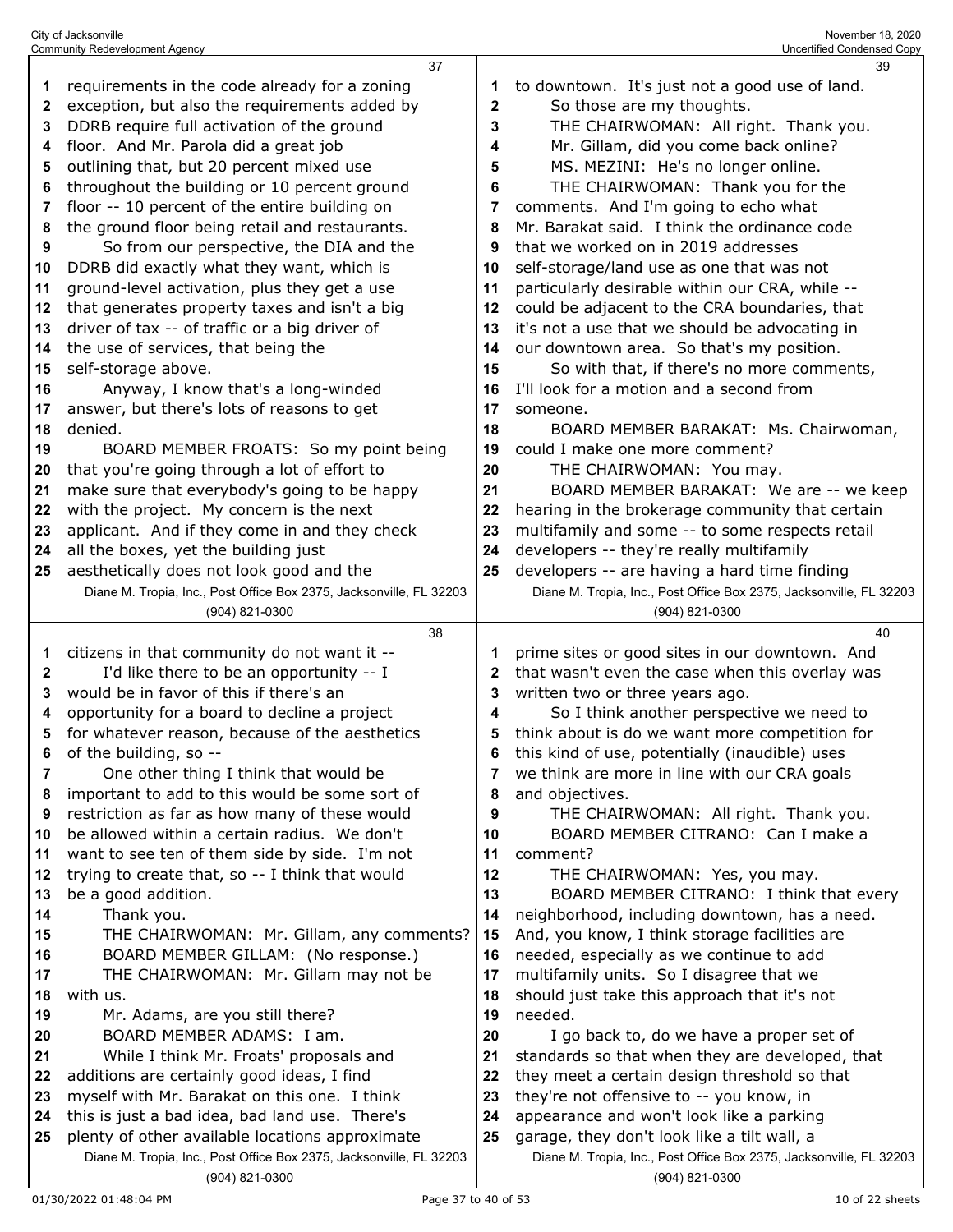|          | 41                                                                                        |              | 43                                                                  |
|----------|-------------------------------------------------------------------------------------------|--------------|---------------------------------------------------------------------|
| 1        | five-story warehouse.                                                                     | 1            | THE CHAIRWOMAN: Thank you.                                          |
| 2        | And so I think excluding it just because                                                  | $\mathbf{2}$ | BOARD MEMBER WARD: Madam Chair, I guess                             |
| 3        | it's aesthetically not the most sightly product                                           | 3            | just to -- I think Mr. Barakat touched on this                      |
| 4        | type is -- over the long hall, as we continue                                             | 4            | a little bit. I guess the question that I'm                         |
| 5        | to add residential housing, would be a                                                    | 5            | mulling over in my head -- and Mr. Citrano                          |
| 6        | short-sighted path to take here.                                                          | 6            | brought this up and I agree with him. I don't                       |
| 7        | And so I -- I'm not against this. I kind                                                  | 7            | think there's any argument about demand and the                     |
| 8        | of, to Mr. Froats' point, would want assurance                                            | 8            | need for it, especially with more multifamily                       |
| 9        | that a body or multiple bodies has the ability                                            | 9            | coming in, hopefully, rapidly and consistently                      |
| 10       | to approve the design so that it is consistent                                            | 10           | and with some density, so I think the demand is                     |
| 11       | aesthetically with what we want in our                                                    | 11           | there.                                                              |
| 12       | community.                                                                                | 12           | I do think that some of the -- the                                  |
| 13       | MS. BOYER: To the Chair, based on the                                                     | 13           | Cathedral District and some of those other                          |
| 14       | dialogue I am hearing among the board members,                                            | 14           | areas that you were just talking about where                        |
| 15       | I have a question for Mr. Parola and then one                                             | 15           | this is being extended into as a permitted                          |
| 16       | for Mr. Diebenow.                                                                         | 16           | use -- is it a permitted use with exception is                      |
| 17       | So, Mr. Parola, which districts or                                                        | 17           | what we're still getting at here with --                            |
| 18       | neighborhoods within downtown already allow                                               | 18           | MS. BOYER: (Nods head.)                                             |
| 19       | self-storage as a permitted use by exception                                              | 19           | BOARD MEMBER WARD: Harkening back to my                             |
| 20       | with certain guidelines?                                                                  | 20           | Planning Commission days, I drove past ten                          |
| 21       | MR. PAROLA: Sure. Through the Chair,                                                      | 21           | dilapidated lots, abandoned buildings, et                           |
| 22       | LaVilla and Brooklyn are the two districts.                                               | 22           | cetera, that are outside of these districts                         |
| 23       | MS. BOYER: So currently they are                                                          | 23           | that are still very much adjacent to downtown.                      |
| 24       | permitted in LaVilla and Brooklyn but not                                                 | 24           | And there's a whole stretch of areas between                        |
| 25       | permitted in the Southbank, Cathedral, or                                                 | 25           | FSCJ, 95, over towards Springfield, you name                        |
|          | Diane M. Tropia, Inc., Post Office Box 2375, Jacksonville, FL 32203                       |              | Diane M. Tropia, Inc., Post Office Box 2375, Jacksonville, FL 32203 |
|          | (904) 821-0300                                                                            |              | (904) 821-0300                                                      |
|          |                                                                                           |              |                                                                     |
|          |                                                                                           |              |                                                                     |
|          | 42                                                                                        |              | 44                                                                  |
| 1        | Central Core or Sports and Entertainment. So                                              | 1            | it, so --                                                           |
| 2        | this is extending that exception right to                                                 | 2            | And I take no position because I do not                             |
| 3        | Cathedral, Central Core, Sports and                                                       | 3            | know -- and I'm not looking at a zoning map --                      |
| 4        | Entertainment and Southbank.                                                              | 4            | what the current rules and regulations are                          |
| 5        | So my question for Mr. Diebenow is,                                                       | 5<br>ĥ       | there. So I think that's the thing that I'm                         |
|          | without the board taking a vote yet, but                                                  |              | wrestling with is, are there other areas that                       |
| 7        | hearing the sentiments of a number of board                                               | 7<br>8       | help -- can help meet this need and demand that                     |
| 8        | members -- I didn't know how you would feel                                               | 9            | will continue but aren't in this specific                           |
| 9        | about a deferral for a month and requesting a                                             | 10           | corridor of the downtown area.                                      |
| 10       | deferral at council to accompany it to allow us                                           | 11           | THE CHAIRWOMAN: All right. Thank you.                               |
| 11<br>12 | to perhaps work on some additional criteria                                               | 12           | So I guess the question is the pleasure of                          |
| 13       | that may address some of the board's concerns.                                            | 13           | the board, either a deferral or a vote on the                       |
| 14       | I'm fine if you -- if that doesn't work                                                   | 14           | current motion. So I'm going to query the<br>board members.         |
| 15       | for your client and you don't want to do that,                                            | 15           | Mr. Froats.                                                         |
| 16       | but if you -- I did want to at least offer it<br>because I've heard several comments from | 16           | BOARD MEMBER FROATS: Well, it sounds like                           |
| 17       | several -- I think several board members would                                            | 17           | the applicant and Ms. Boyer maybe are                               |
| 18       | not approve under any circumstance. I also                                                | 18           | discussing a deferral (audio malfunction).                          |
| 19       | heard comments from others that they didn't                                               | 19           | THE CHAIRWOMAN: Mr. Citrano.                                        |
| 20       | feel we were there yet in terms of the                                                    | 20           | BOARD MEMBER CITRANO: So are we voting                              |
| 21       | criteria.                                                                                 | 21           | $or -$                                                              |
| 22       | MR. DIEBENOW: Really appreciate the                                                       | 22           | THE CHAIRWOMAN: No. We're taking a poll                             |
| 23       | opportunity. We're happy to defer and work on                                             | 23           | of the board to see if you're in favor of                           |
| 24       | additional criteria to address some of the                                                | 24           | considering a deferral of this resolution or                        |
| 25       | concerns. That is not a problem at all.                                                   | 25           | proceeding with a motion and a vote.                                |
|          | Diane M. Tropia, Inc., Post Office Box 2375, Jacksonville, FL 32203                       |              | Diane M. Tropia, Inc., Post Office Box 2375, Jacksonville, FL 32203 |

City of Jacksonville November 18, 2020 Community Redevelopment Agency Uncertified Condensed Copy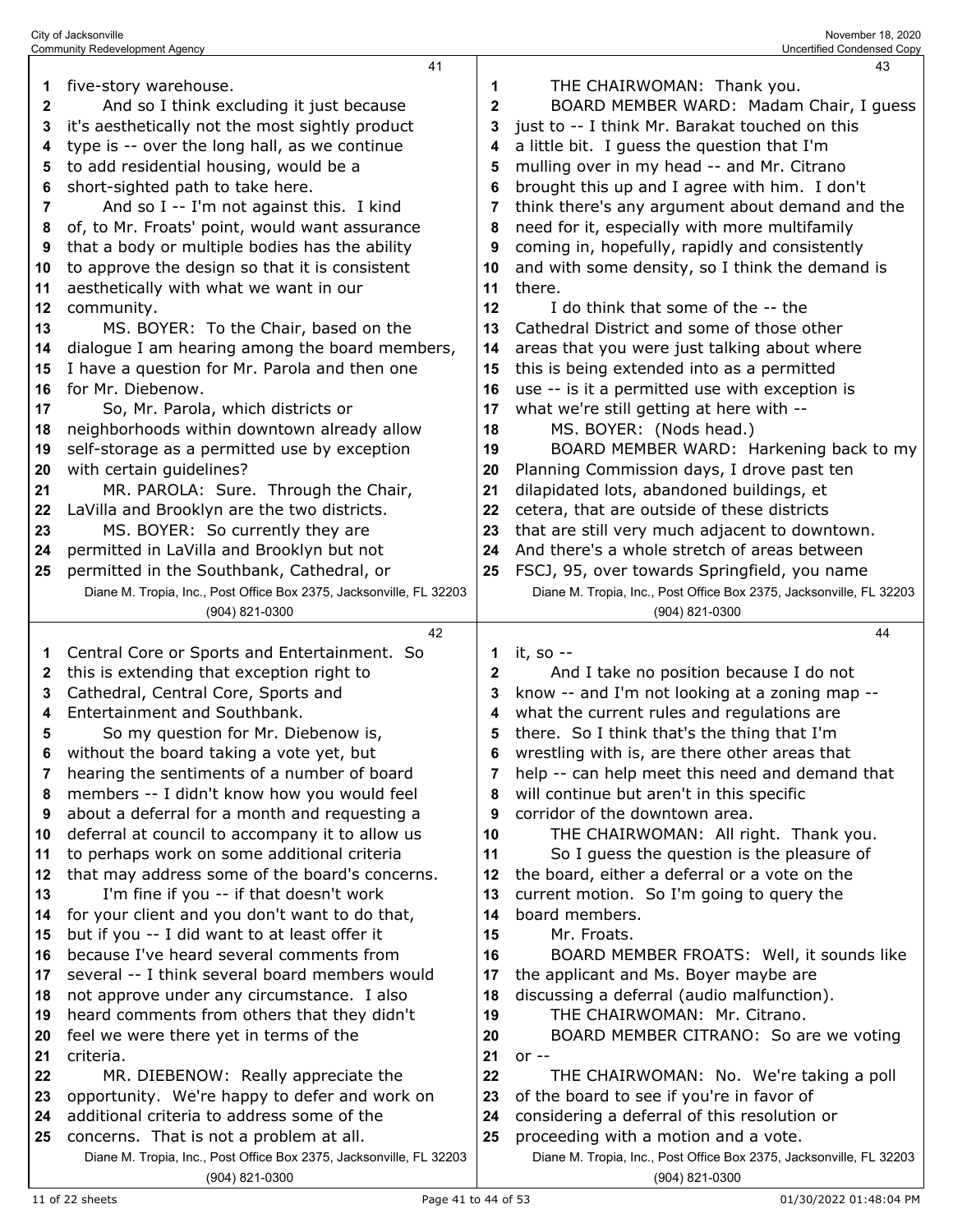|    | <b>Community Redevelopment Agency</b>                                                 |              | Uncertified Condensed Copy                                                            |
|----|---------------------------------------------------------------------------------------|--------------|---------------------------------------------------------------------------------------|
|    | 45                                                                                    |              | 47                                                                                    |
| 1  | BOARD MEMBER CITRANO: Based on the                                                    | 1            | of how many people applied for that, and some                                         |
| 2  | discussion, I would be in favor of a deferral                                         | $\mathbf{2}$ | of us will be grading those over the weekend to                                       |
| 3  | between now and the time that we take it up                                           | 3            | hopefully select a design firm to commence that                                       |
|    | next -- maybe if we could have some visuals to                                        | 4            | work very quickly.                                                                    |
| 4  |                                                                                       |              |                                                                                       |
| 5  | see what a typical facility might need to look                                        | 5            | We are looking at both the relocation of                                              |
| 6  | like, that would at least help me get my arms                                         | 6            | the fire museum and the USS ORLECK's arrival in                                       |
| 7  | around the overriding concern.                                                        | 7            | that Shipyards West area. So getting this                                             |
| 8  | THE CHAIRWOMAN: Mr. Gibbs.                                                            | 8            | design firm on board quickly so they can have                                         |
| 9  | BOARD MEMBER GIBBS: I agree with                                                      | 9            | input on any kind of permanent facilities that                                        |
|    | Mr. Citrano. I can't remember seeing a                                                |              |                                                                                       |
| 10 |                                                                                       | 10           | are going there and how we landscape and                                              |
| 11 | self-storage unit that had a restaurant on the                                        | 11           | incorporate all of that is an important                                               |
| 12 | ground floor, and that kind of visual may be                                          | 12           | element.                                                                              |
| 13 | helpful to this board.                                                                | 13           | The closing on One Riverside is set for                                               |
| 14 | THE CHAIRWOMAN: Mr. Barakat.                                                          | 14           | February 4th, and we are working with the                                             |
| 15 | BOARD MEMBER BARAKAT: In favor of                                                     | 15           | lawyers on both sides here to get everything                                          |
|    | deferral.                                                                             |              |                                                                                       |
| 16 |                                                                                       | 16           | ready, and Public Works, to get everything                                            |
| 17 | THE CHAIRWOMAN: Mr. Ward.                                                             | 17           | ready for the closing, but we are on track for                                        |
| 18 | BOARD MEMBER WARD: I'm also in favor of                                               | 18           | a February 1st closing and -- or February 4th                                         |
| 19 | deferral.                                                                             | 19           | closing, and the City would then take ownership                                       |
| 20 | THE CHAIRWOMAN: All right. It sounds                                                  | 20           | of that parkland space and the area necessary                                         |
| 21 | like we have a deferral. Do we need to take a                                         | 21           | to open McCoy's Creek.                                                                |
| 22 | vote on that or is that verbal sufficient?                                            | 22           | We have legislation pending before City                                               |
|    |                                                                                       |              | Council on the Porter mansion historic                                                |
| 23 | MS. BOYER: I'll defer to Mr. Sawyer, but                                              | 23           |                                                                                       |
| 24 | I believe as Chair you have the authority to                                          | 24           | renovation. And I can tell you that both the                                          |
| 25 | defer.                                                                                | 25           | Porter mansion and the Federal Reserve building                                       |
|    | Diane M. Tropia, Inc., Post Office Box 2375, Jacksonville, FL 32203                   |              | Diane M. Tropia, Inc., Post Office Box 2375, Jacksonville, FL 32203                   |
|    | (904) 821-0300                                                                        |              | (904) 821-0300                                                                        |
|    |                                                                                       |              |                                                                                       |
|    | 46                                                                                    |              | 48                                                                                    |
|    |                                                                                       |              |                                                                                       |
| 1  | MR. SAWYER: (Nods head.)                                                              |              | are expected to be completed within the next                                          |
| 2  | MS. BOYER: And he is nodding.                                                         | 2            | six months, so you will have your first two                                           |
| 3  | MR. SAWYER: That's correct.                                                           | 3            | historic renovations that are actually                                                |
| 4  | THE CHAIRWOMAN: All right. Then we're                                                 | 4            | complete.                                                                             |
| 5  | going to defer Resolution 2022-01-07, Ordinance                                       | 5            | On the flipside of that, I did enter into                                             |
| 6  | 2021-0821, until our next meeting or as such                                          | 6            | another extension for I Life, who requested a                                         |
| 7  | time that we have more information.                                                   | 7            |                                                                                       |
|    |                                                                                       |              | closing date extension, still within the time                                         |
| 8  | And as far as my agenda, that concludes                                               | 8            | frame that they have for permission to have                                           |
| 9  | our Downtown Investment Authority meeting.                                            | 9            | extensions.                                                                           |
| 10 | Is there any new business?                                                            | 10           | On the Trio, you have read in the paper --                                            |
| 11 | (No response.)                                                                        | 11           | agreements have all been signed based on the                                          |
| 12 | THE CHAIRWOMAN: Seeing none, is there a                                               | 12           | original development proposal that you                                                |
| 13 | report from the chairwoman [sic]?                                                     | 13           | received. However, as you have read in the                                            |
| 14 | MS. BOYER: I have an update on a few                                                  | 14           | paper, we've received information that the                                            |
| 15 | things and I'll try to be very quick for you.                                         | 15           | Housing Authority has been approached and there                                       |
| 16 | So the contract with Perkins & Will for                                               | 16           |                                                                                       |
|    |                                                                                       |              | is a different design that has now been                                               |
| 17 | the design of Riverfront Plaza has been signed.                                       | 17           | conceptually approved by DDRB that would move                                         |
| 18 | We have had our first design charette meeting                                         | 18           | the residential to the Laura/Adams side of the                                        |
| 19 | with them. We have another scheduled for later                                        | 19           | project and move the hotel to the Forsyth side                                        |
| 20 | this week where they are bringing back some                                           | 20           | of the project, facing the new VyStar garage.                                         |
| 21 | additional information. So that is in process.                                        | 21           | The design conceptual approval was granted                                            |
| 22 | The Shipyards West park design, so this is                                            | 22           | last Thursday. As far as approval of any                                              |
| 23 |                                                                                       | 23           |                                                                                       |
|    | the replacement park for Kids Kampus, their RFP                                       |              | changes in the redevelopment agreement -- and                                         |
| 24 | closed today for the design firms at 2 o'clock.                                       | 24           | there will be changes that need to come back to                                       |
| 25 | So as soon as I leave here, I will get a list                                         | 25           | this board if the structure is as it was                                              |
|    | Diane M. Tropia, Inc., Post Office Box 2375, Jacksonville, FL 32203<br>(904) 821-0300 |              | Diane M. Tropia, Inc., Post Office Box 2375, Jacksonville, FL 32203<br>(904) 821-0300 |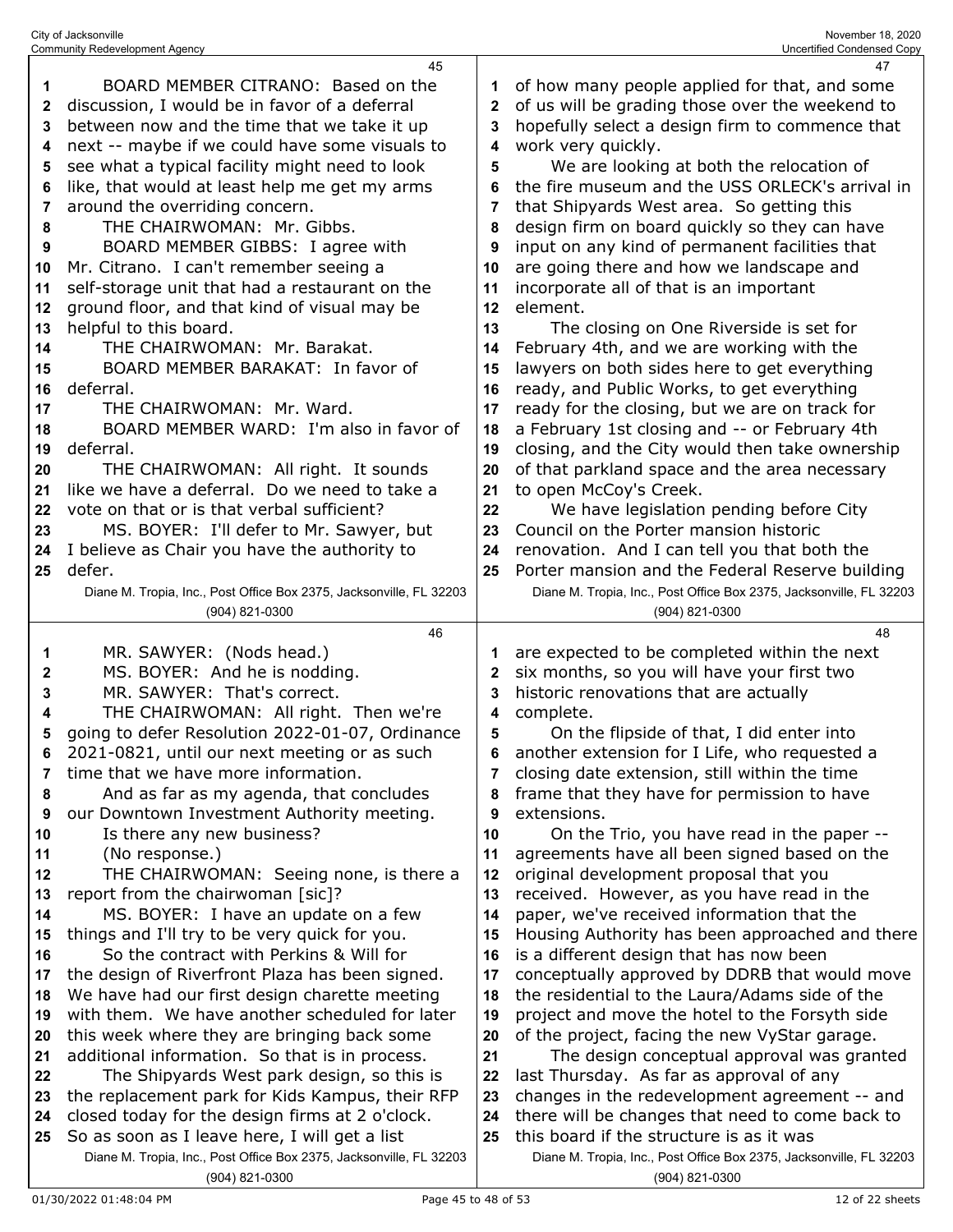|    | <b>Community Redevelopment Agency</b>                               |    | Uncertified Condensed Copy                                          |
|----|---------------------------------------------------------------------|----|---------------------------------------------------------------------|
| 1  | 49<br>contemplated by the term sheet from the Housing               | 1  | 51<br>Mr. Froats made a request of staff to put                     |
|    |                                                                     |    | together an org chart -- an existing org chart                      |
| 2  | Authority.                                                          | 2  |                                                                     |
| 3  | We are waiting to see what action the                               | 3  | of staff and a recommended org chart of staff.                      |
| 4  | Housing Authority takes and what the specific                       | 4  | So I don't want that to fall through the                            |
| 5  | terms are because there's been some back and                        | 5  | cracks. That is, in my opinion, critically                          |
| 6  | forth about how exactly they would structure                        | 6  | important.                                                          |
| 7  | it. And depending on that structure, it will                        | 7  | MS. BOYER: Thank you.                                               |
| 8  | impact our ability to make the Historic                             | 8  | I appreciate that, but he did give me a                             |
| 9  | Preservation grants and how we document and                         | 9  | pass on having it ready by today.                                   |
| 10 | provide security for the City and for the                           | 10 | THE CHAIRWOMAN: And also our one-page --                            |
| 11 | Housing Authority, depending on the ownership                       | 11 | BOARD MEMBER CITRANO: For the next                                  |
| 12 | of the parcels. So hopefully that won't take                        | 12 | meeting.                                                            |
| 13 | too long and won't delay that project.                              | 13 | THE CHAIRWOMAN: -- our one-page cheat                               |
| 14 | The Riverfront Plaza development pad, we                            | 14 | sheet on all of our incentive programs, we were                     |
| 15 | have started work on developing Notice of                           | 15 | looking for that as well.                                           |
| 16 | Disposition criteria for that development pad.                      | 16 | Does anyone else have a comment?                                    |
| 17 | And as you heard at the workshop meeting that                       | 17 | BOARD MEMBERS: (No response.)                                       |
| 18 | we had a week ago on the BID and CRA, we will                       | 18 | THE CHAIRWOMAN: I would just like to say                            |
| 19 | probably have -- yet to be scheduled, but                           | 19 | congratulations on successfully negotiating the                     |
| 20 | probably have at least one more workshop                            | 20 | transfer and the work on the -- getting the                         |
| 21 | meeting this month on that. And we may be                           | 21 | Shipyards West into our public parkland and the                     |
|    | asking for an REPD meeting to begin discussion                      | 22 | swap on that because I think that was critical.                     |
| 22 |                                                                     | 23 |                                                                     |
| 23 | of the disposition terms for the Riverfront                         |    | I know that was a lot of work, good                                 |
| 24 | Plaza development pad.                                              | 24 | negotiations, and I think it's a real                               |
| 25 | So bear in mind what criteria were used on                          | 25 | game-changer for our downtown, so                                   |
|    | Diane M. Tropia, Inc., Post Office Box 2375, Jacksonville, FL 32203 |    | Diane M. Tropia, Inc., Post Office Box 2375, Jacksonville, FL 32203 |
|    | (904) 821-0300                                                      |    | (904) 821-0300                                                      |
|    |                                                                     |    |                                                                     |
|    | 50                                                                  |    | 52                                                                  |
| 1  | the Ford on Bay site and how you think those                        | 1  | congratulations on that.                                            |
| 2  | played out and what adjustments you would want                      | 2  | MS. BOYER: Thank you.                                               |
| 3  | to see for the parcel that would be on                              | 3  | We're very close to having final                                    |
| 4  | Independent Drive, adjacent to Main Street                          | 4  | documentation approved and signed by DEP.                           |
| 5  | Bridge and fronting on the park.                                    | 5  | We're exchanging legal documents at this point.                     |
| 6  | Finally, I want to point out that                                   | 6  | THE CHAIRWOMAN: Well, no small effort.                              |
| 7  | Mr. Gordon had been in conversations with me.                       | 7  | And I think it goes a long way to show the                          |
| 8  | We did not make it as a resolution for the                          | 8  | public what the commitment of the DIA and the                       |
| 9  | board today, but he is planning and booking                         | 9  | City is in activating our riverfront. I think                       |
| 10 | talent for the next Jax River Jams series. And                      | 10 | it's a great step, so thanks for your work.                         |
| 11 | we will be requesting of you a contribution for                     | 11 | If no one has any other comments, we're                             |
| 12 | the programming of that. It was included in                         | 12 | going to stand adjourned.                                           |
| 13 | our budget last year, so it is not beyond what                      | 13 | (The foregoing proceedings were adjourned                           |
| 14 | we were expecting in terms of the request, but                      | 14 | at 3:39 p.m.)                                                       |
| 15 | we'll have a resolution coming to you in                            | 15 |                                                                     |
| 16 | February, which I anticipate will be \$50,000 of                    | 16 |                                                                     |
| 17 | our Parks and Programming money on the                              | 17 |                                                                     |
| 18 | Northbank to support that initiative.                               | 18 |                                                                     |
| 19 | And that, I believe, is everything I have                           | 19 |                                                                     |
| 20 | on my list right now.                                               | 20 |                                                                     |
| 21 | Thank you.                                                          | 21 |                                                                     |
| 22 | THE CHAIRWOMAN: Thank you.                                          | 22 |                                                                     |
| 23 | I know Mr. Citrano has a comment.                                   | 23 |                                                                     |
| 24 | BOARD MEMBER CITRANO: Just as a                                     | 24 |                                                                     |
| 25 | follow-up, it was at our workshop last week.                        | 25 |                                                                     |
|    | Diane M. Tropia, Inc., Post Office Box 2375, Jacksonville, FL 32203 |    | Diane M. Tropia, Inc., Post Office Box 2375, Jacksonville, FL 32203 |

13 of 22 sheets Page 49 to 52 of 53 01/30/2022 01:48:04 PM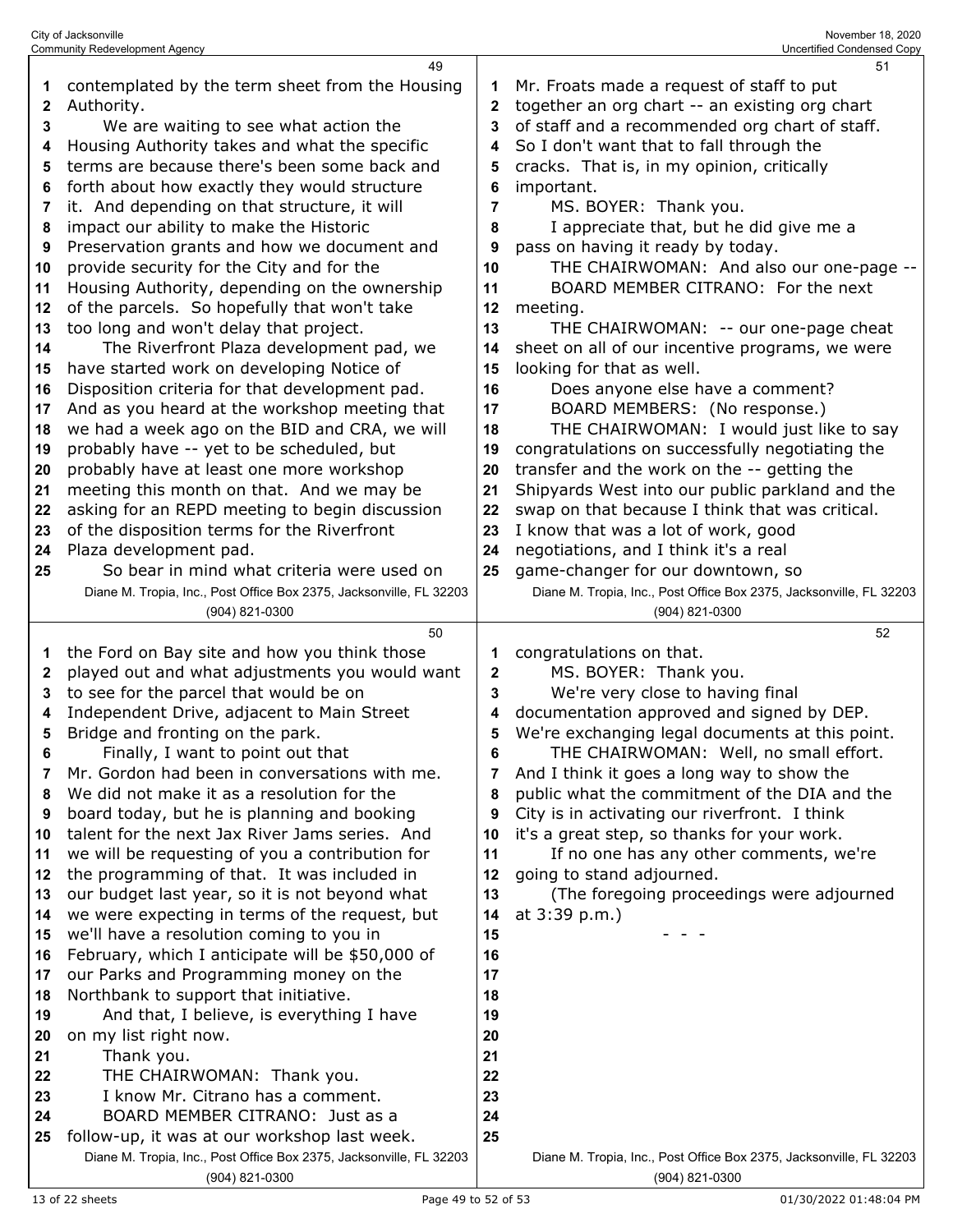|                                        | <b>Community Redevelopment Agency</b>                                                                                                                                                                                                     | Uncertified Condensed Copy |
|----------------------------------------|-------------------------------------------------------------------------------------------------------------------------------------------------------------------------------------------------------------------------------------------|----------------------------|
| 1                                      | 53<br>CERTIFICATE OF REPORTER                                                                                                                                                                                                             |                            |
| $\boldsymbol{2}$                       |                                                                                                                                                                                                                                           |                            |
| 3                                      | STATE OF FLORIDA)                                                                                                                                                                                                                         |                            |
| 4<br>5                                 | COUNTY OF DUVAL)                                                                                                                                                                                                                          |                            |
| 6<br>7<br>8<br>9<br>10<br>11<br>12     | I, Diane M. Tropia, Florida Professional<br>Reporter, certify that I was authorized to and did<br>stenographically report the foregoing proceedings and<br>that the transcript is a true and complete record of my<br>stenographic notes. |                            |
| 13<br>14<br>15<br>16<br>17             | DATED this 30th day of January 2022.                                                                                                                                                                                                      |                            |
| 18                                     | Diane M. Tropia<br>Florida Professional Reporter                                                                                                                                                                                          |                            |
| 19<br>20<br>21<br>22<br>23<br>24<br>25 |                                                                                                                                                                                                                                           |                            |
|                                        | Diane M. Tropia, Inc., Post Office Box 2375, Jacksonville, FL 32203<br>(904) 821-0300                                                                                                                                                     |                            |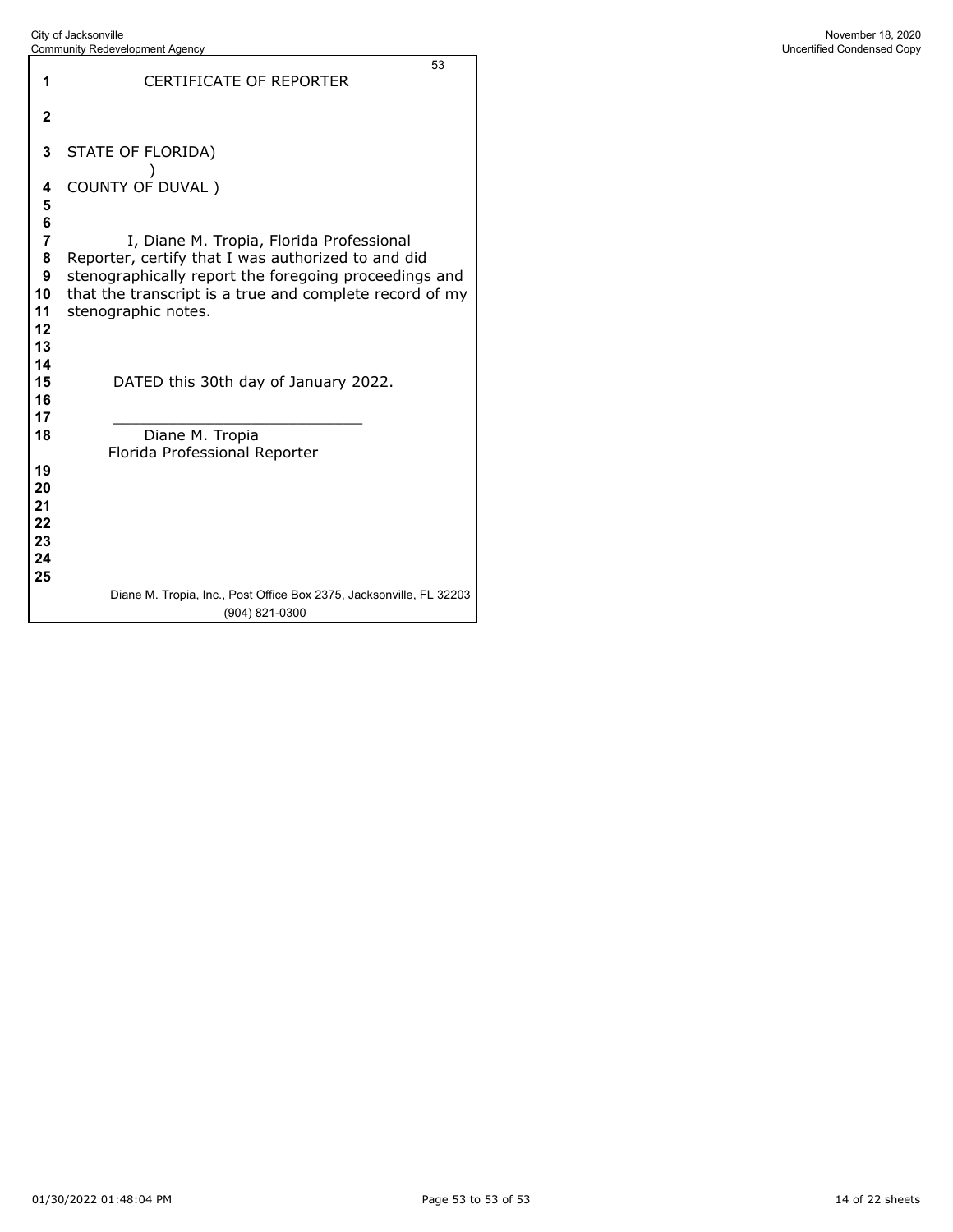| \$                            | $4.8$ [1] - 4:1                            | 52:13                           | 5:10                                           | В                                                       |
|-------------------------------|--------------------------------------------|---------------------------------|------------------------------------------------|---------------------------------------------------------|
|                               | 4th [2] - 47:14, 47:18                     | adjustments $[1] - 50:2$        | appropriate [1] -                              |                                                         |
| \$1,536,350 [1] - 3:17        |                                            | adopted [6] - 14:7,             | 29:17                                          | background [1] - 25:8                                   |
| $$120$ [3] - 9:18, 9:24,      | 6                                          | 21:2, 21:3, 24:2,               | <b>approval</b> $[3] - 6:24$ ,                 | <b>bad</b> $[2] - 38:24$                                |
| 10:15                         |                                            | 29:7                            | 48:21, 48:22                                   | <b>bail</b> $[1]$ - 10:6                                |
| $$24$ [1] - 6:3               | $624,000$ [1] - 3:18                       | advocating $[1]$ - 39:13        | approvals $[1]$ - 7:5                          | <b>bailing</b> $[1]$ - 9:23                             |
| $$300$ [1] - 9:16             | 656.361 [1] - 21:11                        | aesthetic [1] - 32:16           | approve [7] - 17:10,                           | bar [3] - 7:21, 7:25,                                   |
| \$40 $[1] - 15.8$             |                                            | aesthetically [3] -             | 17:20, 33:1, 33:4,                             | 24:8                                                    |
| \$414,050 $[1] - 3.22$        | 9                                          | 37:25, 41:3, 41:11              | 36:17, 41:10, 42:18                            | bar-type $[1]$ - $7:25$                                 |
| \$498,142 [1] - 3:23          |                                            | aesthetics $[1]$ - 38:5         | approved [12] - 2:21,                          | <b>BARAKAT</b> [9] - 1:15,                              |
| \$50,000 [1] - 50:16          | $95$ [1] - 43:25                           | affiliated $[1] - 12.4$         | 25:20, 31:15, 31:17,                           | 7:17, 8:2, 9:8, 17:19,                                  |
| $$732,000$ [1] - 4:2          |                                            | agenda [2] - 21:8,              | 31:21, 34:13, 35:19,                           | 27:4, 39:18, 39:21,                                     |
|                               | A                                          | 46:8                            | 36:2, 36:15, 36:21,                            | 45:15                                                   |
| 1                             |                                            | aggregate [1] - 15:7            | 48:17, 52:4                                    | <b>Barakat</b> [10] - 7:16,                             |
|                               | abandoned [1] - 43:21                      | ago [2] - 40:3, 49:18           | approving [1] - 2:15                           | 7:24, 9:7, 16:1,                                        |
| 1 [3] - 8:14, 21:9, 25:3      | ability $[4] - 33:1$ ,                     | agree [2] - 43:6, 45:9          | approximate [1] -                              | 17:18, 27:3, 38:23,                                     |
| 10 $[7] - 4:22, 23:3,$        | 35:13, 41:9, 49:8<br>able [3] - 4:20, 8:8, | agreement [1] - 48:23           | 38:25                                          | 39:8, 43:3, 45:14                                       |
| 23:7, 23:16, 23:19,           | 33:4                                       | agreements [1] -                | architect [1] - 8:20                           | <b>Barakat's [2] - 11:21,</b>                           |
| 37:6, 37:7                    | accompanies [1] -                          | 48:11                           | architectural [2] -                            | 29:6                                                    |
| $10,000$ [1] - 5:23           | 30:4                                       | ahead [1] - 15:12               | 25:23, 36:10                                   | <b>bare</b> $[1] - 8:24$                                |
| $1200$ [2] - 8:15, 25:3       | accompany [1] -                            | allow [6] - 18:18,              | architecture [1] -                             | <b>Barkat's [1] - 14:16</b>                             |
| $15,759$ [1] - 5:15           | 42:10                                      | 25:18, 29:11, 29:14,            | 32:20                                          | <b>base</b> [1] - 28:4                                  |
| $19$ [2] - 1:6, 2:1           | according [2] - 9:18,                      | 41:18, 42:10                    | area [9] - 12:11, 22:25,                       | <b>based</b> $[6] - 9.10, 9.16$ ,                       |
| 1907 [1] - 5:14               | 23:11                                      | <b>allowed</b> $[3] - 25:5$ ,   | 23:4, 30:25, 32:4,                             | 13:20, 41:13, 45:1,                                     |
| $1st$ [1] - 47:18             | $accuse [1] - 9:22$                        | 31:13, 38:10                    | 39:14, 44:9, 47:7,                             | 48:11                                                   |
|                               | achieved $[1] - 6:21$                      | almost [1] - 12:21              | 47:20                                          | <b>basement</b> $[3] - 5:14$ ,                          |
| $\mathbf{2}$                  | Acting $[1] - 1:13$                        | ALSO [1] - 1:18                 | areas [4] - 20:13,                             | 5:16, 5:20                                              |
|                               | action [3] - 20:9, 30:5,                   | amount [8] - 3:16,              | 43:14, 43:24, 44:6                             | <b>basis</b> $[1] - 16.6$                               |
| 2 [2] - 22:9, 46:24           | 49:3                                       | 3:24, 4:21, 9:14,               | argument $[1] - 43:7$                          | Bay [11] - 2:23, 3:10,                                  |
| 20 [3] - 22:25, 23:7,         | activated $[1]$ - 32:5                     | 15:7, 23:14, 26:1,              | <b>arm's</b> $[1] - 6:2$                       | 6:16, 6:20, 10:10,                                      |
| 37.5<br>2019 [2] - 29:8, 39:9 | activating [1] - 52:9                      | 26:7                            | <b>arms</b> $[1] - 45:6$<br>arrival [1] - 47:6 | 11:4, 11:7, 11:13,                                      |
| $2020$ [1] - 14:6             | activation $[4]$ - 18:24,                  | amounts [1] - 4:21              | arterial [1] - 21:15                           | 17:8, 50:1                                              |
| $2021$ [1] - 6:22             | 22:20, 37:3, 37:11                         | answer [5] - 7:7, 13:4,         | aside [1] - 12:1                               | bear $[1] - 49:25$                                      |
| 2021-0821 [3] - 18:8,         | activity [4] - 5:4, 6:18,                  | 26:19, 30:22, 37:17             | associated [1] - 21:18                         | <b>become</b> [1] - 34:22                               |
| 18:12, 46:6                   | 6:19, 12:17                                | answered [1] - 33:14            | <b>assurance</b> $[1] - 41:8$                  | <b>begin</b> $[1]$ - 49:22                              |
| $2022$ [3] - 1.6, 2:1,        | $ADA$ [1] - 5:21                           | answering [1] - 28:23           | <b>Atlantic [1] - 35:10</b>                    | beginning [1] - 19:23                                   |
| 53:15                         | ADAMS [3] - 1:14,                          | anticipate [1] - 50:16          | attractive [1] - 27:7                          | <b>behalf</b> $[1] - 8:16$<br><b>belabor</b> [1] - 21:4 |
| 2022-01-01 [2] - 2:22,        | 17:3, 38:20                                | anticipated $[1]$ - 5:25        | audience [1] - 18:16                           |                                                         |
| 17:8                          | <b>Adams</b> [2] - 17:2,                   | antiquated [2] - 19:22,         | audio [3] - 8:21,                              | below [3] - 4:22, 26:6,                                 |
| 2022-01-07 [3] - 18:7,        | 38:19                                      | 19:24                           | 16:12, 44:18                                   | 26:9<br><b>benches</b> $[1]$ - 36:14                    |
| 18:11, 46:5                   | add $[4] - 9.6, 38.8,$                     | <b>anyway</b> [1] - 37:16       | <b>AUTHORITY</b> [1] - 1:2                     | <b>best</b> $[1]$ - 24:20                               |
| $25$ [1] - 21:12              | 40:16, 41:5                                | appeal [2] - 30:12,<br>30:18    | authority [4] - 32:9,                          | better $[1] - 19:11$                                    |
| $2:41$ [2] - 1:7, 2:1         | added $[2] - 33:10$ ,                      | appearance [2] -                | 32:14, 32:19, 45:24                            | <b>between</b> [4] - 7:20,                              |
|                               | 37:2                                       | 32:16, 40:24                    | Authority $[8] - 2.4$ ,                        | 26.5, 43.24, 45.3                                       |
| 3                             | <b>addition</b> $[2] - 7:5$ ,              | <b>applicant</b> $[5] - 8:16$ , | 18:6, 20:4, 46:9,                              | <b>beyond</b> [2] - 35:9,                               |
|                               | 38:13                                      | 9:22, 25:5, 37:23,              | 48:15, 49:2, 49:4,                             | 50:13                                                   |
| $30$ [2] - 26:5, 26:9         | additional [6] - 11:14,                    | 44:17                           | 49:11                                          | <b>BID</b> $[2]$ - 24:3, 49:18                          |
| $303$ [1] - 1:8               | 19:7, 19:8, 42:11,                         | applicants [1] - 14:14          | authorized $[1]$ - 53:8                        | $big$ [3] - 15:9, 37:12,                                |
| 30th $[1]$ - 53:15            | 42:24, 46:21                               | application $[3] - 6:10$ ,      | automatically [1] -                            | 37:13                                                   |
| $32$ [1] - 3:24               | additions $[1]$ - 38:22                    | 25:21, 25:22                    | 19:4                                           | <b>biggest</b> [1] - 31:1                               |
| $323$ [5] - 2:22, 3:9,        | <b>address</b> $[5] - 11.3$ ,              | applications [1] - 14:8         | availability $[1]$ - 11:22                     | <b>bit</b> $[5]$ - 13:20, 14:21,                        |
| 11:4, 11:7, 17:8              | 11:20, 24:25, 42:12,                       | applied [1] - 47:1              | <b>available</b> $[2] - 9.1$ ,                 | 14:24, 23:6, 43:4                                       |
| 33 $[1] - 11:3$               | 42:24                                      | appreciate [3] - 27:5,          | 38:25                                          | <b>BOARD</b> $[60] - 1:3$                               |
| 35 $[2] - 26.6, 26.9$         | <b>addresses</b> [1] - 39:9                | 42:22, 51:8                     | average [2] - 26:6,                            | 1:12, 2:7, 2:8, 2:12,                                   |
| $3:39$ [1] - 52:14            | <b>adhere</b> [1] - 31:4                   | approach $[1] - 40.18$          | 26:10                                          | 2:17, 2:19, 7:14,                                       |
|                               | adjacent [5] - 12:19,                      | approached [1] -                | <b>aware</b> $[1] - 5.9$                       | 7:17, 8:2, 9:8, 11:1,                                   |
| 4                             | 12:21, 39:12, 43:23,                       | 48:15                           | aye [2] - 2:16, 2:17                           | 11:8, 11:20, 12:7,                                      |
|                               | 50:4                                       | approaches $[1] - 8:10$         |                                                | 12:24, 13:17, 14:2,                                     |
| $4$ [2] - 4:5, 4:16           | adjourned [2] - 52:12,                     | approaching [2] - 4:9,          |                                                | 14:9, 15:9, 15:24,                                      |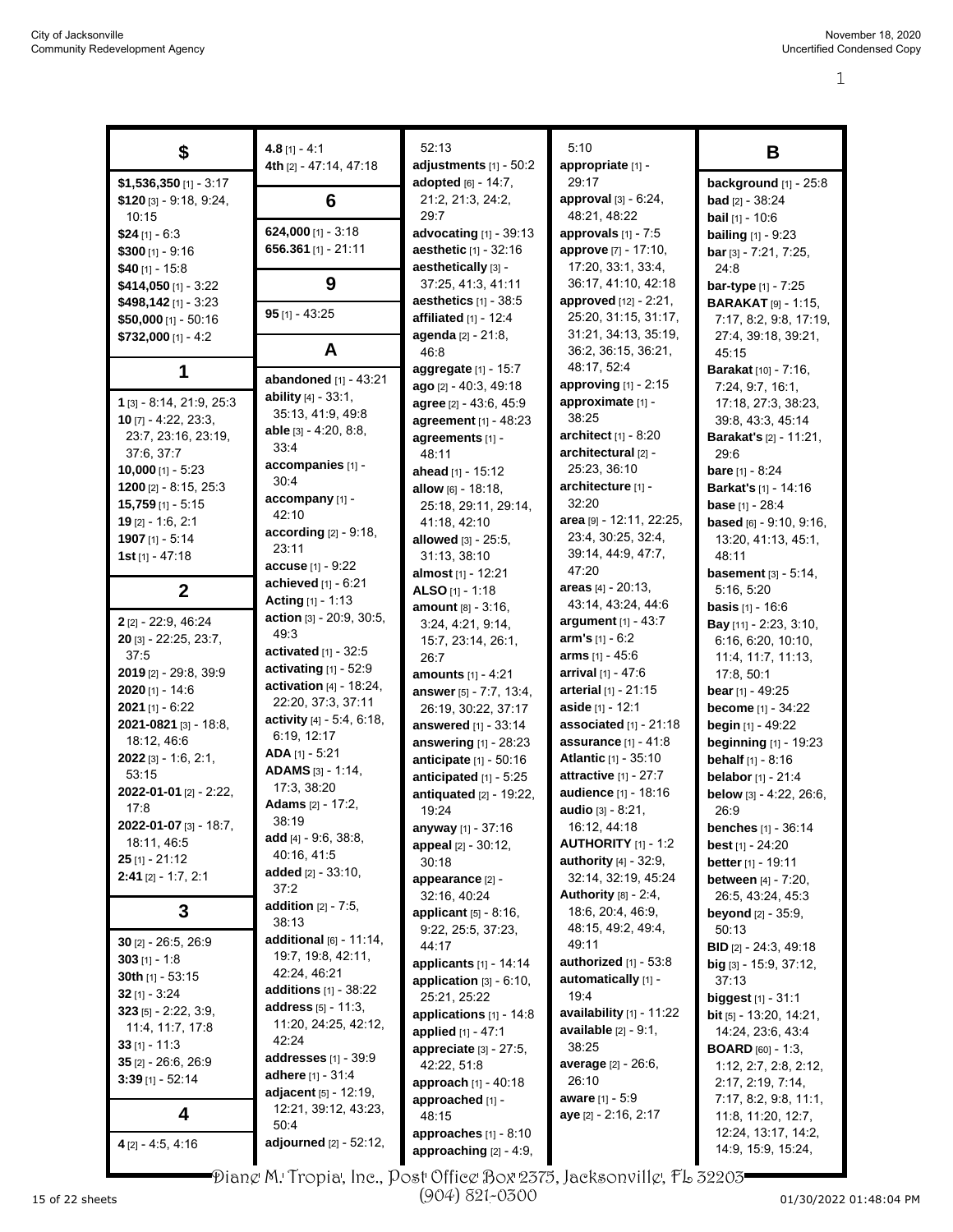| 17:3, 17:9, 17:11,              | 43:6                             | 13:22, 25:1, 28:22,          | 20:5, 20:11, 25:20,             |                                |
|---------------------------------|----------------------------------|------------------------------|---------------------------------|--------------------------------|
|                                 |                                  |                              |                                 | concern [6] - 10:19,           |
| 17:17, 17:19, 17:22,            | <b>budget</b> $[2] - 6:7, 50:13$ | 30:2, 30:9, 31:19,           | 30:13, 30:20, 47:19,            | 31:1, 31:7, 31:12,             |
| 17:24, 18:1, 27:1,              | <b>building</b> [36] - 5:12,     | 32:21, 33:21, 34:14,         | 47:22, 49:10, 52:9              | 37:22, 45:7                    |
| 27:4, 28:16, 29:25,             | 5:13, 5:18, 5:23,                | 34:19, 35:21, 41:13,         | clarification [1] -             | concerned [2] - 16:21,         |
| 30:6, 30:23, 31:10,             | 6:13, 6:21, 8:3, 8:5,            | 41.21, 43.2, 45.24           | 29:25                           | 28:16                          |
| 33:15, 34:11, 34:15,            | 8:6, 9:16, 9:25, 11:3,           | chair [2] - 8:11, 10:16      | classified $[1] - 21:15$        | <b>concerns</b> [2] - 42:12,   |
| 34:24, 35:4, 35:11,             | 11:10, 14:1, 16:10,              | chairwoman [1] -             | client [2] - 26:3, 42:14        | 42:25                          |
| 37:19, 38:16, 38:20,            | 16:11, 21:12, 22:16,             | 46:13                        | close $[1] - 52:3$              | concludes $[1]$ - $46.8$       |
| 39:18, 39:21, 40:10,            | 22:25, 23:4, 23:8,               | CHAIRWOMAN [49] -            | closed [1] - 46:24              | concurred [1] - 26:15          |
| 40.13, 43:2, 43:19,             | 23.9, 23.19, 24.1,               | 2:3, 2:9, 2:13, 2:18,        | closer [1] - 16:13              | condition $[1] - 7:3$          |
| 44:16, 44:20, 45:1,             | 24:12, 31:17, 31:20,             | 2:20, 7:11, 7:16,            | closing $[5] - 47:13$ ,         | conditional $[1]$ - $6:24$     |
| 45:9, 45:15, 45:18,             | 32:8, 33:3, 33:5,                | 8:12, 10:25, 11:18,          | 47:17, 47:18, 47:19,            | conditions $[3] - 7.4$ .       |
| 50:24, 51:11, 51:17             | 37:6, 37:7, 37:24,               | 13:15, 15:22, 17:1,          | 48:7                            | 8:3, 21:4                      |
| <b>board</b> $[24] - 3.2, 5.9,$ | 38:6, 47:25                      | 17:5, 17:12, 17:18,          | code [14] - 3:21,               | condos [1] - 26:13             |
| 6:11, 6:12, 7:12,               | <b>buildings</b> [5] - 11:24,    | 17:21, 17:23, 17:25,         | 18:23, 19:18, 19:20,            | conducive [1] - 28:7           |
| 11:15, 24:23, 24:25,            | 15:12, 26:14, 27:9,              | 18:2, 24:22, 25:9,           | 20:19, 21:13, 22:6,             | conducted [1] - 26:4           |
| 26:24, 34:16, 35:14,            | 43:21                            | 26:23, 27:3, 28:14,          | 23:12, 25:14, 25:15,            | congratulations [2] -          |
| 36.8, 38.4, 41.14,              | <b>built</b> $[1] - 5.14$        | 29:24, 31:8, 38:15,          | 28:10, 32:24, 37:1,             | 51:19, 52:1                    |
| 42.6, 42.7, 42.17,              | <b>business</b> $[3] - 2:5$ ,    | 38:17, 39:3, 39:6,           | 39.8                            | connection $[1]$ - $7:19$      |
| 44:12, 44:14, 44:23,            | 23.18, 46.10                     | 39:20, 40:9, 40:12,          | Code [2] - 19:25, 24:4          | consequence [2] -              |
| 45:13, 47:8, 48:25,             | businesses [1] -                 | 43:1, 44:10, 44:19,          | color $[1] - 9:6$               | 21:20, 22:4                    |
| 50:9                            | 12:18                            | 44:22, 45:8, 45:14,          | coming [6] - 13:7,              | consider [2] - 6:10,           |
| <b>Board</b> $[13] - 1:14$ ,    | <b>button</b> [1] - 8:13         | 45:17, 45:20, 46:4,          | 13:11, 20:12, 25:12,            | 27:17                          |
| 1:14, 1:15, 1:15,               | buy [1] - 31:14                  | 46:12, 50:22, 51:10,         | 43.9, 50.15                     | consideration [2] -            |
| 1:16, 1:16, 19:9,               |                                  | 51:13, 51:18, 52:6           | <b>commence</b> [1] - 47:3      | 20:25, 21:1                    |
| 19:14, 20:2, 20:14,             | C                                | Chairwoman [2] -             | commencing $[1] - 1:7$          | considered $[1]$ - $6.9$       |
| 20:22, 30:19, 34:2              |                                  | 10:24, 39:18                 | comment [8] - 13:10,            | considering [1] -              |
| <b>board's</b> $[1] - 42:12$    | cannot [2] - 33:11,              | change [5] - 19:19,          | 16:6, 25:6, 29:7,               | 44:24                          |
| <b>bodies</b> $[1] - 41.9$      | 34:21                            | 20:23, 21:14, 25:14,         | 39:19, 40:11, 50:23,            | consistent $[1] - 41:10$       |
| <b>body</b> $[5] - 30.11$ ,     | cans [1] - 36:14                 | 28:12                        | 51:16                           | consistently $[1]$ - 43:9      |
| 30:15, 30:16, 33:25,            | capacity [1] - 29:18             | changed [2] - 20:19,         | comments [11] - 2:10,           | consists [1] - 5:14            |
| 41.9                            | capita [2] - 26:8, 26:10         | 31:16                        | 11:21, 17:4, 17:6,              | constructed [2] -              |
| <b>booking</b> [1] - 50:9       | careful [1] - 9:21               | changer [1] - 51:25          | 24:24, 38:15, 39:7,             | 5:24, 6:14                     |
| <b>bottom</b> $[1] - 22:21$     | CAROL [1] - 1:13                 | changes [4] - 19:25,         | 39:15, 42:16, 42:19,            | construction $[2] - 6:7$ ,     |
| <b>Boulevard</b> [1] - 35:10    | carries [2] - 2:20, 18:3         | 26:20, 48:23, 48:24          | 52:11                           | 13:24                          |
| boundaries [2] -                | case [1] - 40:2                  | characterize $[1] - 9.3$     | Commission [7] -                |                                |
| 27:19, 39:12                    | catalyst [1] - 11:12             | <b>charette</b> [1] - 46:18  | 19:11, 20:6, 20:7,              | <b>contact</b> [1] - 35:17     |
| boundary [3] - 28:10,           | categories $[3] - 4.7$ ,         | chart [3] - 51:2, 51:3       | 20:17, 33:18, 34:3,             | contemplated [1] -             |
| 29:12, 29:22                    | 4:15, 13:21                      | cheat $[1] - 51:13$          | 43:20                           | 49:1                           |
| <b>boxes</b> $[2] - 35:16$ ,    | category [2] - 4:17,             | check [2] - 35:15,           | commitment [2] -                | continue [5] - 15:20,          |
| 37:24                           | 4:23                             | 37:23                        | 16:24, 52:8                     | 28:17, 40:16, 41:4,            |
| <b>BOYER</b> $[15] - 1:19$ ,    | Cathedral [5] - 21:22,           | <b>Chief</b> $[1] - 1:19$    | <b>Committee</b> [1] - 20:10    | 44:8                           |
| 14:5, 15:4, 28:22,              | 22:10, 41:25, 42:3,              | Church [1] - 22:11           | Communications [1] -            | contract [1] - 46:16           |
| 31:19, 35:3, 35:6,              | 43:13                            | Churchwell [1] - 12:20       | 1:20                            | contractor/                    |
| 41:13, 41:23, 43:18,            | center $[1] - 4.15$              | circumstance [1] -           | <b>community</b> $[4] - 36:3$ , | consultant $[1]$ - 8:19        |
| 45:23, 46:2, 46:14,             | <b>Central</b> [4] - 3:11,       | 42:18                        | 38:1, 39:22, 41:12              | contribution $[1]$ -           |
| 51:7, 52:2                      | 22:11, 42:1, 42:3                | <b>citizens</b> $[1] - 38.1$ | <b>companion</b> $[1]$ - 22:22  | 50:11                          |
| <b>Boyer</b> [3] - 31:10,       | certain $[5] - 35:15$ ,          | <b>CITRANO</b> $[16] - 1:13$ | competition $[1] - 40.5$        | conversation [1] -             |
| 31:11, 44:17                    | 38:10, 39:22, 40:22,             | 2:7, 11:20, 12:7,            | complete [2] - 48:4.            | 17:15                          |
| <b>BRAXTON</b> [1] - 1:14       | 41:20                            | 12:24, 17:9, 17:24,          | 53:10                           | conversations [1] -            |
| <b>Braxton's</b> $[1]$ - 17:3   | certainly $[5] - 7:2$ ,          | 29:25, 30:6, 30:23,          | completed [1] - 48:1            | 50:7                           |
| <b>Bridge</b> $[1] - 50.5$      | 26:21, 29:5, 32:1,               | 40:10, 40:13, 44:20,         | completely $[1]$ - $8.23$       | <b>converse</b> $[1]$ - $33:3$ |
| <b>bring</b> $[1]$ - 26:24      | 38:22                            | 45:1, 50:24, 51:11           | compliance [2] - 3:21,          | conversely $[2]$ - $23:3$ ,    |
| <b>bringing</b> $[1] - 46:20$   | <b>CERTIFICATE [1] -</b>         | Citrano [8] - 11:19,         | 5:21                            | 34:20                          |
| <b>broken</b> $[1] - 3.17$      | 53:1                             | 12:14, 17:23, 29:24,         | component [2] - 5:16,           | convinced [1] - 28:8           |
| <b>brokerage</b> $[1]$ - 39:22  | certify $[1] - 53.8$             | 43:5, 44:19, 45:10,          | 31:3                            | Core [4] - 3:11, 22:11,        |
| <b>Brooklyn</b> [5] - 19:1,     | cetera [3] - 4:13, 5:7,          | 50:23                        | conceivably $[1]$ - 22:3        | 42:1, 42:3                     |
| 22:10, 35:1, 41:22,             | 43:22                            | <b>CITY</b> $[1] - 1:1$      | conceptual $[1]$ - 48:21        | <b>correct</b> $[6] - 7:22$ ,  |
| 41:24                           | Chair [20] - 1:13, 2:25,         | City [14] - 10:5, 14:7,      |                                 | 7:24, 11:6, 13:21,             |
| brought [2] - 10:17,            | 7:23, 11:5, 12:13,               | 14:21, 15:10, 15:11,         | conceptually [1] -              | 31:18, 46:3                    |
|                                 |                                  |                              | 48:17                           | corridor [1] - 44:9            |

Diane M. Tropia, Inc., Post Office Box 2375, Jacksonville, FL 32203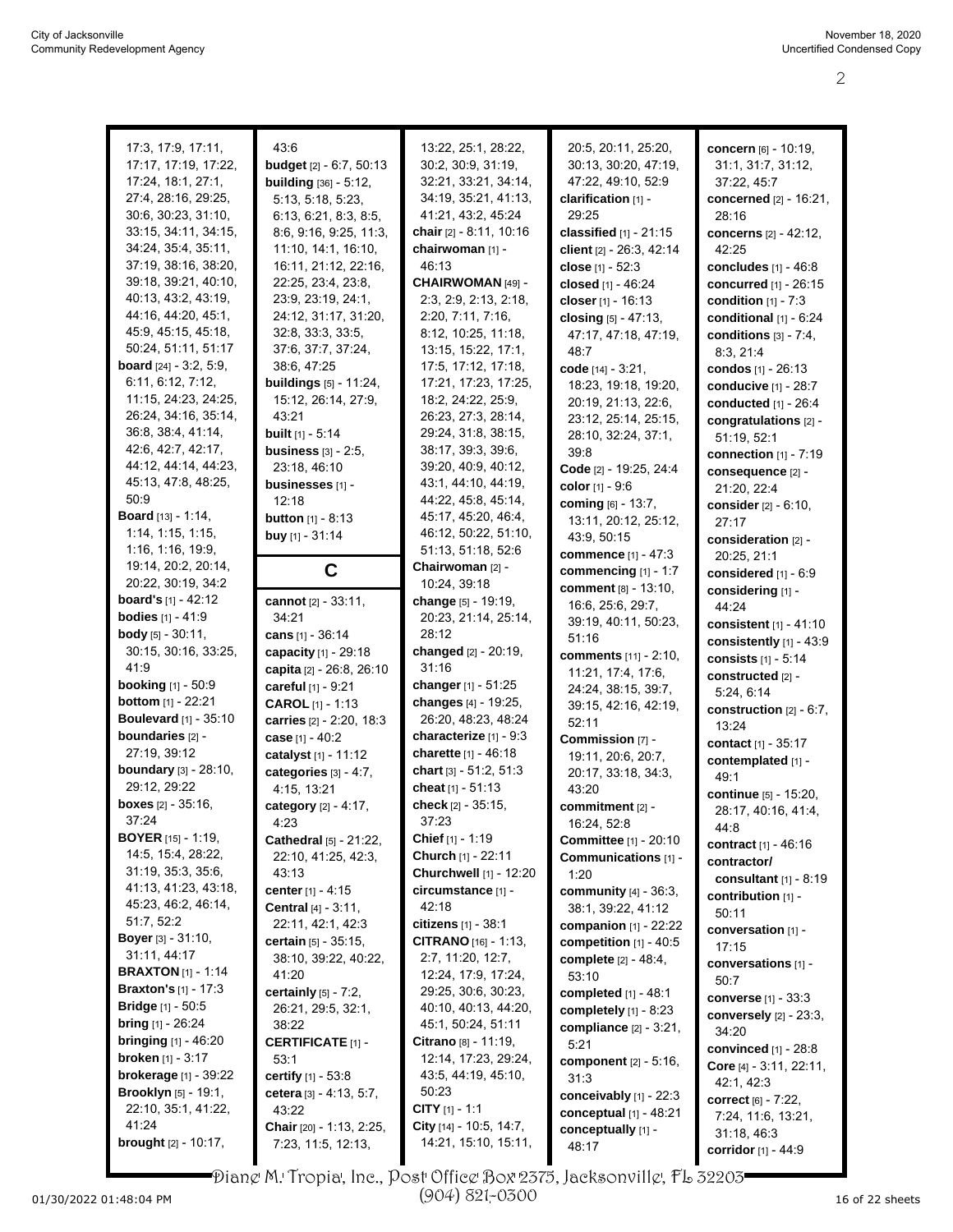| cost $[2] - 3:25, 4:12$        | decline [3] - 34:16,             | dialogue [1] - 41:14           | <b>DOWNTOWN</b> $[1] - 1:2$   | exact [6] - 14:10, 15:4,         |
|--------------------------------|----------------------------------|--------------------------------|-------------------------------|----------------------------------|
| costly [1] - 15:14             | 35:14, 38:4                      | Diane [3] - 1:9, 53:7,         | Downtown [12] - 2:4,          | 22:22, 23:23, 33:8,              |
|                                |                                  |                                |                               |                                  |
| costs $[3] - 5.7, 6.6$ ,       | dedicated $[1]$ - 23:1           | 53:18                          | 3:14, 18:6, 19:8,             | 33:9                             |
| 14:19                          | deemed [1] - 4:24                | Diebenow [10] - 8:7,           | 19:14, 20:2, 20:3,            | exactly $[2] - 37:10$ ,          |
| council [1] - 42:10            | defer $[4] - 42:23$ ,            | 8:10, 8:14, 18:15,             | 20:13, 20:22, 30:18,          | 49.6                             |
| <b>Council</b> [7] - 14:7,     | 45:23, 45:25, 46:5               | 18:16, 24:24, 25:2,            | 34:1, 46:9                    | example [2] - 14:22,             |
| 20:5, 20:11, 25:20,            | deferral [9] - 42:9,             | 35:17, 41:16, 42:5             | <b>DPRP</b> [4] $-3:6, 3:22,$ | 29:10                            |
| 30:13, 30:20, 47:23            | 42:10, 44:12, 44:18,             | <b>DIEBENOW</b> [6] - 8:11,    | 4.9, 15.7                     | except $[2] - 13:4$ ,            |
|                                |                                  |                                |                               | 22:13                            |
| Councilman [1] -               | 44:24, 45:2, 45:16,              | 8:14, 25:1, 25:10,             | <b>draw</b> [1] - 28:9        |                                  |
| 18:14                          | 45:19, 45:21                     | 35:21, 42:22                   | drawn [1] - 27:18             | exception [17] - 18:18,          |
| councilperson [1] -            | <b>deferred</b> $[1] - 3.23$     | difference [1] - 27:11         | Drive [3] - 8:15, 25:3,       | 19:1, 19:2, 19:6,                |
| 18:13                          | delay [1] - 49:13                | different [6] - 10:20,         | 50:4                          | 19:13, 22:24, 23:24,             |
| councilwoman [1] -             | demand $[4] - 27:25$ ,           | 14:25, 20:12, 20:13,           | drive [2] - 11:23, 14:20      | 25:22, 29:11, 30:12,             |
| 36:1                           | 43:7, 43:10, 44:7                | 32:18, 48:16                   | driver $[4] - 26.8$ ,         | 32:13, 33:12, 33:23,             |
| Counsel [1] - 1:21             | denied [1] - 37:18               | dilapidated [2] -              | 36:24, 37:13                  | 37:2, 41:19, 42:2,               |
|                                |                                  |                                |                               | 43:16                            |
| <b>COUNTY</b> [1] - 53:4       | density [1] - 43:10              | 16:11, 43:21                   | drove [1] - 43:20             |                                  |
| <b>couple</b> $[1] - 35:2$     | DEP [1] - 52:4                   | direction [1] - 15:15          | dry $[1] - 5:19$              | exchanging $[1]$ - 52:5          |
| <b>COVID</b> $[1]$ - 13:9      | Department [1] - 20:8            | directly $[1] - 12:22$         | duplication $[1]$ - $6:5$     | exclude [1] - 6:8                |
| CRA [6] - 24:3, 30:25,         | design [24] - 18:23,             | Director [1] - 1:20            | <b>DUVAL</b> [1] - 53:4       | excluding $[1] - 41:2$           |
| 39:11, 39:12, 40:7,            | 19:15, 24:1, 24:7,               | disagree [1] - 40:17           |                               | <b>Executive</b> [1] - 1:19      |
| 49:18                          | 27:8, 30:7, 30:14,               | disagreeing [1] -              | Е                             | <b>Exhibit</b> $[1] - 4:3$       |
|                                |                                  | 12:25                          |                               | existing $[3] - 8.2$ ,           |
| cracks [1] - 51:5              | 30:16, 31:17, 31:20,             |                                |                               |                                  |
| <b>CRAIG</b> $[1]$ - 1:16      | 32:24, 33:9, 34:10,              | discussing $[1]$ - 44:18       | East [7] - 2:23, 3:10,        | 21:16, 51:2                      |
| crazy $[1] - 27:15$            | 34:17, 40:22, 41:10,             | discussion $[3]$ - 13:5,       | 11:4, 11:7, 11:13,            | <b>exists</b> $[1]$ - 29:19      |
| create [1] - 38:12             | 46:17, 46:18, 46:22,             | 45:2, 49:22                    | 17:8                          | <b>expanding</b> $[1] - 12:9$    |
| created $[1] - 14:12$          | 46:24, 47:3, 47:8,               | Disposition [1] -              | easy [1] - 29:4               | expected [1] - 48:1              |
| creating $[1] - 3:1$           | 48:16, 48:21                     | 49:16                          | echo [2] - 17:3, 39:7         | expecting [1] - 50:14            |
|                                | desirable [1] - 39:11            | disposition [1] - 49:23        | effect [1] - 4:25             | explain [1] - 24:15              |
| Creek [1] - 47:21              |                                  |                                | effort [2] - 37:20, 52:6      |                                  |
| criteria [16] - 9:11,          | <b>detail</b> $[1] - 3:7$        | disrepair $[3] - 8.7, 9.4$ ,   |                               | explanatory [1] - 3:6            |
| 19:7, 19:8, 29:9,              | detailed $[1]$ - $7:2$           | 9:25                           | either $[1] - 44:12$          | extended [1] - 43:15             |
| 31:25, 33:23, 33:25,           | determination [1] -              | distributed $[4]$ - 2:16,      | <b>Elbow</b> $[2] - 3:13$ ,   | extending $[1] - 42:2$           |
| 34:8, 36:7, 36:8,              | 13:2                             | 3.4, 4.4, 7.1                  | 12:15                         | extension $[2] - 48.6$ ,         |
| 36:18, 42:11, 42:21,           | determined [1] - 27:24           | district $[4] - 29:10$ ,       | element [1] - 47:12           | 48:7                             |
| 42:24, 49:16, 49:25            | develop [3] - 28:1,              | 29:13, 35:7, 35:20             | <b>elements</b> $[1]$ - 13:25 | extensions $[1] - 48.9$          |
|                                | 28:17, 31:15                     | <b>District</b> $[7] - 3:12$ , | elevator [1] - 9:1            |                                  |
| <b>critical</b> $[2] - 5.16$ , |                                  |                                |                               | extent [2] - 14:23,              |
| 51:22                          | developed [1] - 40:21            | 3:13, 12:15, 21:22,            | elevators [1] - 5:20          | 33:1                             |
| critically [2] - 13:12,        | developer [3] - 4:20,            | 22:10, 22:12, 43:13            | eligible [1] - 12:10          | exterior [2] - 27:19,            |
| 51:5                           | 8:8, 23:25                       | districts [7] - 19:1,          | enamored [1] - 34:22          | 28:10                            |
| crossed [1] - 36:20            | developer's $[2] - 4:1$ ,        | 22:13, 22:23, 23:23,           | encourage [1] - 14:24         | extra [1] - 29:2                 |
| culpa $[1] - 3:2$              | 16:9                             | 41:17, 41:22, 43:22            | encouraged [2] - 13:6,        | extraordinary [1] -              |
| current [3] - 18:18,           | developers [4] -                 | document $[1] - 49.9$          | 13:10                         | 9:25                             |
| 44:4, 44:13                    | 16:14, 27:24, 39:24,             | documentation [1] -            | end $[1] - 5:1$               |                                  |
|                                | 39:25                            | 52:4                           |                               | <b>extreme</b> [1] - 27:19       |
|                                |                                  |                                | ensure $[1] - 5:1$            | <b>eye</b> [1] - 16:13           |
| D                              | developing [1] - 49:15           | documents $[1] - 52:5$         | enter $[1] - 48.5$            |                                  |
|                                | Development [8] -                | dollar [1] - 15:5              | Entertainment [3] -           | F.                               |
| date [2] - 14:10, 48:7         | 1:20, 19:9, 19:14,               | done [4] - 5:17, 9:11,         | 22:12, 42:1, 42:4             |                                  |
| dated [1] - 10:1               | 20:2, 20:13, 20:22,              | 9:15, 36:2                     | <b>entire</b> [1] - 37:7      | FAB $[2] - 6.5, 6.11$            |
| <b>DATED</b> $[1]$ - 53:15     | 30:18, 34:1                      | down $[4] - 13.11$ ,           | entity [5] - 6:1, 6:2,        | <b>FAB-REP</b> [2] $-6.5$ ,      |
| <b>Dave</b> $[1] - 9:5$        | development [10] -               | 15:11, 23:16, 29:16            | 6.4, 7.19                     | 6:11                             |
|                                |                                  |                                |                               | facade [2] - 21:12,              |
| <b>DAVID</b> $[1] - 1:16$      | 3:25, 4:12, 5:7,                 | downtown [29] - 3:12,          | equity [2] - 4:2, 5:7         |                                  |
| <b>days</b> $[1]$ - 43:20      | 27:16, 29:21, 34:10,             | 10:23, 11:24, 13:14,           | Eric $[2] - 8.17, 9.5$        | 36:11                            |
| <b>DDRB</b> [15] - 7:5, 24:6,  | 48:12, 49:14, 49:16,             | 15:18, 26:1, 26:5,             | especially $[2] - 40.16$ ,    | facilities [10] - 18:21,         |
| 25:5, 25:23, 26:20,            | 49:24                            | 27:16, 27:20, 27:22,           | 43.8                          | 22:15, 27:10, 28:19,             |
| 30:1, 30:3, 31:21,             | <b>deviate</b> $[2] - 24:9$ ,    | 28:2, 28:4, 28:6,              | essentially $[2] - 22:13$ ,   | 28:20, 29:2, 33:11,              |
| 31:22, 32:22, 33:1,            | 33:11                            | 28.9, 28.17, 28:18,            | 24:6                          | 35:8, 40:15, 47:9                |
| 36:7, 37:3, 37:10,             | deviation $[3]$ - 24:5,          | 30:17, 33:13, 34:3,            | establish [1] - 4:18          | <b>facility</b> $[12] - 19.6$ ,  |
| 48:17                          | 32.25, 34.21                     | 34:9, 35:8, 39:1,              |                               | 21:19, 22:18, 23:1,              |
|                                |                                  |                                | established [1] - 4:9         |                                  |
|                                |                                  |                                |                               |                                  |
| <b>DDRB's</b> $[2] - 21:6$ ,   | <b>DIA</b> $[7]$ - 1:19, 1:20,   | 39:14, 40:1, 40:14,            | <b>estimate</b> $[1] - 3:25$  | 23:2, 24:10, 24:13,              |
| 27:5<br>decent [1] - 13:8      | 1:20, 20:14, 30:19,<br>37:9,52:8 | 41:18, 43:23, 44:9,<br>51:25   | et [3] - 4:13, 5:7, 43:21     | 30:8, 32:11, 33:6,<br>35:7, 45:5 |

Diane M. Tropia, Inc., Post Office Box 2375, Jacksonville, FL 32203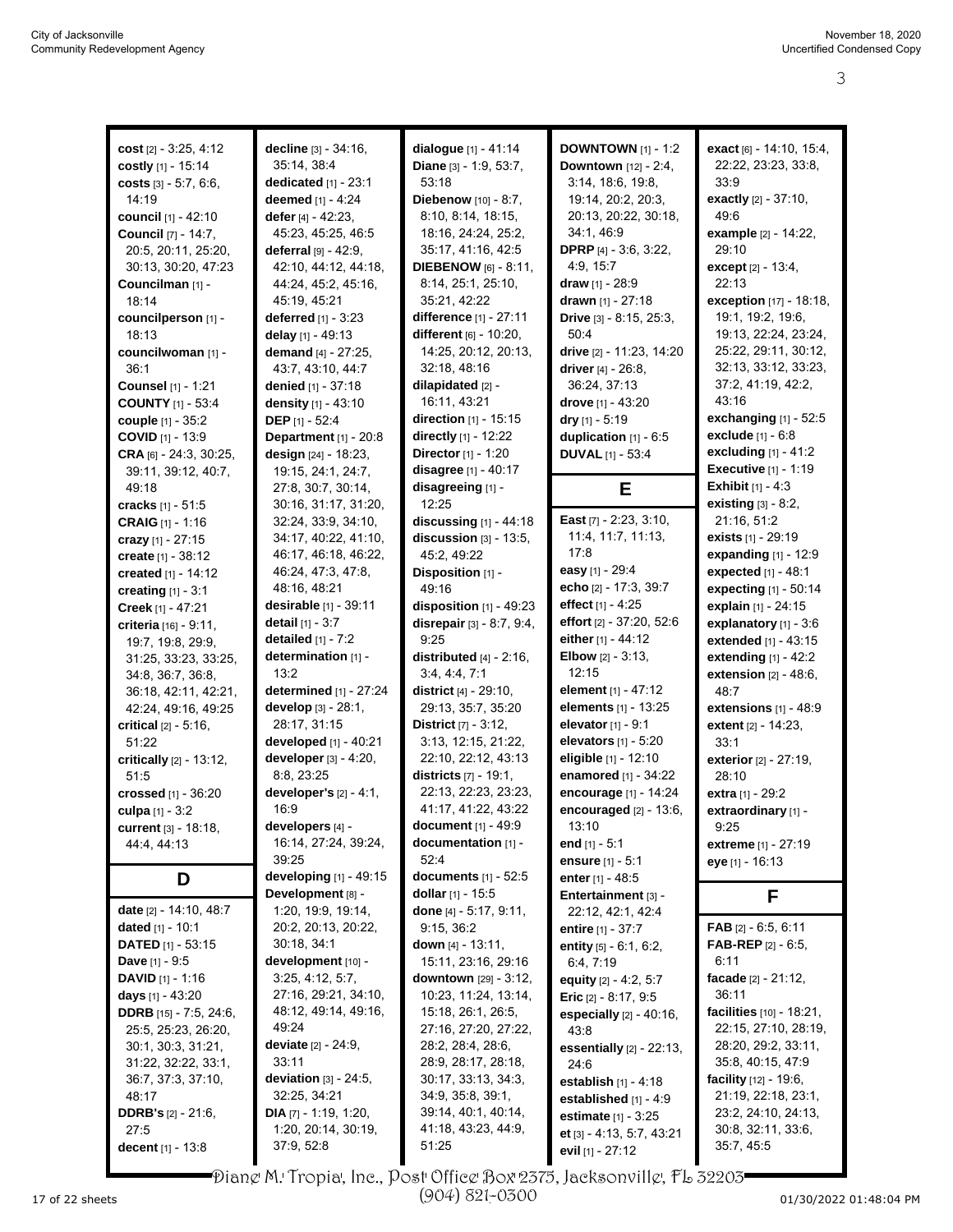| facing [2] - 21:13,            | foot $[5] - 6.3, 9.16$ ,       | generic [1] - 16:5               | head [5] - 12:6, 35:3,            | 38:8, 47:11, 51:6              |
|--------------------------------|--------------------------------|----------------------------------|-----------------------------------|--------------------------------|
| 48:20                          | 9:19, 9:24, 10:15              | <b>GIBBS</b> $[8] - 1.16$ , 2:8, | 43:5, 43:18, 46:1                 | <b>improve</b> [1] - 16:15     |
| fact $[2] - 29:11, 36:25$      | footage $[2] - 23:19$ ,        | 11:1, 11:8, 17:11,               | heading [1] - 29:16               | improvement $[1] - 6:9$        |
|                                | 26:7                           | 17:22, 28:16, 45:9               |                                   |                                |
| <b>factor</b> $[1] - 25:13$    |                                |                                  | hear $[1] - 33:25$                | $INA [1] - 1:20$               |
| fairly [3] - 3.6, 14:10,       | Ford $[1]$ - 50:1              | Gibbs [5] - 10:25,               | heard $[3] - 42:16$ ,             | inadvertently [1] - 3:3        |
| 14:15                          | foregoing [2] - 52:13,         | 11:6, 17:21, 28:15,              | 42:19, 49:17                      | inaudible [2] - 27:14,         |
| fall $[3] - 4:22, 14:5,$       | 53.9                           | 45:8                             | hearing [12] - 7:9,               | 40:6                           |
| 51:4                           | forgivable $[2] - 3:20$ ,      | GILLAM [3] - 1:14,               | 19:12, 30:11, 30:15,              | inaudible) [1] - 27:23         |
| families [2] - 28:20,          | 3:21                           | 15:24, 38:16                     | 30:16, 33:19, 35:13,              | incentive $[9] - 10.6$ ,       |
| 29:5                           | form $[3]$ - 3:18, 18:18,      | <b>Gillam</b> $[5] - 10:17$ ,    | 36.5, 36.6, 39.22,                | 12:5, 12:10, 13:3,             |
| far [4] - 6:17, 38:9,          | 32:6                           | 15:23, 38:15, 38:17,             | 41:14, 42.7                       | 13:18, 14:11, 16:18,           |
| 46:8, 48:22                    | formally [1] - 25:4            | 39.4                             | heart $[1] - 12:15$               | 16:20, 51:14                   |
| fashion $[2] - 4.4$ , 34.4     | Forsyth [1] - 48:19            | given [2] - 7:8, 16:13           | <b>heavily</b> $[1]$ - 21:25      | incentives $[4] - 10.4$ ,      |
| favor [17] - 2:15, 11:8,       | forth $[1] - 49.6$             | go-forward [1] - 16:6            | held $[1] - 1.6$                  | 11:23, 13.9, 14:20             |
| 12:1, 13:14, 16:3,             | forward $[1] - 16.6$           | goals $[1] - 40:7$               | help [5] - 9:14, 16:9,            | included [1] - 50:12           |
| 17:17, 17:22, 17:24,           |                                | goods [1] - 29:2                 | 44:7, 45:6                        | includes [1] - 22:16           |
|                                | forwards $[2] - 20:3$ ,        |                                  |                                   |                                |
| 18:1, 18:2, 27:5,              | 20:4                           | Gordon [1] - 50:7                | <b>helpful</b> $[1]$ - 45:13      | including [1] - 40:14          |
| 35:12, 38:3, 44:23,            | <b>four</b> $[2] - 21:3$       | grading [1] - 47:2               | helping [1] - 16:14               | incorporate [2] -              |
| 45:2, 45:15, 45:18             | fourth [1] - 11:2              | <b>Grant</b> $[1] - 4:13$        | high [2] - 24:8, 27:25            | 22:16, 47:11                   |
| <b>February</b> $[5] - 6:12$ , | <b>FPR</b> $[1] - 1:9$         | grant [3] - 24:5, 30:11,         | higher [1] - 21:15                | <b>increase</b> [2] - 13:3,    |
| 47:14, 47:18, 50:16            | frame [1] - 48:8               | 34:21                            | highest [1] - 24:19               | 16:19                          |
| Federal [1] - 47:25            | <b>Froats</b> $[8] - 13:16$ ,  | granted [2] - 19:13,             | Highway [1] - 35:9                | Independent [3] -              |
| feet $[2] - 5:15, 5:23$        | 13:23, 16:7, 17:25,            | 48:21                            | historic [8] - 3:11,              | 8:15, 25:3, 50:4               |
| few [2] - 15:25, 46:14         | 31:9, 31:20, 44:15,            | granting $[1]$ - 23:24           | 4:10, 5:4, 5:13, 11:9,            | individual $[1]$ - 4:14        |
| field $[1]$ - 28:2             | 51:1                           | grants [1] - 49:9                | 35:20, 47:23, 48:3                | indulgence [1] - 24:21         |
| fifteen [1] - 19:21            | FROATS [15] - 1:15,            | great [6] - 8:7, 9:3,            | <b>Historic</b> [3] - 3:18,       | industrial $[1]$ - 22:14       |
| final $[2] - 30.7, 52.3$       | 13:17, 14:2, 14:9,             | 15:17, 26:21, 37:4,              | 6:22, 49:8                        | ineligible $[1]$ - 4:24        |
|                                |                                |                                  |                                   |                                |
| finally [2] - 23:23, 50:6      | 15:9, 18:1, 31:10,             | 52:10                            | <b>historical</b> $[2] - 15:11$ , | information $[3] - 46:7$ ,     |
| fine $[8] - 13:20, 14:16$ ,    | 33:15, 34:11, 34:15,           | ground [14] - 18:23,             | 16:10                             | 46:21, 48:14                   |
| 14:17, 14:23, 15:20,           | 34:24, 35:4, 35:11,            | 21:12, 22:17, 22:20,             | hit $[1] - 13.9$                  | <b>initial</b> $[1]$ - 19:17   |
| 16:7, 16:13, 42:13             | 37:19, 44:16                   | 23:4, 23:12, 23:20,              | home $[1] - 22:2$                 | <b>initiative</b> [1] - 50:18  |
| fine-tune $[3] - 14:17$ ,      | <b>Froats'</b> $[2] - 38.21$ , | 23:22, 32:4, 37:3,               | hoops [1] - 24:9                  | inoperable [1] - 8:24          |
| 14:23, 15:20                   | 41:8                           | 37:6, 37:8, 37:11,               | hope [1] - 33:14                  | input [1] - 47:9               |
| fine-tuned $[1]$ - 13:20       | front [3] - 25:22, 34:1,       | 45:12                            | hopefully [4] - 13:12,            | inserted [1] - 32:1            |
| fine-tuning [3] -              | 36:6                           | ground-floor [3] -               | 43:9, 47:3, 49:12                 | inside [1] - 28:8              |
| 14:16, 16:7, 16:13             | frontage [1] - 23:5            | 22:17, 22:20, 23:12              | hoping [1] - 6:19                 | <b>insight</b> $[1] - 23.6$    |
| fire $[1] - 47:6$              | <b>fronting</b> $[1] - 50.5$   | ground-level [1] -               | <b>hotel</b> [1] - 48:19          | install $[1] - 5:20$           |
| firm $[2] - 47:3, 47:8$        | FSCJ [1] - 43:25               | 37:11                            | housing [1] - 41:5                | instead [1] - 25:19            |
| firms $[1] - 46:24$            | full $[1] - 37:3$              | growth [1] - 26:2                | <b>Housing [4] - 48:15,</b>       |                                |
|                                |                                | guess [5] - 10:8,                |                                   | interesting $[1]$ - 13:5       |
| first [7] - 2:5, 19:18,        | <b>Fuller</b> [1] - $8:17$     | 10:11, 43:2, 43:4,               | 49:1, 49:4, 49:11                 | interior [1] - 8:24            |
| 28:11, 30:15, 31:11,           | funded [1] - 14:14             |                                  | <b>HPRR</b> $[1] - 3:20$          | <b>inundated</b> $[1]$ - 11:14 |
| 46:18, 48:2                    | funding [8] - 3:13, 4:7,       | 44:11                            | hundred [1] - 33:15               | <b>INVESTMENT</b> $[1]$ - 1:2  |
| fit $[1]$ - 12:10              | 4:15, 4:17, 4:18,              | guideline [1] - 19:15            | hurdles [1] - 36:19               | investment $[1]$ - 8:5         |
| fitting $[1] - 12:18$          | 4.23, 7.3, 13.21               | guidelines $[5] - 24:1$ ,        |                                   | Investment $[4] - 2.4$ ,       |
| five [2] - 31:25, 41:1         | funds [1] - 15:2               | 25:24, 32:24, 33:10,             |                                   | 18.6, 20.4, 46.9               |
| five-story $[1] - 41:1$        |                                |                                  |                                   |                                |
|                                |                                | 41:20                            |                                   | involved [1] - 10:22           |
| flipside [1] - 48:5            |                                | <b>GUY</b> $[1]$ - 1:19          | idea [1] - 38:24                  |                                |
|                                | G                              | <b>guys</b> $[1] - 9.5$          |                                   | <b>issue</b> [1] - 31:1        |
| floor $[12] - 18:23$ ,         | Gaffney [1] - 18:14            |                                  | ideas [1] - 38:22                 | ITE $[1] - 23.11$              |
| 21:12, 22:17, 22:20,           | game [1] - 51:25               |                                  | <b>identifies</b> [1] - 33:24     | item [3] - 2:5, 6:8            |
| 23.4, 23.12, 23:20,            |                                | н                                | immediately [2] -                 | <b>items</b> [1] - 19:12       |
| 32:4, 37:4, 37:7,              | game-changer [1] -             | hall [3] - 6:15, 6:16,           | 12:19, 29:12                      | itself [4] - 4:7, 4:11,        |
| 37:8, 45:12                    | 51:25                          | 41.4                             | impact [1] - 49:8                 | 5:12, 6:21                     |
| floors $[1]$ - 8:25            | garage [2] - 40:25,            |                                  | <b>impairment</b> [1] - 29:20     |                                |
| Florida [4] - 1:9, 1:10,       | 48:20                          | hands [1] - 16:9                 | impediment [1] -                  | J                              |
| 53:7, 53:18                    | garages [1] - 27:15            | happy $[5]$ - 7:7, 26:19,        | 29:20                             |                                |
| <b>FLORIDA</b> $[1] - 53.3$    | <b>general</b> [1] - 8:19      | 34:17, 37:21, 42:23              | implement [1] - 14:3              | JAA [1] - 8:20                 |
| focus $[2] - 4:10, 13:24$      | General [1] - 1:21             | hard $[3] - 10:13, 27:6,$        | implemented [1] -                 | JACKSONVILLE [1] -             |
| focusing $[1] - 4:14$          | generate [2] - 23:10,          | 39:25                            | 15:3                              | 1:1                            |
| follow [2] - 20:1, 50:25       | 23:13                          | <b>Hardwick</b> [1] - 12:23      | implication $[1]$ - 14:18         | Jacksonville [4] - 1:7,        |
| follow-up [1] - 50:25          | generates [1] - 37:12          | <b>harkening</b> $[1] - 43:19$   | important [4] - 13:13,            | 1:9, 3:12, 28:6                |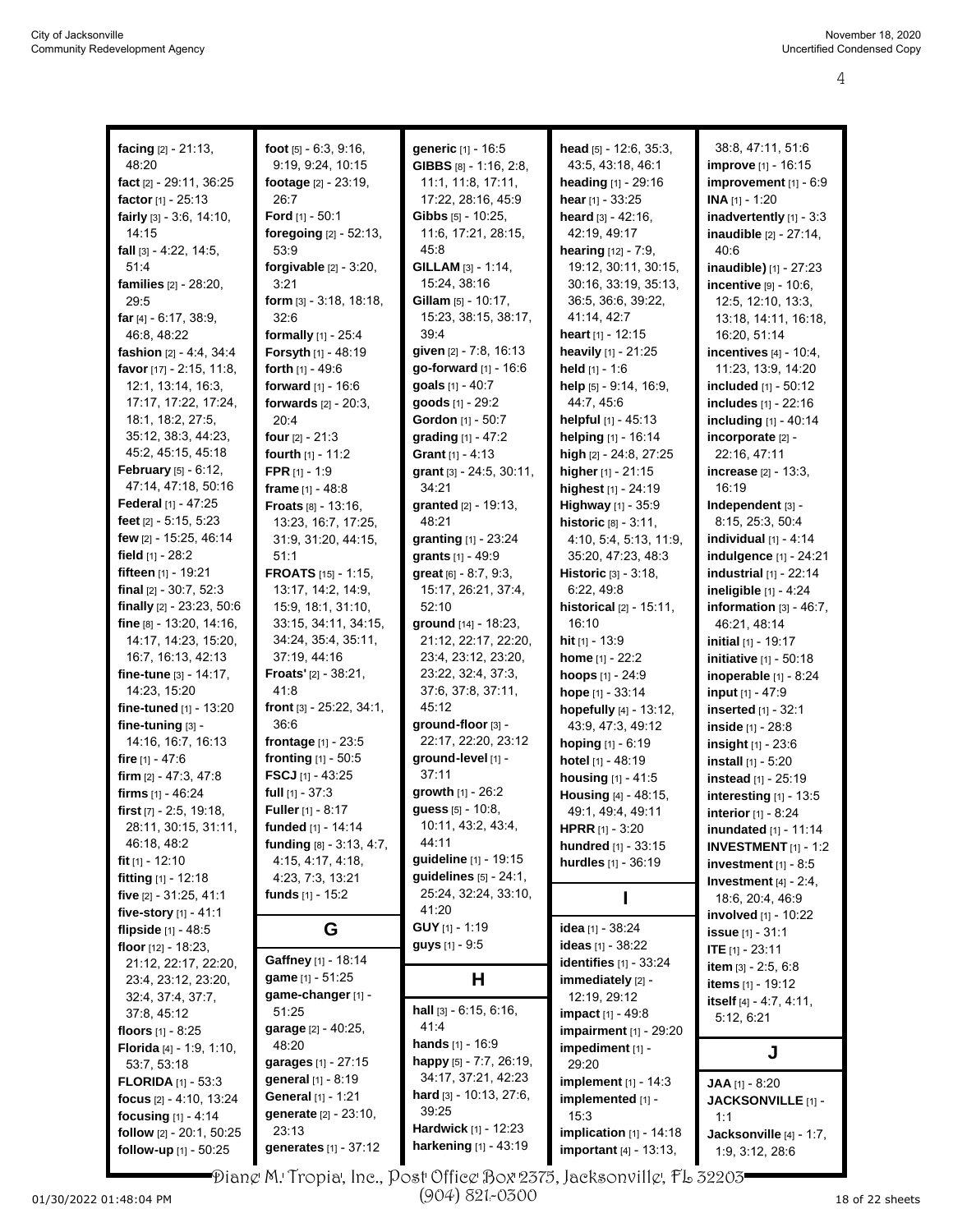| Jams [1] - 50:10                  | legislation $[3]$ - 18:17,           | mansion [2] - 47:23,                         | mentioned [2] - 12:3,           | 40:17, 43:8                     |
|-----------------------------------|--------------------------------------|----------------------------------------------|---------------------------------|---------------------------------|
|                                   | 21:2, 47:22                          | 47:25                                        | 25:15                           | multiple [1] - 41:9             |
| January [3] - 1:6, 2:1,           |                                      |                                              |                                 |                                 |
| 53:15                             | length $[1] - 6:2$                   | $map$ [1] - 44:3                             | message [1] - 10:11             | Multipurpose [1] - 1:8          |
| <b>Jax</b> [1] - 50:10            | lens [3] - 24:11, 24:17,             | March [1] - 6:12                             | met [2] - 7:4, 28:1             | museum [1] - 47:6               |
| <b>JIM</b> $[1] - 1:13$           | 27:8                                 | <b>market</b> [2] - 11:23,                   | MEZINI [2] - 1:20, 39:5         | music [3] - 6:15, 6:16,         |
| $job$ [1] - 37:4                  | letting [1] - 24:15                  | 26:4                                         | microphone [1] -                | 7:25                            |
| JOHN [1] - 1:21                   | level [2] - 28:2, 37:11              | <b>Marketing [1] - 1:20</b>                  | 29:23                           | must $[1] - 7:4$                |
| judicial [2] - 19:9, 34:4         | <b>Library</b> $[1] - 1.8$           | marketplace [1] - 10:4                       | might [3] - 6:9, 14:21,         |                                 |
|                                   | <b>Life</b> $[1] - 48.6$             | matter [2] - 30.8, 34:5                      | 45:5                            | N                               |
| jump [1] - 24:8                   |                                      |                                              |                                 |                                 |
| June [1] - 6:22                   | life [3] - 24:17, 24:18,             | McCoy's [1] - 47:21                          | million [2] - 4:1, 15:8         | name [2] - 8:13, 43:25          |
|                                   | 24:19                                | mea $[1] - 3:2$                              | mind $[1]$ - 49:25              |                                 |
| K                                 | line [7] - 6:8, 6:18,                | mean [5] - 30:24, 31:2,                      | mindset [1] - 21:6              | nature [2] - 12:18,             |
|                                   | 11:2, 12:16, 27:18,                  | 34:25, 35:10, 35:11                          | mine [1] - 31:7                 | 29:3                            |
| <b>Kampus</b> [1] - 46:23         | 40:7                                 | means [2] - 19:2, 19:6                       | mini $[1] - 27:9$               | nearby [1] - 35:9               |
| <b>keep</b> $[3] - 9.12, 22.5,$   | list $[2] - 46:25, 50:20$            | meant $[2] - 16:11$ ,                        | minimums $[4] - 4:8$ ,          | necessary [2] - 27:12,          |
| 39:21                             | live $[3] - 6.15, 7.24$              | 27:14                                        | 4:18, 4:22, 5:6                 | 47:20                           |
| keeps [1] - 36:22                 | $\lambda$ loan $\lambda$ 3:20, 3:21, | mechanical $[1]$ - 8:22                      | minor $[1] - 21:15$             | need [20] - 2:5, 9:13,          |
| <b>KELLEY</b> $[8] - 1:20$ ,      | 3:23                                 |                                              |                                 | 9:20, 10:3, 10:11,              |
|                                   |                                      | meet [18] - 18:22,                           | minutes [4] - 2:6,              | 19:19, 26:12, 26:15,            |
| 2:25, 7:23, 8:6, 11:5,            | local [2] - 21:23, 22:1              | 19.6, 25.23, 32:23,                          | 2:11, 2:15, 2:21                |                                 |
| 12:6, 12:13, 13:22                | located $[4] - 3.9, 11.3$ ,          | 32:25, 33:8, 33:9,                           | $mix$ [1] - 23:9                | 28:11, 28:17, 28:19,            |
| <b>Kelley</b> [4] - 2:24,         | 30:8, 33:13                          | 34:8, 34:9, 34:11,                           | mixed $[7] - 22:16$ ,           | 28:20, 34:25, 40:4,             |
| 10:20, 12:2, 13:18                | <b>location</b> $[1] - 36:4$         | 35:15, 36:7, 36:9,                           | 23:8, 23:9, 31:3,               | 40:14, 43:8, 44:7,              |
| <b>Kids</b> $[1] - 46:23$         | locations [1] - 38:25                | 36:11, 36:12, 36:13,                         | 32:3, 37:5                      | 45:5, 45:21, 48:24              |
| kind [10] - 9:21, 14:25,          | <b>Lofts</b> $[1]$ - 12:20           | 40:22, 44:7                                  | mixed-use [4] - 22:16,          | <b>needed</b> $[3] - 22:8$ ,    |
| 20:18, 21:6, 24:20,               | long-winded [2] -                    | <b>MEETING</b> $[1]$ - 1:3                   | 23:8, 23:9, 31:3                | 40:16, 40:19                    |
| 33:19, 40:6, 41:7,                | 24:14, 37:16                         | meeting [13] - 2:4, 2:6,                     | mixing $[1] - 23:17$            | negotiating [1] - 51:19         |
| 45:12, 47:9                       |                                      |                                              |                                 | negotiations [1] -              |
|                                   | look $[15] - 14:25$ ,                | 3:2, 6:12, 24:1, 46.6,                       | moment [1] - 18:20              | 51:24                           |
| Kings [1] - 29:16                 | 24:16, 24:19, 27:13,                 | 46.9, 46.18, 49.17,                          | money [7] - 15:12,              |                                 |
| knowledge [2] - 8:5,              | 31:5, 31:6, 31:23,                   | 49:21, 49:22, 51:12                          | 16.9, 16.11, 16:15,             | neighborhood [2] -              |
| 8.6                               | 32:7, 32:8, 32:17,                   | meetings $[1]$ - 36:3                        | 16:19, 16:20, 50:17             | 35:24, 40:14                    |
|                                   | 37:25, 39:16, 40:24,                 | <b>MEMBER</b> [54] - 2:7,                    | month $[2] - 42:9$ ,            | neighborhoods [3] -             |
| L                                 |                                      |                                              |                                 |                                 |
|                                   | 40:25, 45:5                          | 2:8, 7:14, 7:17, 8:2,                        | 49:21                           | 19:2, 22:23, 41:18              |
|                                   |                                      |                                              |                                 | new [8] - 5:20, 12:11,          |
| <b>Land</b> $[1]$ - 20:10         | looked [1] - 24:10                   | 9.8, 11.1, 11.8,                             | months $[1] - 48.2$             | 12:22, 14:10, 14:12,            |
|                                   | looking [8] - 14:18,                 | 11:20, 12:7, 12:24,                          | moot $[1] - 20:18$              | 14:15, 46:10, 48:20             |
| land [4] - 28:5, 31:14,           | 16:18, 17:7, 23:21,                  | 13:17, 14:2, 14:9,                           | most $[1] - 41:3$               |                                 |
| 38:24, 39:1                       | 28:25, 44:3, 47:5,                   | 15.9, 15.24, 17:3,                           | motion [8] - 2:6, 2:20,         | next [7] - 6:11, 37:22,         |
| landmark [1] - 6:21               | 51:15                                | 17:9, 17:11, 17:17,                          | 17:7, 17:13, 18:3,              | 45:4, 46:6, 48:1,               |
| landscape [1] - 47:10             | looks [3] - 32:10, 33:2,             | 17:19, 17:22, 17:24,                         | 39:16, 44:13, 44:25             | 50:10, 51:11                    |
| landscaping [1] -                 | 33.5                                 | 18:1, 27:1, 27:4,                            | move [6] - 2:22, 14:3,          | nightclub [2] - 7:21,           |
| 36:15                             | <b>LORI</b> $[1]$ - 1:19             | 28:16, 29:25, 30:6,                          | 14:17, 17:9, 48:17,             | 12:17                           |
| language [2] - 21:16,             | lose [1] - 36:24                     | 30:23, 31:10, 33:15,                         | 48:19                           | nine [7] - 19:7, 33:23,         |
| 32:13                             |                                      | 34:11, 34:15, 34:24,                         |                                 | 33.25, 34.8, 36.8,              |
| Large [1] - 1:10                  | $lost [1] - 29:23$                   | 35:4, 35:11, 37:19,                          | moved $[1] - 2:7$               | 36:16                           |
| <b>largely</b> $[1] - 3.5$        |                                      |                                              | MR [23] - 2:25, 7:23,           | <b>nobody</b> $[2] - 36:1$      |
|                                   | Μ                                    | 38:16, 38:20, 39:18,<br>39:21, 40:10, 40:13, | 8:6, 8:11, 8:14, 11:5,          | <b>none</b> $[4] - 2:13, 28:1,$ |
| <b>last</b> $[8] - 2.6, 10.3,$    |                                      |                                              | 12:6, 12:13, 13:22,             |                                 |
| 18:5, 18:7, 30:3,                 | Madam [5] - 2:25,                    | 43:2, 43:19, 44:16,                          | 18:10, 25:1, 25:10,             | 35.4, 46:12                     |
| 48:22, 50:13, 50:25               | 10:24, 25:1, 35:21,                  | 44:20, 45:1, 45:9,                           | 30.2, 30.9, 32.21,              | <b>North</b> $[1] - 1.8$        |
| <b>Laura</b> $[1] - 1.8$          | 43.2                                 | 45:15, 45:18, 50:24,                         | 33:21, 34:14, 34:19,            | <b>Northbank</b> [2] - 18:13,   |
| Laura/Adams [1] -                 | <b>main</b> $[1]$ - 36:23            | 51:11                                        | 35:21, 41:21, 42:22,            | 50:18                           |
| 48:18                             | Main [1] - 50:4                      | Member [6] - 1:14,                           | 46:1, 46:3                      | <b>Notary</b> [1] - 1:10        |
| LaVilla [4] - 19:1,               | <b>maintain</b> $[1]$ - 19:17        | 1:14, 1:15, 1:15,                            | MS [15] - 14:5, 15:4,           | notes $[1] - 53:11$             |
| 22:10, 41:22, 41:24               | maintaining [1] -                    | 1:16, 1:16                                   | 28:22, 31:19, 35:3,             | <b>nothing</b> $[2] - 7.14$ ,   |
| <b>lawyers</b> [1] - 47:15        | 16:17                                | <b>members</b> $[5] - 9:2$ ,                 |                                 | 17:4                            |
|                                   |                                      | 41:14, 42:8, 42:17,                          | 35.6, 39.5, 41.13,              |                                 |
| layers [1] - 34:6                 | malfunction $[1] - 8:21$             |                                              | 41:23, 43:18, 45:23,            | <b>Notice</b> $[1] - 49.15$     |
| <b>lease</b> $[1] - 6:2$          | malfunction) $[2] -$                 | 44:14                                        | 46.2, 46.14, 51.7,              | <b>noting</b> $[1] - 30:17$     |
| <b>leasing</b> $[1] - 7:18$       | 16:12, 44:18                         | <b>MEMBERS</b> [5] - 1:12,                   | 52:2                            | November [1] - 14:6             |
| <b>least</b> $[5] - 22:24, 23:3,$ | management [1] -                     | 2:12, 2:17, 2:19,                            | <b>MSA</b> $[2] - 26:6$ , 26:10 | number [3] - 15:10,             |
| 42:15, 45:6, 49:20                | 21:18                                | 51:17                                        | mulling $[1] - 43.5$            | 35:8, 42:7                      |
| leave $[1] - 46.25$               | <b>Manager</b> [1] - 1:19            | <b>memo</b> $[2] - 30:3$ ,                   | multifamily $[6]$ - 26:2,       | <b>Number</b> [1] - 22:9        |
| legal $[1]$ - 52:5                | managing [1] - 8:18                  | 33:24                                        | 26:14, 39:23, 39:24,            | <b>numerous</b> [1] - 29:13     |

Diane M. Tropia, Inc., Post Office Box 2375, Jacksonville, FL 32203 (904) 821-0300

19 of 22 sheets Page 5 to 5 of 8 01/30/2022 01:48:04 PM

U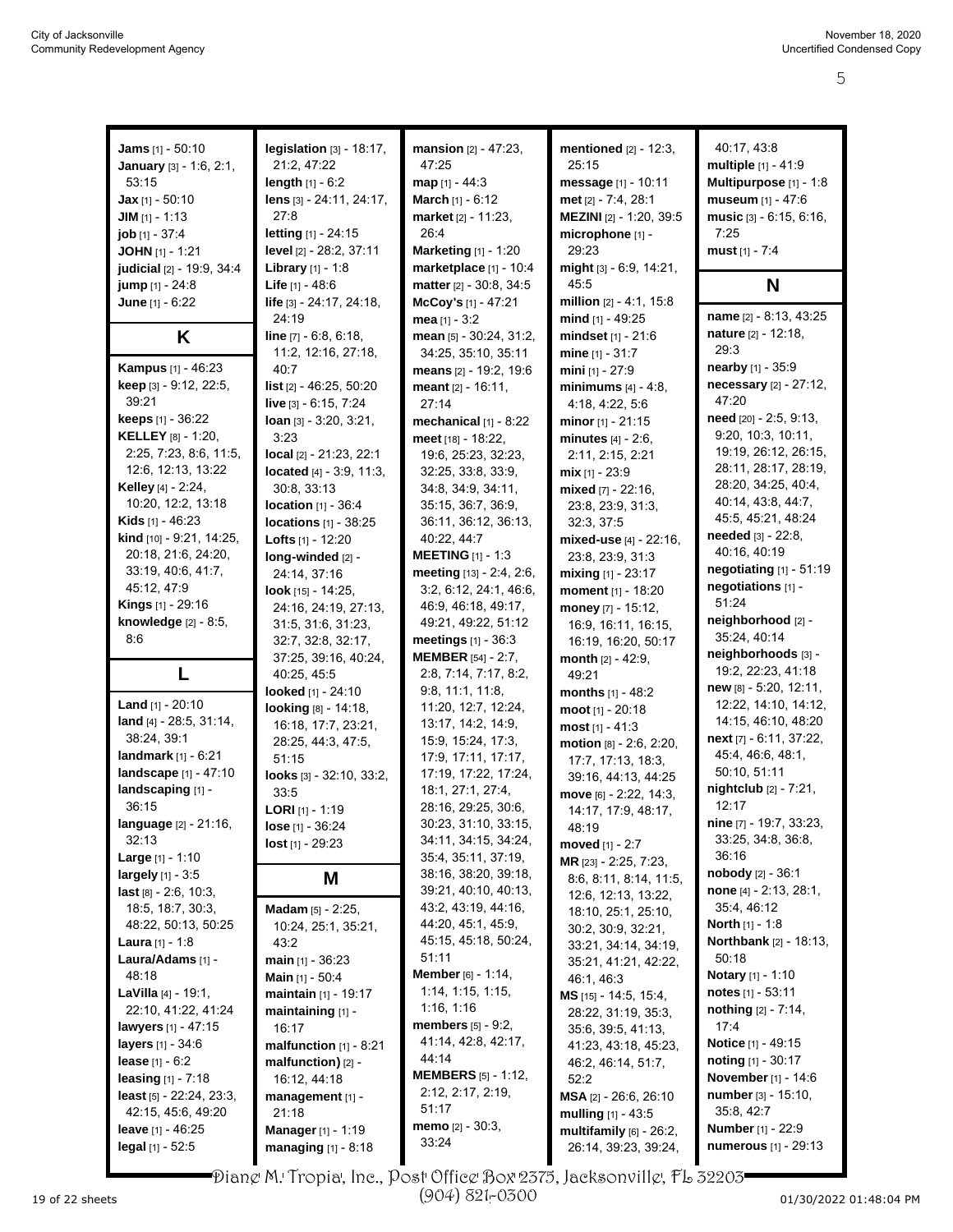|                              | organizations [1] -           | 34:19, 41:21                    | plenty [2] - 28:5, 38:25              | 41:3                         |
|------------------------------|-------------------------------|---------------------------------|---------------------------------------|------------------------------|
| O                            | 35:25                         | part [3] - 8:23, 23:1,          | Plus $[1] - 36.9$                     | Professional [2] -           |
|                              | original [2] - 31:12,         | 27:21                           | plus [2] - 36:18, 37:11               | 53:7, 53:18                  |
| o'clock [1] - 46:24          | 48:12                         | particular $[8] - 11:10$ ,      |                                       | program [9] - 13:18,         |
| object [1] - 32:14           |                               | 14:4, 16:1, 20:16,              | <b>podium</b> $[2] - 8:10$ ,<br>24:24 | 13:19, 13:20, 14:1,          |
| objectives [1] - 40:8        | originally [1] - 31:13        | 23:25, 35:19, 36:4              |                                       | 14.4, 15.2, 15.14,           |
| observation [1] -            | <b>ORLECK's [1] - 47:6</b>    |                                 | point [9] - 12:7, 14:16,              |                              |
| 10:22                        | outlined [1] - 6:25           | particularly $[2] - 7:8$ ,      | 16:8, 16:24, 20:18,                   | 15:19, 16:8                  |
| obviously [5] - 5:17,        | outlining [1] - 37:5          | 39:11                           | 37:19, 41:8, 50:6,                    | <b>Program</b> $[1] - 3:15$  |
| 8:25, 14:12, 15:18,          | outside [4] - 28:3,           | partner [1] - 8:18              | 52:5                                  | programming [1] -            |
| 32:15                        | 29:12, 29:22, 43:22           | pass [2] - 35:1, 51:9           | poll [1] - 44:22                      | 50:12                        |
| occupied $[2] - 8.4$ ,       | overlay [2] - 29:7, 40:2      | passed [4] - 20:25,             | poorly [1] - 27:22                    | Programming [1] -            |
| 21:17                        | overpaid [1] - 10:1           | 30:1, 30:2, 32:22               | populated [1] - 21:25                 | 50:17                        |
| Ocean [2] - 21:24            | overpay [3] - 9:23,           | <b>past</b> $[1] - 43:20$       | Porter $[2] - 47:23$ ,                | programs [1] - 51:14         |
| October [1] - 14:6           | 10:5, 11:25                   | path [2] - 20:1, 41:6           | 47:25                                 | prohibition [1] - 27:21      |
| OF $[4] - 1:1, 53:1,$        | overpaying [1] - 13:2         | <b>paying</b> $[1] - 9:24$      | position [4] - 19:22,                 | project $[15] - 3.9$ ,       |
| 53:3, 53:4                   | overriding [1] - 45:7         | peculiar [1] - 20:1             | 24:16, 39:14, 44:2                    | 11:12, 16:4, 33:20,          |
| offensive [1] - 40:23        | oversight [1] - 30:7          | pending [1] - 47:22             | positioned $[1] - 6.14$               | 34:16, 34:23, 35:14,         |
| offer [1] - 42:15            | own [4] - 12:4, 19:3,         | people [4] - 28:18,             | <b>possible</b> $[2] - 27:7$ ,        | 35:18, 35:19, 36:11,         |
| Office [1] - 1:21            | 32:15, 32:16                  | 28:19, 29:1, 47:1               | 27:13                                 | 37:22, 38:4, 48:19,          |
| office [9] - 21:18,          | owner [5] - 7:18, 7:20,       | per [4] - 5:7, 26:8,            | potential $[1] - 31:1$                | 48:20, 49:13                 |
| 22:1, 23:10, 23:17,          | 9:13, 9:14, 16:16             | 26:10, 26:11                    | potentially $[2] - 34:25$ ,           | projects [2] - 11:15,        |
| 24:11, 32:3, 32:7,           | owners [2] - 26:13,           | percent [15] - 3:24,            | 40:6                                  | 16:23                        |
| 33:2, 33:4                   | 26:14                         | 4:22, 21:12, 22:25,             | precipitated [1] -                    | proper [1] - 40:20           |
| <b>Officer</b> [1] - 1:19    | ownership [3] - 10:9,         | 23:3, 23:7, 23:16,              | 25:13                                 | properly [1] - 29:14         |
| often [1] - 29:1             | 47:19, 49:11                  | 23:19, 26:6, 26:9,              | predicated [1] - 23:24                | properties $[3]$ - $9:23$ ,  |
| Olio $[1] - 12:19$           |                               | 33:16, 37:5, 37:6,              | predicted [1] - 16:2                  | 12:16, 29:14                 |
| <b>OLIVER</b> $[1] - 1:15$   | P                             | 37:7                            | preparing [1] - 5:21                  | property [17] - 3:11,        |
| once [1] - 19:12             |                               | performance [4] -               | present [1] - 33:19                   | 5:5, 5:12, 10:2, 10:5,       |
| one [20] - 2:24, 7:10,       | $p.m$ [3] - 1:7, 2:1,         | 6.15, 6.16, 7.25,               | <b>PRESENT</b> [2] - 1:12,            | 12:8, 12:14, 12:23,          |
| 13:11, 16:23, 18:7,          | 52:14                         | 18:21                           | 1:18                                  | 16:15, 16:16, 16:17,         |
| 21:25, 22:7, 34:8,           | package [1] - 3:4             | performed [1] - 6:25            | presentation [1] -                    | 16:20, 18:20, 19:4,          |
| 35:1, 35:2, 35:9,            | packet [1] - 21:8             | perhaps [1] - 42:11             | 15:5                                  | 19:5, 37:12                  |
| 38:7, 38:23, 39:10,          | pad [3] - 49:14, 49:16,       | <b>Perkins</b> [1] - 46:16      | presented [1] - 19:16                 | proposal [1] - 48:12         |
| 39:19, 41:15, 49:20,         | 49.24                         | permanent [1] - 47:9            | Preservation [4] -                    | proposals $[1]$ - 38:21      |
| 51:10, 51:13, 52:11          | page [7] - 4:5, 4:6,          | permission $[1]$ - 48:8         | 3:14, 3:19, 6:23,                     | proposed $[1]$ - $7:20$      |
| One [1] - 47:13              | 4:16, 10:18, 22:8,            | permitted [7] - 18:25,          | 49.9                                  | provide $[3] - 8.9$ ,        |
| one-page [2] - 51:10,        | 51:10, 51:13                  | 27:18, 41:19, 41:24,            | preservation [1] - 11:9               | 20:19, 49:10                 |
| 51:13                        | <b>Page</b> $[2] - 4.5, 4.16$ | 41:25, 43:15, 43:16             | press $[1] - 8:12$                    | provided $[2] - 6:23$ ,      |
| online [3] - 8:17, 39:4,     | paid [1] - 9:17               | person [1] - 26:11              | presumably [3] -                      | 20:7                         |
|                              | paper [2] - 48:10,            | personal [2] - 18:20,           |                                       | provisions $[1]$ - 32:13     |
| 39:5                         | 48:14                         | 19:5                            | 19:12, 30:15, 30:20                   | <b>Public</b> [2] - 1:10,    |
| open [4] - 2:3, 7:12,        | parallel [1] - 20:5           | perspective [3] - 5:11,         | <b>pretty</b> [1] - 13:8              | 47:16                        |
| 24:23, 47:21                 |                               |                                 | previously [1] - 12:23                | <b>public</b> $[12] - 9:2$ , |
| operations $[1] - 4:12$      | parameters [1] - 31:22        | 37.9, 40.4                      | price [1] - 11:23                     | 21:14, 24:3, 25:6,           |
| Operations [1] - 1:19        | <b>parcel</b> $[1] - 50:3$    | <b>Philips</b> [1] - 35:9       | <b>pricing</b> $[1] - 14:20$          | 33:19, 35:13, 36:5,          |
| operator $[1] - 6:13$        | <b>parcels</b> [1] - 49:12    | <b>piece</b> [1] - 19:4         | prime $[1] - 40:1$                    | 36:6, 36:13, 36:19,          |
| opinion $[3] - 10:21$ ,      | parents' [1] - 24:13          | <b>pike</b> [1] - 13:11         | <b>principal</b> $[1] - 3:23$         |                              |
| 30:24, 51:5                  | <b>park</b> [3] - 46:22,      | place $[5] - 4.25, 5.6$ ,       | <b>private</b> <sub>[2]</sub> - 24:4, | 51:21, 52:8                  |
| opportunity [6] -            | 46:23, 50:5                   | 8:23, 13:23, 25:16              | 36:19                                 | <b>Public/Main</b> [1] - 1:7 |
| 25:21, 26:18, 34:16,         | $parking [5] - 27:10,$        | <b>plan</b> $[2] - 23:18, 24:3$ | problem $[1] - 42:25$                 | put [5] - 16.9, 16.11,       |
| 38.2, 38.4, 42.23            | 27:11, 27:14, 27:15,          | Planning [8] - 19:10,           | procedurally [1] -                    | 19:4, 23:12, 51:1            |
| opposed [1] - 2:18           | 40:24                         | 20:6, 20:7, 20:8,               | 30:21                                 | <b>putting</b> $[1] - 4:25$  |
| order $[2] - 30.10$ ,        | parkland [2] - 47:20,         | 20:16, 33:17, 34:2,             | <b>proceed</b> [1] - 17:14            |                              |
| 36:20                        | 51:21                         | 43:20                           | proceeding [1] - 44:25                | Q                            |
| ordinance [9] - 18:12,       | Parks [1] - 50:17             | <b>planning</b> $[1] - 50:9$    | Proceedings [1] - 1:6                 |                              |
| 18:23, 19:18, 19:20,         | <b>Parola</b> [6] - 18:9,     | <b>plans</b> $[1]$ - 10:7       | proceedings [2] -                     | quasi [2] - 19:9, 34:4       |
| 20:19, 21:13, 22:5,          | 25:15, 32:12, 37:4,           | <b>played</b> $[1] - 50:2$      | 52:13, 53.9                           | quasi-judicial [2] -         |
| 32:23, 39:8                  | 41:15, 41:17                  | <b>playing</b> $[1]$ - 28:2     | <b>process</b> $[3] - 20:14$ ,        | 19:9, 34:4                   |
| <b>Ordinance</b> [2] - 18:7, | <b>PAROLA</b> [9] - 1:19,     | Plaza $[3] - 46:17$ ,           | 33.23, 46.21                          | query [1] - 44:13            |
| 46.5                         | 18:10, 30:2, 30:9,            | 49:14, 49:24                    | <b>product</b> [2] - 30:25,           | questions $[4] - 7.8$ ,      |
| org [3] - 51:2, 51:3         | 32:21, 33:21, 34:14,          | pleasure [1] - 44:11            |                                       | 7:12, 26:19, 27:2            |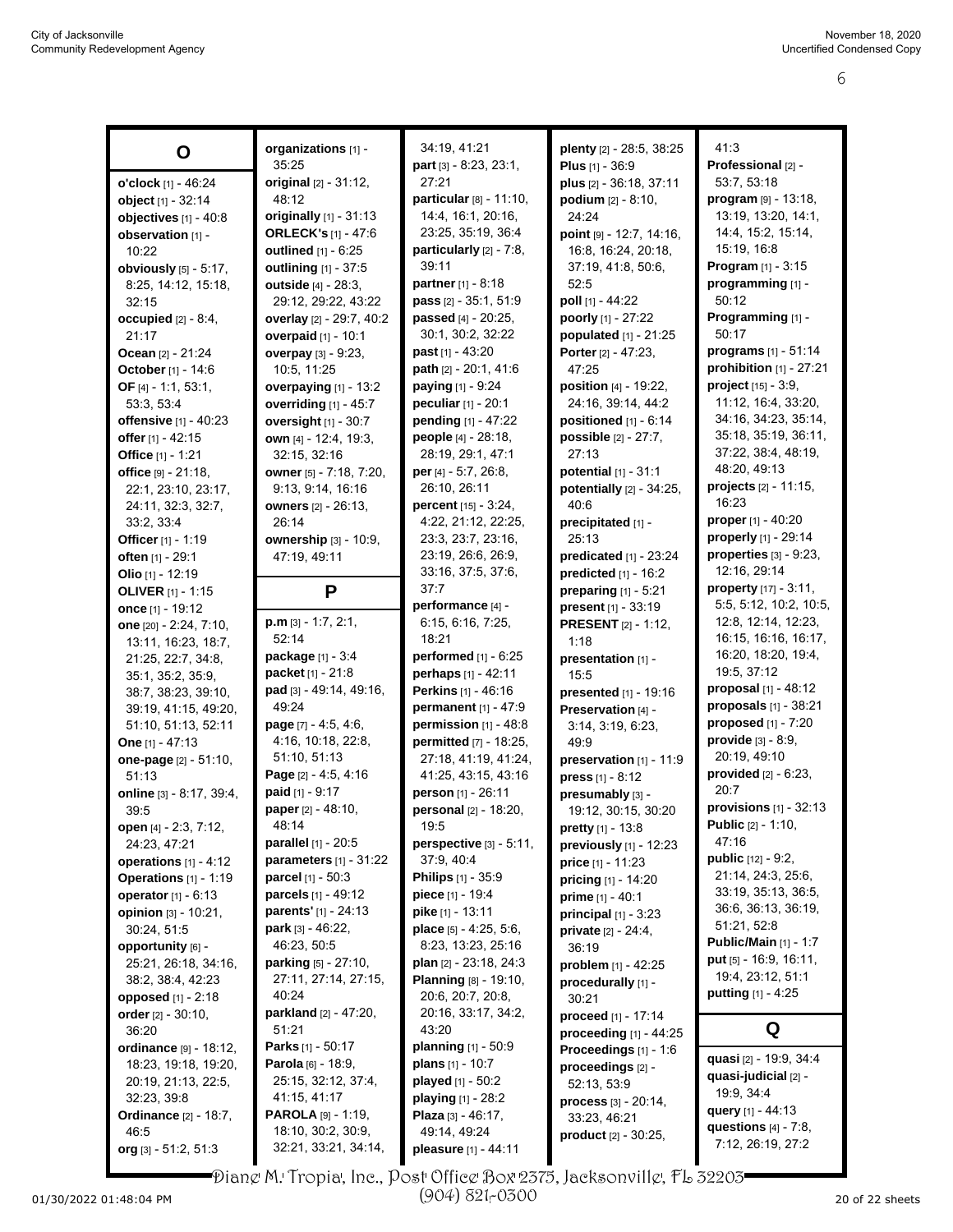| quick $[1] - 46:15$                                              | renovations $[1] - 48:3$           | 22:20, 23:5, 23:13,                        | 33:11, 34:7, 35:6,                      | situation [1] - 10:21            |
|------------------------------------------------------------------|------------------------------------|--------------------------------------------|-----------------------------------------|----------------------------------|
| quickly [2] - 47:4, 47:8                                         | rental [3] - 21:17,                | 23:20, 32:2, 37:8,                         | 36:23, 37:15, 39:10,                    | $\textsf{six}$ [1] - 48:2        |
| quite [1] - 25:16                                                | 22:1, 26:2                         | 39:23                                      | 41:19, 45:11                            | size [1] - 28:24                 |
|                                                                  | renting [1] - 29:1                 | <b>REV</b> [1] - 4:13                      | self-explanatory [1] -                  | small $[1] - 52:6$               |
| R                                                                | REP [2] - 6.5, 6:11                | <b>Review [7] - 19:9,</b>                  | 3:6                                     | someone [2] - 10:22,             |
|                                                                  | REPD [1] - 49:22                   | 19:14, 20:2, 20:13,                        | self-storage [17] -                     | 39:17                            |
| radius [1] - 38:10                                               | replaced [1] - 21:17               | 20:22, 30:19, 34:2                         | 21:19, 25:17, 26:7,                     | sometime [1] - 25:16             |
| rapidly [1] - 43:9                                               | replacement [1] -                  | <b>review</b> [4] - 19:15,                 | 26:10, 29:15, 32:11,                    | somewhat [2] - 24:18,            |
| rather [2] - 7:2, 20:1                                           | 46:23                              | 25:24, 30:19, 36:10                        | 32:15, 32:17, 33:2,                     | 27:10                            |
| read [2] - 48:10, 48:13                                          | report $[7] - 3:3, 7:1,$           | reviewed [1] - 34:7                        | 33:5, 33:11, 34:7,                      | soon [2] - 13:12,                |
| ready $[3] - 47:16$ ,                                            | 7:9, 20:7, 20:22,                  | revisions $[1]$ - 2:10                     | 35.6, 36.23, 37.15,                     | 46:25                            |
| 47:17, 51:9                                                      |                                    | Revitalization [1] -                       | 41.19, 45.11                            |                                  |
|                                                                  | 46:13, 53:9                        |                                            | self-storage/land [1] -                 | sorry [2] - 5:3, 22:7            |
| real [2] - 25:11, 51:24                                          | <b>REPORTER [1] - 53:1</b>         | 3:14                                       | 39:10                                   | sort [2] - 35:12, 38:8           |
| really [7] - 11:12,                                              | <b>Reporter</b> [2] - 53:8,        | rezoning [1] - 34:5                        |                                         | <b>sounds</b> [5] - 9:10,        |
| 19:19, 26:8, 27:9,                                               | 53:18                              | RFP $[1] - 46:23$                          | sell [1] - 16:18                        | 10:1, 35:18, 44:16,              |
| 27:15, 39:24, 42:22                                              | represents $[2] - 3:24$ ,          | risk $[1] - 3:1$                           | sense [2] - 20:15,                      | 45:20                            |
| realm $[3] - 24:4,$                                              | 8:8                                | River [2] - 14:21,                         | 20:17                                   | Southbank [9] -                  |
| 36:13, 36:19                                                     | request [13] - 3:7, 3:8,           | 50:10                                      | sentiments $[1] - 42:7$                 | 22:11, 26:3, 26:5,               |
| reason [3] - 25:25,                                              | 3:16, 3:22, 12:5,                  | Riverfront [3] - 46:17,                    | separate [2] - 6:10,                    | 29:10, 29:13, 35:5,              |
| 33.7, 38.5                                                       | 13:7, 18:14, 25:12,                | 49:14, 49:23                               | 24:18                                   | 35:7, 41:25, 42:4                |
| <b>reasons</b> $[3] - 36:16$ ,                                   | 25:13, 26:16, 35:25,               | riverfront $[1]$ - $52:9$                  | <b>series</b> [1] - 50:10               | space [2] - 5:24, 47:20          |
| 36:17, 37:17                                                     | 50:14, 51:1                        | Riverside [2] - 22:11,                     | <b>serve</b> [1] - 28:4                 | special [2] - 30:11,             |
| <b>received</b> $[3] - 7:6$ ,                                    | requested $[1]$ - 48:6             | 47:13                                      | service [1] - 9:1                       | 33:22                            |
| 48:13, 48:14                                                     | requesting [2] - 42:9,             | road [1] - 21:14                           | services [1] - 37:14                    | specific [4] - 25:17,            |
| recent $[1] - 8.4$                                               | 50:11                              |                                            | set [2] - 40:20, 47:13                  |                                  |
| recently [2] - 8:3, 15:6                                         |                                    | Room [1] - 1:8                             | setback [1] - 36:12                     | 30:7, 44:8, 49:4                 |
|                                                                  | requests $[1] - 4:18$              | rules [1] - 44:4                           |                                         | specifically [3] -               |
| recommendation [6] -                                             | require [2] - 32:19,               |                                            | setting [1] - 19:10                     | 13:24, 26:3, 30:17               |
| 20:3, 20:5, 20:20,                                               | 37:3                               | S                                          | <b>setup</b> [1] - 7:25                 | specifics $[1] - 8.9$            |
| 20:25, 21:9, 22:9                                                | requirement [3] -                  |                                            | several [4] - 10:17,                    | spend [1] - 15:12                |
| recommendations [1]                                              | 24:7, 32:2, 33:10                  | satisfactory [2] - 9:7,                    | 42:16, 42:17                            | spending [1] - 9:24              |
| $-20:12$                                                         | requirements [6] -                 | 9.9                                        | ShayCore [1] - 8:19                     | spent [1] - 29:8                 |
| recommended [1] -                                                | 33.8, 33.12, 36:12,                | <b>saw</b> [1] - 9:18                      | sheet $[5] - 3.5, 4.3,$                 | sponsored [1] - 18:13            |
| 51:3                                                             | 36:13, 37:1, 37:2                  | <b>SAWYER</b> [3] - 1:21,                  | 4.6, 49.1, 51.14                        |                                  |
|                                                                  |                                    |                                            |                                         |                                  |
| record [1] - 53:10                                               | requiring [1] - 22:15              | 46:1, 46:3                                 | shell [2] - 5:24, 8:22                  | sporting [1] - 29:2              |
| recurring $[1]$ - 9:13                                           |                                    | <b>Sawyer</b> [1] - 45:23                  | Shipyards [3] - 46:22,                  | Sports [3] - 22:12,              |
|                                                                  | <b>Reserve</b> [1] - 47:25         |                                            |                                         | 42:1, 42:3                       |
| redeveloped [1] - 6:14                                           | reshore [1] - 5:19                 | scheduled [2] - 46:19,<br>49:19            | 47:7, 51:21                             | <b>Springfield</b> [1] - 43:25   |
| redevelopment [4] -                                              | residential [7] - 24:12,           |                                            | short [1] - 41:6                        | square [7] - 5:15.               |
| 3.10, 5.3, 29.18,                                                | 28:4, 29:20, 32:2,                 | second $[7] - 2.8, 4.5,$                   | short-sighted [1] -                     | 5:23, 6:3, 9:16, 9:18,           |
| 48:23                                                            | 32:8, 41:5, 48:18                  | 4.6, 17:11, 17:13,                         | 41.6                                    | 23:19, 26:7                      |
| referred [1] - 16:7                                              | Resolution [3] - 2:22,             | 22:7, 39:16                                | shot [1] - 28:23                        | <b>squatter</b> [1] - 16:16      |
| reflection $[1]$ - 30:4                                          | 17:7, 46:5                         | <b>Secretary</b> [1] - 1:13                | show $[3] - 16.24$ ,                    | <b>staff</b> $[11] - 3:3, 6:25,$ |
| regard [1] - 25:16                                               | resolution [10] - 3:5,             | <b>section</b> $[2] - 6:23$ ,              | 25:23, 52:7                             | 7:9, 10:11, 19:16,               |
| regular [1] - 13:19                                              | 4:6, 4:16, 11:2, 18:5,             | 20:16                                      | <b>shown</b> [1] - 4:2                  | 20:7, 20:21, 33:24,              |
| regulations $[2] - 24:4,$                                        | 18:11, 30:4, 44:24,                | Section [1] - 21:10                        | $\textsf{sic}$ [1] - 46:13              | 51:1, 51:3                       |
| 44.4                                                             | 50:8, 50:15                        | <b>security</b> [1] - 49:10                | side [4] - 38:11, 48:18,                | <b>stand</b> [1] - 52:12         |
| rehabilitate $[1]$ - 15:13                                       | <b>respects</b> $[1] - 39:23$      | see $[16] - 4.4, 4.15,$                    | 48:19                                   | standard [1] - 19:14             |
| Rehabilitation [1] -                                             | respond $[1] - 32:22$              | 6.4, 6.19, 11.16,                          | <b>sides</b> [1] - 47:15                | <b>standards</b> [5] - 18:22,    |
| 3:19                                                             | response $[6] - 2:12$ ,            | 15:19, 16:13, 19:19,                       | sidewalks $[1] - 36.14$                 | 34:10, 34:22, 35:15,             |
| rehabilitation [3] -                                             | 2:19, 29:6, 38:16,                 | 20:11, 24:24, 34:25,                       | sight $[1]$ - 36:25                     | 40:21                            |
| 4:11, 5:4, 13:25                                                 | 46:11, 51:17                       | 38:11, 44:23, 45:5,                        | <b>sighted</b> $[1] - 41.6$             | <b>start</b> $[2] - 13.8, 17.16$ |
| related $[5] - 5.25, 6.1,$                                       | <b>restaurant</b> $[5] - 22:17$ ,  | 49:3, 50:3                                 | sightly $[1] - 41.3$                    | started [1] - 49:15              |
| 6.2, 6.4, 7:19                                                   | 22:20, 23:5, 23:13,                | seeing [5] - 2:13, 7:9,                    |                                         |                                  |
| relates [1] - 18:11                                              | 45:11                              | 32:11, 45:10, 46:12                        | signed [3] - 46:17,                     | starting [2] - 7:13,<br>26:24    |
| <b>relocation</b> $[1] - 47:5$                                   | restaurants $[1] - 37:8$           | <b>seeks</b> [1] - 18:17                   | 48:11, 52:4                             |                                  |
|                                                                  | <b>restoration</b> $[1] - 11:10$   | <b>seeping</b> $[1] - 5:18$                | simply [1] - 34:22                      | <b>State</b> $[1] - 1:10$        |
| <b>reluctantly</b> $[1] - 17:19$                                 |                                    | <b>select</b> [1] - 47:3                   | single [1] - 31:1                       | <b>STATE</b> $[1]$ - 53:3        |
| remember [3] - 14:10,                                            | <b>Restoration</b> $[1] - 3:19$    |                                            | <b>sit</b> [3] - 19:10, 34:2,           | state $[2] - 8.7, 9.3$           |
| 19:20, 45:10                                                     | restriction $[1]$ - 38.9           | <b>self</b> [19] - 3:6, 21:19,             | 34:3                                    | statement [1] - 34:20            |
| renderings [1] - 32:17                                           | result [2] - 26:12,                | 25:17, 26:7, 26:10,                        | site $[4]$ - 25:18, 31:5,               | <b>status</b> $[1] - 6.22$       |
| <b>renovate</b> $[1] - 16:10$<br><b>renovation</b> $[1] - 47:24$ | 26:16<br>retail [9] - 13:8, 22:17, | 29:15, 32:11, 32:15,<br>32:17, 33:2, 33:5, | 35:23, 50:1<br>sites $[3] - 28:3, 40:1$ | stenographic [1] -<br>53:11      |

Diane M. Tropia, Inc., Post Office Box 2375, Jacksonville, FL 32203